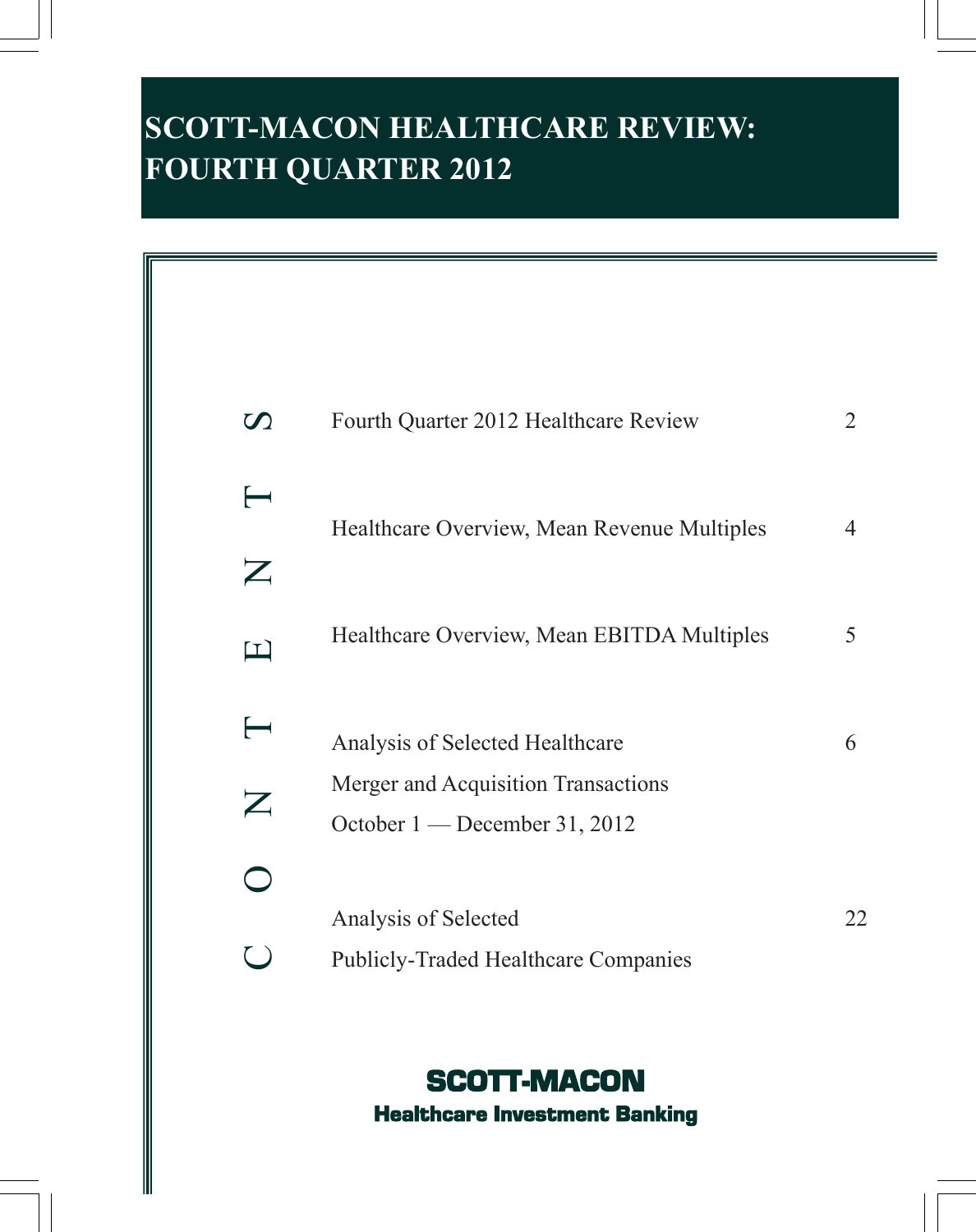# **F O U R T H Q U A R T E R 2 0 1 2 H E A L T H C A R E R E V I E W**

Dear Clients and Friends,

 $=$   $^{2}$ 

Scott-Macon is pleased to present our quarterly Healthcare Review covering the fourth quarter of 2012. If you haven't done so already, please email me at [ncortright@scott-macon.com](mailto:ncortright@scott-macon.com)  to automatically continue receiving our publications in the future as we are transitioning to digital publishing with email distribution.

Pages four and five represent a visual snapshot of the average multiples for all of the healthcare, medical and pharmaceutical transactions that either closed or were announced during the fourth quarter, along with the average multiples for the major publicly-traded healthcare, medical and pharmaceutical companies.

Starting on page 6, we present information on the quarter's mergers and acquisitions activity. In the Insurance segment, almost all of the health insurance deals once again are either Medicaid or Medicare focused, topped by the largest deal of the quarter with Wellpoint's \$4.5 billion acquisition of AMERIGROUP for a rich 15.7x EBITDA. Another deal of note was UnitedHealth's international diversification through the acquisition of Brazilian health insurer and

hospital operator Amil Participacoes SA for \$3.9 billion. In the Technology segment, what's striking is the large number of transactions involving acquirers that are either not healthcare technology players, or not even healthcare-focused companies: diversified information companies such as Hearst and CACI, multi-industry BPO/ outsourcers like Exlservice and Sutherland Global, conglomerates like Danaher, the Dragon speech recognition owner Nuance, and even the Canadian telecom company TELUS. More traditional acquirer McKesson announced three deals in the fourth quarter, Cerner announced one, and TriZetto and athenahealth each closed a deal. In the Outsourcing segment, the sheer volume of deals was astounding in the fourth quarter, though none was a blockbuster. The two largest based on publicly-disclosed prices were Air Medical's \$240 million deal for Reach Medical, and Cambridge Major Laboratories' \$212 million sale. Lastly, the Information sector saw a total of fifteen deals including Wolters Kluwer announcing a deal for Health Language and Decision Resources acquiring Abacus International.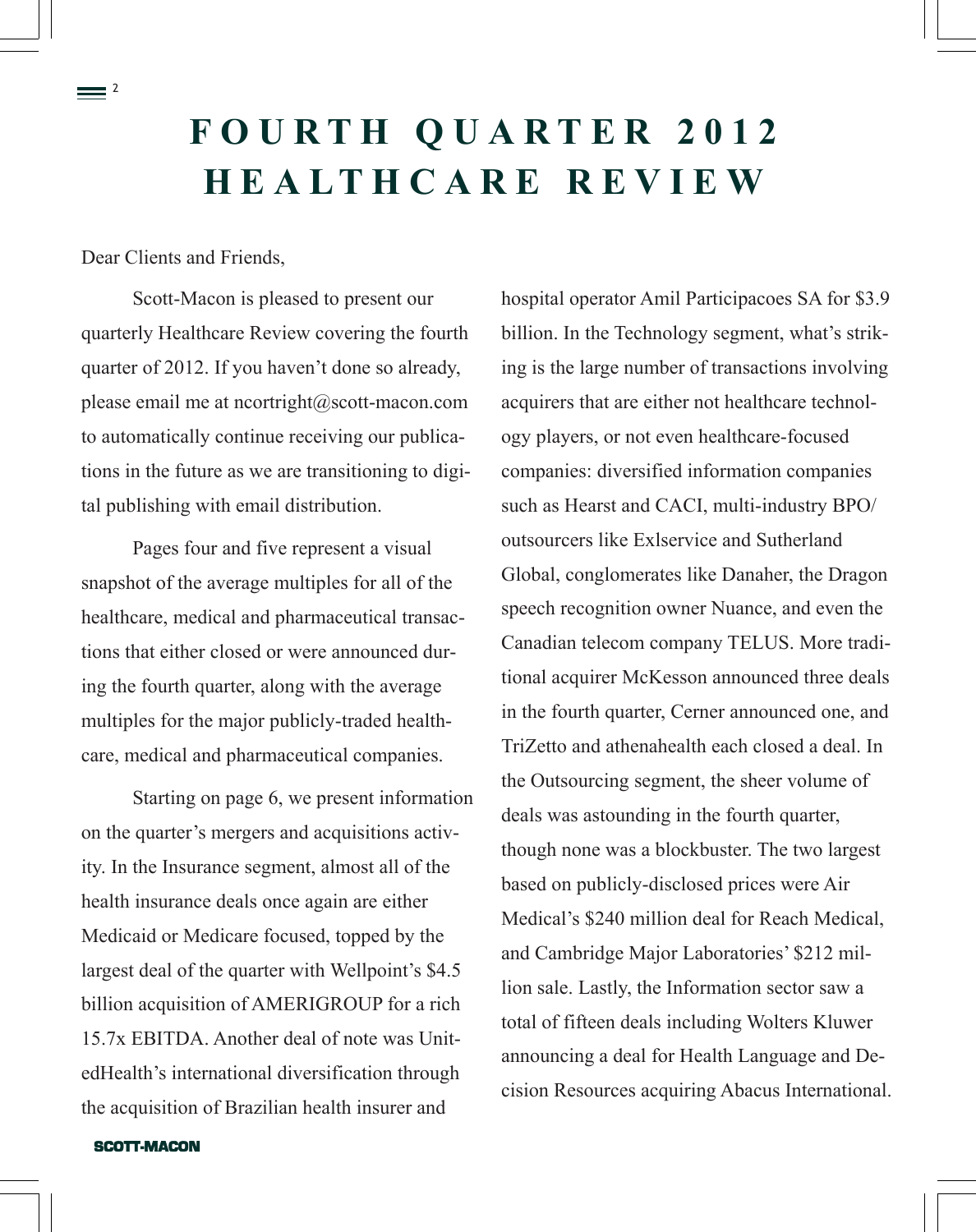Turning to Providers starting on page 10, the largest deal completed in this sector was the acquisition of HealthCare Partners by DaVita in a stunning diversification move for \$4.7 billion, or 2.0x revenues. The Lab and Home Health & Hospice segments were both fairly active with predictable buyers, excepting Washington Post's acquisition of Celtic Healthcare. The Non-Acute segment was extraordinarily active with diverse buyers and sellers, including Humana continuing its push on the provider side with the acquisition of both Metropolitan Health Networks and MCCI.

In the Products area beginning on page 15, the sector saw three deals that exceeded \$1 billion: the \$2.3 billion acquisition of Medicis by Valeant announced last quarter, McKesson's announcement to acquire PSS World for \$1.8 billion, and Reckitt Benckiser's \$1.4 acquisition of Schiff Nutrition. Smith & Nephew closed its deal for Healthpoint for \$782 million, Corning closed a \$730 million deal for Discover Labware, and Blyth acquired ViSalus for \$716 million.

Following the mergers and acquisitions analysis, we present an analysis of publiclytraded Services, Providers, and Products companies by sector. Mean EBITDA multiples for Services companies ended the quarter at 9.7x (down from 9.8x in Q3 2012); Providers at 8.1x (down from 8.4x in Q3 2012); and Products at  $10.1x$ (down from 10.4x in Q3 2012). Technology services companies ended the quarter at an average EBITDA multiple of 11.4 times (up from 11.1x in Q3 in 2012), while Outsourcing services companies traded at 11.1x times EBITDA as of December  $31<sup>st</sup>$  (up from 10.9x in Q3 2012). The Insurance segment EBITDA multiple came in at 7.2 times (matching 7.2x in Q3 2012).

Finally, contact information for the Scott-Macon Healthcare Investment Banking Group Professionals appears on the back cover. We welcome your call or email to discuss your thoughts on this article.

Sincerely yours,

Nate Cortright

Nathan D. Cortright *Managing Director Group Head – Healthcare Investment Banking*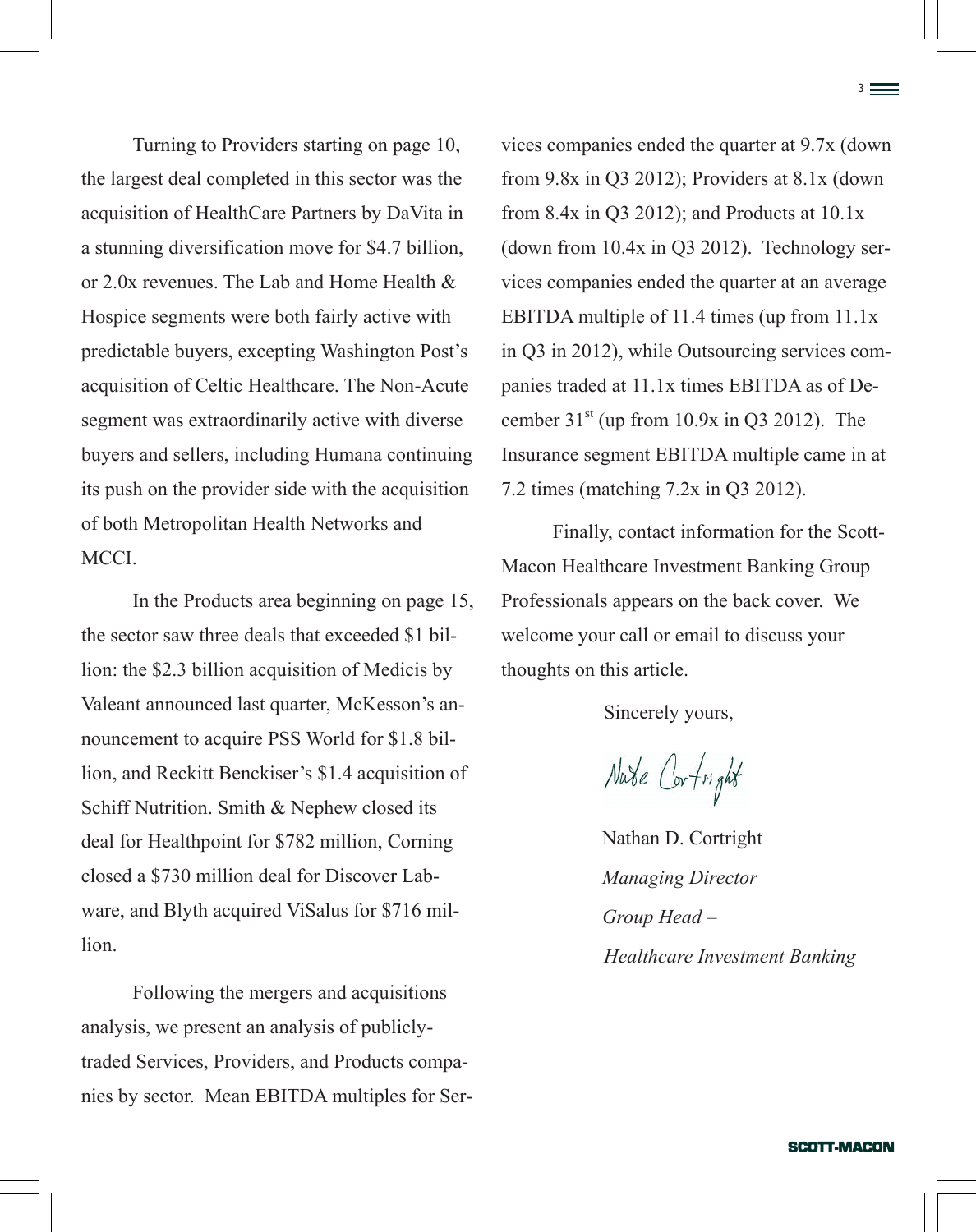# **H E A L T H C A R E O V E R V I E W**

# **M E A N R E V E N U E M U L T I P L E S**

### **OVERALL: Revenue Multiple**



SCOTT-MACON

 $\equiv$   $\frac{4}{1}$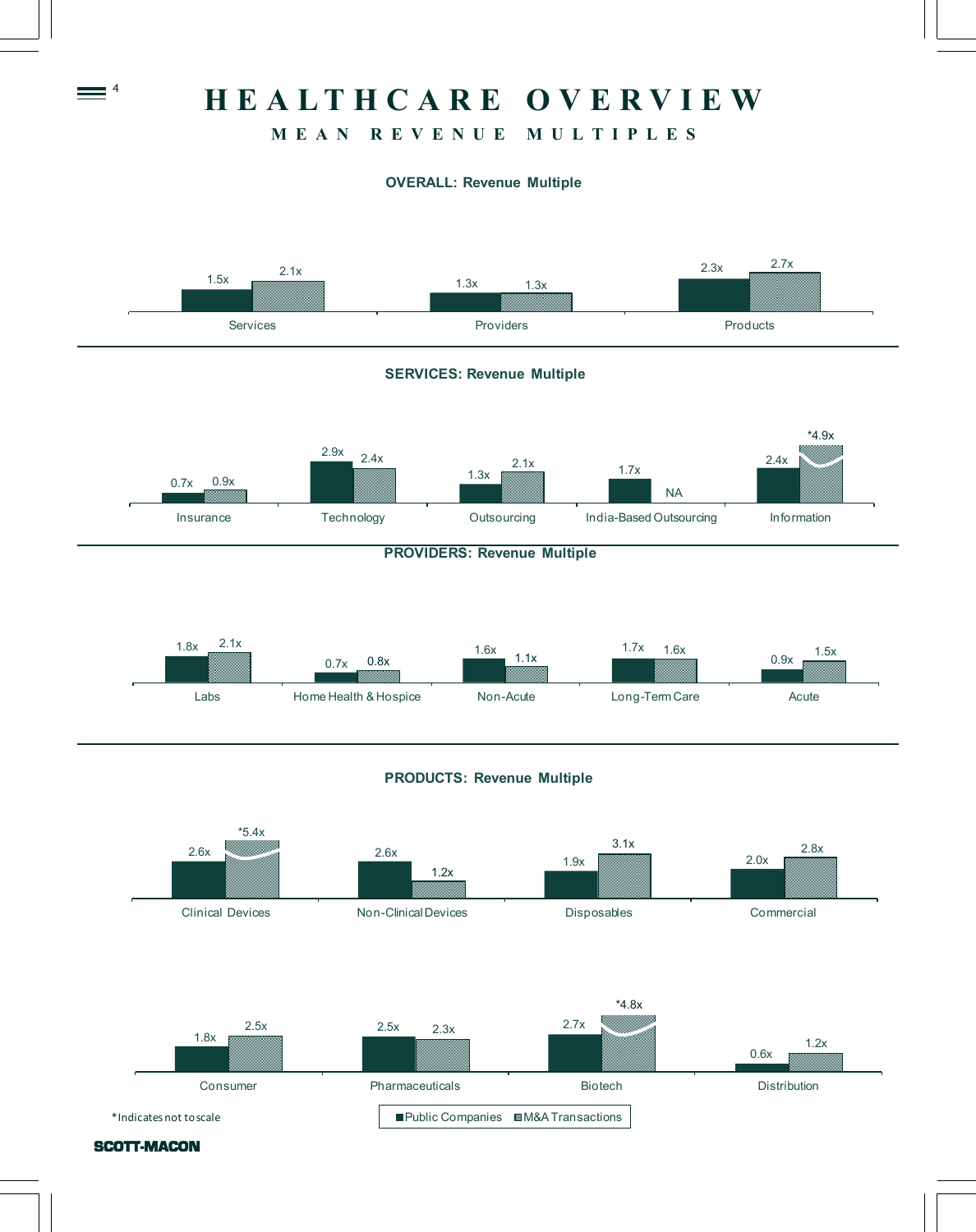# 5 **H E A L T H C A R E O V E R V I E W**

# **M E A N E B I T D A M U L T I P L E S**

### **OVERALL: EBITDA Multiple**



#### **SERVICES: EBITDA Multiple**



#### **PROVIDERS: EBITDA Multiple**



#### **PRODUCTS: EBITDA Multiple**

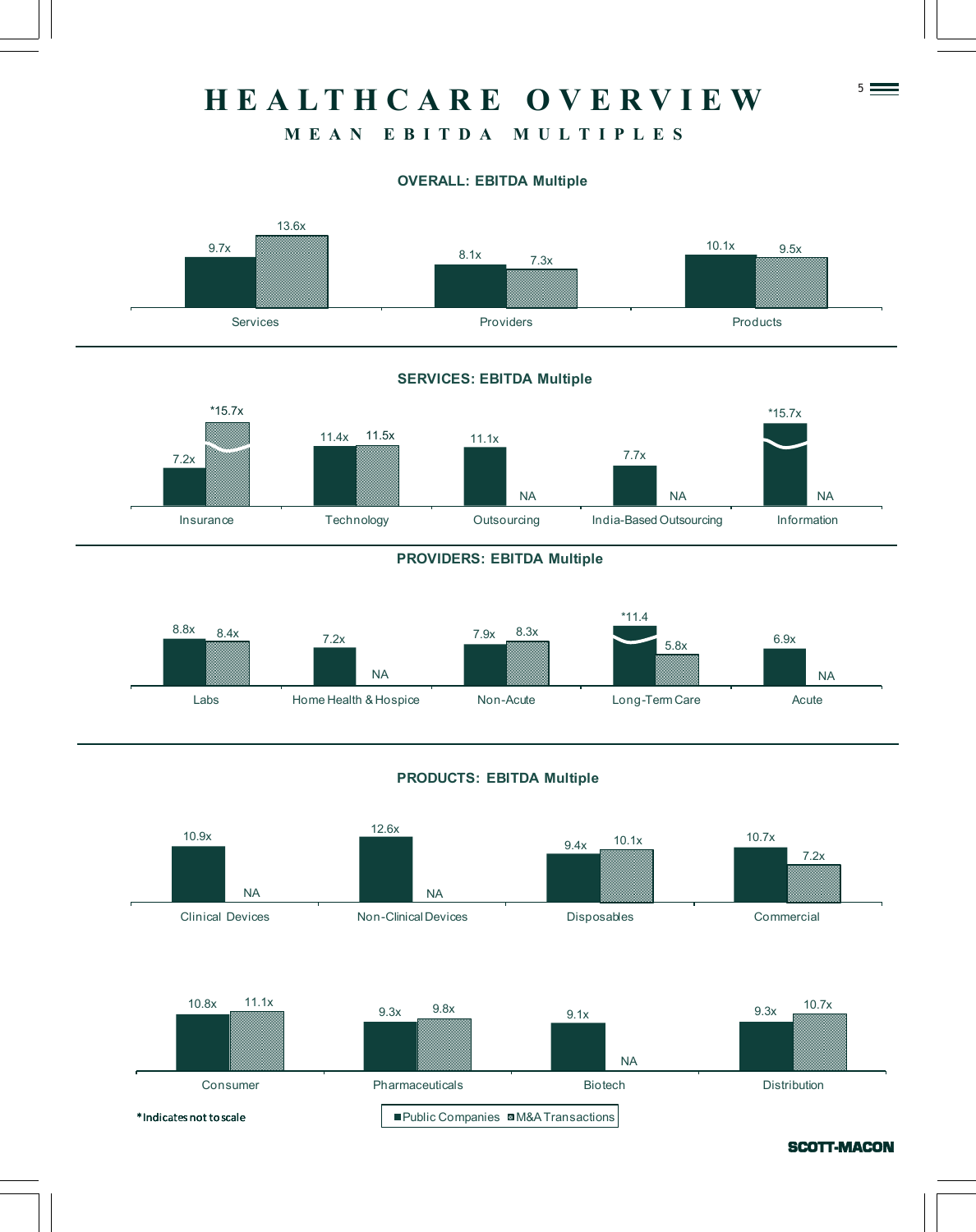# $\equiv$ <sup>6</sup> ANALYSIS OF SELECTED HEALTHCARE **MERGER & ACQUISITION TRANSACTIONS<sup>1</sup> FOURTH QUARTER (OCTOBER 1 — DECEMBER 31, 2012)**

#### **(\$ millions Except Per Share Data)**

|             |                                                                                                                     |           | <b>Target</b>               | <b>Target</b>       | Price/    | Price/              |                                                                                                                                                                                                                                                         |
|-------------|---------------------------------------------------------------------------------------------------------------------|-----------|-----------------------------|---------------------|-----------|---------------------|---------------------------------------------------------------------------------------------------------------------------------------------------------------------------------------------------------------------------------------------------------|
| <b>Date</b> | Acquirer / Target                                                                                                   | Price     | <b>Revenue</b>              | EBITDA <sup>2</sup> | Revenue   | EBITDA <sup>2</sup> | <b>Target Description</b>                                                                                                                                                                                                                               |
|             |                                                                                                                     |           |                             |                     |           |                     |                                                                                                                                                                                                                                                         |
|             |                                                                                                                     |           | <b>SERVICES - INSURANCE</b> |                     |           |                     |                                                                                                                                                                                                                                                         |
| Announced   | Catholic Health Initiatives /<br>Soundpath Health, Inc.                                                             | \$24.0    | <b>NA</b>                   | <b>NA</b>           | <b>NA</b> | <b>NA</b>           | A health maintenance organization that designs health plans<br>for Medicare beneficiaries.                                                                                                                                                              |
| Announced   | Doctors Company /<br>Utah Medical Insurance Association Inc.                                                        | <b>NA</b> | <b>NA</b>                   | <b>NA</b>           | <b>NA</b> | <b>NA</b>           | Provides medical liability insurance products and services to<br>practicing physicians and surgeons.                                                                                                                                                    |
| 11/30/2012  | Inova Health System Foundation /<br>AMERIGROUP Virginia, Inc.                                                       | <b>NA</b> | <b>NA</b>                   | <b>NA</b>           | <b>NA</b> | <b>NA</b>           | Manages Medicaid, CHIP, Medicare, ABD and Long-Term<br>Care programs.                                                                                                                                                                                   |
| 11/27/2012  | Memorial Health Services Corporation /<br>Universal Care Inc., Medi-Cal and Commercial<br>Membership                | <b>NA</b> | <b>NA</b>                   | <b>NA</b>           | <b>NA</b> | <b>NA</b>           | Comprises Medi-Cal and commercial membership.                                                                                                                                                                                                           |
| Announced   | PartnerRe Ltd. (NYSE:PRE) /<br>Presidio Reinsurance Group, Inc.                                                     | \$72.0    | <b>NA</b>                   | <b>NA</b>           | <b>NA</b> | <b>NA</b>           | Provides health insurance and reinsurance solutions to health<br>maintenance organizations, provider excess of loss,<br>employer excess of loss, and medical reinsurance, as well as<br>proportional, and other specialty condition specific insurance. |
| 11/30/2012  | ProAssurance Corporation (NYSE:PRA) /<br>Independent Nevada Doctors                                                 | <b>NA</b> | <b>NA</b>                   | <b>NA</b>           | <b>NA</b> | <b>NA</b>           | Provides medical professional liability insurance services for<br>doctors.                                                                                                                                                                              |
| 11/1/2012   | Torchmark Corp. (NYSE:TMK) /<br>Family Heritage Life Insurance Company Of America                                   | \$218.5   | <b>NA</b>                   | <b>NA</b>           | <b>NA</b> | <b>NA</b>           | Provides supplemental health insurance products.                                                                                                                                                                                                        |
| 10/29/2012  | UnitedHealth Group Incorporated (NYSE:UNH) /<br>Amil Participacoes SA (BOVESPA:AMIL3)                               | \$3,928.4 | <b>NA</b>                   | <b>NM</b>           | 1.2x      | <b>NM</b>           | Healthcare plans and hospitals.                                                                                                                                                                                                                         |
| 10/25/2012  | Vanquard Health Systems Inc. (NYSE:VHS) /<br>ProCare Health Plan, Inc.                                              | \$6.0     | \$7.5                       | <b>NA</b>           | 0.8x      | <b>NA</b>           | A health maintenance organization that provides health<br>coverage to residents/Medicaid beneficiaries and operates a<br>provider network that includes physicians in various<br>specialties.                                                           |
| 11/12/2012  | WellCare Health Plans, Inc. (NYSE:WCG) /<br>Easy Choice Health Plan, Inc.                                           | <b>NA</b> | <b>NA</b>                   | <b>NA</b>           | <b>NA</b> | <b>NA</b>           | Offers Medicare advantage prescription drug and special<br>needs plans to Medicare and dual eligible populations.                                                                                                                                       |
| Announced   | WellCare Health Plans, Inc. (NYSE:WCG) /<br>UnitedHealth Group Incorporated, Medicaid Business In<br>South Carolina | <b>NA</b> | <b>NA</b>                   | <b>NA</b>           | <b>NA</b> | <b>NA</b>           | Offers consumer-oriented health benefit plans and services<br>and serves approximately 65,000 Medicaid members.                                                                                                                                         |
| 12/24/2012  | WellPoint Inc. (NYSE:WLP)/<br><b>AMERIGROUP Corporation</b>                                                         | \$4,479.3 | \$7,246.4                   | \$285.8             | 0.6x      | 15.7x               | Operates as a multi-state managed healthcare company.                                                                                                                                                                                                   |
| 11/20/2012  | White Mountains Insurance Group, Ltd. (NYSE:WTM) /<br>Citation Insurance Company; Physicians Insurance of Ohio      | \$15.5    | <b>NA</b>                   | <b>NA</b>           | <b>NA</b> | <b>NA</b>           | Represents the combined operations that provide medical<br>professional liability insurance services and provide property,<br>casualty, and workers' compensation insurance services.                                                                   |

| <b>MEDIAN (INSURANCE)</b> |                                                                                                               |           |                              |           | 0.8x      | 15.7x     |                                                                                                                                                                                                                                              |
|---------------------------|---------------------------------------------------------------------------------------------------------------|-----------|------------------------------|-----------|-----------|-----------|----------------------------------------------------------------------------------------------------------------------------------------------------------------------------------------------------------------------------------------------|
|                           |                                                                                                               |           |                              |           |           |           |                                                                                                                                                                                                                                              |
|                           |                                                                                                               |           | <b>SERVICES - TECHNOLOGY</b> |           |           |           |                                                                                                                                                                                                                                              |
| 10/24/2012                | Advantedge Healthcare Solutions, Inc. /<br>Medrium, Inc.                                                      | <b>NA</b> | <b>NA</b>                    | <b>NA</b> | <b>NA</b> | <b>NA</b> | Provides practice management solutions and revenue cycle<br>management services for medical practices and hospital-<br>based physician specialists.                                                                                          |
| 10/11/2012                | athenahealth, Inc. (NasdaqGS:ATHN) /<br>Healthcare Data Services LLC                                          | <b>NA</b> | <b>NA</b>                    | <b>NA</b> | <b>NA</b> | <b>NA</b> | Provides ACO management, patient care, and data analysis<br>software.                                                                                                                                                                        |
| 11/30/2012                | CACI International Inc. (NYSE:CACI) /<br>Emergint Technologies, Inc.                                          | <b>NA</b> | <b>NA</b>                    | <b>NA</b> | <b>NA</b> | <b>NA</b> | Provides information management and information<br>technology services primarily to healthcare, healthcare<br>research, environmental health, and public health<br>departments.                                                              |
| 11/1/2012                 | Carestream Health, Inc. /<br>Genesis Digital Imaging, Inc.                                                    | <b>NA</b> | <b>NA</b>                    | <b>NA</b> | <b>NA</b> | <b>NA</b> | Develops and delivers healthcare software.                                                                                                                                                                                                   |
| Announced                 | Cerner Corporation (NasdaqGS:CERN) /<br>Anasazi Software, Inc.                                                | <b>NA</b> | <b>NA</b>                    | <b>NA</b> | <b>NA</b> | <b>NA</b> | Provides behavioral healthcare software solutions to<br>behavioral health centers.                                                                                                                                                           |
| 12/5/2012                 | Constellation Software Inc. (TSX:CSU) /<br>Salar, Inc.                                                        | <b>NA</b> | <b>NA</b>                    | <b>NA</b> | <b>NA</b> |           | NA Provides physician-centric inpatient documentation and<br>billing solutions for hospitals.                                                                                                                                                |
| 10/24/2012                | Danaher Corp. (NYSE:DHR) /<br>Aperio Technologies, Inc.                                                       | <b>NA</b> | <b>NA</b>                    | <b>NA</b> | <b>NA</b> | <b>NA</b> | Provides digital pathology systems, software, and services to<br>the healthcare and life sciences industry.                                                                                                                                  |
| Announced                 | Deyta, LLC /<br>Amplicare LLC                                                                                 | <b>NA</b> | <b>NA</b>                    | <b>NA</b> | <b>NA</b> | <b>NA</b> | Provides home health and hospice marketing software<br>solutions for the healthcare industry.                                                                                                                                                |
| 11/19/2012                | Diversified Communications Inc. /<br>Amazing Charts, Inc.                                                     | <b>NA</b> | <b>NA</b>                    | <b>NA</b> | <b>NA</b> | <b>NA</b> | Provides electronic health/medical record software and<br>services to healthcare providers in solo and small sized<br>medical practices.                                                                                                     |
| 10/15/2012                | Exiservice Holdings, Inc. (NasdaqGS:EXLS) /<br><b>EXL Landa</b>                                               | <b>NA</b> | <b>NA</b>                    | <b>NA</b> | <b>NA</b> | <b>NA</b> | Provides healthcare solutions and technology for health plans<br>and hospital delivery systems.                                                                                                                                              |
| 12/12/2012                | Global Record Systems, LLC /<br>eCast Corporation, Electronic Medical Record Platform<br>and Service Business | <b>NA</b> | <b>NA</b>                    | <b>NA</b> | <b>NA</b> | <b>NA</b> | Comprises eCastEMR electronic medical record platform<br>and service business including the eCastEMR software, a<br>web-based EMR system, the physician customer base, and<br>the data from multi-million patient records generated to date. |
| Announced                 | HealthEdge Software, Inc. /<br>Click4Care, Inc.                                                               | <b>NA</b> | <b>NA</b>                    | <b>NA</b> | <b>NA</b> | <b>NA</b> | Provides care management software for health plans, health<br>insurers, and third-party administrators.                                                                                                                                      |
| 10/19/2012                | Healthstream Inc. (NasdaqGS:HSTM) /<br>Sy.Med Development, Inc.                                               | \$9.5     | \$4.0                        | <b>NA</b> | 2.4x      | <b>NA</b> | Develops and licenses software solutions that simplify<br>credentialing-related tasks for healthcare providers and<br>payers.                                                                                                                |
| 12/3/2012                 | Hearst Corporation /<br>Milliman Care Guidelines LLC                                                          | <b>NA</b> | <b>NA</b>                    | <b>NA</b> | <b>NA</b> | <b>NA</b> | A software and medical content development company that<br>develops and produces clinical quidelines and software for<br>health insurance companies and hospitals worldwide.                                                                 |

**MEAN (INSURANCE) 0.9x 15.7x**

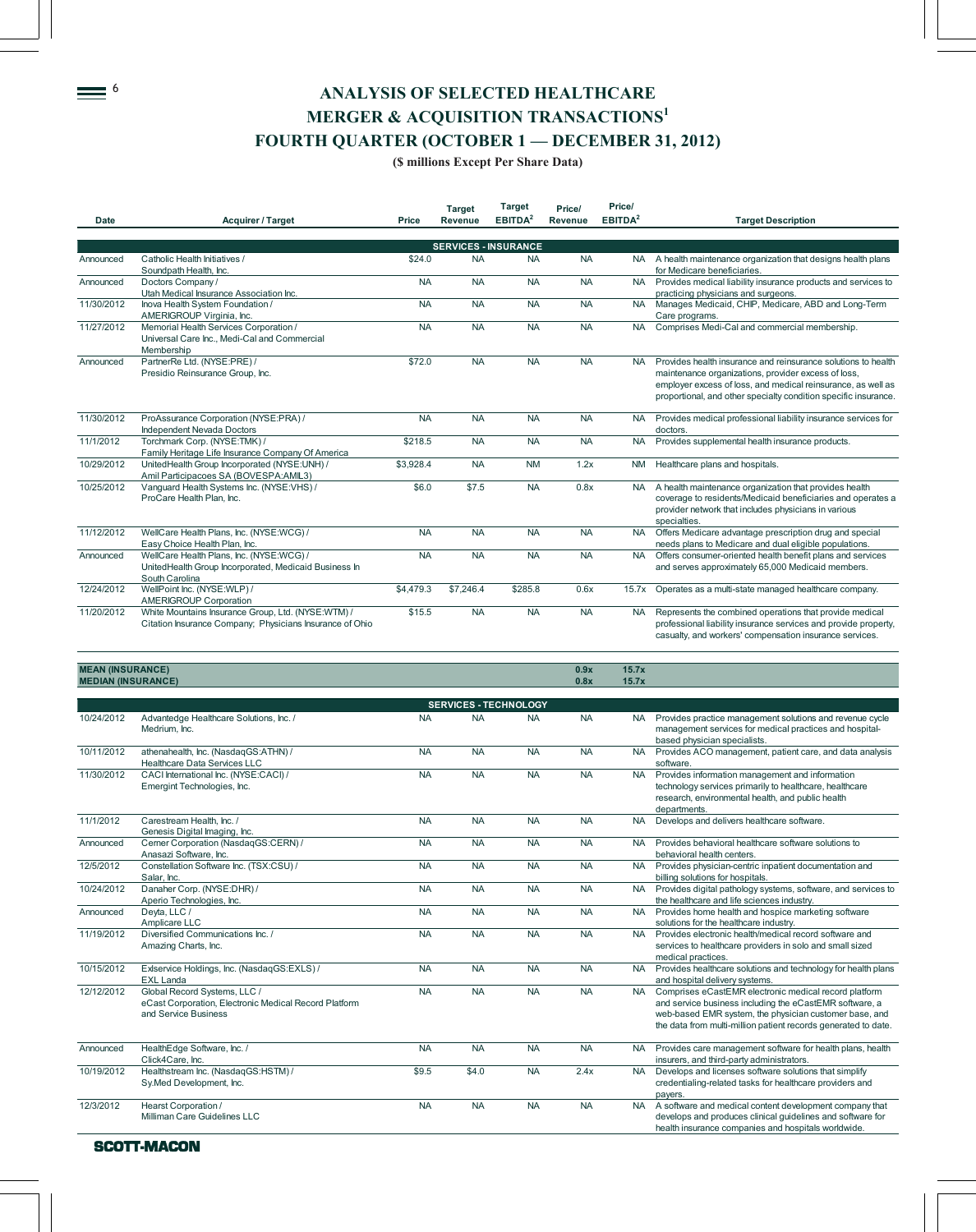|                          |                                                     |           | <b>Target</b>  | <b>Target</b>       | Price/    | Price/              |                                                                                                               |
|--------------------------|-----------------------------------------------------|-----------|----------------|---------------------|-----------|---------------------|---------------------------------------------------------------------------------------------------------------|
| Date                     | <b>Acquirer / Target</b>                            | Price     | <b>Revenue</b> | EBITDA <sup>2</sup> | Revenue   | EBITDA <sup>2</sup> | <b>Target Description</b>                                                                                     |
|                          |                                                     |           |                |                     |           |                     |                                                                                                               |
| 11/5/2012                | Humana Inc. (NYSE:HUM) /                            | <b>NA</b> | <b>NA</b>      | <b>NA</b>           | <b>NA</b> | <b>NA</b>           | Provides technology solutions that enable connectivity                                                        |
|                          | Certify Data Systems, Inc.                          |           |                |                     |           |                     | between hospitals and physicians.                                                                             |
| 10/2/2012                | Humble Surgical Hospital, LLC /                     | <b>NA</b> | <b>NA</b>      | <b>NA</b>           | <b>NA</b> | <b>NA</b>           | Comprises Renaissance, a robotic technology and surgical                                                      |
|                          | Mazor Robotics Ltd., Renaissance™ System            |           |                |                     |           |                     | guidance system for spine procedures with less radiation.                                                     |
| 10/23/2012               | Information Architects Corporation (OTCPK:IACH) /   | <b>NA</b> | <b>NA</b>      | <b>NA</b>           | <b>NA</b> | <b>NA</b>           | Designs, develops, and distributes solutions in the areas of                                                  |
|                          | Logica Healthcare Group Inc.                        |           |                |                     |           |                     | patient identity, data compliance, and supply chain<br>management to healthcare administrators and decision-  |
|                          |                                                     |           |                |                     |           |                     | makers.                                                                                                       |
| 12/28/2012               | Lexmark International Inc. (NYSE:LXK) /             | \$45.0    | <b>NA</b>      | <b>NA</b>           | <b>NA</b> | <b>NA</b>           | Provides software and services for intelligent medical image                                                  |
|                          | Acuo Technologies, LLC                              |           |                |                     |           |                     | lifecycle management and data migration internationally.                                                      |
|                          |                                                     |           |                |                     |           |                     |                                                                                                               |
| 10/8/2012                | Life Technologies Corporation (NasdaqGS:LIFE) /     | <b>NA</b> | <b>NA</b>      | <b>NA</b>           | <b>NA</b> | <b>NA</b>           | Provides biology data and analysis tools to validate                                                          |
|                          | Compendia Bioscience, Inc.                          |           |                |                     |           |                     | biomarker and gene target discoveries.                                                                        |
| Announced                | McKesson Corporation (NYSE:MCK) /                   | <b>NA</b> | <b>NA</b>      | <b>NA</b>           | <b>NA</b> | <b>NA</b>           | Provides patient access management software solutions to                                                      |
|                          | AHI Software, Inc.                                  |           |                |                     |           |                     | healthcare facilities.                                                                                        |
| Announced                | McKesson Corporation (NYSE:MCK) /                   | <b>NA</b> | <b>NA</b>      | <b>NA</b>           | <b>NA</b> | <b>NA</b>           | Designs and develops software solutions for the healthcare                                                    |
|                          | <b>Emendo Limited</b>                               | <b>NA</b> | <b>NA</b>      | <b>NA</b>           |           |                     | industry.                                                                                                     |
| Announced                | McKesson Corporation (NYSE:MCK) /<br>MED3000, Inc.  |           |                |                     | <b>NA</b> | <b>NA</b>           | Provides healthcare management, operations, and<br>information technology services for physicians, hospitals, |
|                          |                                                     |           |                |                     |           |                     | employers, government, and payer clients.                                                                     |
| 12/12/2012               | Mediware Information Systems, Inc. /                | <b>NA</b> | <b>NA</b>      | <b>NA</b>           | <b>NA</b> | <b>NA</b>           | Provides software solutions for rehabilitation and respiratory                                                |
|                          | MediServe Information Systems, Inc.                 |           |                |                     |           |                     | care communities.                                                                                             |
| 10/1/2012                | Nuance Communications, Inc. (NasdaqGS:NUAN) /       | \$265.0   | <b>NA</b>      | <b>NA</b>           | <b>NA</b> | <b>NA</b>           | Provides healthcare compliance and documentation                                                              |
|                          | J. A. Thomas & Associates Inc.                      |           |                |                     |           |                     | improvement solutions.                                                                                        |
| 12/21/2012               | PAREXEL International Corporation (NasdaqGS:PRXL) / | \$72.0    | <b>NA</b>      | <b>NA</b>           | <b>NA</b> | <b>NA</b>           | Designs software and service solutions that support the                                                       |
|                          | Liquent, Inc.                                       |           |                |                     |           |                     | regulatory business processes of life sciences companies.                                                     |
| 10/4/2012                | Peak Health Solutions, Inc. /                       | <b>NA</b> | <b>NA</b>      | <b>NA</b>           | <b>NA</b> | <b>NA</b>           | Provides software tools and consulting services to healthcare                                                 |
|                          | Health Data Essentials, Inc.                        |           |                |                     |           |                     | plans contracting with federal Medicare and state Medicaid                                                    |
| 12/17/2012               | Recondo Technology, Inc. /                          | <b>NA</b> | <b>NA</b>      | <b>NA</b>           | <b>NA</b> | <b>NA</b>           | programs.<br>Provides hospitals with revenue cycle management tools.                                          |
|                          | eHC Solutions, Inc.                                 |           |                |                     |           |                     |                                                                                                               |
| 10/15/2012               | Sunrise Senior Living Inc. (NYSE:SRZ) /             | <b>NA</b> | <b>NA</b>      | <b>NA</b>           | <b>NA</b> | <b>NA</b>           | Provides software solutions to the healthcare industry.                                                       |
|                          | Nutra Tech Technology, LLC                          |           |                |                     |           |                     |                                                                                                               |
| Announced                | Sutherland Global Services, Inc. /                  | \$184.3   | <b>NA</b>      | <b>NA</b>           | <b>NA</b> | <b>NA</b>           | Develops information technology-based solutions for                                                           |
|                          | Apollo Health Street Limited                        |           |                |                     |           |                     | healthcare organizations.                                                                                     |
| 10/10/2012               | TELUS Corporation (TSX:T) /                         | <b>NA</b> | <b>NA</b>      | <b>NA</b>           | <b>NA</b> | <b>NA</b>           | Designs and develops healthcare solutions such as                                                             |
|                          | Kinlogix Medical Inc.                               |           |                |                     |           |                     | electronic medical record systems.                                                                            |
| 11/9/2012                | Thoma Bravo, LLC /                                  | \$156.1   | \$64.6         | \$13.6              | 2.4x      | 11.5x               | Designs, develops, markets, licenses, implements, and                                                         |
|                          | Mediware Information Systems, Inc.                  |           |                |                     |           |                     | supports clinical and performance management information                                                      |
|                          |                                                     |           |                |                     |           |                     | software systems used by hospitals, long-term and alternative                                                 |
|                          |                                                     |           |                |                     |           |                     | care facilities, behavioral health facilities, and blood and<br>blood plasma centers.                         |
| 12/17/2012               | TriZetto Group, Inc. /                              | <b>NA</b> | <b>NA</b>      | <b>NA</b>           | <b>NA</b> | <b>NA</b>           | Provides healthcare software development and consulting                                                       |
|                          | Healthcare Productivity Automation, LLC             |           |                |                     |           |                     | services.                                                                                                     |
|                          |                                                     |           |                |                     |           |                     |                                                                                                               |
| <b>MEAN (TECHNOLOGY)</b> |                                                     |           |                |                     | 2.4x      | 11.5x               |                                                                                                               |
|                          | <b>MEDIAN (TECHNOLOGY)</b>                          |           |                |                     | 2.4x      | 11.5x               |                                                                                                               |

7

| <b>SERVICES - OUTSOURCING</b> |                                                                                          |           |           |           |           |           |                                                                                                                                                                                                                         |  |  |  |
|-------------------------------|------------------------------------------------------------------------------------------|-----------|-----------|-----------|-----------|-----------|-------------------------------------------------------------------------------------------------------------------------------------------------------------------------------------------------------------------------|--|--|--|
| 11/14/2012                    | Aardvarks Answering Service, Inc. /<br>Medical Practice Solutions, Inc.                  | <b>NA</b> | <b>NA</b> | <b>NA</b> | <b>NA</b> | <b>NA</b> | Offers medical billing services.                                                                                                                                                                                        |  |  |  |
| 11/1/2012                     | ABM Industries Incorporated (NYSE:ABM) /<br>HHA Services. Inc.                           | <b>NA</b> | \$50.0    | <b>NA</b> | <b>NA</b> | <b>NA</b> | Offers housekeeping, food and nutrition, plant<br>operations/maintenance, patient transportation, laundry,<br>security, and food service consulting services for hospitals,<br>health systems, and senior living.       |  |  |  |
| 12/1/2012                     | Acadian Ambulance Service, Inc. /<br><b>StarPlus EMS</b>                                 | <b>NA</b> | <b>NA</b> | <b>NA</b> | <b>NA</b> | <b>NA</b> | Specializes in the provision of medical transport services.                                                                                                                                                             |  |  |  |
| 10/15/2012                    | Accountable Healthcare Holdings Corp. /<br>Medrec, Inc.                                  | <b>NA</b> | <b>NA</b> | <b>NA</b> | <b>NA</b> | <b>NA</b> | Operates as a therapy staffing and recruitment firm that<br>recruits and employs physical, occupational, and speech<br>therapists and assistants for healthcare facilities.                                             |  |  |  |
| 11/16/2012                    | ActiveCare, Inc. (OTCPK:ACAR) /<br>Green Wire, LLC                                       | \$2.7     | <b>NA</b> | <b>NA</b> | <b>NA</b> | <b>NA</b> | Offers marketing solutions that primarily serves the<br>healthcare and legal space.                                                                                                                                     |  |  |  |
| 12/5/2012                     | Air Medical Group Holdings, Inc. /<br>Reach Medical Holdings, Inc.                       | \$240.0   | <b>NA</b> | <b>NA</b> | <b>NA</b> | <b>NA</b> | Provides helicopter and airplane ambulance services for the<br>critically ill and injured patients.                                                                                                                     |  |  |  |
| 12/27/2012                    | American Capital, Ltd. (NasdaqGS:ACAS) /<br>Cambridge Major Laboratories, Inc.           | \$212.0   | \$100.0   | <b>NA</b> | 2.1x      | <b>NA</b> | Provides chemistry outsourcing services to the<br>pharmaceutical and biotechnology industries.                                                                                                                          |  |  |  |
| 12/19/2012                    | Angelo, Gordon & Co., Private Equity Group /<br><b>CSI Financial Services LLC</b>        | <b>NA</b> | <b>NA</b> | <b>NA</b> | <b>NA</b> | <b>NA</b> | Provides patient loan programs.                                                                                                                                                                                         |  |  |  |
| 11/19/2012                    | Ares Management LLC; Leonard Green & Partners, L.P. /<br>CHG Healthcare Services, Inc.   | <b>NA</b> | <b>NA</b> | <b>NA</b> | <b>NA</b> | <b>NA</b> | Provides healthcare staffing services for hospitals and<br>healthcare organizations.                                                                                                                                    |  |  |  |
| Announced                     | Armscote Investment Company Plc /<br>Venn Life Sciences Ltd.                             | \$0.2     | <b>NA</b> | <b>NA</b> | <b>NA</b> | <b>NA</b> | Operates as an international Contract Research Organization<br>providing support across all stages of clinical development.                                                                                             |  |  |  |
| 12/4/2012                     | Arthur J Gallagher & Co. (NYSE:AJG) /<br>Brendis & Brendis Inc.                          | <b>NA</b> | <b>NA</b> | <b>NA</b> | <b>NA</b> | <b>NA</b> | Operates an employee benefits consulting firm that assists<br>employers with the management and administration of<br>employee benefit plans.                                                                            |  |  |  |
| 12/12/2012                    | Arthur J Gallagher & Co. (NYSE:AJG) /<br>Western Benefit Solutions, LLC                  | <b>NA</b> | <b>NA</b> | <b>NA</b> | <b>NA</b> | <b>NA</b> | Offers group medical plans, disability income protection,<br>retirement plans, voluntary benefits, group life insurance,<br>wellness initiative programs, regulatory compliance, and Web<br>based information services. |  |  |  |
| 12/25/2012                    | Barosolutions Wellness and Weight Loss Institute /<br>Nationwide Diagnostic              | <b>NA</b> | <b>NA</b> | <b>NA</b> | <b>NA</b> | <b>NA</b> | Performs on-site testing of food allergens for physicians.                                                                                                                                                              |  |  |  |
| 11/5/2012                     | Beecken Petty O'Keefe & Company; Golub Capital /<br>Southern Anesthesia & Surgical, Inc. | \$68.0    | <b>NA</b> | <b>NA</b> | <b>NA</b> | <b>NA</b> | Supplies pharmaceuticals, dental disposables, dental<br>anesthesia, and emergency response products for practices.                                                                                                      |  |  |  |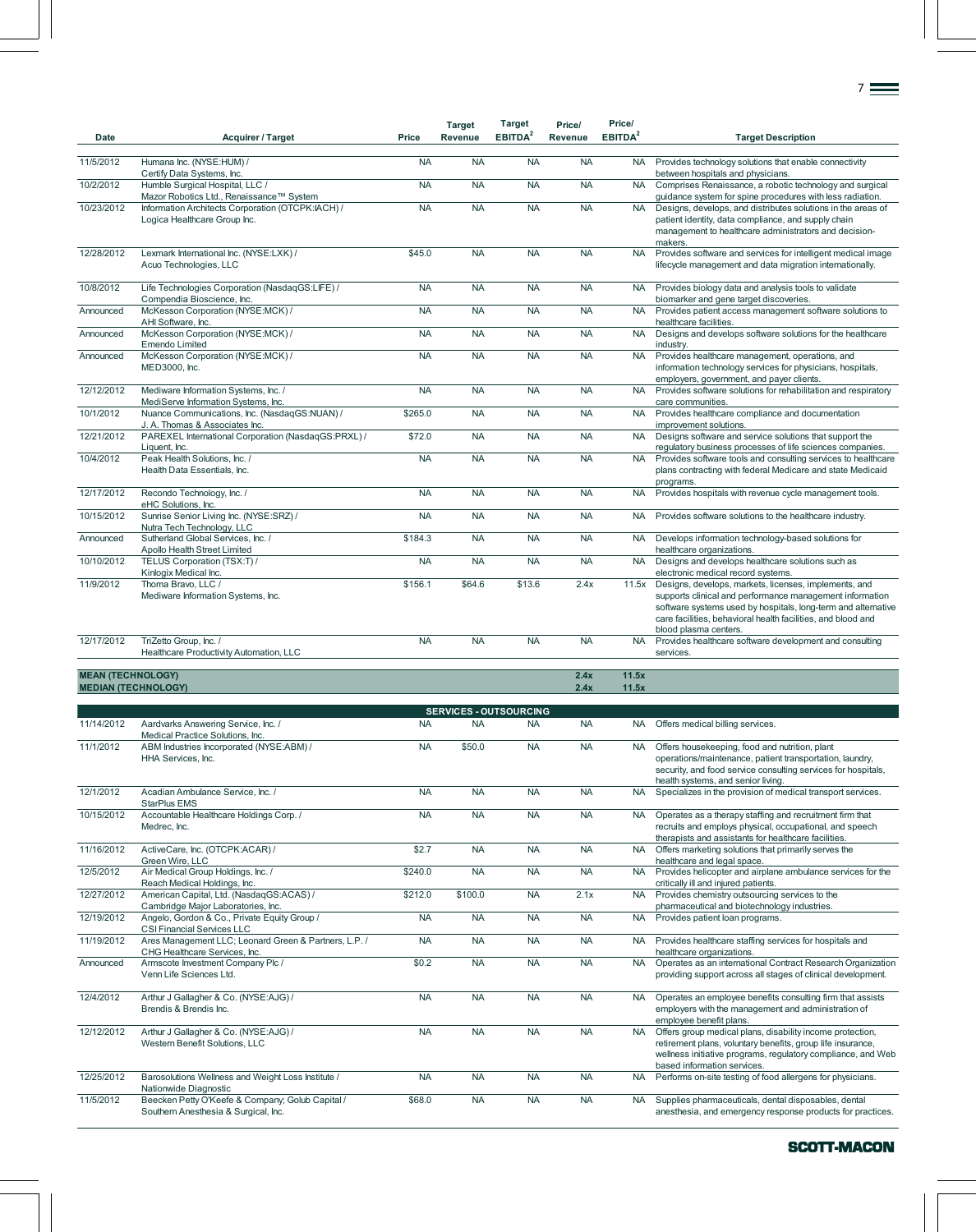| Date       | <b>Acquirer / Target</b>                                                                                                               | Price     | <b>Target</b><br>Revenue | <b>Target</b><br>EBITDA <sup>2</sup> | Price/<br>Revenue | Price/<br>EBITDA <sup>2</sup> | <b>Target Description</b>                                                                                                                                                                                                                                                                                                                                  |
|------------|----------------------------------------------------------------------------------------------------------------------------------------|-----------|--------------------------|--------------------------------------|-------------------|-------------------------------|------------------------------------------------------------------------------------------------------------------------------------------------------------------------------------------------------------------------------------------------------------------------------------------------------------------------------------------------------------|
| 12/11/2012 | Biotrial Research S.A.S./<br>Warnex Inc., Bioanalytical Services Division                                                              | \$5.4     | <b>NA</b>                | <b>NA</b>                            | <b>NA</b>         | NA .                          | Provides bioanalytical services to innovator, generic<br>pharmaceutical, and biotechnology companies.                                                                                                                                                                                                                                                      |
| 11/1/2012  | CBIZ, Inc. (NYSE:CBZ) /<br>Leavitt Pacific Insurance Brokers Inc., Employee Benefit<br>Division                                        | <b>NA</b> | <b>NA</b>                | <b>NA</b>                            | <b>NA</b>         | <b>NA</b>                     | Comprises employee benefit division which provides<br>employee benefits; retirement plan services group; benefit<br>plans: medical, dental, vision, disability; life insurance; benefit<br>enrollment services; retirement plan services 401(k); benefits<br>on-line; human resources services; third party administration;<br>and executive benefit plans |
| 10/4/2012  | CBIZ, Inc. (NYSE:CBZ) /                                                                                                                | <b>NA</b> | <b>NA</b>                | <b>NA</b>                            | <b>NA</b>         | <b>NA</b>                     | Provides anesthesia practice management, coding, and pain                                                                                                                                                                                                                                                                                                  |
| Announced  | ProMedical, Inc.<br>CBPE Capital /                                                                                                     | <b>NA</b> | <b>NA</b>                | <b>NA</b>                            | <b>NA</b>         | <b>NA</b>                     | medicine billing services.<br>Offers pensions, actuarial, investment, risk benefit, total                                                                                                                                                                                                                                                                  |
| 10/1/2012  | Xafinity Consulting Ltd.<br>Children's Medical Center Corporation /                                                                    | <b>NA</b> | <b>NA</b>                | <b>NA</b>                            | <b>NA</b>         | <b>NA</b>                     | reward, and healthcare consulting.<br>Operates as a biomedical research institute that conducts                                                                                                                                                                                                                                                            |
|            | Immune Disease Institute, Inc.                                                                                                         |           |                          |                                      |                   |                               | research on the human body's ability to fight the cancer,<br>infectious diseases, auto immune diseases, diseases of<br>inflammation, heart disease, HIV/AIDS, lupus, Alzheimer's<br>disease, and primary immune deficiencies.                                                                                                                              |
| 12/3/2012  | ChromaDex Corporation (OTCPK:CDXC) /<br>Spherix Consulting, Inc.                                                                       | <b>NA</b> | <b>NA</b>                | <b>NA</b>                            | <b>NA</b>         | <b>NA</b>                     | Provides scientific and regulatory consulting services and<br>strategic support.                                                                                                                                                                                                                                                                           |
| 10/21/2012 | CRA Holdings, LLC /<br>Radiant Research, Inc.                                                                                          | <b>NA</b> | <b>NA</b>                | <b>NA</b>                            | <b>NA</b>         | <b>NA</b>                     | A clinical research and development company that provides<br>clinical drug development and conduct services.                                                                                                                                                                                                                                               |
| Announced  | Dawson Insurance, Inc. /<br>R. Stanford Webb Agency, Inc.                                                                              | <b>NA</b> | <b>NA</b>                | <b>NA</b>                            | <b>NA</b>         | <b>NA</b>                     | An insurance agency offering business insurance; individual<br>health and group benefits products.                                                                                                                                                                                                                                                         |
| 12/19/2012 | Digital Benefit Advisors Inc. /                                                                                                        | <b>NA</b> | <b>NA</b>                | <b>NA</b>                            | <b>NA</b>         | <b>NA</b>                     | Operates as a full-service benefits firm.                                                                                                                                                                                                                                                                                                                  |
| 11/15/2012 | Brown Insurance Services of Los Altos<br>Digital Insurance, Inc. /                                                                     | <b>NA</b> | <b>NA</b>                | <b>NA</b>                            | <b>NA</b>         | <b>NA</b>                     | Provides employee benefit services.                                                                                                                                                                                                                                                                                                                        |
| 12/20/2012 | Nielsen Insurance Group, Inc.<br>DZS Software Solutions. Inc. /<br>InQuiry Research, LLC, Clinical Services and Business               | <b>NA</b> | <b>NA</b>                | <b>NA</b>                            | <b>NA</b>         | <b>NA</b>                     | Comprises resources, technology, and processes related to<br>clinical data management including biostatistics, medical                                                                                                                                                                                                                                     |
| 12/4/2012  | <b>Development Components</b><br>Elevate Services, Inc. /                                                                              | <b>NA</b> | <b>NA</b>                | <b>NA</b>                            | <b>NA</b>         | <b>NA</b>                     | writing, and monitoring.<br>Assists professionals handling bodily injury claims and                                                                                                                                                                                                                                                                        |
|            | Med Legal Consulting Source, Inc.                                                                                                      |           |                          |                                      |                   |                               | litigation.                                                                                                                                                                                                                                                                                                                                                |
| 12/20/2012 | Epic Health Services, Inc. /<br>AmeriCare Health Services, Inc.                                                                        | <b>NA</b> | <b>NA</b>                | <b>NA</b>                            | <b>NA</b>         | <b>NA</b>                     | Provides healthcare professionals for hospitals, healthcare<br>facilities, and patients at home.                                                                                                                                                                                                                                                           |
| 11/14/2012 | Ferrer Freeman & Company, LLC /<br>Arcadia Solutions, LLC                                                                              | <b>NA</b> | <b>NA</b>                | <b>NA</b>                            | <b>NA</b>         | <b>NA</b>                     | Provides health information technology consulting services.                                                                                                                                                                                                                                                                                                |
| 12/31/2012 | Fidelity National Financial, Inc. (NYSE:FNF) /<br>Digital Insurance, Inc.                                                              | <b>NA</b> | <b>NA</b>                | <b>NA</b>                            | <b>NA</b>         | <b>NA</b>                     | Offers employee benefits plans, including group and<br>individual medical, dental, life, disability, and long-term care<br>insurance; and accidental death, voluntary benefits<br>packages, and whole life policies.                                                                                                                                       |
| 12/31/2012 | GTCR, LLC /<br>Correctional Healthcare Companies, Inc.                                                                                 | <b>NA</b> | <b>NA</b>                | <b>NA</b>                            | <b>NA</b>         | <b>NA</b>                     | Provides correctional healthcare services for correctional<br>facilities.                                                                                                                                                                                                                                                                                  |
| 12/20/2012 | Harvest Partners, LLC /                                                                                                                | <b>NA</b> | <b>NA</b>                | <b>NA</b>                            | <b>NA</b>         | <b>NA</b>                     | Provides healthcare lien resolution services for settling                                                                                                                                                                                                                                                                                                  |
| 12/5/2012  | Garretson Firm Resolution Group, Inc.<br>HCA Holdings, Inc. (NYSE:HCA) /                                                               | <b>NA</b> | <b>NA</b>                | <b>NA</b>                            | <b>NA</b>         | <b>NA</b>                     | parties.<br>Operates as a healthcare recruiting company.                                                                                                                                                                                                                                                                                                   |
| 11/9/2012  | Martin, Fletcher, & Associates, LP<br>HealthPort Incorporated /<br>Discovery Health Record Solutions, LLC                              | <b>NA</b> | <b>NA</b>                | <b>NA</b>                            | <b>NA</b>         | <b>NA</b>                     | Processes third party medical record requests on behalf of<br>healthcare providers.                                                                                                                                                                                                                                                                        |
| 11/6/2012  | iMedX, Inc. /<br>Greenlight Transcription, LLC                                                                                         | <b>NA</b> | <b>NA</b>                | <b>NA</b>                            | <b>NA</b>         | <b>NA</b>                     | Transcription services that offer medical services, including<br>review appointments, create and upload dictations, and<br>review and approve completed transcriptions.                                                                                                                                                                                    |
| 11/23/2012 | Indegene Lifesystems Pvt. Ltd. /<br>Aptilon Corporation, Multichannel, E-Detailing and<br><b>Physician Marketing Services Business</b> | \$4.0     | <b>NA</b>                | <b>NA</b>                            | <b>NA</b>         | <b>NA</b>                     | Comprises multichannel, e-detailing and physician marketing<br>services.                                                                                                                                                                                                                                                                                   |
| 10/03/2012 | Independent Health Association, Inc. /<br>Lawley Benefits Group, Health Reimbursement Account<br><b>Business</b>                       | <b>NA</b> | <b>NA</b>                | <b>NA</b>                            | <b>NA</b>         | <b>NA</b>                     | Comprises health reimbursement account business with<br>health reimbursement arrangements including 108 clients<br>and 10,000 plan participants.                                                                                                                                                                                                           |
| 11/2/2012  | International Bipolar Foundation /<br>National Bipolar Foundation                                                                      | <b>NA</b> | <b>NA</b>                | <b>NA</b>                            | <b>NA</b>         | <b>NA</b>                     | Engages in advocacy to help eradicate the stigma<br>associated with the illness.                                                                                                                                                                                                                                                                           |
| 11/14/2012 | IPC The Hospitalist Company, Inc. (NasdaqGS:IPCM) /<br>Christiana Medical Group, P.A.                                                  | <b>NA</b> | <b>NA</b>                | <b>NA</b>                            | <b>NA</b>         | <b>NA</b>                     | An acute care hospitalist.                                                                                                                                                                                                                                                                                                                                 |
| 10/1/2012  | IPC The Hospitalist Company, Inc. (NasdaqGS:IPCM) /<br>Elder Medical Services, P.C.                                                    | <b>NA</b> | <b>NA</b>                | <b>NA</b>                            | <b>NA</b>         | <b>NA</b>                     | Provides skilled medical care services for the special needs<br>of the elderly in long-term care facilities, adult care facilities,<br>sub-acute settings, and hospitals.                                                                                                                                                                                  |
| 12/20/2012 | IPC The Hospitalist Company, Inc. (NasdaqGS:IPCM) /                                                                                    | <b>NA</b> | <b>NA</b>                | <b>NA</b>                            | <b>NA</b>         | <b>NA</b>                     | Provides critical care/intensivist, pulmonary, and sleep                                                                                                                                                                                                                                                                                                   |
| Announced  | Midwest Acute Care Consultants, P.C.<br>Kohlberg Kravis Roberts & Co. (NYSE:KKR) /                                                     | <b>NA</b> | <b>NA</b>                | <b>NA</b>                            | <b>NA</b>         | <b>NA</b>                     | medicine services.<br>Operates as an insurance brokerage company.                                                                                                                                                                                                                                                                                          |
| 10/15/2012 | Alliant Insurance Services, Inc.<br>Levine Leichtman Capital Partners /<br>SH Franchising, LLC                                         | <b>NA</b> | <b>NA</b>                | <b>NA</b>                            | <b>NA</b>         | <b>NA</b>                     | An in-home senior care company that connects professional<br>caregivers with seniors who wish to live at home as opposed                                                                                                                                                                                                                                   |
| 10/1/2012  | Lockton, Inc. /                                                                                                                        | <b>NA</b> | <b>NA</b>                | <b>NA</b>                            | <b>NA</b>         | <b>NA</b>                     | to a nursing or assisted living facility.<br>Operates as a pharmaceutical and healthcare consulting                                                                                                                                                                                                                                                        |
| 11/1/2012  | Excelsior Solutions, LLC<br>Medical Implant Solutions, LLC /                                                                           | <b>NA</b> | <b>NA</b>                | <b>NA</b>                            | <b>NA</b>         | <b>NA</b>                     | company.<br>Offers cost containment around surgical procedures.                                                                                                                                                                                                                                                                                            |
| 10/16/2012 | MSC Group, Inc., S3 Strategic Surgical Solutions<br>MediGain, Inc. /                                                                   | <b>NA</b> | <b>NA</b>                | <b>NA</b>                            | <b>NA</b>         | <b>NA</b>                     | Provides revenue cycle management and practice                                                                                                                                                                                                                                                                                                             |
| 12/3/2012  | MedBE, Inc.<br>MEDNAX, Inc. (NYSE:MD) /                                                                                                | <b>NA</b> | <b>NA</b>                | <b>NA</b>                            | <b>NA</b>         | <b>NA</b>                     | management services.<br>Provides anesthesia services to hospitals.                                                                                                                                                                                                                                                                                         |
| 12/21/2012 | DeKalb Anesthesia Associates, P.A.<br>MEDNAX, Inc. (NYSE:MD) /                                                                         | <b>NA</b> | <b>NA</b>                | <b>NA</b>                            | <b>NA</b>         | <b>NA</b>                     | Provides anesthesia services for patients.                                                                                                                                                                                                                                                                                                                 |
| 11/20/2012 | South Oakland Anesthesia Associates, PC<br>Medpace, Inc. /                                                                             | <b>NA</b> | <b>NA</b>                | <b>NA</b>                            | <b>NA</b>         | <b>NA</b>                     | Operates as a medical devices contract research                                                                                                                                                                                                                                                                                                            |
| 12/17/2012 | MediTech Strategic Consultants B.V.<br>MTS Health Partners, L.P. /                                                                     | <b>NA</b> | <b>NA</b>                | <b>NA</b>                            | <b>NA</b>         | <b>NA</b>                     | organization.<br>Provides proprietary counseling services to advanced illness                                                                                                                                                                                                                                                                              |
|            | Vital Decisions, LLC                                                                                                                   |           |                          |                                      |                   |                               | patients.                                                                                                                                                                                                                                                                                                                                                  |

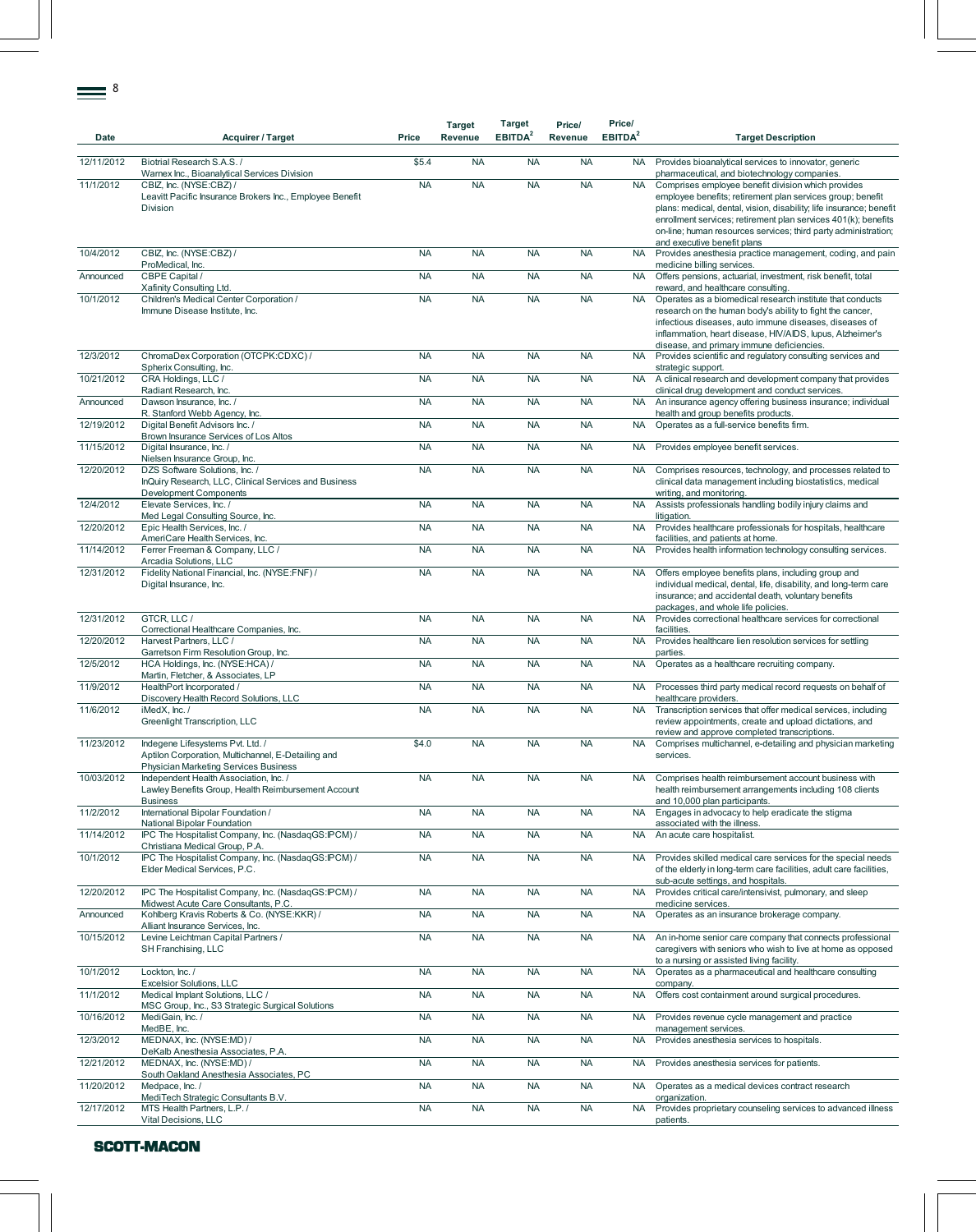| Date                      | <b>Acquirer / Target</b>                                                                                                           | Price     | <b>Target</b><br>Revenue | <b>Target</b><br>EBITDA <sup>2</sup> | Price/<br><b>Revenue</b> | Price/<br>EBITDA <sup>2</sup> | <b>Target Description</b>                                                                                                                                                                                                                                                                                               |
|---------------------------|------------------------------------------------------------------------------------------------------------------------------------|-----------|--------------------------|--------------------------------------|--------------------------|-------------------------------|-------------------------------------------------------------------------------------------------------------------------------------------------------------------------------------------------------------------------------------------------------------------------------------------------------------------------|
| 12/4/2012                 | Nuance Communications, Inc. (NasdaqGS:NUAN) /                                                                                      | <b>NA</b> | <b>NA</b>                | <b>NA</b>                            | <b>NA</b>                | <b>NA</b>                     | Provider of medical transcription, document imaging, and                                                                                                                                                                                                                                                                |
| 11/6/2012                 | Accentus Inc.<br>One Call Care Management, Inc. /<br>Harbor Health Systems, LLC                                                    | <b>NA</b> | <b>NA</b>                | <b>NA</b>                            | <b>NA</b>                | <b>NA</b>                     | remote coding software and services.<br>Builds and manages integrated medical network solutions.                                                                                                                                                                                                                        |
| 12/20/2012                | ProNerve, LLC /<br>PhysIOM Group, LLC                                                                                              | <b>NA</b> | <b>NA</b>                | <b>NA</b>                            | <b>NA</b>                | <b>NA</b>                     | Provides intraoperative neuromonitoring services.                                                                                                                                                                                                                                                                       |
| 12/6/2012                 | Renaissance Health Service Corporation /<br>Tesia Clearinghouse, LLC                                                               | <b>NA</b> | <b>NA</b>                | <b>NA</b>                            | <b>NA</b>                | <b>NA</b>                     | Offers real-time claims processing and auto-adjudicated<br>dental claim services.                                                                                                                                                                                                                                       |
| 11/2/2012                 | Riverside Company/<br>South Texas Cost Containment, Inc.                                                                           | <b>NA</b> | <b>NA</b>                | <b>NA</b>                            | <b>NA</b>                | <b>NA</b>                     | Provides occupational medicine, workers' compensation,<br>and drug screening services.                                                                                                                                                                                                                                  |
| 11/2/2012                 | RLI Corp. (NYSE:RLI) /<br>Rockbridge Underwriting Agency Limited                                                                   | <b>NA</b> | <b>NA</b>                | <b>NA</b>                            | <b>NA</b>                | <b>NA</b>                     | Provides medical malpractice insurance services to<br>individual physicians and surgeons, surgery centers,<br>physician groups, underwriting emergency department<br>contractors, locum tenens organizations, radiology and<br>teleradiology groups, single and multi-specialty medical<br>groups, and imaging centers. |
| 12/6/2012                 | Senior Service Concierge, LLC /<br>Heartland Phone Friends, LLC                                                                    | <b>NA</b> | <b>NA</b>                | <b>NA</b>                            | <b>NA</b>                | <b>NA</b>                     | Provides Daily Chat services for basic human needs and<br>other challenges of aging and long term illness.                                                                                                                                                                                                              |
| 12/16/2012                | SRA International, Inc. /<br>MorganFranklin Corporation, National Security Solutions<br><b>Business</b>                            | \$34.2    | <b>NA</b>                | <b>NA</b>                            | <b>NA</b>                | <b>NA</b>                     | Comprises communications, computers, and intelligence<br>capabilities, continuity of operations and emergency<br>planning, information assurance and cyber security for<br>government and health sectors.                                                                                                               |
| 10/2/2012                 | StatLink Systems, LLC /<br><b>AccuRead Endoscopy</b>                                                                               | <b>NA</b> | <b>NA</b>                | <b>NA</b>                            | <b>NA</b>                | <b>NA</b>                     | Provides capsule endoscopy reading services for<br>gastroenterologists, primary care physicians, and surgeons.                                                                                                                                                                                                          |
| 10/16/2012                | Steris Corp. (NYSE:STE) /<br><b>Total Repair Express, LLC</b>                                                                      | \$34.5    | <b>NA</b>                | <b>NA</b>                            | <b>NA</b>                | <b>NA</b>                     | Provides service delivery solutions for hospitals and surgery<br>centers.                                                                                                                                                                                                                                               |
| Announced                 | Synteract, Inc. /<br>Harrison Clinical Research GmbH                                                                               | <b>NA</b> | <b>NA</b>                | <b>NA</b>                            | <b>NA</b>                | <b>NA</b>                     | Provides a range of contract clinical research services for<br>clinical research projects.                                                                                                                                                                                                                              |
| Announced                 | Teachers' Private Capital /<br>Heartland Dental Care, Inc.                                                                         | <b>NA</b> | <b>NA</b>                | <b>NA</b>                            | <b>NA</b>                | <b>NA</b>                     | Provides dental practice management services to dental<br>practices.                                                                                                                                                                                                                                                    |
| 12/18/2012                | Team Health Holdings, Inc. (NYSE:TMH) /<br>Mobile Emergency Group, P.C                                                             | <b>NA</b> | <b>NA</b>                | <b>NA</b>                            | <b>NA</b>                | <b>NA</b>                     | Provides emergency healthcare services for hospitals.                                                                                                                                                                                                                                                                   |
| 11/5/2012                 | Tenet Healthcare Corp. (NYSE:THC) /<br>Dell Inc., Revenue Cycle Solutions Line of Business for<br>Hospitals and Healthcare Systems | <b>NA</b> | <b>NA</b>                | <b>NA</b>                            | <b>NA</b>                | <b>NA</b>                     | Comprises 34 revenue cycle management clients and 800<br>revenue cycle management employees.                                                                                                                                                                                                                            |
| 11/18/2012                | Tilton & Unger Insurance & Financial Services /<br>First Prime Insurance Services, LLC                                             | <b>NA</b> | <b>NA</b>                | <b>NA</b>                            | <b>NA</b>                | <b>NA</b>                     | Operates as a full service agency offering personal,<br>business, life, health and financial services.                                                                                                                                                                                                                  |
| Announced                 | U.S. Anesthesia Partners, Inc. /<br>Greater Houston Anesthesiology, P.A.                                                           | <b>NA</b> | <b>NA</b>                | <b>NA</b>                            | <b>NA</b>                | <b>NA</b>                     | Provides anesthesia and perioperative services for medical<br>facilities.                                                                                                                                                                                                                                               |
| 11/9/2012                 | Underwriters Laboratories Inc. /<br>Wiklund Research & Design, Inc.                                                                | <b>NA</b> | <b>NA</b>                | <b>NA</b>                            | <b>NA</b>                | <b>NA</b>                     | Operates as a consulting company that provides user<br>research, design, evaluation, and training services.                                                                                                                                                                                                             |
| Announced                 | United Physicians, P.C. /<br>Beaumont Physician Organization, PC                                                                   | <b>NA</b> | <b>NA</b>                | <b>NA</b>                            | <b>NA</b>                | <b>NA</b>                     | Operates as a physician organization that represents<br>doctors' interests to maximize outcomes for patients and<br>physicians through medical management and contracting<br>services.                                                                                                                                  |
| Announced                 | United Seating & Mobility, LLC /<br>Care Medical Equipment, Inc., Rehab and Repair Divisions                                       | <b>NA</b> | <b>NA</b>                | <b>NA</b>                            | <b>NA</b>                | <b>NA</b>                     | Comprises rehab and repair business.                                                                                                                                                                                                                                                                                    |
| Announced                 | Visiopharm A/S /<br>Digital Pathology Consultants, LLC                                                                             | <b>NA</b> | <b>NA</b>                | <b>NA</b>                            | <b>NA</b>                | <b>NA</b>                     | Offers business consulting, planning, and market research<br>services to digital pathology users.                                                                                                                                                                                                                       |
| 12/17/2012                | WeiserMazars LLP /<br>Creative Health Concepts Inc.                                                                                | <b>NA</b> | <b>NA</b>                | <b>NA</b>                            | <b>NA</b>                | <b>NA</b>                     | Provides solutions for healthcare management.                                                                                                                                                                                                                                                                           |
| 11/14/2012                | Wellstar Health System, Inc. /<br>Center for Health Transformation                                                                 | <b>NA</b> | <b>NA</b>                | <b>NA</b>                            | <b>NA</b>                | <b>NA</b>                     | Provides policy intelligence on the implementation of health<br>reforms; and facilitates business partnerships among like-<br>minded organizations.                                                                                                                                                                     |
| <b>MEAN (OUTSOURCING)</b> | <b>MEDIAN (OUTSOURCING)</b>                                                                                                        |           |                          |                                      | 2.1x<br>2.1x             | <b>NA</b><br><b>NA</b>        |                                                                                                                                                                                                                                                                                                                         |
|                           |                                                                                                                                    |           |                          | <b>SERVICES - INFORMATION</b>        |                          |                               |                                                                                                                                                                                                                                                                                                                         |
| 11/28/2012                | AccentHealth, LLC /<br>Euro RSCG Impact, Patient Education Wallboard Business                                                      | <b>NA</b> | <b>NA</b>                | <b>NA</b>                            | <b>NA</b>                | NA .                          | Comprises wallboard business for patient education.                                                                                                                                                                                                                                                                     |
| 12/3/2012                 | Call24, Inc. /<br>NetLearning, Inc.                                                                                                | <b>NA</b> | <b>NA</b>                | <b>NA</b>                            | <b>NA</b>                | <b>NA</b>                     | Provides eLearning solutions to healthcare professionals<br>working in acute care hospitals, university teaching hospitals,<br>cancer centers, physicians' groups, and other healthcare<br>facilities.                                                                                                                  |
| 12/3/2012                 | Decision Resources Group /<br>Abacus International Limited                                                                         | <b>NA</b> | <b>NA</b>                | <b>NA</b>                            | <b>NA</b>                | <b>NA</b>                     | Engaged in the development of evidence-based market<br>access solutions for healthcare companies.                                                                                                                                                                                                                       |
| Announced                 | First Impression Interactive, LLC /<br>Livingsenior, LLC                                                                           | <b>NA</b> | <b>NA</b>                | <b>NA</b>                            | <b>NA</b>                |                               | NA Provides senior care consulting, information, and services to<br>seniors.                                                                                                                                                                                                                                            |
| 12/17/2012                | Great Hill Partners, LLC /<br>SheKnows LLC                                                                                         | <b>NA</b> | <b>NA</b>                | <b>NA</b>                            | <b>NA</b>                | <b>NA</b>                     | Provides information in the areas of beauty and style,<br>parenting, health and wellness.                                                                                                                                                                                                                               |
| 11/13/2012                | HealthLink Dimensions LLC /<br>SNAPforSeniors, Inc.                                                                                | <b>NA</b> | <b>NA</b>                | <b>NA</b>                            | <b>NA</b>                | <b>NA</b>                     | Engages in the collection and publishing of data on licensed<br>professionals and senior serving organizations.                                                                                                                                                                                                         |

11/29/2012 HealthTap, Inc. / Avvo, Inc., Health Business

10/10/2012 HealthTech Holdings, Inc. / Acuitec, LLC 10/4/2012 Omnicom Group Inc. (NYSE:OMC) /

Chameleon Communications International Ltd.

9

SCOTT-MACON

industry worldwide specializing in planning, digital and marketing communications, scientific writing, medical education, events, and market access services.

NA NA NA NA NA Comprises healthcare technology including expert network<br>and patient communities offering answers to health questions<br>by U.S. doctors and dentists.

NA NA NA NA NA Provides high-acuity care solutions for perioperative care,<br>
MA NA NA NA NA NA Provides medical communication services for the healthcare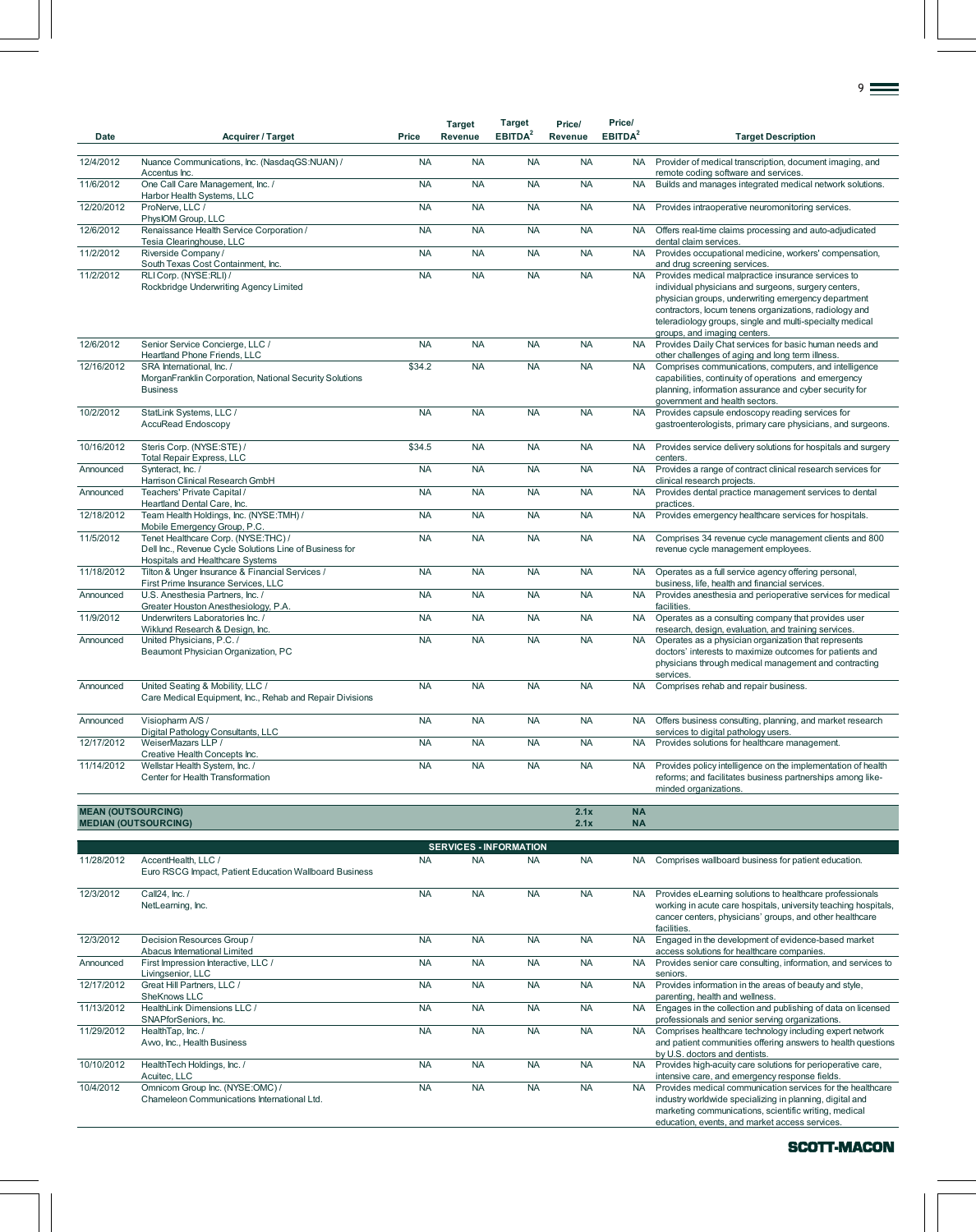$\equiv$  10

|                             |                                            |           | <b>Target</b> | Target                     | Price/    | Price/              |                                                              |
|-----------------------------|--------------------------------------------|-----------|---------------|----------------------------|-----------|---------------------|--------------------------------------------------------------|
| <b>Date</b>                 | <b>Acquirer / Target</b>                   | Price     | Revenue       | <b>EBITDA</b> <sup>2</sup> | Revenue   | EBITDA <sup>2</sup> | <b>Target Description</b>                                    |
|                             |                                            |           |               |                            |           |                     |                                                              |
| 12/3/2012                   | Physicians Interactive, Inc. /             | <b>NA</b> | <b>NA</b>     | <b>NA</b>                  | <b>NA</b> | <b>NA</b>           | Provides patient feedback solutions for pharmaceutical       |
|                             | InfoMedics, Inc.                           |           |               |                            |           |                     | companies and the healthcare community.                      |
| Announced                   | Tenet Healthcare Corp. (NYSE:THC) /        | <b>NA</b> | <b>NA</b>     | <b>NA</b>                  | <b>NA</b> | <b>NA</b>           | Operates as an information management and service            |
|                             | InforMed LLC                               |           |               |                            |           |                     | company.                                                     |
| Announced                   | TMJ Practice Management Associates, Inc. / | <b>NA</b> | <b>NA</b>     | <b>NA</b>                  | <b>NA</b> | <b>NA</b>           | Operates an online directory of dentists who diagnose and    |
|                             | Snoring Isn't Sexy, LLC                    |           |               |                            |           |                     | treat snoring and sleep apnea.                               |
| 10/31/2012                  | Tungsten 74 LLC /                          | \$0.5     | \$0.1         | <b>NA</b>                  | 4.9x      | <b>NA</b>           | A development stage company that intends to develop and      |
|                             | Health in Harmony, Inc.                    |           |               |                            |           |                     | market wellness programs for use by the elderly.             |
| 10/8/2012                   | Wescom Solutions, Inc. /                   | <b>NA</b> | <b>NA</b>     | <b>NA</b>                  | <b>NA</b> | <b>NA</b>           | Provides integrated information solutions for healthcare and |
|                             | Accu-Med Services, LLC                     |           |               |                            |           |                     | wellness providers of the elderly.                           |
| Announced                   | Wolters Kluwer NV (ENXTAM:WKL) /           | <b>NA</b> | <b>NA</b>     | <b>NA</b>                  | <b>NA</b> | <b>NA</b>           | Develops and delivers software solutions that incorporate    |
|                             | Health Language, Inc.                      |           |               |                            |           |                     | medical vocabulary and coding standards into healthcare      |
|                             |                                            |           |               |                            |           |                     | information technology applications.                         |
|                             |                                            |           |               |                            |           |                     |                                                              |
| <b>MEAN (INFORMATION)</b>   |                                            |           |               |                            | 4.9x      | <b>NA</b>           |                                                              |
| <b>MEDIAN (INFORMATION)</b> |                                            |           |               |                            | 4.9x      | <b>NA</b>           |                                                              |
|                             |                                            |           |               |                            |           |                     |                                                              |
| <b>MEAN (SERVICES)</b>      |                                            |           |               |                            | 2.1x      | 13.6x               |                                                              |

| <b>MEAN (INFORMATION)</b>             |            |            |            | 4.9x       | <b>NA</b> |                                                                                                                                                                                                                                   |  |  |  |
|---------------------------------------|------------|------------|------------|------------|-----------|-----------------------------------------------------------------------------------------------------------------------------------------------------------------------------------------------------------------------------------|--|--|--|
| <b>MEDIAN (INFORMATION)</b>           |            |            |            | 4.9x       | <b>NA</b> |                                                                                                                                                                                                                                   |  |  |  |
|                                       |            |            |            |            |           |                                                                                                                                                                                                                                   |  |  |  |
| <b>MEAN (SERVICES)</b>                |            |            |            | 2.1x       | 13.6x     |                                                                                                                                                                                                                                   |  |  |  |
| <b>MEDIAN (SERVICES)</b>              |            |            |            | 2.1x       | 13.6x     |                                                                                                                                                                                                                                   |  |  |  |
|                                       |            |            |            |            |           |                                                                                                                                                                                                                                   |  |  |  |
| <b>PROVIDERS - LABS</b>               |            |            |            |            |           |                                                                                                                                                                                                                                   |  |  |  |
| $A + 1 = 0$ $A + 1 = 0$<br>1010110010 | <b>ALA</b> | <b>AIA</b> | <b>AIA</b> | <b>ALA</b> |           | <b>ATA  Production of the contract of the contract of the contract of the state of the contract of the contract of the contract of the contract of the contract of the contract of the contract of the contract of the contra</b> |  |  |  |

|            |                                                                                                             |           | .         |           |           |           |                                                                                                                                                                                                                   |
|------------|-------------------------------------------------------------------------------------------------------------|-----------|-----------|-----------|-----------|-----------|-------------------------------------------------------------------------------------------------------------------------------------------------------------------------------------------------------------------|
| 12/31/2012 | Access Genetics, LLC /<br>OralDNA Labs, Inc.                                                                | <b>NA</b> | <b>NA</b> | <b>NA</b> | <b>NA</b> | <b>NA</b> | Provides clinical laboratory testing services to treat<br>inflammatory and mouth diseases.                                                                                                                        |
| 12/21/2012 | Ascend Clinical, LLC /<br>PathCentral Inc., Diagnostic Laboratory Business                                  | <b>NA</b> | <b>NA</b> | <b>NA</b> | <b>NA</b> | <b>NA</b> | Comprises end-stage renal disease laboratory testing and<br>clinical services offering tech-only testing options for the<br>diagnostic market.                                                                    |
| Announced  | Bio-Reference Laboratories Inc. (NasdaqGS:BRLI) /<br>Meridian Clinical Laboratory Corporation               | \$1.9     | <b>NA</b> | <b>NA</b> | <b>NA</b> | <b>NA</b> | Provides bacteriology, chemistry, diagnostic immunology,<br>hematology, and mycology laboratory services.                                                                                                         |
| 11/2/2012  | Cantel Medical Corp. (NYSE:CMN) /<br>SPSmedical Supply Corp.                                                | \$36.0    | \$17.5    | \$4.3     | 2.1x      | 8.4x      | Operates as a sterilizer testing laboratory.                                                                                                                                                                      |
| 10/18/2012 | CD Diagnostics, Inc. /<br>Citrano Medical Laboratories, Inc.                                                | <b>NA</b> | <b>NA</b> | <b>NA</b> | <b>NA</b> | <b>NA</b> | Provides clinical laboratory testing services to physicians,<br>clinics, and long term care facilities.                                                                                                           |
| Announced  | Charles River Laboratories International, Inc. (NYSE:CRL) /<br>Vital River Laboratories Co., Ltd.           | \$36.0    | <b>NA</b> | <b>NA</b> | <b>NA</b> | <b>NA</b> | Produces and supplies laboratory animals in support of<br>biopharmaceutical research.                                                                                                                             |
| 10/1/2012  | CML Healthcare Inc. (TSX:CLC) /<br>Hemostasis Reference Laboratory Inc.                                     | <b>NA</b> | \$1.5     | <b>NA</b> | <b>NA</b> | <b>NA</b> | Provides coagulation testing services using a range of<br>testing services for clinical trials, sample analysis, research<br>projects, product evaluation, value assignments, instrument<br>validation, and more. |
| 10/16/2012 | Erber AG /<br>Strategic Diagnostics Inc., Food Safety and GMO<br><b>Businesses</b>                          | \$13.5    | <b>NA</b> | <b>NA</b> | <b>NA</b> | <b>NA</b> | Comprises food safety and genetically modified organism<br>business.                                                                                                                                              |
| 12/18/2012 | Opko Health, Inc. (NYSE:OPK) /<br>Prost Data Inc.                                                           | \$42.6    | <b>NA</b> | <b>NA</b> | <b>NA</b> | <b>NA</b> | Operates a urologic laboratory that provides anatomic,<br>clinical, and molecular pathology services to physicians and<br>their patients.                                                                         |
| 11/1/2012  | Pacific BioLabs Inc. /<br>Bay Bioanalytical Laboratory, Inc.                                                | <b>NA</b> | <b>NA</b> | <b>NA</b> | <b>NA</b> | <b>NA</b> | A contract laboratory that offers analytical services to<br>companies that require analytical characterization of proteins,<br>small molecules, and other polymers.                                               |
| Announced  | Quest Diagnostics Inc. (NYSE:DGX) /<br>UMass Memorial Medical Center, Inc., Clinical Outreach<br>Laboratory | <b>NA</b> | <b>NA</b> | <b>NA</b> | <b>NA</b> | <b>NA</b> | Comprises laboratory business.                                                                                                                                                                                    |
| Announced  | Swedish Health Services, Inc. /<br>CellNetix Pathology & Laboratories, LLC                                  | <b>NA</b> | <b>NA</b> | <b>NA</b> | <b>NA</b> | <b>NA</b> | Provides clinical and anatomic pathology, anatomic<br>pathology laboratory, and clinical laboratory services to<br>physicians, hospitals, healthcare organizations, and patients.                                 |

| N (LABS) | 8.4x<br>2.1x                                                                                                                                                                |
|----------|-----------------------------------------------------------------------------------------------------------------------------------------------------------------------------|
|          | 8.4x<br>2.1X                                                                                                                                                                |
|          |                                                                                                                                                                             |
|          | $\mathcal{L}^{\text{max}}_{\text{max}}$ and $\mathcal{L}^{\text{max}}_{\text{max}}$ and $\mathcal{L}^{\text{max}}_{\text{max}}$ and $\mathcal{L}^{\text{max}}_{\text{max}}$ |

|            | <b>PROVIDERS - HOME HEALTH &amp; HOSPICE</b>                                                 |           |           |           |           |           |                                                                                                                                                                                                       |  |  |  |
|------------|----------------------------------------------------------------------------------------------|-----------|-----------|-----------|-----------|-----------|-------------------------------------------------------------------------------------------------------------------------------------------------------------------------------------------------------|--|--|--|
| Announced  | Abington Health, Inc. /<br>North Penn Visiting Nurse Association                             | <b>NA</b> | <b>NA</b> | <b>NA</b> | <b>NA</b> | <b>NA</b> | Provides home health care.                                                                                                                                                                            |  |  |  |
| 11/1/2012  | Banner Health /<br>Odyssey Healthcare, Inc., Phoenix Hospice                                 | \$3.7     | <b>NA</b> | <b>NA</b> | <b>NA</b> | <b>NA</b> | Provides hospice care services for patients.                                                                                                                                                          |  |  |  |
| Announced  | Emeritus Corp. (NYSE:ESC) /<br>Nurse On Call, Inc.                                           | <b>NA</b> | <b>NA</b> | <b>NA</b> | <b>NA</b> | <b>NA</b> | Provides home healthcare services.                                                                                                                                                                    |  |  |  |
| 12/10/2012 | Encompass Home Health, Inc. /<br>Home Healthcare Connection, Inc.                            | <b>NA</b> | <b>NA</b> | <b>NA</b> | <b>NA</b> | <b>NA</b> | Provides health care and related services.                                                                                                                                                            |  |  |  |
| 10/19/2012 | Etelcare Home Services Unlimited /<br>Sreya, LLC                                             | <b>NA</b> | <b>NA</b> | <b>NA</b> | <b>NA</b> | NA.       | Provides home health, medical staffing, and dementia care<br>services.                                                                                                                                |  |  |  |
| 12/17/2012 | Kindred Healthcare Inc. (NYSE:KND) /<br>Homecare Advantage, Inc.                             | \$2.0     | \$2.5     | <b>NA</b> | 0.8x      | <b>NA</b> | Provides home healthcare services.                                                                                                                                                                    |  |  |  |
| 10/11/2012 | <b>KRG Capital Partners /</b><br>Home Solutions, Inc.                                        | <b>NA</b> | <b>NA</b> | <b>NA</b> | <b>NA</b> | <b>NA</b> | Provides home infusion services.                                                                                                                                                                      |  |  |  |
| 11/1/2012  | MedCare Equipment Company, LLC /<br>Great Lakes Home Healthcare Services                     | <b>NA</b> | <b>NA</b> | <b>NA</b> | <b>NA</b> | NA.       | Provides in home professional nursing care services and<br>home health aides to individuals and their families.                                                                                       |  |  |  |
| 12/3/2012  | National Hospice Holdings, LLC /<br>Solamor Hospice, Inc.                                    | \$85.0    | <b>NA</b> | <b>NA</b> | <b>NA</b> | <b>NA</b> | Offers care and hospice services that range from medical<br>and personal care to psychosocial and spiritual support for<br>patients, as well as education and grief management for their<br>families. |  |  |  |
| Announced  | Red Cross Care Partners /<br>Canadian Red Cross, Personal Support and Homemaking<br>Division | <b>NA</b> | <b>NA</b> | <b>NA</b> | <b>NA</b> | <b>NA</b> | Comprises health and allied support services.                                                                                                                                                         |  |  |  |
| 12/19/2012 | UHS-Pruitt Corporation /<br>Surry County Home Health Agency                                  | <b>NA</b> | <b>NA</b> | <b>NA</b> | <b>NA</b> | <b>NA</b> | Provides home healthcare services.                                                                                                                                                                    |  |  |  |

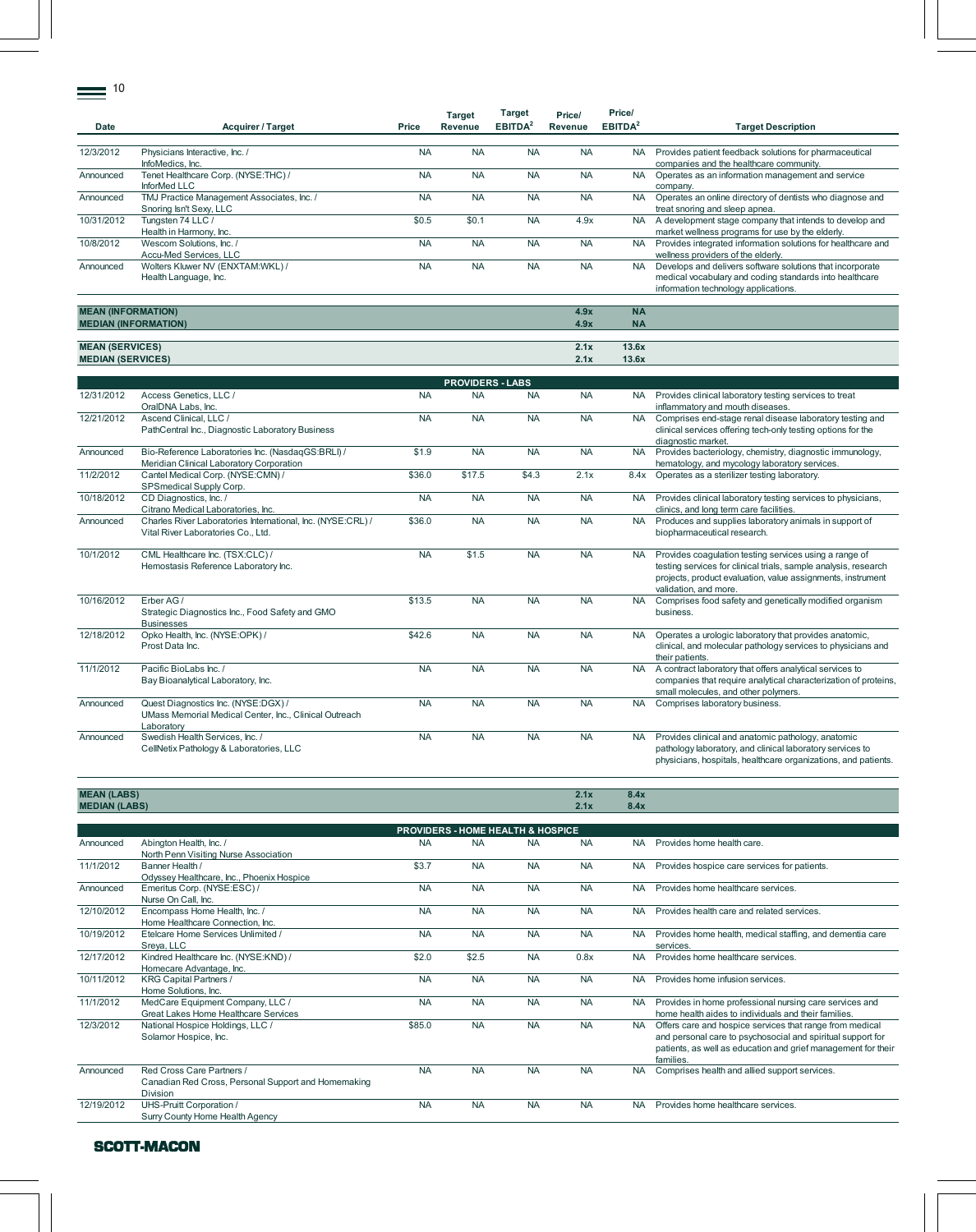| Date       | <b>Acquirer / Target</b>                                                                                                                                                                            | Price     | <b>Target</b><br>Revenue | Target<br>EBITDA <sup>2</sup>             | Price/<br>Revenue | Price/<br>EBITDA <sup>2</sup> | <b>Target Description</b>                                                                                                                                                                                                                                     |
|------------|-----------------------------------------------------------------------------------------------------------------------------------------------------------------------------------------------------|-----------|--------------------------|-------------------------------------------|-------------------|-------------------------------|---------------------------------------------------------------------------------------------------------------------------------------------------------------------------------------------------------------------------------------------------------------|
| 10/25/2012 | Visiting Nurse Association and Hospice of Southern<br>California /<br>Rim of the World Home Health Inc.                                                                                             | <b>NA</b> | <b>NA</b>                | <b>NA</b>                                 | <b>NA</b>         | <b>NA</b>                     | Provides home health services that include skilled nursing,<br>social services, rehab/outpatient, physical therapy,<br>occupational therapy, speech language pathology, and                                                                                   |
| 11/9/2012  | Washington Post Company (NYSE:WPO) /<br>Celtic Healthcare, Inc.                                                                                                                                     | <b>NA</b> | \$43.0                   | <b>NA</b>                                 | <b>NA</b>         | <b>NA</b>                     | palliative care services.<br>Provides homecare, hospice, and virtual care services.                                                                                                                                                                           |
|            | <b>MEAN (HOME HEALTH &amp; HOSPICE)</b><br><b>MEDIAN (HOME HEALTH &amp; HOSPICE)</b>                                                                                                                |           |                          |                                           | 0.8x<br>0.8x      | <b>NA</b><br><b>NA</b>        |                                                                                                                                                                                                                                                               |
|            |                                                                                                                                                                                                     |           |                          |                                           |                   |                               |                                                                                                                                                                                                                                                               |
| Announced  | Acadia Healthcare Company, Inc. (NasdaqGM:ACHC) /                                                                                                                                                   | \$113.0   | \$61.7                   | <b>PROVIDERS - NON-ACUTE</b><br><b>NA</b> | 1.8x              | <b>NA</b>                     | Operates behavioral healthcare facilities.                                                                                                                                                                                                                    |
| 11/13/2012 | Amicare Behavioral Centers, LLC<br>Acadia Healthcare Company, Inc. (NasdaqGM:ACHC) /                                                                                                                | \$33.4    | <b>NA</b>                | <b>NA</b>                                 | <b>NA</b>         | <b>NA</b>                     | Provides inpatient and outpatient behavioral health treatment                                                                                                                                                                                                 |
| 10/9/2012  | Park Royal Hospital<br>Accelerated Rehabilitation Centers, Ltd. /<br>Newsome Physical Therapy; Premier Physical Therapy;                                                                            | <b>NA</b> | <b>NA</b>                | <b>NA</b>                                 | <b>NA</b>         | <b>NA</b>                     | services to adult and geriatric patients.<br>Represents the combined operations that owns and operates<br>physiotherapy healthcare centers and also owns and                                                                                                  |
|            | <b>WorkSport Rehabilitation Services</b>                                                                                                                                                            |           |                          |                                           |                   |                               | operates three outpatient rehabilitation clinics and provides<br>physical therapy services and provides physical therapy<br>services.                                                                                                                         |
| 10/8/2012  | Advanced Dermatology & Cosmetic Surgery Inc. /<br>Center For Dermatology & Skin Surgery, Inc.                                                                                                       | <b>NA</b> | <b>NA</b>                | <b>NA</b>                                 | <b>NA</b>         | <b>NA</b>                     | Operates healthcare facilities offering skin care services to<br>customers.                                                                                                                                                                                   |
| 11/6/2012  | Advanced Dermatology & Cosmetic Surgery Inc. /<br>Two Clinics located in Florida Keys                                                                                                               | <b>NA</b> | <b>NA</b>                | <b>NA</b>                                 | <b>NA</b>         | <b>NA</b>                     | Comprise two clinics.                                                                                                                                                                                                                                         |
| Announced  | Advocate Health Care, Inc. /<br>Sherman Health Systems                                                                                                                                              | <b>NA</b> | <b>NA</b>                | <b>NA</b>                                 | <b>NA</b>         | <b>NA</b>                     | Offers a range of services from primary care to specialized<br>services, such as screening and diagnostic examination,<br>outpatient stereo tactic and core biopsy procedure, board-<br>certified radiologist on-site, patient education, and<br>mammography. |
| 1/3/2013   | American Realty Capital Healthcare Trust, Inc. /<br>16 New Scotland Medical Office Building                                                                                                         | \$15.0    | <b>NA</b>                | <b>NA</b>                                 | <b>NA</b>         | <b>NA</b>                     | Comprises a medical office building.                                                                                                                                                                                                                          |
| 12/31/2012 | American Realty Capital Healthcare Trust, Inc. /<br><b>Blue Ridge Medical Building</b>                                                                                                              | \$4.9     | <b>NA</b>                | <b>NA</b>                                 | <b>NA</b>         | <b>NA</b>                     | Comprises a medical office building.                                                                                                                                                                                                                          |
| 1/1/2013   | American Realty Capital Healthcare Trust, Inc. /<br>Cancer Center at Metro Village Located in Wyoming,<br>Michigan                                                                                  | \$6.2     | <b>NA</b>                | <b>NA</b>                                 | <b>NA</b>         | <b>NA</b>                     | Provides a broad range of cancer services.                                                                                                                                                                                                                    |
| 1/4/2013   | American Realty Capital Healthcare Trust, Inc. /                                                                                                                                                    | \$21.7    | <b>NA</b>                | <b>NA</b>                                 | <b>NA</b>         | <b>NA</b>                     | Comprises a healthcare facility that offers oncology based                                                                                                                                                                                                    |
| 1/2/2013   | Michiana Hematology Oncology Medical Office Building<br>American Realty Capital Healthcare Trust, Inc. /<br>North Valley Orthopedic Surgery Center, Phoenix                                         | \$9.0     | <b>NA</b>                | <b>NA</b>                                 | <b>NA</b>         | <b>NA</b>                     | medical treatment.<br>Comprises ambulatory surgery center.                                                                                                                                                                                                    |
| 1/5/2013   | American Realty Capital Healthcare Trust, Inc. /<br>Rush-Copley Building II                                                                                                                         | \$25.6    | <b>NA</b>                | <b>NA</b>                                 | <b>NA</b>         | <b>NA</b>                     | Comprises a medical office building.                                                                                                                                                                                                                          |
| 10/18/2012 | Ardent Health Services LLC /<br>Southwest Medical Associates, Inc.                                                                                                                                  | <b>NA</b> | <b>NA</b>                | <b>NA</b>                                 | <b>NA</b>         | <b>NA</b>                     | Operates as a multispecialty medical group that offers<br>primary care services.                                                                                                                                                                              |
| 10/2/2012  | Athena Health Care Systems LLC /<br>Radius Health Care, Inc., Four Healthcare Centers                                                                                                               | <b>NA</b> | <b>NA</b>                | <b>NA</b>                                 | <b>NA</b>         | <b>NA</b>                     | Comprises four rehabilitation and healthcare centers.                                                                                                                                                                                                         |
| 12/14/2012 | Baptist Health Care Corporation /<br>Memphis Primary Care Associates, PLLC                                                                                                                          | <b>NA</b> | <b>NA</b>                | <b>NA</b>                                 | <b>NA</b>         | NA.                           | Provides primary care healthcare services.                                                                                                                                                                                                                    |
| 12/17/2012 | Bay Capital Advisors, LLC; Candescent Partners, LLC;<br>Eagle Private Capital; First New England Capital, L.P.;<br>Pine Street Capital Partners; Plexus Capital /<br>Eye Health Vision Centers, LLC | <b>NA</b> | <b>NA</b>                | <b>NA</b>                                 | <b>NA</b>         | <b>NA</b>                     | Operates eye-care facilities offering ophthalmic services,<br>including eye exams and eye glasses.                                                                                                                                                            |
| Announced  | Baylor Health Care System Inc. /<br>Scott and White Hospital and Clinic                                                                                                                             | <b>NA</b> | <b>NA</b>                | <b>NA</b>                                 | <b>NA</b>         | NA                            | Operates as a multi-specialty practice.                                                                                                                                                                                                                       |
| Announced  | Benedictine Health System /<br>Arcadia Nursing Home                                                                                                                                                 | <b>NA</b> | <b>NA</b>                | <b>NA</b>                                 | <b>NA</b>         | <b>NA</b>                     | Offers primary care and specialty care services, including<br>audiology, behavioral health, cardiac rehabilitation,<br>cardiology, diabetes education, eye diseases, emergency<br>medicine, orthopedics, eye and vision, and oncology<br>services.            |
| Announced  | Blue Cross and Blue Shield of Florida, Inc. /<br>Diagnostic Clinic Medical Group, P.A.                                                                                                              | <b>NA</b> | <b>NA</b>                | <b>NA</b>                                 | <b>NA</b>         | <b>NA</b>                     | Operates facilities that provide various medical care services<br>to patients and families.                                                                                                                                                                   |
| 11/5/2012  | Canada Diagnostic Centres /<br>CML Healthcare Inc., Diagnostic Imaging Business in<br>Alberta                                                                                                       | \$17.3    | \$21.2                   | <b>NA</b>                                 | 0.8x              | <b>NA</b>                     | Comprises nine imaging clinics which offers diagnostic<br>imaging services.                                                                                                                                                                                   |
| 12/6/2012  | Carter Validus Mission Critical REIT, Inc. /<br><b>Houston Surgery Center Property</b>                                                                                                              | \$4.7     | <b>NA</b>                | <b>NA</b>                                 | <b>NA</b>         | <b>NA</b>                     | Comprises a surgery center with an area of 14,000 square<br>feet situated on 1.4 acres of land.                                                                                                                                                               |
| 11/26/2012 | Children's Hospitals And Clinics Of Minnesota Inc. /<br>Pediatric ENT Associates P.A.                                                                                                               | <b>NA</b> | <b>NA</b>                | <b>NA</b>                                 | <b>NA</b>         | <b>NA</b>                     | Offers pediatric otolaryngology, facial plastic, and<br>reconstructive surgery services for children and adolescents.                                                                                                                                         |
| Announced  | Cleveland Eye Clinic, Inc. /<br>Jacobs Eye Center, Ltd.                                                                                                                                             | <b>NA</b> | <b>NA</b>                | <b>NA</b>                                 | <b>NA</b>         | <b>NA</b>                     | Provides laser refractive surgery services, cataract<br>techniques, glaucoma treatment, diabetes, and general<br>ophthalmic care services.                                                                                                                    |
| Announced  | Columbus Orthopaedic Group, Inc. /<br>Orthopaedic & Trauma Surgeons, Inc.                                                                                                                           | <b>NA</b> | <b>NA</b>                | <b>NA</b>                                 | <b>NA</b>         | <b>NA</b>                     | Operates as an orthopedic center that offers sport specific,<br>massage, aquatic, hand, and spine therapies; and joint<br>therapy orthotics.                                                                                                                  |
| 10/4/2012  | CORVA Clinics, LLC /<br>Innovative Renal Care, Inc.                                                                                                                                                 | <b>NA</b> | <b>NA</b>                | <b>NA</b>                                 | <b>NA</b>         | <b>NA</b>                     | Owns and operates dialysis and renal care centers.                                                                                                                                                                                                            |
| 11/1/2012  | DaVita HealthCare Partners Inc. (NYSE:DVA) /<br>HealthCare Partners, LLC                                                                                                                            | \$4,693.0 | \$2,400.0                | \$527.0                                   | 2.0x              | 8.9x                          | Manages and operates medical groups and affiliated<br>physician networks.                                                                                                                                                                                     |
| 12/3/2012  | DaVita HealthCare Partners Inc. (NYSE:DVA) /<br>Tulips Dialysis Centre Sdn Bhd                                                                                                                      | <b>NA</b> | <b>NA</b>                | <b>NA</b>                                 | <b>NA</b>         | <b>NA</b>                     | Owns and operates a hemodialysis center.                                                                                                                                                                                                                      |
| 12/10/2012 | Diagnostic Imaging International Corp. (OTCPK:DIIG) /<br>Schuylkill Open MRI, Inc.                                                                                                                  | \$2.0     | \$2.0                    | <b>NA</b>                                 | 1.0x              | NA.                           | Operates as an outpatient open MRI facility.                                                                                                                                                                                                                  |
| 11/1/2012  | Dignity Health /<br>Priority Care Inc.                                                                                                                                                              | <b>NA</b> | <b>NA</b>                | <b>NA</b>                                 | <b>NA</b>         | NA.                           | Provides occupational and urgent health care services.                                                                                                                                                                                                        |

the contract of the contract of the contract of the contract of the contract of the contract of the contract o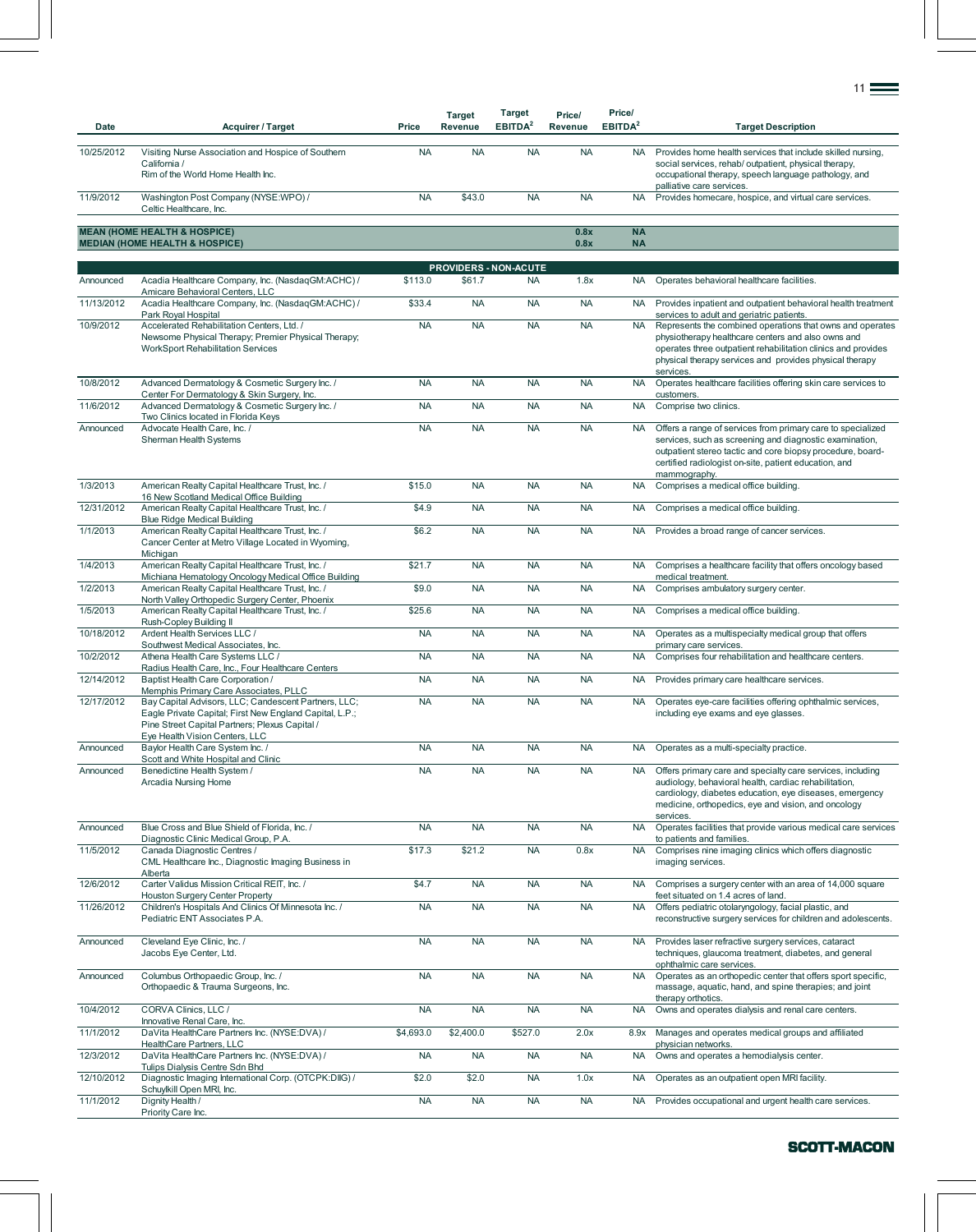| Date       | <b>Acquirer / Target</b>                                                                                                         | Price     | <b>Target</b><br>Revenue | Target<br>EBITDA <sup>2</sup> | Price/<br>Revenue | Price/<br>EBITDA <sup>2</sup> | <b>Target Description</b>                                                                                                                                                                                                                           |
|------------|----------------------------------------------------------------------------------------------------------------------------------|-----------|--------------------------|-------------------------------|-------------------|-------------------------------|-----------------------------------------------------------------------------------------------------------------------------------------------------------------------------------------------------------------------------------------------------|
| 12/3/2012  | Dignity Health /<br>Sensia Healthcare Inc.                                                                                       | <b>NA</b> | <b>NA</b>                | <b>NA</b>                     | <b>NA</b>         | NA.                           | Provides occupational medicine and wellness programs.                                                                                                                                                                                               |
| 12/19/2012 | Epic Health Services, Inc. /<br>Santé Pediatric Services                                                                         | <b>NA</b> | <b>NA</b>                | <b>NA</b>                     | <b>NA</b>         | <b>NA</b>                     | Provides speech, occupational, medical nutrition, and<br>physical therapy services.                                                                                                                                                                 |
| Announced  | Foothills Sports Medicine & Rehabilitation Centers /<br>Foothills Sports Medicine and Rehabilitation Tucson, Inc.                | <b>NA</b> | <b>NA</b>                | <b>NA</b>                     | <b>NA</b>         | <b>NA</b>                     | Provides treatment for orthopedic injuries, neurological<br>conditions, bowel and urinary incontinence, and facial<br>paralysis.                                                                                                                    |
| 12/5/2012  | Hanger, Inc. (NYSE:HGR) /<br>Faith Prosthetic-Orthotic Services Inc and Scope Orthotics<br>& Prosthetics Inc.                    | <b>NA</b> | <b>NA</b>                | <b>NA</b>                     | <b>NA</b>         | <b>NA</b>                     | Represents combined operations that provide orthotic and<br>prosthetic care to patients.                                                                                                                                                            |
| Announced  | Hardin Memorial Hospital Inc. /<br>Surgical Center of Elizabethtown, Limited Partnership                                         | \$6.8     | <b>NA</b>                | <b>NA</b>                     | <b>NA</b>         | <b>NA</b>                     | Operates an out-patient surgery center.                                                                                                                                                                                                             |
| Announced  | Hazelden Foundation /<br>HealthWorks NW, LLC                                                                                     | <b>NA</b> | <b>NA</b>                | <b>NA</b>                     | <b>NA</b>         | <b>NA</b>                     | Provides outpatient addiction treatment, medication assisted<br>treatment, medication assisted relapse prevention, pain<br>management, and psychiatric care for a wide range of mental<br>health issues.                                            |
| 10/12/2012 | Healogics, Inc. /<br>Nautilus Health Care Group, LLC                                                                             | <b>NA</b> | <b>NA</b>                | <b>NA</b>                     | <b>NA</b>         | <b>NA</b>                     | Provides wound center management, hyperbaric medicine,<br>wound care, and dermatology community outreach services.                                                                                                                                  |
| Announced  | Highmark Inc. /<br>Saint Vincent Health System                                                                                   | <b>NA</b> | <b>NA</b>                | <b>NA</b>                     | <b>NA</b>         | <b>NA</b>                     | Operates as a network of medical specialties.                                                                                                                                                                                                       |
| 10/31/2012 | Humana Inc. (NYSE:HUM) /<br>MCCI Group Holdings, LLC                                                                             | <b>NA</b> | <b>NA</b>                | <b>NA</b>                     | <b>NA</b>         | <b>NA</b>                     | Owns and operates medical centers that offer patient<br>services, including cardiology, gastroenterology,<br>endocrinology, gynecology, rheumatology, neurology,<br>dermatology, urology, podiatry, orthopedic, dental, surgery,<br>and wound care. |
| 12/21/2012 | Humana Inc. (NYSE:HUM) /<br>Metropolitan Health Networks Inc.                                                                    | \$740.8   | \$755.0                  | \$96.1                        | 1.0x              | 7.7x                          | Engages in the operation of a provider services network that<br>provides and manages the health care services to Medicare<br>advantage, Medicaid, and other beneficiaries.                                                                          |
| 10/2/2012  | Integrated Oncology Network, LLC; Premier Physicians of<br>New York, PLLC /<br>New York City First Land Partners, LLC            | <b>NA</b> | <b>NA</b>                | <b>NA</b>                     | <b>NA</b>         | <b>NA</b>                     | Offers oncology and management services.                                                                                                                                                                                                            |
| 11/16/2012 | IPC The Hospitalist Company, Inc. (NasdaqGS:IPCM) /<br>GLT Medical Services, Ltd.                                                | <b>NA</b> | <b>NA</b>                | <b>NA</b>                     | <b>NA</b>         | NA                            | A health clinic offering primary care.                                                                                                                                                                                                              |
| 11/7/2012  | IPC The Hospitalist Company, Inc. (NasdaqGS:IPCM) /<br>Hospital Medical Associates of Monmouth County                            | <b>NA</b> | <b>NA</b>                | <b>NA</b>                     | <b>NA</b>         | <b>NA</b>                     | Operates as a physician practice and offers healthcare<br>services.                                                                                                                                                                                 |
| 10/15/2012 | Jamestown Radiologists PC /<br>Jamestown Medical Imaging                                                                         | <b>NA</b> | <b>NA</b>                | <b>NA</b>                     | <b>NA</b>         | <b>NA</b>                     | Provides MRI, CT scan, and ultrasound services.                                                                                                                                                                                                     |
| Announced  | Justice Resource Institute, Inc. /<br>Community Care Services, Inc.                                                              | <b>NA</b> | <b>NA</b>                | <b>NA</b>                     | <b>NA</b>         | <b>NA</b>                     | Provides emotional, educational and behavioral support to<br>more than 7,500 children, adults, elders, and families<br>annually.                                                                                                                    |
| 12/21/2012 | <b>KRG Capital Partners /</b><br>ATI Holdings, LLC                                                                               | <b>NA</b> | <b>NA</b>                | <b>NA</b>                     | <b>NA</b>         | <b>NA</b>                     | Provides orthopedic rehabilitation services. specializing in<br>research-based physical therapy, work<br>conditioning/hardening, functional capacity evaluations,<br>sports medicine, and women's health services.                                  |
| 10/2/2012  | Leveraged Buy Out, Cash Merger, Individual Investors<br>Participated, Terms Not Disclosed /<br>Foundations Recovery Network, LLC | <b>NA</b> | <b>NA</b>                | <b>NA</b>                     | <b>NA</b>         | <b>NA</b>                     | Provides rehabilitation and specialized healthcare services<br>that offer substance addiction and mental health disorders<br>treatment, inpatient, and outpatient services.                                                                         |
| 10/5/2012  | Linden LLC /<br>Northwestern Management Services LLC                                                                             | <b>NA</b> | <b>NA</b>                | <b>NA</b>                     | <b>NA</b>         | <b>NA</b>                     | Provides dental services offering simple cleanings, fillings,<br>sealants, and whitening to root canals, gum surgery, and<br>dental implants.                                                                                                       |
| 10/6/2012  | Lowell General Hospital /<br>Saints Medical Center, Inc.                                                                         | <b>NA</b> | <b>NA</b>                | <b>NA</b>                     | <b>NA</b>         | <b>NA</b>                     | Provides healthcare services specializing in cancer care,<br>cardiovascular medicine, orthopedics, and women's health.                                                                                                                              |
| 12/31/2012 | Management Buyout /<br>GEO Care, Inc.                                                                                            | \$41.0    | \$165.0                  | <b>NA</b>                     | 0.2x              | NA.                           | Provides mental health management and treatment services<br>for civil, forensic, and special needs psychiatric patient<br>populations.                                                                                                              |
| Announced  | McGuire Development Company LLC; Upstate New York<br>Transplant Services, Inc. /<br>Sheehan Memorial Hospital                    | \$2.0     | <b>NA</b>                | <b>NA</b>                     | <b>NA</b>         | <b>NA</b>                     | Offers health care services that include addiction services,<br>outpatient services, laboratory services, and wellness<br>programs.                                                                                                                 |
| 11/5/2012  | MEDNAX, Inc. (NYSE:MD) /<br>Pediatric Hospitalist Group                                                                          | <b>NA</b> | <b>NA</b>                | <b>NA</b>                     | <b>NA</b>         | <b>NA</b>                     | Offers pediatric health services.                                                                                                                                                                                                                   |
| Announced  | Munroe Regional Medical Center Inc. /<br>Surgery Center of Ocala, LLC                                                            | \$3.9     | \$5.0                    | <b>NA</b>                     | 0.8x              | <b>NA</b>                     | Offers operation and medical procedural services.                                                                                                                                                                                                   |
| 10/12/2012 | NextCare, Inc. /<br><b>Access Medical Centers</b>                                                                                | <b>NA</b> | <b>NA</b>                | <b>NA</b>                     | <b>NA</b>         | <b>NA</b>                     | Operates clinics that provide treatment for sports injuries,<br>colds and flu, fever, skin rashes, cuts and abrasions, animal<br>bites, and strains and sprains.                                                                                    |
| 10/23/2012 | NextCare, Inc. /<br>Clinic at 10906 FM 1960 West in Houston                                                                      | <b>NA</b> | <b>NA</b>                | <b>NA</b>                     | <b>NA</b>         | <b>NA</b>                     | Comprises an urgent care and on-site employer clinic.                                                                                                                                                                                               |
| 10/19/2012 | NextCare, Inc. /<br>Verde Valley Urgent Care & Occupational Medicine, PLLC                                                       | <b>NA</b> | <b>NA</b>                | <b>NA</b>                     | <b>NA</b>         | <b>NA</b>                     | Provides urgent care medical treatment services.                                                                                                                                                                                                    |
| 12/28/2012 | Orlando Health, Inc. /<br>Physician Associates, LLC                                                                              | \$50.0    | <b>NA</b>                | <b>NA</b>                     | <b>NA</b>         | <b>NA</b>                     | Operates as a multi-specialty healthcare group.                                                                                                                                                                                                     |
| Announced  | Pazoo, Inc. (OTCBB:PZOO) /<br>DMC Athletics & Rehabilitation, Inc.                                                               | \$1.5     | \$1.4                    | <b>NA</b>                     | 1.1x              | <b>NA</b>                     | Operates outpatient orthopedic facilities that focus on the<br>treatment of orthopedic and sports injuries, as well as<br>everyday physical discomforts.                                                                                            |
| 10/19/2012 | Physicians Endoscopy L.L.C./<br>Ambulatory Center for Endoscopy and Colonoscopy, LLC                                             | <b>NA</b> | <b>NA</b>                | <b>NA</b>                     | <b>NA</b>         | <b>NA</b>                     | Provides gastrointestinal patient care services.                                                                                                                                                                                                    |
| 12/6/2012  | Pinnacle Treatment Centers, Inc. /<br>NKY Med, LLC                                                                               | <b>NA</b> | <b>NA</b>                | <b>NA</b>                     | <b>NA</b>         | <b>NA</b>                     | Serves as an outpatient addiction treatment facility.                                                                                                                                                                                               |
| Announced  | Prospira PainCare Holdings, LLC /<br>Bay Area Pain and Wellness Center                                                           | <b>NA</b> | <b>NA</b>                | <b>NA</b>                     | <b>NA</b>         | <b>NA</b>                     | Provides pain management and treatment services.                                                                                                                                                                                                    |
| 10/2/2012  | Pyramid Healthcare, Inc. /<br>American Day CD Centers, LLC                                                                       | <b>NA</b> | <b>NA</b>                | <b>NA</b>                     | <b>NA</b>         | <b>NA</b>                     | Provides structured outpatient substance abuse and mental<br>illness treatment programs.                                                                                                                                                            |
|            |                                                                                                                                  |           |                          |                               |                   |                               |                                                                                                                                                                                                                                                     |

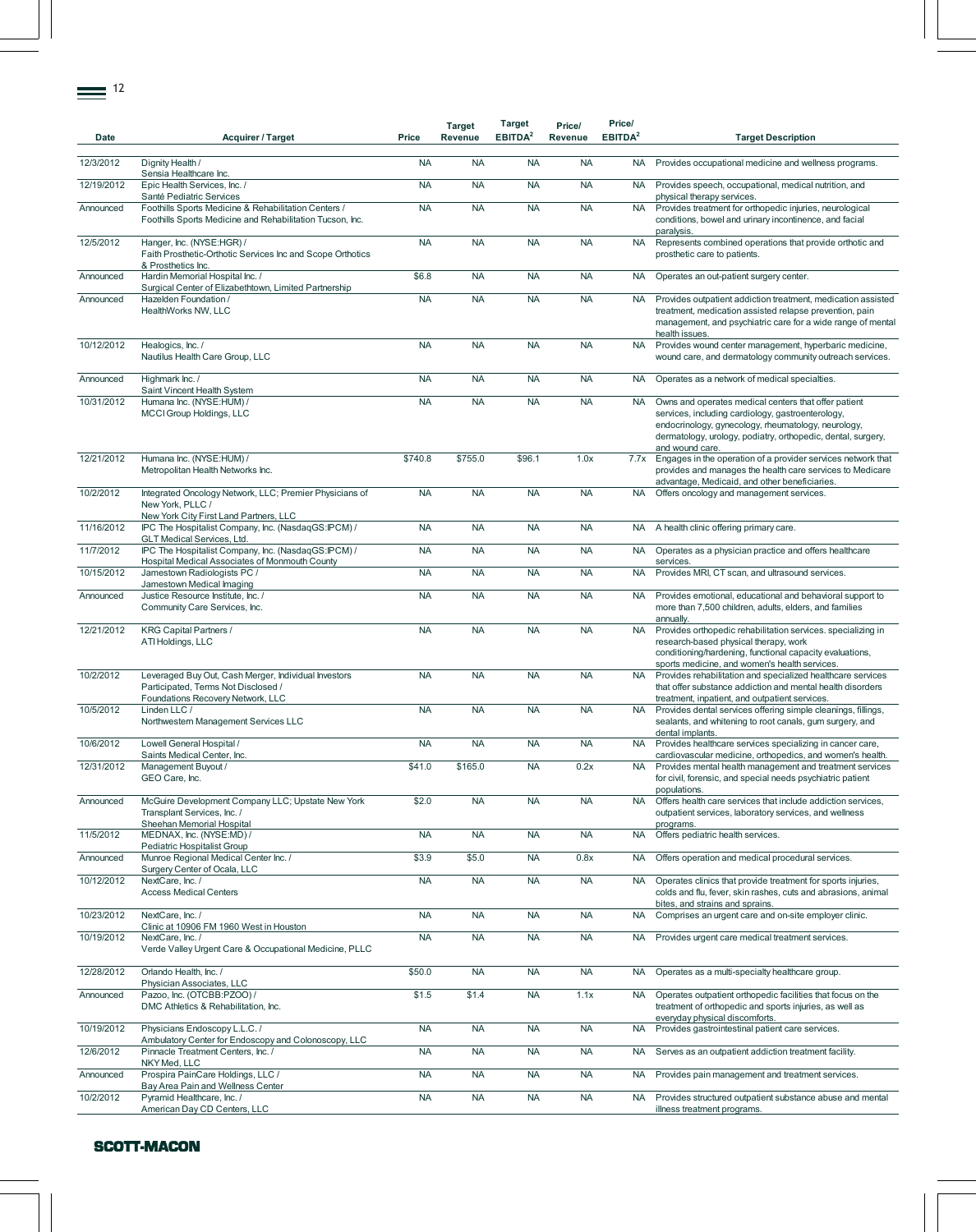| Date                                                 | <b>Acquirer / Target</b>                                                                                                                                                           | Price     | <b>Target</b><br>Revenue | Target<br>EBITDA <sup>2</sup>     | Price/<br>Revenue | Price/<br>EBITDA <sup>2</sup> | <b>Target Description</b>                                                                                                                                                                                                        |
|------------------------------------------------------|------------------------------------------------------------------------------------------------------------------------------------------------------------------------------------|-----------|--------------------------|-----------------------------------|-------------------|-------------------------------|----------------------------------------------------------------------------------------------------------------------------------------------------------------------------------------------------------------------------------|
| 11/19/2012                                           | Saint Joseph Health System, Inc. /<br>Saint Joseph Outpatient Care Center                                                                                                          | <b>NA</b> | <b>NA</b>                | <b>NA</b>                         | <b>NA</b>         | <b>NA</b>                     | Provides imaging services for stroke screening, DEXA<br>scanning, wide-open MRI, ultrasound and echocardiography,<br>X-ray, positron emission tomography, computerized<br>tomography/CAT scan scan, and spiral CT scan.          |
| 10/2/2012                                            | Scottsdale Healthcare Corp.; Sovereign Healthcare Inc. /                                                                                                                           | <b>NA</b> | <b>NA</b>                | <b>NA</b>                         | <b>NA</b>         | <b>NA</b>                     | Operates an outpatient surgery center and healthcare facility.                                                                                                                                                                   |
| Announced                                            | <b>Biltmore Surgical Partners, LLC</b><br>SKAGIT County Washington Public Hospital District #304 /<br>East Valley Medical & Diagnostic Center; East Valley<br>Pharmacy in Concrete | <b>NA</b> | <b>NA</b>                | <b>NA</b>                         | <b>NA</b>         | NA.                           | Comprises a healthcare clinic and a pharmacy.                                                                                                                                                                                    |
| 11/1/2012                                            | St. Clair Health Corporation /<br>South Hills Cardiology Associates                                                                                                                | <b>NA</b> | <b>NA</b>                | <b>NA</b>                         | <b>NA</b>         | <b>NA</b>                     | Provides healthcare services.                                                                                                                                                                                                    |
| 10/11/2012                                           | Sverica International /<br>Inpatient Medical Services Inc.                                                                                                                         | <b>NA</b> | <b>NA</b>                | <b>NA</b>                         | <b>NA</b>         | <b>NA</b>                     | Operates as a hospitalist private practice that serves primary<br>care physicians and hospitals.                                                                                                                                 |
| 11/1/2012                                            | Team Health Holdings, Inc. (NYSE:TMH) /<br>Alabama Emergency Room Administrative Services PC,<br><b>Certain Assets</b>                                                             | <b>NA</b> | <b>NA</b>                | <b>NA</b>                         | <b>NA</b>         |                               | NA Comprises facilities which offer emergency clinical care and<br>patient services.                                                                                                                                             |
| Announced                                            | Tennessee Oncology, PLLC /<br>Chattanooga Oncology & Hematology Associates PC                                                                                                      | <b>NA</b> | <b>NA</b>                | <b>NA</b>                         | <b>NA</b>         | <b>NA</b>                     | Provides oncology and hematology services specializing in<br>the provision of treatment for cancer and blood diseases.                                                                                                           |
| 10/10/2012                                           | Universal Health Services Inc. (NYSE:UHS) /<br>AscendHealth Corporation                                                                                                            | \$517.0   | <b>NA</b>                | <b>NA</b>                         | <b>NA</b>         | <b>NA</b>                     | Operates behavioral health facilities for children,<br>adolescents, adults, and seniors.                                                                                                                                         |
| 12/3/2012                                            | University of Colorado Health /<br>CHMG Cardiovascular and Thoracic Care                                                                                                           | <b>NA</b> | <b>NA</b>                | <b>NA</b>                         | <b>NA</b>         | <b>NA</b>                     | Operates as a cardiac center.                                                                                                                                                                                                    |
| 12/3/2012                                            | University of Pittsburgh Medical Center /<br>Metropolitan ENT Associates Inc.                                                                                                      | <b>NA</b> | <b>NA</b>                | <b>NA</b>                         | <b>NA</b>         | NA.                           | Provides otolaryngology, head, and neck surgery services.                                                                                                                                                                        |
| 12/28/2012                                           | Unknown Buyer /<br>Doctors Express, Inc.                                                                                                                                           | <b>NA</b> | <b>NA</b>                | <b>NA</b>                         | <b>NA</b>         | NA.                           | Offers urgent care, digital x-ray, occupational health services<br>for employees and employers, and physician's on-site<br>services.                                                                                             |
| 10/30/2012                                           | Unknown Buyer /<br>Post Acute Care Hospitals in Colorado and Massachusetts                                                                                                         | \$42.0    | <b>NA</b>                | <b>NA</b>                         | <b>NA</b>         | <b>NA</b>                     | Comprises two post acute care hospitals.                                                                                                                                                                                         |
| 12/192/102                                           | Ventas, Inc. (NYSE:VTR) /<br>93,000-Square-Foot Outpatient Facility and Wellness<br>Center in Knightdale                                                                           | \$24.8    | <b>NA</b>                | <b>NA</b>                         | <b>NA</b>         | NA .                          | Comprises a 93,000-square-foot outpatient facility and<br>wellness center.                                                                                                                                                       |
| 10/3/2012                                            | Victory Healthcare Holdings, LLP /<br>Southwest Surgical Hospital                                                                                                                  | \$30.0    | <b>NA</b>                | <b>NA</b>                         | <b>NA</b>         | <b>NA</b>                     | Provides surgical and emergency services specializing in the<br>fields of orthopedics, sports medicine, plastic surgery, pain<br>management, spine, general medicine, sleep studies,<br>ophthalmology, podiatry, and gynecology. |
| 11/6/2012                                            | Virginia Cancer Specialists, P.C. /<br>Cancer Center at Fairfax                                                                                                                    | <b>NA</b> | <b>NA</b>                | <b>NA</b>                         | <b>NA</b>         | <b>NA</b>                     | Offers radiation therapy to cancer patients.                                                                                                                                                                                     |
| <b>MEAN (NON-ACUTE)</b><br><b>MEDIAN (NON-ACUTE)</b> |                                                                                                                                                                                    |           |                          |                                   | 1.1x<br>1.0x      | 8.3x<br>8.3x                  |                                                                                                                                                                                                                                  |
|                                                      |                                                                                                                                                                                    |           |                          | <b>PROVIDERS - LONG-TERM CARE</b> |                   |                               |                                                                                                                                                                                                                                  |
| Announced                                            | AdCare Health Systems Inc. (AMEX:ADK) /<br><b>LJL Properties LLC</b>                                                                                                               | \$6.3     | <b>NA</b>                | <b>NA</b>                         | <b>NA</b>         | NA.                           | Operates a 70 bed skilled nursing facility.                                                                                                                                                                                      |
| 11/27/2012                                           | All Island Case Management Corporation /<br>Case Management, Inc.                                                                                                                  | <b>NA</b> | <b>NA</b>                | <b>NA</b>                         | <b>NA</b>         | <b>NA</b>                     | Provides residential long-term care services.                                                                                                                                                                                    |
| 12/11/2012                                           | American Realty Capital Healthcare Trust, Inc. /<br>Five Seniors Housing Facilities and Two Medical Office<br>Buildings across Florida, Atlanta and Chicago                        | \$128.1   | <b>NA</b>                | <b>NA</b>                         | <b>NA</b>         | <b>NA</b>                     | Comprises five senior housing facilities and two healthcare<br>office properties.                                                                                                                                                |
| 10/31/2012                                           | Aviv REIT, Inc. /<br>Post-Acute and Long-Term Care Skilled Nursing Facility in<br>Wisconsin                                                                                        | \$7.6     | <b>NA</b>                | <b>NA</b>                         | <b>NA</b>         | NA.                           | Comprises a post-acute and long-term care skilled nursing<br>facility.                                                                                                                                                           |
| 10/23/2012                                           | Capital Senior Living Corp. (NYSE:CSU) /<br>Six Senior Living Communities in Indiana and Ohio                                                                                      | \$62.5    | <b>NA</b>                | <b>NA</b>                         | <b>NA</b>         | <b>NA</b>                     | Represents the combined operations of six senior living<br>communities that own and operate assisted living and<br>memory care units.                                                                                            |
| 10/24/2012                                           | Capital Senior Living Corp. (NYSE:CSU) /<br>Two Senior Living Communities in Texas                                                                                                 | \$10.4    | <b>NA</b>                | <b>NA</b>                         | <b>NA</b>         | <b>NA</b>                     | Comprises two senior living communities.                                                                                                                                                                                         |
| 12/4/2012                                            | Capitol Seniors Housing LLC /<br>Alta Oakridge Property in North Raleigh; Alta Walk Property<br>in Durham                                                                          | \$48.0    | <b>NA</b>                | <b>NA</b>                         | <b>NA</b>         | <b>NA</b>                     | Comprises independent living and assisted-living apartment<br>communities.                                                                                                                                                       |
| 10/30/2012                                           | Capitol Seniors Housing LLC /<br>Focus Healthcare Partners, St. Joseph's Assisted Living                                                                                           | \$28.5    | <b>NA</b>                | <b>NA</b>                         | <b>NA</b>         | <b>NA</b>                     | Comprises 120-unit facility which sits on 4.34 acres and<br>offers assisted living and memory care services.                                                                                                                     |
| 12/19/2012                                           | CHT Partners, LP /<br>Council Bluffs; Decatur Retirement; Lima Retirement;<br>Primrose; Zanesville Retirement                                                                      | \$73.1    | <b>NA</b>                | <b>NA</b>                         | <b>NA</b>         | <b>NA</b>                     | Represents the combined operations that own and operate<br>senior living facilities.                                                                                                                                             |
| 12/10/2012                                           | CNL Holdings, Inc. /<br>Culpepper Place of Fayetteville                                                                                                                            | \$14.0    | <b>NA</b>                | <b>NA</b>                         | <b>NA</b>         | <b>NA</b>                     | Comprises 67 unit senior housing facility and assisted-living<br>community.                                                                                                                                                      |
| 10/1/2012                                            | Decathlon RE Harbor Beach LLC /<br>Diamond Senior Living LLC, Harbor Beach Nursing and<br><b>Rehabilitation Center</b>                                                             | \$100.0   | <b>NA</b>                | <b>NA</b>                         | <b>NA</b>         | <b>NA</b>                     | Comprises a rehabilitation center that offers nursing services,<br>rehabilitation services, IV therapy, wound care management,<br>therapeutic diets, respiratory services, hospice services and<br>has 55 beds.                  |
| 10/31/2012                                           | Emeritus Corp. (NYSE:ESC) /<br>9 Senior Housing Communities                                                                                                                        | \$66.0    | <b>NA</b>                | <b>NA</b>                         | <b>NA</b>         | <b>NA</b>                     | Comprises nine senior housing communities.                                                                                                                                                                                       |
| 12/17/2012                                           | Ensign Group, Inc. (NasdaqGS:ENSG) /<br>Richland Hills Nursing and Rehabilitation Center                                                                                           | <b>NA</b> | <b>NA</b>                | <b>NA</b>                         | <b>NA</b>         | <b>NA</b>                     | Owns and operates a nursing home.                                                                                                                                                                                                |
| 12/3/2012                                            | FC-GEN Acquisition, Inc. /<br>Sun Healthcare Group, Inc.                                                                                                                           | \$275.5   | \$1,922.5                | \$80.2                            | 0.1x              | 3.4x                          | Operates skilled nursing centers which offer daily nursing,<br>therapeutic rehabilitation, social, housekeeping, nutrition, and<br>administrative services for individuals requiring certain                                     |

11/6/2012 GRE Properties / FTMI Operator, LLC

SCOTT-MACON

assistance for activities in daily living.<br>\$17.2 NA NA NA Operates an assisted living and memory care community.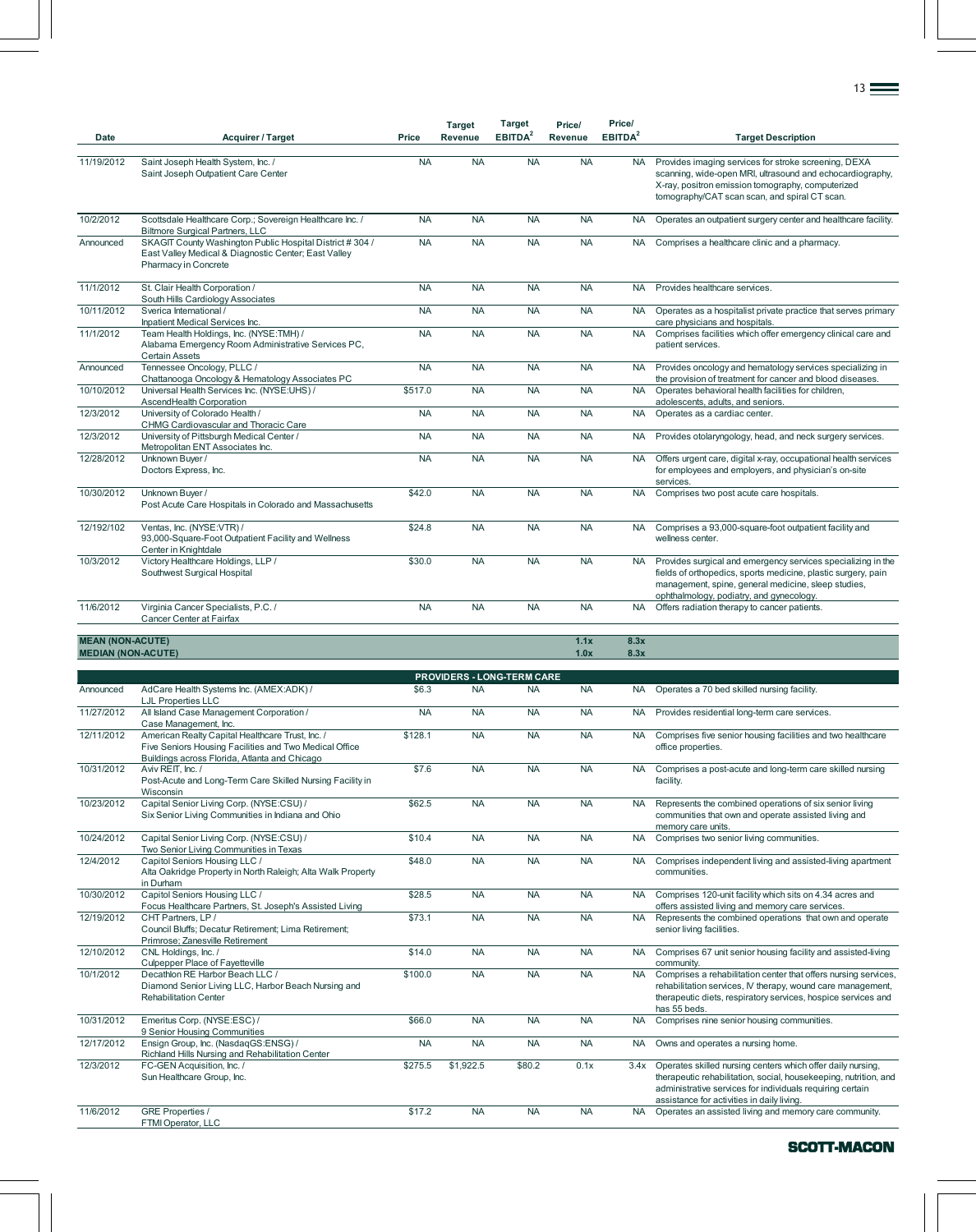| Date       | <b>Acquirer / Target</b>                                                                                                                           | Price     | <b>Target</b><br>Revenue | Target<br>EBITDA <sup>2</sup> | Price/<br>Revenue | Price/<br>EBITDA <sup>2</sup> | <b>Target Description</b>                                                                                                                                              |
|------------|----------------------------------------------------------------------------------------------------------------------------------------------------|-----------|--------------------------|-------------------------------|-------------------|-------------------------------|------------------------------------------------------------------------------------------------------------------------------------------------------------------------|
| 10/9/2012  | Greenfield Senior Living, Inc. /<br>48-unit, Assisted Living and Memory Care Community<br>Located in Spotsylvania County, Virginia                 | <b>NA</b> | <b>NA</b>                | <b>NA</b>                     | <b>NA</b>         | <b>NA</b>                     | Operates as an 48-unit assisted living and memory care<br>community for seniors.                                                                                       |
| 12/19/2012 | Griffin-American Healthcare REIT II, Inc. /<br>Merrimack Health Group, Inc, Three Building Portfolio of<br>Senior Care Facilities in Massachusetts | \$24.4    | <b>NA</b>                | <b>NA</b>                     | <b>NA</b>         | <b>NA</b>                     | Comprises nursing and assisted living facilities.                                                                                                                      |
| Announced  | H&H Total Care Services Inc. /<br>Granville Pacific Capital Corp. (TSXV:GE)                                                                        | \$33.6    | \$15.5                   | \$4.1                         | 2.2x              | 8.3x                          | Provides housing and care for the elderly, and residents living<br>with Huntington's disease or brain disorders.                                                       |
| 11/1/2012  | Harrison Street Real Estate Capital, LLC; Springs Living /<br>Four Portland-Area Properties                                                        | \$65.0    | <b>NA</b>                | <b>NA</b>                     | <b>NA</b>         | <b>NA</b>                     | Comprises four senior living properties.                                                                                                                               |
| Announced  | HCP, Inc. (NYSE:HCP) /<br>133 Senior Housing Communities                                                                                           | <b>NA</b> | <b>NA</b>                | <b>NA</b>                     | <b>NA</b>         | <b>NA</b>                     | Comprises assisted living, independent living, memory care,<br>and skilled nursing facilities encompassing 10,350 units.                                               |
| 11/14/2012 | HCP, Inc. (NYSE:HCP) /<br>Emeritus Corp., Emeritus at Bellevue Place Nursing Home<br>in Bellevue                                                   | \$16.7    | <b>NA</b>                | <b>NA</b>                     | <b>NA</b>         | <b>NA</b>                     | Comprises nursing home spread over an area of<br>approximately three-acre property.                                                                                    |
| Announced  | Health Care REIT, Inc. (NYSE:HCN) /<br>CC3 Acquisition, LLC                                                                                        | \$144.9   | <b>NA</b>                | <b>NA</b>                     | <b>NA</b>         | <b>NA</b>                     | Owns an interest in 29 senior housing communities.                                                                                                                     |
| Announced  | Health Care REIT, Inc. (NYSE:HCN) /<br>CHTSun Partners IV, LLC                                                                                     | \$62.3    | <b>NA</b>                | <b>NA</b>                     | <b>NA</b>         | <b>NA</b>                     | Owns seven senior housing properties.                                                                                                                                  |
| Announced  | Health Care REIT, Inc. (NYSE:HCN) /<br>CLPSun Partners II, LLC                                                                                     | \$17.6    | <b>NA</b>                | <b>NA</b>                     | <b>NA</b>         | <b>NA</b>                     | Owns an interest in six senior housing communities.                                                                                                                    |
| Announced  | Health Care REIT, Inc. (NYSE:HCN) /<br>CLPSun Partners III, LLC                                                                                    | \$36.0    | <b>NA</b>                | <b>NA</b>                     | <b>NA</b>         | <b>NA</b>                     | Owns an interest in seven senior housing communities.                                                                                                                  |
| 11/8/2012  | HRC Investors Corp./<br>McAllen Heritage Village, LLC                                                                                              | <b>NA</b> | <b>NA</b>                | <b>NA</b>                     | <b>NA</b>         | <b>NA</b>                     | Operates as a senior living retirement community with 120<br>residences.                                                                                               |
| 11/5/2012  | LCS, LLC; Westminster Funds /<br>Newcastle Place, Inc.                                                                                             | \$49.1    | <b>NA</b>                | <b>NA</b>                     | <b>NA</b>         | <b>NA</b>                     | Operates as a not-for-profit continuing care retirement<br>community.                                                                                                  |
| Announced  | LTC Properties Inc. (NYSE:LTC) /<br>Juniper Communities, LLC, Real Estates Properties                                                              | \$94.0    | <b>NA</b>                | <b>NA</b>                     | <b>NA</b>         | <b>NA</b>                     | Comprises two assisted living facilities consisting of 130<br>units and three memory care facilities consisting of 136 units.                                          |
| 10/24/2012 | MBK Senior Living Ltd. /<br>Palisades at Broadmoor Park                                                                                            | \$23.9    | <b>NA</b>                | <b>NA</b>                     | <b>NA</b>         | <b>NA</b>                     | Comprises a 116-unit assisted living facilities.                                                                                                                       |
| 10/1/2012  | National Health Investors Inc. (NYSE:NHI) /<br>181 Unit Senior Living Campus in Loma Linda                                                         | \$12.0    | <b>NA</b>                | <b>NA</b>                     | <b>NA</b>         | <b>NA</b>                     | Comprises 181-unit senior living campus with 98<br>independent living units and 83 skilled nursing beds.                                                               |
| 12/26/2012 | National Health Investors Inc. (NYSE:NHI) /<br><b>Charleston House</b>                                                                             | \$20.2    | <b>NA</b>                | <b>NA</b>                     | <b>NA</b>         | <b>NA</b>                     | Independent and assisted living facility.                                                                                                                              |
| 12/24/2012 | National Health Investors Inc. (NYSE:NHI) /<br>Milestone Retirement Communities, LLC, Three Assisted<br>Living Facilities in Oregon and Idaho      | \$9.0     | <b>NA</b>                | <b>NA</b>                     | <b>NA</b>         | <b>NA</b>                     | Comprises three assisted living facilities.                                                                                                                            |
| Announced  | National Healthcare Corp. (AMEX:NHC) /<br>Six Skilled Health Care Centers                                                                          | \$21.0    | <b>NA</b>                | <b>NA</b>                     | <b>NA</b>         | <b>NA</b>                     | Consists of six skilled health care centers.                                                                                                                           |
| Announced  | Sentara Healthcare, Inc. /<br>Halifax Regional Health System, Inc.                                                                                 | <b>NA</b> | <b>NA</b>                | <b>NA</b>                     | <b>NA</b>         | <b>NA</b>                     | Provides acute and long-term care, dementia care, home<br>health, hospice, behavioral health, and outpatient services.                                                 |
| 12/28/2012 | Sunrise Senior Living Inc. (NYSE:SRZ) /<br>148-bed Edison New Jersey Senior Living Campus                                                          | \$23.0    | <b>NA</b>                | <b>NA</b>                     | <b>NA</b>         | <b>NA</b>                     | Comprises a senior living facility having 148-bed<br>accommodation.                                                                                                    |
| 10/1/2012  | Sunrise Senior Living Investments, Inc. /<br>Portfolio Consisting of 12 Senior Living Communities                                                  | \$157.3   | <b>NA</b>                | <b>NA</b>                     | <b>NA</b>         | <b>NA</b>                     | Comprises 12 senior living communities.                                                                                                                                |
| Announced  | Unknown Buyer /<br>AdCare Health Systems, Inc., Six Assisted Living Facilities<br>Located In Ohio                                                  | \$22.3    | \$8.9                    | <b>NA</b>                     | 2.5x              | <b>NA</b>                     | Comprises six assisted living facilities with 196 units.                                                                                                               |
| Announced  | Unknown Buyer /<br>Five Star Quality Care Inc., Two Skilled Nursing Facilities in<br>Michigan                                                      | \$8.0     | <b>NA</b>                | <b>NA</b>                     | <b>NA</b>         | <b>NA</b>                     | Comprises two skilled nursing facilities with a total of 271<br>living units.                                                                                          |
| 12/10/2012 | Unknown Buyer /<br>Plum Healthcare Group, LLC                                                                                                      | <b>NA</b> | <b>NA</b>                | <b>NA</b>                     | <b>NA</b>         |                               | NA Acquires, owns, and operates skilled nursing facilities                                                                                                             |
|            | <b>MEAN (LONG-TERM CARE)</b><br><b>MEDIAN (LONG-TERM CARE)</b>                                                                                     |           |                          |                               | 1.6x<br>2.2x      | 5.8x<br>5.8x                  |                                                                                                                                                                        |
|            |                                                                                                                                                    |           | <b>PROVIDERS - ACUTE</b> |                               |                   |                               |                                                                                                                                                                        |
| 12/31/2012 | Acadia Healthcare Company, Inc. (NasdaqGM:ACHC) /<br>Behavioral Centers of America, LLC                                                            | \$145.0   | \$53.1                   | <b>NM</b>                     | 2.7x              | NM                            | Owns and operates inpatient and outpatient facilities.                                                                                                                 |
| Announced  | Ardent Health Services LLC /<br>Baptist St. Anthony's Hospital Corporation                                                                         | <b>NA</b> | \$425.0                  | <b>NA</b>                     | <b>NA</b>         | <b>NA</b>                     | Owns and operates a hospital.                                                                                                                                          |
| Announced  | Atlantic Health System, Inc. /<br>Chilton Hospital                                                                                                 | \$32.0    | \$166.9                  | <b>NA</b>                     | 0.2x              | <b>NA</b>                     | Provides healthcare services.                                                                                                                                          |
| Announced  | Avera Marshall Regional Medical Center /<br>St. Mary's Healthcare Center                                                                           | <b>NA</b> | <b>NA</b>                | <b>NA</b>                     | <b>NA</b>         | <b>NA</b>                     | Provides healthcare services.                                                                                                                                          |
| 12/28/2012 | Carter Validus Mission Critical REIT, Inc. /<br>Akron General Medical Center                                                                       | \$40.0    | <b>NA</b>                | <b>NA</b>                     | <b>NA</b>         | <b>NA</b>                     | A hospital that provides acute care services.                                                                                                                          |
| Announced  | Catholic Health Initiatives /<br>Harrison Medical Center                                                                                           | <b>NA</b> | <b>NA</b>                | <b>NA</b>                     | <b>NA</b>         | <b>NA</b>                     | Operates a hospital and medical center.                                                                                                                                |
| Announced  | East Coast Lands One LLC /<br><b>Brunswick Community Hospital Property</b>                                                                         | \$1.8     | <b>NA</b>                | <b>NA</b>                     | <b>NA</b>         | <b>NA</b>                     | Comprises a 78-bed hospital spread over an area of<br>252,000-square-foot.                                                                                             |
| Announced  | Eastern Maine Healthcare Systems /<br>Mercy Hospital, Portland, Maine                                                                              | <b>NA</b> | <b>NA</b>                | <b>NA</b>                     | <b>NA</b>         | <b>NA</b>                     | Offers healthcare services in the field of addiction medicine,<br>cancer care, diagnostics, eating disorder, outpatient<br>programs, radiology, and surgical services. |

10/1/2012 Griffin-American Healthcare REIT II, Inc. / Coast Plaza Hospital; East Los Angeles Doctors Hospital; Memorial Hospital Of Gardena and<br>Hospital Of Gardena and<br>Henry Ford Hospital and Health Network / NA NA NA NA NA Represent the combined operations that owns and operates a hospital and provides diagnostic and therapeutic services. Announced Henry Ford Hospital and Health Network / William Beaumont Hospital, Inc. NA \$2,100.0 NA NA NA NA Operates hospitals and medical centers. 12/19/2012 IPC The Hospitalist Company, Inc. (NasdaqGS:IPCM) / AHCP, P.C. NA NA NA NA NA NA Provides acute and post acute care services.

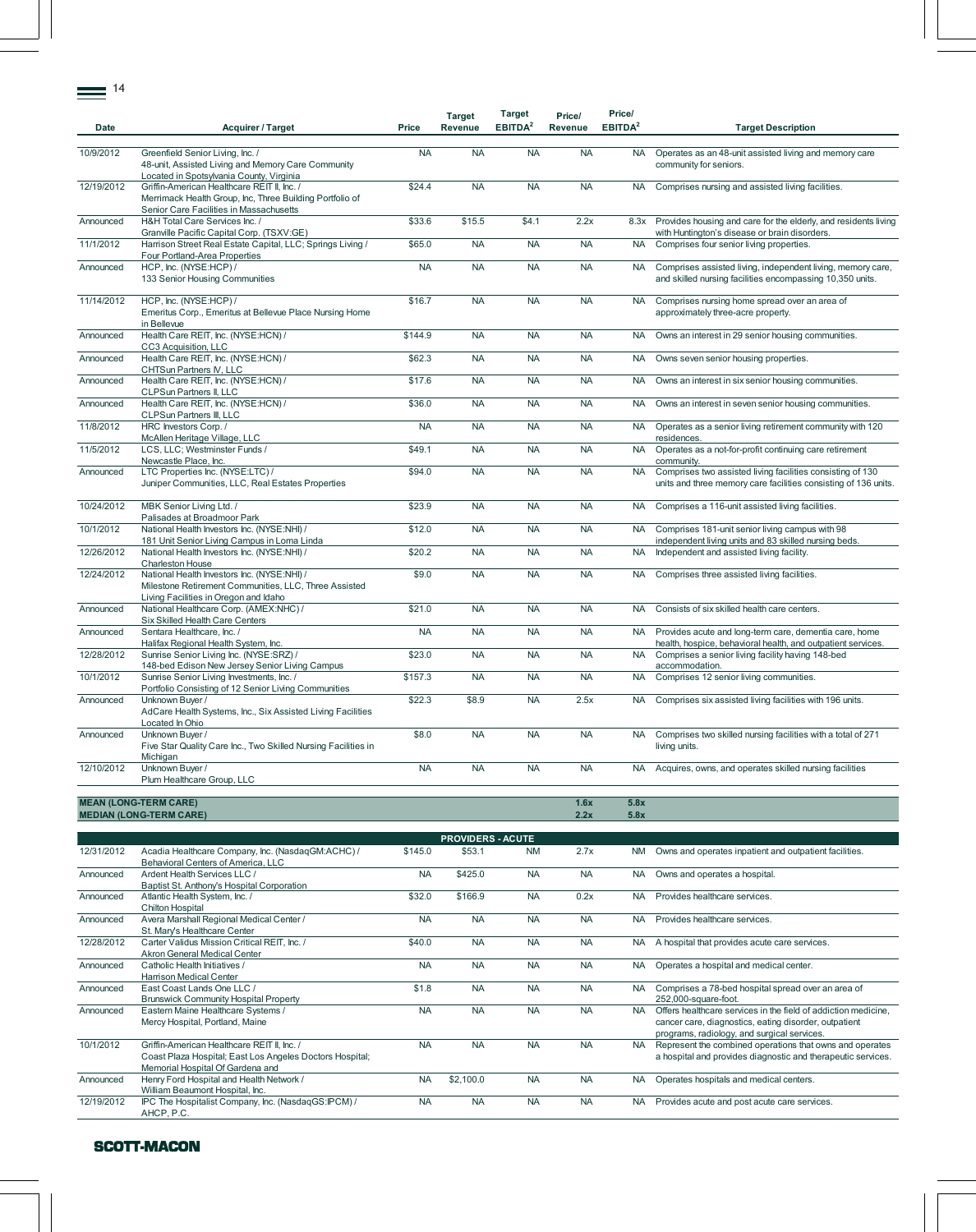| Date                                         | <b>Acquirer / Target</b>                                                                                     | Price                | <b>Target</b><br>Revenue | <b>Target</b><br>EBITDA <sup>2</sup>            | Price/<br>Revenue      | Price/<br>EBITDA <sup>2</sup> | <b>Target Description</b>                                                                                                                                                                                                                                            |
|----------------------------------------------|--------------------------------------------------------------------------------------------------------------|----------------------|--------------------------|-------------------------------------------------|------------------------|-------------------------------|----------------------------------------------------------------------------------------------------------------------------------------------------------------------------------------------------------------------------------------------------------------------|
| 10/18/2012                                   | IPC The Hospitalist Company, Inc. (NasdaqGS:IPCM) /                                                          | <b>NA</b>            | <b>NA</b>                | <b>NA</b>                                       | <b>NA</b>              | <b>NA</b>                     | Owns and operates an acute care hospital.                                                                                                                                                                                                                            |
| Announced                                    | Valley Hospital Doctors, PLLC<br>Leveraged Buy Out, Terms Not Disclosed /<br>Laurus Healthcare, LP           | <b>NA</b>            | <b>NA</b>                | <b>NA</b>                                       | <b>NA</b>              | <b>NA</b>                     | Develops, acquires, and manages hospitals and single or<br>multi-specialty surgery centers through physician<br>partnerships.                                                                                                                                        |
| 12/28/2012                                   | Licking Memorial Health Systems /<br>Medical Center of Newark, LLC                                           | \$26.0               | <b>NA</b>                | <b>NA</b>                                       | <b>NA</b>              | <b>NA</b>                     | Operates as a hospital.                                                                                                                                                                                                                                              |
| Announced                                    | Management Buyout /<br>LifeCare Holdings, Inc.                                                               | <b>NA</b>            | \$489.1                  | \$59.7                                          | <b>NA</b>              | <b>NA</b>                     | Develops, acquires, and operates long-term acute care<br>hospitals.                                                                                                                                                                                                  |
| 11/30/2012                                   | Medical Facilities Corp. (TSX:DR) /<br>Arkansas Surgical Hospital LLC                                        | \$71.0               | <b>NA</b>                | <b>NA</b>                                       | <b>NA</b>              | <b>NA</b>                     | Provides various surgical services to patients, which include<br>orthopedic, breast oncology, and cosmetic surgeries; and<br>spine, hip, knee, shoulder, ankle/foot, hand/wrist, and<br>interventional pain management procedures.                                   |
| 12/11/2012                                   | MedStar Health, Inc. /<br>MedStar Southern Maryland                                                          | <b>NA</b>            | <b>NA</b>                | <b>NA</b>                                       | <b>NA</b>              | <b>NA</b>                     | Owns and operates a healthcare facility that provides a range<br>of inpatient, outpatient, and community healthcare services.                                                                                                                                        |
| 10/10/2012                                   | MultiCare Health System, Inc. /<br>Auburn Regional Medical Center, Inc.                                      | \$98.0               | <b>NA</b>                | <b>NA</b>                                       | <b>NA</b>              | <b>NA</b>                     | An acute-care hospital that provides healthcare services.                                                                                                                                                                                                            |
| 12/21/2012                                   | North Country Health Services /<br>Hillsboro Medical Center                                                  | <b>NA</b>            | <b>NA</b>                | <b>NA</b>                                       | <b>NA</b>              | <b>NA</b>                     | Owns and operates a hospital with 16 beds, a 36-bed long-<br>term care facility and a 16-unit assisted living facility.                                                                                                                                              |
| 12/11/2012                                   | OhioHealth Corporation /<br>Marion Regional Cancer Center, LLC                                               | <b>NA</b>            | <b>NA</b>                | <b>NA</b>                                       | <b>NA</b>              | <b>NA</b>                     | A hospital offering healthcare services.                                                                                                                                                                                                                             |
| 10/3/2012                                    | Prime Healthcare Services, Inc. /<br>Lower Bucks Hospital                                                    | <b>NA</b>            | <b>NA</b>                | <b>NA</b>                                       | <b>NA</b>              | <b>NA</b>                     | Operates a hospital that offers cardiology, obstetrics and<br>gynecology care, cancer treatment, surgical, orthopedics and<br>sports medicine, heart care, diagnostic radiology, physical<br>rehabilitation, and cardiac rehabilitation services.                    |
| Announced                                    | Prime Healthcare Services, Inc. /<br>Saint Michael's Medical Center, Inc.                                    | <b>NA</b>            | <b>NA</b>                | <b>NA</b>                                       | <b>NA</b>              | <b>NA</b>                     | Operates as a tertiary care, teaching, and research center<br>offering primary- and acute-care medical specialties and<br>services.                                                                                                                                  |
| 12/14/2012                                   | Queen's Health Systems /<br>Hawaii Medical Center West Campus                                                | \$21.2               | <b>NA</b>                | <b>NA</b>                                       | <b>NA</b>              | <b>NA</b>                     | Operates as a hospital that provides acute and tertiary<br>healthcare and has 102 beds.                                                                                                                                                                              |
| Announced                                    | Shands HealthCare, Inc. /<br>Bayfront Medical Center, Inc.                                                   | <b>NA</b>            | <b>NA</b>                | <b>NA</b>                                       | <b>NA</b>              | <b>NA</b>                     | Operates as a hospital that offers cardiac care,<br>neuroscience, obstetrics, gynecology, critical care,<br>emergency care, orthopedics, sports medicine, cancer care,<br>women's and infant care, neurological sciences, breast<br>health, and cardiology services. |
| Announced                                    | South Georgia Medical Center /<br>Berrien County Hospital Inc.                                               | \$3.9                | <b>NA</b>                | <b>NA</b>                                       | <b>NA</b>              | <b>NA</b>                     | A 71-bed acute care hospital that provides inpatient and<br>outpatient medical services.                                                                                                                                                                             |
| Announced                                    | Southeast Missouri Hospital Association /<br>Dexter Hospital LLC                                             | \$9.8                | <b>NA</b>                | <b>NA</b>                                       | <b>NA</b>              | <b>NA</b>                     | Operates a hospital and offers healthcare services.                                                                                                                                                                                                                  |
| 10/1/2012                                    | Summit Medical Group, P.A. /<br>Allied Surgical at Summit Medical                                            | <b>NA</b>            | <b>NA</b>                | <b>NA</b>                                       | <b>NA</b>              | <b>NA</b>                     | Owns and operates a hospital that provides personalized<br>medical care services for patients.                                                                                                                                                                       |
| Announced                                    | Trinity Health Corporation /<br><b>Catholic Health East</b>                                                  | <b>NA</b>            | \$850.0                  | <b>NA</b>                                       | <b>NA</b>              | <b>NA</b>                     | Operates regional healthcare systems to serve the poor, the<br>elderly, and the disadvantaged.                                                                                                                                                                       |
| Announced                                    | <b>UCSF Medical Center /</b><br>Children's Hospital & Research Center Oakland                                | <b>NA</b>            | <b>NA</b>                | <b>NA</b>                                       | <b>NA</b>              | <b>NA</b>                     | Operates pediatric medical centers.                                                                                                                                                                                                                                  |
| Announced                                    | UnitedHealth Group Incorporated (NYSE:UNH) /<br>HPP Saúde, SGPS S.A.                                         | \$117.4              | <b>NA</b>                | <b>NA</b>                                       | <b>NA</b>              | <b>NA</b>                     | Owns and operates hospitals.                                                                                                                                                                                                                                         |
| 12/18/2012                                   | University General Health System, Inc. (OTCPK:UGHS) /<br>South Hampton Community Hospital                    | \$30.0               | <b>NA</b>                | <b>NA</b>                                       | <b>NA</b>              | <b>NA</b>                     | Operates as a community hospital.                                                                                                                                                                                                                                    |
| Announced                                    | Vanguard Health Systems Inc. (NYSE:VHS) /<br><b>Bristol Hospital Incorporated</b>                            | <b>NA</b>            | <b>NA</b>                | <b>NA</b>                                       | <b>NA</b>              | <b>NA</b>                     | Operates a health care institution that provides inpatient and<br>outpatient care.                                                                                                                                                                                   |
| 11/1/2012                                    | Vanguard Health Systems Inc. (NYSE:VHS) /<br>Trover Clinic Foundation, Inc.                                  | <b>NA</b>            | <b>NA</b>                | <b>NA</b>                                       | <b>NA</b>              | <b>NA</b>                     | Operates a hospital, outpatient clinic locations, and an<br>education and research center.                                                                                                                                                                           |
| <b>MEAN (ACUTE)</b><br><b>MEDIAN (ACUTE)</b> |                                                                                                              |                      |                          |                                                 | 1.5x<br>1.5x           | <b>NA</b><br><b>NA</b>        |                                                                                                                                                                                                                                                                      |
| <b>MEAN (PROVIDERS)</b>                      |                                                                                                              |                      |                          |                                                 | 1.3x                   | 7.3x                          |                                                                                                                                                                                                                                                                      |
| <b>MEDIAN (PROVIDERS)</b>                    |                                                                                                              |                      |                          |                                                 | 1.0x                   | 8.3x                          |                                                                                                                                                                                                                                                                      |
| 11/7/2012                                    | Alphatec Holdings, Inc. (NasdaqGS:ATEC) /                                                                    | \$14.7               | <b>NA</b>                | <b>PRODUCTS - CLINICAL DEVICES</b><br><b>NA</b> | <b>NA</b>              | NA.                           | Designs, develops, manufactures, and distributes spinal                                                                                                                                                                                                              |
| 12/14/2012                                   | Phygen, LLC<br>Amarantus BioSciences, Inc. /<br>Memory Dx LLC, Worldwide License to Develop,                 | \$1.1                | <b>NA</b>                | <b>NA</b>                                       | <b>NA</b>              | <b>NA</b>                     | surgery systems.<br>Comprises license to develop, manufacture, market, sell and<br>import medical devices.                                                                                                                                                           |
| Announced                                    | Manufacture, Market, Sell and Import Medical Devices<br>Ambu A/S (CPSE:AMBU B) /<br>King Systems Corporation | \$170.0              | <b>NA</b>                | <b>NA</b>                                       | <b>NA</b>              | <b>NA</b>                     | Manufactures and distributes airway management,<br>anesthesia, and respiratory medical devices, products,<br>equipment, and supplies.                                                                                                                                |
| Announced                                    | AngioDynamics Inc. (NasdaqGS:ANGO) /<br>Vortex Medical, Inc.                                                 | \$55.0               | <b>NA</b>                | <b>NA</b>                                       | <b>NA</b>              | <b>NA</b>                     | Designs, develops, and commercializes endomechanical<br>devices for the endovascular market.                                                                                                                                                                         |
| Announced                                    | Bausch & Lomb Incorporated /<br>Technolas Perfect Vision GmbH                                                | <b>NA</b>            | <b>NA</b>                | <b>NA</b>                                       | <b>NA</b>              | <b>NA</b>                     | Provides femtosecond and excimer laser technologies for<br>laser cataract surgery and presbyopia correction<br>applications.                                                                                                                                         |
| Announced                                    | Bayer AG (DB:BAYN) /<br>Radimetrics Inc.                                                                     | <b>NA</b>            | <b>NA</b>                | <b>NA</b>                                       | <b>NA</b>              | <b>NA</b>                     | Provides a solution for tracking patient exposure to radiation<br>from imaging procedures.                                                                                                                                                                           |
| 10/9/2012                                    | Boston Scientific Corporation (NYSE:BSX) /<br>Rhythmia Medical, Inc.                                         | \$265.0              | <b>NA</b>                | <b>NA</b>                                       | <b>NA</b>              | <b>NA</b>                     | A medical device company that develops mapping,<br>visualization, and navigation systems for the treatment of<br>cardiac arrhythmias.                                                                                                                                |
| Announced<br>Announced                       | Boston Scientific Corporation (NYSE:BSX) /<br>Vessix Vascular, Inc.<br>CareFusion Corporation (NYSE:CFN) /   | \$425.0<br><b>NA</b> | <b>NA</b><br><b>NA</b>   | <b>NA</b><br><b>NA</b>                          | <b>NA</b><br><b>NA</b> | <b>NA</b><br><b>NA</b>        | Develops a radiofrequency balloon catheter technology for<br>clinical applications.<br>Develops, manufactures, and sells medical equipment for                                                                                                                       |
|                                              | Intermed Equipamento Medico Hospitalar Ltda.                                                                 |                      |                          |                                                 |                        |                               | mechanical lung ventilation and anesthesia.                                                                                                                                                                                                                          |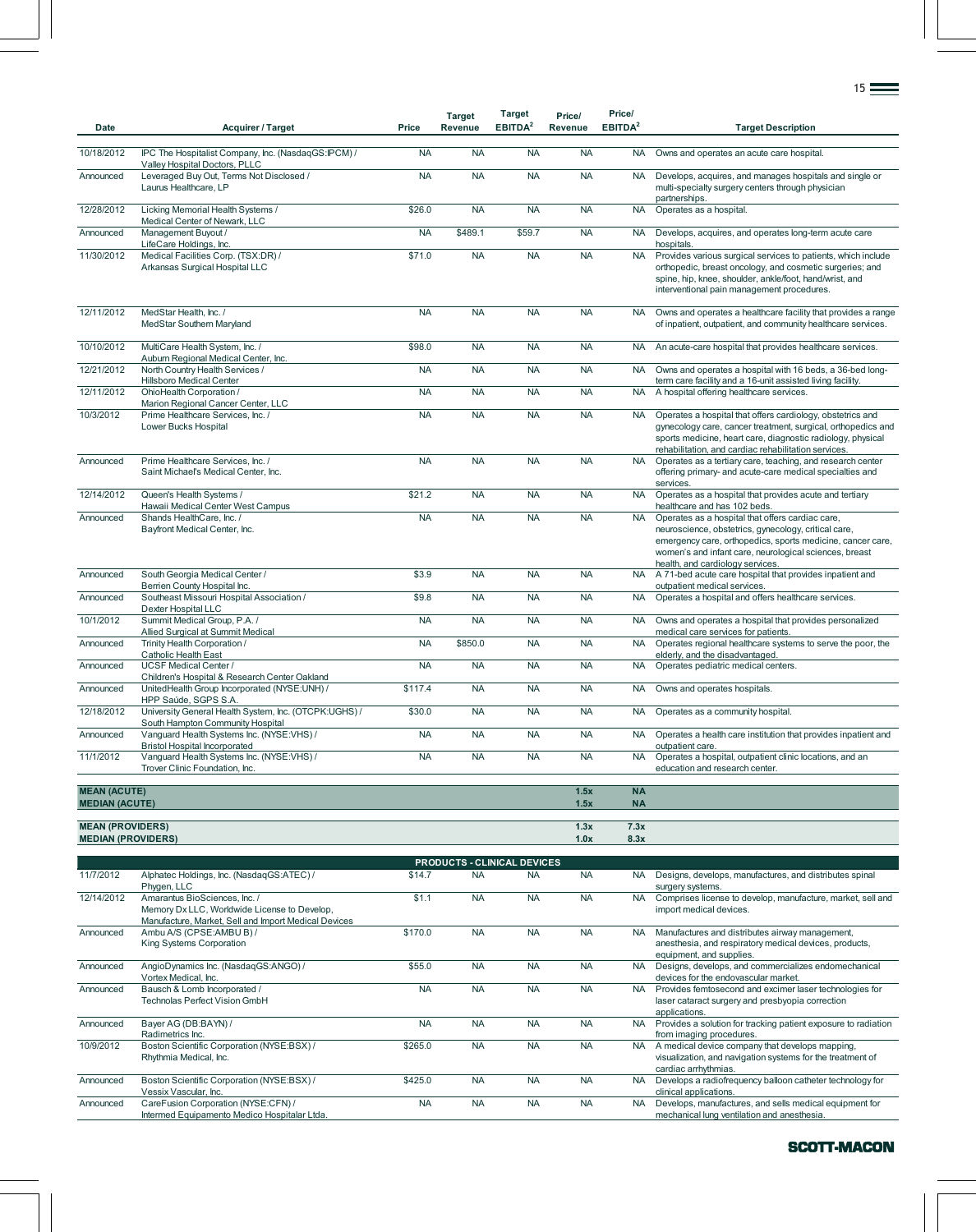| Date       | <b>Acquirer / Target</b>                                                                                | Price               | <b>Target</b><br>Revenue        | Target<br>EBITDA <sup>2</sup> | Price/<br>Revenue | Price/<br>EBITDA <sup>2</sup> | <b>Target Description</b>                                                                                                                                                                                                                                              |
|------------|---------------------------------------------------------------------------------------------------------|---------------------|---------------------------------|-------------------------------|-------------------|-------------------------------|------------------------------------------------------------------------------------------------------------------------------------------------------------------------------------------------------------------------------------------------------------------------|
| Announced  | Covidien plc (NYSE:COV) /<br>CV Ingenuity Corp.                                                         | <b>NA</b>           | <b>NA</b>                       | <b>NA</b>                     | <b>NA</b>         | <b>NA</b>                     | Manufactures medical equipment for the treatment of<br>vascular diseases.                                                                                                                                                                                              |
| 10/19/2012 | CR Bard Inc. (NYSE:BCR) /<br>NeoMend, Inc.                                                              | \$165.0             | <b>NA</b>                       | <b>NA</b>                     | <b>NA</b>         | <b>NA</b>                     | Engages in the design, development, and commercialization<br>of surgical sealants and adhesion prevention products for<br>hospitals and medical facilities worldwide.                                                                                                  |
| 10/4/2012  | Creganna-Tactx Medical /<br><b>ABT</b> Medical Limited                                                  | <b>NA</b>           | <b>NA</b>                       | <b>NA</b>                     | <b>NA</b>         | <b>NA</b>                     | Develops vascular and angioplasty balloons for clinical<br>applications such as valvuloplasty, gastrointestinal and<br>endoscopic devices and delivery of cryoablation therapy.                                                                                        |
| 10/31/2012 | Danaher Corp. (NYSE:DHR) /<br>IRIS International Inc.                                                   | \$340.8             | \$122.0                         | <b>NM</b>                     | 2.8x              | <b>NM</b>                     | Manufactures in vitro diagnostic products for urinalysis and<br>body fluids.                                                                                                                                                                                           |
| 12/28/2012 | DJO Global, Inc. /<br>Exos Corporation                                                                  | <b>NA</b>           | <b>NA</b>                       | <b>NA</b>                     | <b>NA</b>         | <b>NA</b>                     | Develops and commercializes thermoformable external<br>musculoskeletal stabilization systems.                                                                                                                                                                          |
| 10/10/2012 | Edwards Lifesciences Corp. (NYSE:EW) /<br>BMEYE B.V.                                                    | \$41.9              | <b>NA</b>                       | <b>NA</b>                     | <b>NA</b>         | <b>NA</b>                     | A non-invasive cardiovascular monitoring company that<br>engages in the research and development of medical<br>technologies for cardiovascular monitoring.                                                                                                             |
| 11/6/2012  | Endeavour Capital, Inc. /<br>Access Scientific, Inc.                                                    | <b>NA</b>           | <b>NA</b>                       | <b>NA</b>                     | <b>NA</b>         | <b>NA</b>                     | Designs, develops, and commercializes medical devices that<br>provide over-wire vascular access.                                                                                                                                                                       |
| 10/17/2012 | Freudenberg & Co. KG; NOK Corporation (TSE:7240) /<br>MedVenture Technology Corporation                 | <b>NA</b>           | <b>NA</b>                       | <b>NA</b>                     | <b>NA</b>         | <b>NA</b>                     | Designs, develops, and manufactures surgical tools.                                                                                                                                                                                                                    |
| 11/9/2012  | General Electric Company (NYSE:GE) /<br>U-Systems, Inc.                                                 | <b>NA</b>           | <b>NA</b>                       | <b>NA</b>                     | <b>NA</b>         | <b>NA</b>                     | Develops automated breast ultrasound systems.                                                                                                                                                                                                                          |
| 10/4/2012  | Given Imaging Ltd. (NasdaqGS:GIVN) /<br>SmartPill Corporation                                           | \$6.0               | <b>NA</b>                       | <b>NA</b>                     | <b>NA</b>         | <b>NA</b>                     | Develops and manufactures ingestible and capsule-based<br>medical devices that aid in the diagnosis, definition, and<br>therapeutic intervention of gastrointestinal disorders and<br>diseases.                                                                        |
| 12/18/2012 | Halma plc (LSE:HLMA) /<br>MicroSurgical Technology, Inc.                                                | \$100.0             | \$20.4                          | <b>NA</b>                     | 4.9x              | <b>NA</b>                     | Designs, manufactures, and markets ophthalmic surgical<br>products.                                                                                                                                                                                                    |
| 12/18/2012 | Kinetic Concepts Inc. /<br>MoMelan Technologies, Inc.                                                   | <b>NA</b>           | <b>NA</b>                       | <b>NA</b>                     | <b>NA</b>         | <b>NA</b>                     | Operates as a developer of a device to treat skin disorders<br>by expanding the surface area of skin grafts.                                                                                                                                                           |
| 10/31/2012 | Magee Rehabilitation Hospital /<br>Ekso Bionics, Inc.                                                   | <b>NA</b>           | <b>NA</b>                       | <b>NA</b>                     | <b>NA</b>         | <b>NA</b>                     | Designs and develops exoskeletons and bionic suits that<br>physically augment humans.                                                                                                                                                                                  |
| 11/1/2012  | Medtronic, Inc. (NYSE:MDT) /<br>China Kanghui Holdings                                                  | \$660.6             | <b>NM</b>                       | <b>NM</b>                     | <b>NM</b>         | <b>NM</b>                     | Engages in the development, manufacture, and sale of<br>orthopedic implants and associated instruments for trauma,<br>spine, cranial maxillofacial, and craniocerebral.                                                                                                |
| Announced  | Medtronic, Inc. (NYSE:MDT) /<br>Lifetech Scientific Corporation (SEHK:8122)                             | \$46.6              | <b>NA</b>                       | <b>NM</b>                     | 8.4x              | <b>NM</b>                     | Engages in the research and development, manufacture, and<br>marketing of interventional medical devices for<br>cardiovascular and peripheral vascular diseases and<br>disorders.                                                                                      |
| 11/29/2012 | Merit Medical Systems, Inc. (NasdaqGS:MMSI) /<br>Medigroup, Inc.                                        | <b>NA</b>           | <b>NA</b>                       | <b>NA</b>                     | <b>NA</b>         | <b>NA</b>                     | Manufactures peritoneal dialysis catheters.                                                                                                                                                                                                                            |
| Announced  | Nihon Kohden Corp. (TSE:6849) /<br>Defibtech, LLC                                                       | <b>NA</b>           | <b>NA</b>                       | <b>NA</b>                     | <b>NA</b>         | <b>NA</b>                     | Designs and manufactures automated external defibrillators<br>and related accessories.                                                                                                                                                                                 |
| 12/11/2012 | Novartis AG (SWX:NOVN) /<br>HistoRx Inc.                                                                | <b>NA</b>           | <b>NA</b>                       | <b>NA</b>                     | <b>NA</b>         | <b>NA</b>                     | Develops tissue-based diagnostic solutions for individualized<br>patient care applications worldwide.                                                                                                                                                                  |
| Announced  | Pizza Holding BV /<br>eMed Future, Inc. (OTCPK:EMDF)                                                    | <b>NA</b>           | <b>NA</b>                       | <b>NA</b>                     | <b>NA</b>         | <b>NA</b>                     | Manufactures and markets products designed to reduce<br>accidental hypodermic needlestick injuries.                                                                                                                                                                    |
| 12/10/2012 | Prism Medical Ltd. (TSXV:PM) /<br>Medcare Products Inc.                                                 | \$10.9              | <b>NA</b>                       | <b>NA</b>                     | <b>NA</b>         | <b>NA</b>                     | Business operations and related manufacturing equipment                                                                                                                                                                                                                |
| Announced  | Salt Creek Capital Management, LLC /<br>Boyd Industries, Inc.                                           | <b>NA</b>           | <b>NA</b>                       | <b>NA</b>                     | <b>NA</b>         | <b>NA</b>                     | Engages in the design, engineering, and manufacture of<br>orthodontics, oral surgery, pediatric dental, medical, and<br>entertainment equipment for orthodontists, oral surgeons,<br>podiatrists, and other healthcare professionals.                                  |
| Announced  | Sanguine Corp. (OTCPK:SGUI) /<br>New Alliance Pharmaceuticals, Inc.                                     | <b>NA</b>           | <b>NA</b>                       | <b>NA</b>                     | <b>NA</b>         | NA.                           | Develops oxygen delivery surgical equipment.                                                                                                                                                                                                                           |
| 11/1/2012  | SRS Medical Systems, Inc. /<br>AbbeyMoor Medical, Inc., The Spanner Temporary<br><b>Prostatic Stent</b> | <b>NA</b>           | <b>NA</b>                       | <b>NA</b>                     | <b>NA</b>         | <b>NA</b>                     | Comprises healthcare equipment Spanner.                                                                                                                                                                                                                                |
| 11/1/2012  | Stryker Corporation (NYSE:SYK) /<br>SURPASS MEDICAL LTD.                                                | $\overline{$}135.0$ | <b>NA</b>                       | <b>NA</b>                     | <b>NA</b>         | <b>NA</b>                     | Develops and commercializes flow diversion technology to<br>treat brain aneurysms.                                                                                                                                                                                     |
| 12/13/2012 | T&G Apothecary Inc. /<br>Biologix Hair, Inc., Prior to Merger With T&G Apothecary<br>Inc.               | \$1.8               | <b>NA</b>                       | <b>NA</b>                     | <b>NA</b>         | <b>NA</b>                     | Develops and manufactures Biologix Hair Therapy System, a<br>compound and delivery system to treat follicle nutrient<br>deficiency syndrome.                                                                                                                           |
| 10/4/2012  | Tornier N.V. (NasdaqGS:TRNX) /<br>OrthoHelix Surgical Designs, Inc.                                     | \$155.0             | <b>NA</b>                       | <b>NA</b>                     | <b>NA</b>         | <b>NA</b>                     | Engages in the development, manufacture, and marketing of<br>hand and foot surgical products/extremity fixation products.                                                                                                                                              |
| 12/12/2012 | Volcano Corporation (NasdaqGS:VOLC) /<br>Crux Biomedical Inc.                                           | \$39.0              | <b>NA</b>                       | <b>NA</b>                     | <b>NA</b>         | <b>NA</b>                     | Offers medical treatments for life threatening conditions of the<br>human vascular system.                                                                                                                                                                             |
| 11/27/2012 | Volcano Corporation (NasdaqGS:VOLC) /<br>Sync-Rx, Ltd.                                                  | \$17.3              | <b>NA</b>                       | <b>NA</b>                     | <b>NA</b>         | <b>NA</b>                     | Provides systems for coronary catheterization applications<br>that include Sync-Rx System, an add-on online image<br>processing workstation that optimizes and facilitates trans-<br>catheter cardiovascular interventions using automated online<br>image processing. |
|            | <b>MEAN (CLINICAL DEVICES)</b>                                                                          |                     |                                 |                               | 5.4x              | <b>NA</b>                     |                                                                                                                                                                                                                                                                        |
|            | <b>MEDIAN (CLINICAL DEVICES)</b>                                                                        |                     |                                 |                               | 4.9x              | <b>NA</b>                     |                                                                                                                                                                                                                                                                        |
|            |                                                                                                         |                     | PRODUCTS - NON-CLINICAL DEVICES |                               |                   |                               |                                                                                                                                                                                                                                                                        |

| <b>PRODUCTS - NON-CLINICAL DEVICES</b> |                                                                                       |           |           |           |           |     |                                                                                                                                           |  |  |  |  |
|----------------------------------------|---------------------------------------------------------------------------------------|-----------|-----------|-----------|-----------|-----|-------------------------------------------------------------------------------------------------------------------------------------------|--|--|--|--|
| 12/21/2012                             | Alcan Global Pharmaceutical Packaging, Inc. /<br>MicroLiter Analytical Supplies, Inc. | <b>NA</b> | <b>NA</b> | <b>NA</b> | <b>NA</b> | NA. | Develops and supplies pre-cleaned chromatography sample<br>vials and accessories for the autosampler market and<br>analytical laboratory. |  |  |  |  |
| 12/26/2012                             | Becton, Dickinson and Company (NYSE:BDX) /<br>Safety Syringes, Inc.                   | <b>NA</b> | <b>NA</b> | <b>NA</b> | <b>NA</b> | NA. | Designs, manufactures, and markets safety devices for the<br>pharmaceutical industry.                                                     |  |  |  |  |
| 11/5/2012                              | CAE Inc. (TSX:CAE) /<br>Advanced Medical Technologies, LLC                            | \$20.0    | <b>NA</b> | <b>NA</b> | <b>NA</b> | NA. | Designs, develops, and sells ultrasound hands-on training<br>models and education solutions.                                              |  |  |  |  |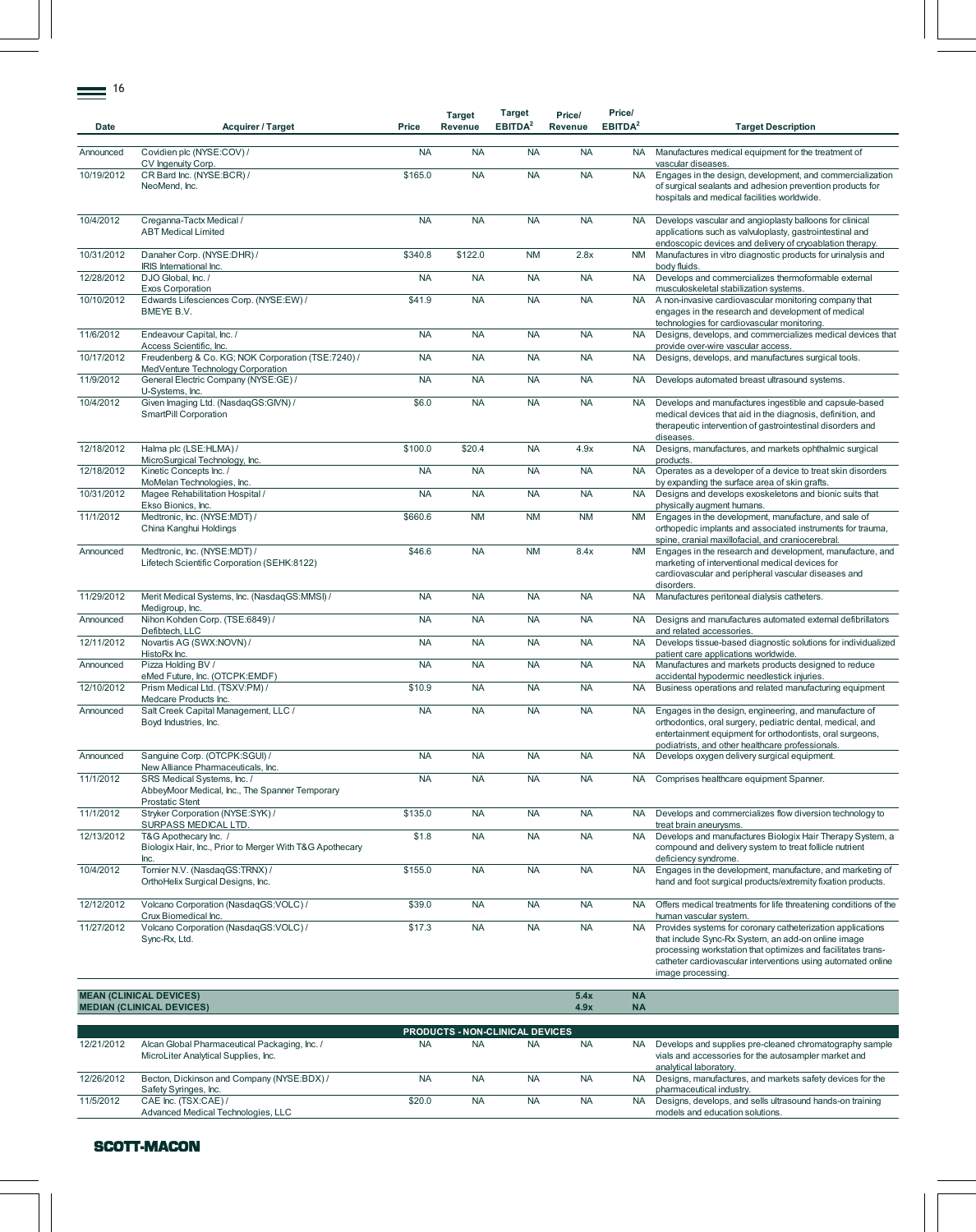| <b>Date</b> | <b>Acquirer / Target</b>                        | <b>Price</b> | <b>Target</b><br>Revenue | <b>Target</b><br>EBITDA <sup>2</sup> | Price/<br>Revenue | Price/<br>EBITDA <sup>2</sup> | <b>Target Description</b>                                                                                  |  |  |  |  |
|-------------|-------------------------------------------------|--------------|--------------------------|--------------------------------------|-------------------|-------------------------------|------------------------------------------------------------------------------------------------------------|--|--|--|--|
|             |                                                 |              |                          |                                      |                   |                               |                                                                                                            |  |  |  |  |
| 11/1/2012   | Corning Inc. (NYSE:GLW) /                       | \$730.0      | \$316.7                  | <b>NA</b>                            | 2.3x              | <b>NA</b>                     | Manufactures and distributes diagnostic and research tools                                                 |  |  |  |  |
|             | Discovery Labware Inc.                          |              |                          |                                      |                   |                               | to life scientists, clinical researchers, laboratory                                                       |  |  |  |  |
|             |                                                 |              |                          |                                      |                   |                               | professionals, and clinicians.                                                                             |  |  |  |  |
| Announced   | Den-Mat Holdings, LLC /                         | <b>NA</b>    | <b>NA</b>                | <b>NA</b>                            | <b>NA</b>         | <b>NA</b>                     | Provides magnification and illumination systems for medical                                                |  |  |  |  |
|             | PeriOptix Inc                                   |              |                          |                                      |                   |                               | and dental professionals.                                                                                  |  |  |  |  |
| 10/08/2012  | DoubleDay Acquisitions, LLC /                   | <b>NA</b>    | <b>NA</b>                | <b>NA</b>                            | <b>NA</b>         | <b>NA</b>                     | Designs, develops, and manufactures cold chain                                                             |  |  |  |  |
|             | CSafe, LLC                                      |              |                          |                                      |                   |                               | management products for the pharmaceutical industry.                                                       |  |  |  |  |
| Announced   | Eczacibasi Holding A.S./                        | <b>NA</b>    | <b>NA</b>                | <b>NA</b>                            | <b>NA</b>         | <b>NA</b>                     | Develops, manufactures, and markets radiation measuring                                                    |  |  |  |  |
|             | Capintec, Inc.                                  |              |                          |                                      |                   |                               | and monitoring instruments.                                                                                |  |  |  |  |
| 11/27/2012  | Ergoresearch Ltd. (TSXV:ERG) /                  | \$0.3        | \$0.4                    | <b>NA</b>                            | 0.9x              | <b>NA</b>                     | Offers assessment and manufacturing services for custom-fit                                                |  |  |  |  |
|             | Laboratoire Podotech Inc.                       |              |                          |                                      |                   |                               | foot orthotics.                                                                                            |  |  |  |  |
| 12/12/2012  | Fresenius SE & Co KGaA (DB:FRE) /               | <b>NA</b>    | \$614.0                  | \$90.0                               | <b>NA</b>         | <b>NA</b>                     | Develops, manufactures, and markets products and services                                                  |  |  |  |  |
|             | Fenwal Inc.                                     |              |                          |                                      |                   |                               | for the transfusion medicine industry.                                                                     |  |  |  |  |
| 11/05/2012  | Life Technologies Corporation (NasdaqGS:LIFE) / | <b>NA</b>    | <b>NA</b>                | <b>NA</b>                            | <b>NA</b>         | <b>NA</b>                     | Engages in designing, developing, and manufacturing                                                        |  |  |  |  |
|             | Westover Scientific. Inc.                       |              |                          |                                      |                   |                               | microscopes, precision cleaning systems, and software for                                                  |  |  |  |  |
|             |                                                 |              |                          |                                      |                   |                               | science, biotechnology, pharmaceutical, clinical, education,                                               |  |  |  |  |
|             |                                                 |              |                          |                                      |                   |                               | and industrial applications.                                                                               |  |  |  |  |
| 10/10/2012  | Molex Incorporated (NasdaqGS:MOLX) /            | <b>NA</b>    | <b>NA</b>                | <b>NA</b>                            | <b>NA</b>         | <b>NA</b>                     | Designs and manufactures interconnect products and                                                         |  |  |  |  |
| 10/16/2012  | Affinity Medical Technologies, LLC              |              |                          |                                      |                   | <b>NA</b>                     | systems.                                                                                                   |  |  |  |  |
|             | Steris Corp. (NYSE:STE) /                       | \$75.5       | <b>NA</b>                | <b>NA</b>                            | <b>NA</b>         |                               | Provides surgical instrument care products, medical cleaning                                               |  |  |  |  |
|             | Spectrum Surgical Instruments Corp.             |              |                          |                                      |                   |                               | brushes, and surgical instrument accessories for hospitals,                                                |  |  |  |  |
| 10/3/2012   | Transasia Bio-Medicals Ltd. /                   | \$6.5        | \$13.0                   | <b>NA</b>                            | 0.5x              | <b>NA</b>                     | surgery centers, and veterinary centers.<br>Manufactures and sells analytical instruments for clinical and |  |  |  |  |
|             |                                                 |              |                          |                                      |                   |                               |                                                                                                            |  |  |  |  |
|             | Drew Scientific Group, Inc.                     |              |                          |                                      |                   |                               | veterinary hematology, and diabetes applications.                                                          |  |  |  |  |
|             | <b>MEAN (NON-CLINICAL DEVICES)</b>              |              |                          |                                      | 1.2x              | <b>NA</b>                     |                                                                                                            |  |  |  |  |
|             | <b>MEDIAN (NON-CLINICAL DEVICES)</b>            |              |                          |                                      | 0.9x              | <b>NA</b>                     |                                                                                                            |  |  |  |  |
|             |                                                 |              |                          |                                      |                   |                               |                                                                                                            |  |  |  |  |
|             | <b>PRODUCTS - DISPOSABLES</b>                   |              |                          |                                      |                   |                               |                                                                                                            |  |  |  |  |

|            | <b>PRODUCTS - DISPOSABLES</b>                                                  |           |           |           |           |           |                                                                                                                                                                                                                                                                            |  |  |  |  |  |
|------------|--------------------------------------------------------------------------------|-----------|-----------|-----------|-----------|-----------|----------------------------------------------------------------------------------------------------------------------------------------------------------------------------------------------------------------------------------------------------------------------------|--|--|--|--|--|
| 12/28/2012 | Brady Corp. (NYSE:BRC) /<br><b>Precision Dynamics Corporation</b>              | \$300.0   | \$173.0   | <b>NA</b> | 1.7x      | NA.       | Offers healthcare ID solutions, such as wristbands and labels,<br>bar code wristbands and labels, pharmex pharmacy<br>solutions, RFID solutions, mother-infant wristbands, blood<br>band solutions, labor and delivery products, and body ID and<br>containment solutions. |  |  |  |  |  |
| 10/8/2012  | Illinois Tool Works Inc. (NYSE:ITW) /<br>Coeur, Inc.                           | <b>NA</b> | <b>NA</b> | <b>NA</b> | <b>NA</b> | NA.       | Operates as a contract manufacturer of disposable syringes<br>and other plastic medical devices for the imaging market.                                                                                                                                                    |  |  |  |  |  |
| 12/13/2012 | Madison Dearborn Partners, LLC /<br>Sage Products, Inc.                        | <b>NA</b> | <b>NA</b> | <b>NA</b> | <b>NA</b> | <b>NA</b> | Develops and manufactures disposable healthcare products<br>for professional and retail healthcare industries.                                                                                                                                                             |  |  |  |  |  |
| 12/20/2012 | Merit Medical Systems, Inc. (NasdagGS:MMSI) /<br>Thomas Medical Products, Inc. | \$167.0   | \$37.0    | \$16.5    | 4.5x      | 10.1x     | Designs, develops, and manufactures single-use medical<br>devices for OEM customers.                                                                                                                                                                                       |  |  |  |  |  |
| 12/21/2012 | Performance Systems, Inc. /<br>First Care Products Ltd.                        | <b>NA</b> | <b>NA</b> | <b>NA</b> | <b>NA</b> | NA.       | Develops, manufactures, and markets emergency bandages<br>for hemorrhage control and wound treatment in pre-hospital<br>emergency medical situations.                                                                                                                      |  |  |  |  |  |
| 12/4/2012  | VWR Funding, Inc. /<br>Labonord SAS; Switch BVBA                               | <b>NA</b> | <b>NA</b> | <b>NA</b> | <b>NA</b> | <b>NA</b> | Represents combined operations which manufactures and<br>supplies consumables, reagents, and equipments for<br>anatomo-cytopathology market and manufactures cytology<br>and histology reagents, dyes, and products under the Q-Path<br>brand.                             |  |  |  |  |  |

#### **MEAN (DISPOSABLES) 3.1x 10.1x MEDIAN (DISPOSABLES) 3.1x 10.1x**

| <b>PRODUCTS - COMMERCIAL</b> |                                                                                                           |           |           |           |           |           |                                                                                                                                                                                                                                                                  |  |  |  |  |
|------------------------------|-----------------------------------------------------------------------------------------------------------|-----------|-----------|-----------|-----------|-----------|------------------------------------------------------------------------------------------------------------------------------------------------------------------------------------------------------------------------------------------------------------------|--|--|--|--|
| Announced                    | Arseus NV (ENXTBR:RCUS) /<br>B&B Pharmaceuticals, Inc.                                                    | <b>NA</b> | <b>NA</b> | <b>NA</b> | <b>NA</b> | 5.5x      | Manufactures bulk raw materials for pharmaceutical<br>compounding.                                                                                                                                                                                               |  |  |  |  |
| Announced                    | Balda AG (XTRA:BAD) /<br>HK Plastics Engineering, Inc.                                                    | <b>NA</b> | <b>NA</b> | <b>NA</b> | <b>NA</b> | <b>NA</b> | Manufactures medical products.                                                                                                                                                                                                                                   |  |  |  |  |
| 12/03/2012                   | Cretex Companies, Inc. /<br>Spectralytics, Inc.                                                           | <b>NA</b> | <b>NA</b> | <b>NA</b> | <b>NA</b> | <b>NA</b> | Provides contract manufacturing services to medical device<br>industry.                                                                                                                                                                                          |  |  |  |  |
| 11/19/2012                   | General Electric Company (NYSE:GE) /<br>Morris Technologies, Inc.; Rapid Quality Manufacturing, Inc.      | <b>NA</b> | <b>NA</b> | <b>NA</b> | <b>NA</b> | <b>NA</b> | Comprises entities that specialize in contract manufacturing<br>of medical devices and implants utilizing additive<br>manufacturing processes.                                                                                                                   |  |  |  |  |
| 11/8/2012                    | Getinge AB (OM:GETIB) /<br>Kinetic Concepts, Inc., Therapeutic Support Systems<br><b>Business</b>         | <b>NA</b> | \$247.0   | <b>NA</b> | <b>NA</b> | 5.7x      | Comprises therapeutic support systems business which<br>includes specialty therapeutic beds, mattress replacement<br>systems and other support surfaces and patient mobility<br>devices for the therapeutic wound care, bariatric and critical<br>care settings. |  |  |  |  |
| 12/6/2012                    | Insight Equity /<br>Micross Components, Inc.                                                              | <b>NA</b> | <b>NA</b> | <b>NA</b> | <b>NA</b> | <b>NA</b> | Designs, manufactures, and distributes specialty electronics<br>solutions for healthcare and medical, business services, and<br>industrial applications.                                                                                                         |  |  |  |  |
| Announced                    | Linden LLC /<br>Young Innovations Inc. (NasdagGS:YDNT)                                                    | \$305.4   | \$108.6   | \$29.4    | 2.8x      | 10.4x     | Engages in the development, manufacture, and marketing of<br>supplies and equipment used by dentists, dental hygienists,<br>dental assistants, and consumers                                                                                                     |  |  |  |  |
| 12/11/2012                   | Maine Manufacturing, LLC /<br>General Electric Company, Laboratory Filter and<br><b>Membrane Business</b> | <b>NA</b> | <b>NA</b> | <b>NA</b> | <b>NA</b> | <b>NA</b> | Comprises laboratory filter and membrane business.                                                                                                                                                                                                               |  |  |  |  |
| 10/22/2012                   | OpenGate Capital /<br>Thermo Fisher Scientific, Inc., Laboratory Workstations<br><b>Business Unit</b>     | <b>NA</b> | <b>NA</b> | <b>NA</b> | <b>NA</b> | <b>NA</b> | Manufactures, designs, and installs wood, metal, and<br>adaptable systems laboratory furniture, fume hoods, and<br>epoxy resin tops under the brand names Hamilton, Advanced<br>Laboratory Concepts, and Collegedale.                                            |  |  |  |  |
| 11/19/2012                   | Palladium Energy, Inc. /<br>MicroSun Technologies, LLC                                                    | <b>NA</b> | <b>NA</b> | <b>NA</b> | <b>NA</b> | <b>NA</b> | Designs, manufactures, assembles, and tests battery packs,<br>chargers/conditioners, and testing equipment for medical<br>device manufacturers and others.                                                                                                       |  |  |  |  |
| 11/16/2012                   | Praxair Inc. (NYSE:PX) /<br>Acetylene Oxygen Company                                                      | <b>NA</b> | <b>NA</b> | <b>NA</b> | <b>NA</b> | <b>NA</b> | Offers industrial compressed gases and medical gases,<br>including oxygen, carbon dioxide, nitrogen, and nitrous oxide.                                                                                                                                          |  |  |  |  |

17 and 17 and 17 and 17 and 17 and 17 and 17 and 17 and 17 and 17 and 17 and 17 and 17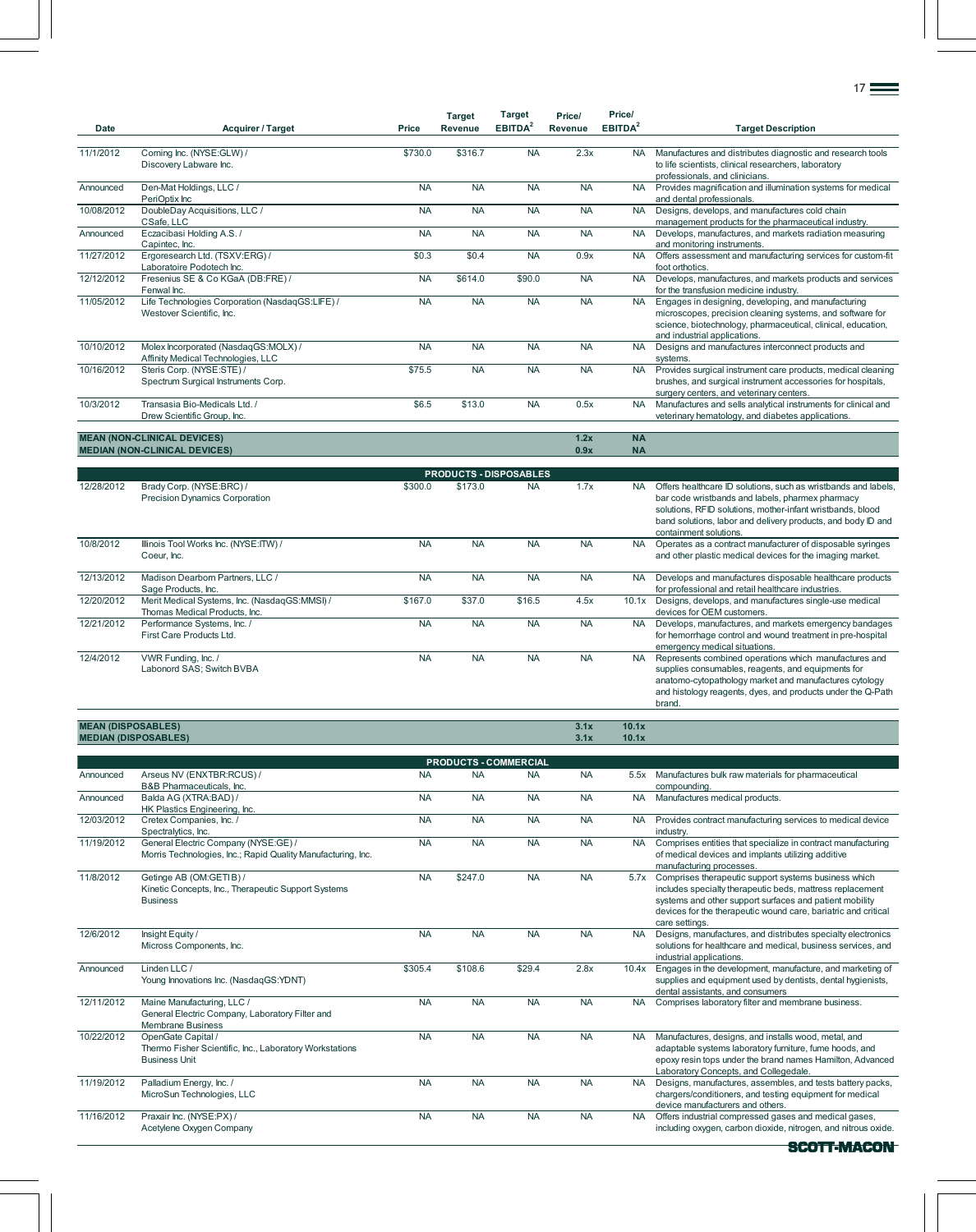| Date                       | <b>Acquirer / Target</b>                                                                                                                            | Price     | <b>Target</b><br>Revenue | Target<br>EBITDA <sup>2</sup> | Price/<br>Revenue | Price/<br>EBITDA <sup>2</sup> | <b>Target Description</b>                                                                                                                                                                                                                                                                                              |
|----------------------------|-----------------------------------------------------------------------------------------------------------------------------------------------------|-----------|--------------------------|-------------------------------|-------------------|-------------------------------|------------------------------------------------------------------------------------------------------------------------------------------------------------------------------------------------------------------------------------------------------------------------------------------------------------------------|
| 12/19/2012                 | Royal DSM N.V. (ENXTAM:DSM) /<br>Fortitech, Inc.                                                                                                    | \$634.0   | <b>NA</b>                | <b>NA</b>                     | <b>NA</b>         | <b>NA</b>                     | Engages in the development and manufacturing of custom<br>nutrient premixes for the food, beverage, and pharmaceutical<br>industries.                                                                                                                                                                                  |
| Announced                  | Valeant Pharmaceuticals International, Inc. (TSX:VRX) /<br>KLOX Technologies Inc., Professional In-Dentists-Office<br><b>Whitening Kit Business</b> | <b>NA</b> | <b>NA</b>                | <b>NA</b>                     | <b>NA</b>         | <b>NA</b>                     | Comprises professional in-dentists-office whitening kit<br>business.                                                                                                                                                                                                                                                   |
| <b>MEAN (COMMERCIAL)</b>   |                                                                                                                                                     |           |                          |                               | 2.8x              | 7.2x                          |                                                                                                                                                                                                                                                                                                                        |
| <b>MEDIAN (COMMERCIAL)</b> |                                                                                                                                                     |           |                          |                               | 2.8x              | 5.7x                          |                                                                                                                                                                                                                                                                                                                        |
|                            |                                                                                                                                                     |           |                          | <b>PRODUCTS - CONSUMER</b>    |                   |                               |                                                                                                                                                                                                                                                                                                                        |
| 10/25/2012                 | $A + D$ Labs /<br>Eyefly LLC                                                                                                                        | \$0.1     | <b>NA</b>                | <b>NA</b>                     | <b>NA</b>         | <b>NA</b>                     | Manufactures and sells eyewear for men and women.                                                                                                                                                                                                                                                                      |
| 12/10/2012                 | Artistmss Corp./<br>Axia Group, Inc.                                                                                                                | <b>NA</b> | <b>NA</b>                | <b>NA</b>                     | <b>NA</b>         | <b>NA</b>                     | Offers anti-aging skin care solutions, such as serums,<br>moisturizers, cleansers, exfoliants, body care creams, and<br>esthetician kits, neutraceuticals and supplements.                                                                                                                                             |
| 12/18/2012                 | Blyth, Inc. (NYSE:BTH) /<br>ViSalus, Inc.                                                                                                           | \$715.8   | \$498.1                  | \$51.1                        | 1.4x              | 14.0x                         | A direct-to-consumer personal health product company.                                                                                                                                                                                                                                                                  |
| 10/31/2012                 | C.B. Fleet Company, Inc. /<br>Prestige Brands Holdings, Inc., Phazyme Gas Treatment<br><b>Brand</b>                                                 | <b>NA</b> | <b>NA</b>                | <b>NA</b>                     | <b>NA</b>         | NA.                           | Comprises an over the counter gas treatment business.                                                                                                                                                                                                                                                                  |
| 10/1/2012                  | Church & Dwight Co. Inc. (NYSE:CHD) /<br>Avid Health, Inc.                                                                                          | \$650.0   | \$230.0                  | \$58.0                        | 2.8x              | 11.2x                         | Offers nutritional supplements and vitamins.                                                                                                                                                                                                                                                                           |
| 10/3/2012                  | Digital Media Group AG (DB:DMR) /<br>CieAura, LLC, Certain Operating Assets                                                                         | <b>NA</b> | <b>NA</b>                | <b>NA</b>                     | <b>NA</b>         | <b>NA</b>                     | Comprises holographic chips including, Rest Quiet, Sinus<br>Allergy, Pure Energy Plus, Cell Phone SafeGuard, Pure<br>Relief, Body Revolution, CX2 Bands, Manny Pacquiao<br>bracelets, and Enhance.                                                                                                                     |
| 12/18/2012                 | Dr. Fresh, Inc. /<br>McNeil-PPC Inc., Reach Toothbrushes                                                                                            | <b>NA</b> | <b>NA</b>                | <b>NA</b>                     | <b>NA</b>         | <b>NA</b>                     | Comprises the REACH brand manual toothbrushes, used to<br>maintain oral health, rights.                                                                                                                                                                                                                                |
| Announced                  | Equistone Partners Europe /<br>Sunrise Medical, Inc., Global Mobility and Seating<br>Operations                                                     | <b>NA</b> | <b>NA</b>                | <b>NA</b>                     | <b>NA</b>         | <b>NA</b>                     | Business operations which manufactures medical mobility<br>equipment and seating systems.                                                                                                                                                                                                                              |
| 10/22/2012                 | Essilor International SA (ENXTPA:EI) /<br>Hirsch Optical Corp.                                                                                      | <b>NA</b> | \$8.3                    | <b>NA</b>                     | <b>NA</b>         | <b>NA</b>                     | Engages in manufacturing and distribution of lens and frame<br>products.                                                                                                                                                                                                                                               |
| 10/16/2012                 | Gridiron Capital, LLC /<br>Performance Health & Wellness Holdings Inc.                                                                              | <b>NA</b> | <b>NA</b>                | <b>NA</b>                     | <b>NA</b>         | <b>NA</b>                     | Manufactures and markets wellness products including<br>topical analgesics, resistance bands and tubing, exercise<br>balls, hand exercisers, and stability trainers.                                                                                                                                                   |
| 10/29/2012                 | Hanger, Inc. (NYSE:HGR) /<br>Sixteen Patient Care Companies                                                                                         | <b>NA</b> | <b>NA</b>                | <b>NA</b>                     | <b>NA</b>         | <b>NA</b>                     | Represents the combined operations of sixteen patient care<br>companies that provide orthotic & prosthetic devices &<br>services and that designs & delivers prosthetic socket<br>systems for prosthetic patients and that offers prosthetics<br>design & fitment services and that provides patient care<br>services. |
| 12/12/2012                 | Markwins International Corporation /<br>Physicians Formula Holdings Inc.                                                                            | \$77.2    | \$91.3                   | \$9.6                         | 0.8x              | 8.1x                          | Develops, markets, and sells cosmetic and skin care<br>products.                                                                                                                                                                                                                                                       |
| 11/26/2012                 | NBTY, Inc. /<br><b>Balance Bar Company</b>                                                                                                          | \$78.0    | <b>NA</b>                | <b>NA</b>                     | <b>NA</b>         | <b>NA</b>                     | Provides energy and nutrition bars.                                                                                                                                                                                                                                                                                    |
| 12/17/2012                 | Reckitt Benckiser Group plc (LSE:RB.) /<br>Schiff Nutrition International Inc.                                                                      | \$1,433.0 | \$285.8                  | <b>NM</b>                     | 5.0x              | <b>NM</b>                     | Develops, manufactures, markets, and distributes vitamins,<br>nutritional supplements, and nutrition bars.                                                                                                                                                                                                             |
| 10/31/2012                 | Solanbridge Group, Inc. (OTCPK:SLNX) /<br>Adventure Options, Inc.                                                                                   | \$0.9     | <b>NA</b>                | <b>NA</b>                     | <b>NA</b>         | <b>NA</b>                     | Manufactures herbal supplement created and used for male<br>health and vitality.                                                                                                                                                                                                                                       |
| Announced                  | Sunbelt International Corp. (OTCPK:SUNB) /<br>Aptitude Life Ltd.                                                                                    | <b>NA</b> | <b>NA</b>                | <b>NA</b>                     | <b>NA</b>         | <b>NA</b>                     | Provides health and energy drinks.                                                                                                                                                                                                                                                                                     |
| Announced                  | Unknown Buyer /<br>Marena Group, Inc.                                                                                                               | <b>NA</b> | <b>NA</b>                | <b>NA</b>                     | <b>NA</b>         | NA.                           | Manufactures compression garments for men and women.                                                                                                                                                                                                                                                                   |
| Announced                  | VizStar, Inc. (OTCPK:VIZS) /<br>Kimberly Parry Organics Inc.                                                                                        | <b>NA</b> | <b>NA</b>                | <b>NA</b>                     | <b>NA</b>         | <b>NA</b>                     | Offers organic skin care, organic bath and body products,<br>organic mom and baby care, and luxurious organic spa<br>treatments for destination, resort, and day spas; products for<br>luxury resorts and spas; and products for indigenous and<br>seasonal treatments.                                                |
|                            | <b>MEAN (CONSUMER PRODUCTS)</b><br><b>MEDIAN (CONSUMER PRODUCTS)</b>                                                                                |           |                          |                               | 2.5x<br>2.1x      | 11.1x<br>11.2x                |                                                                                                                                                                                                                                                                                                                        |

|            |                                                                                                                       |           | <b>PRODUCTS - PHARMACEUTICALS</b> |           |           |           |                                                                                                                                                                                                                                    |
|------------|-----------------------------------------------------------------------------------------------------------------------|-----------|-----------------------------------|-----------|-----------|-----------|------------------------------------------------------------------------------------------------------------------------------------------------------------------------------------------------------------------------------------|
| 12/20/2012 | Acorda Therapeutics, Inc. (NasdaqGS:ACOR) /<br>Neuronex, Inc.                                                         | \$131.8   | <b>NA</b>                         | <b>NA</b> | <b>NA</b> | NA.       | Offers drugs for treatment of Central Nervous System<br>diseases and disorders.                                                                                                                                                    |
| 12/19/2012 | Allergan Inc. (NYSE:AGN) /<br>SkinMedica, Inc.                                                                        | \$375.0   | <b>NA</b>                         | <b>NA</b> | <b>NA</b> | <b>NA</b> | Engages in developing, acquiring, and commercializing<br>prescription and non-prescription skin care products that<br>improve the appearance of skin.                                                                              |
| Announced  | ANI Pharmaceuticals, Inc. /<br>BioSante Pharmaceuticals, Inc. (NasdaqGM:BPAX)                                         | <b>NA</b> | \$0.5                             | <b>NM</b> | <b>NA</b> | <b>NM</b> | A specialty pharmaceutical company that focuses on the<br>development of various products for female sexual health and<br>oncology.                                                                                                |
| Announced  | BioCryst Pharmaceuticals, Inc. (NasdaqGS:BCRX) /<br>Presidio Pharmaceuticals, Inc.                                    | \$100.7   | <b>NA</b>                         | <b>NA</b> | <b>NA</b> | NA.       | A specialty pharmaceutical company that engages in the<br>discovery and development of small-molecule antiviral<br>therapeutics for hepatitis C virus.                                                                             |
| 10/1/2012  | Care Capital, LLC; Essex Woodlands Health Ventures;<br>Galen Partners /<br>Acura Pharmaceuticals Inc. (NasdaqCM:ACUR) | <b>NA</b> | \$5.8                             | <b>NM</b> | <b>NA</b> | <b>NM</b> | A specialty pharmaceutical company that engages in the<br>research, development, and manufacture of pharmaceutical<br>product candidates utilizing its proprietary Aversion and<br>Impede technologies.                            |
| 10/2/2012  | Covidien plc (NYSE:COV) /<br>CNS Therapeutics, Inc.                                                                   | \$100.0   | <b>NA</b>                         | <b>NA</b> | <b>NA</b> | NA.       | Provides intrathecal pharmaceuticals specializing in<br>developing pharmaceutical and biological medicines for site-<br>specific administration to the central nervous system to treat<br>neurological disorders and chronic pain. |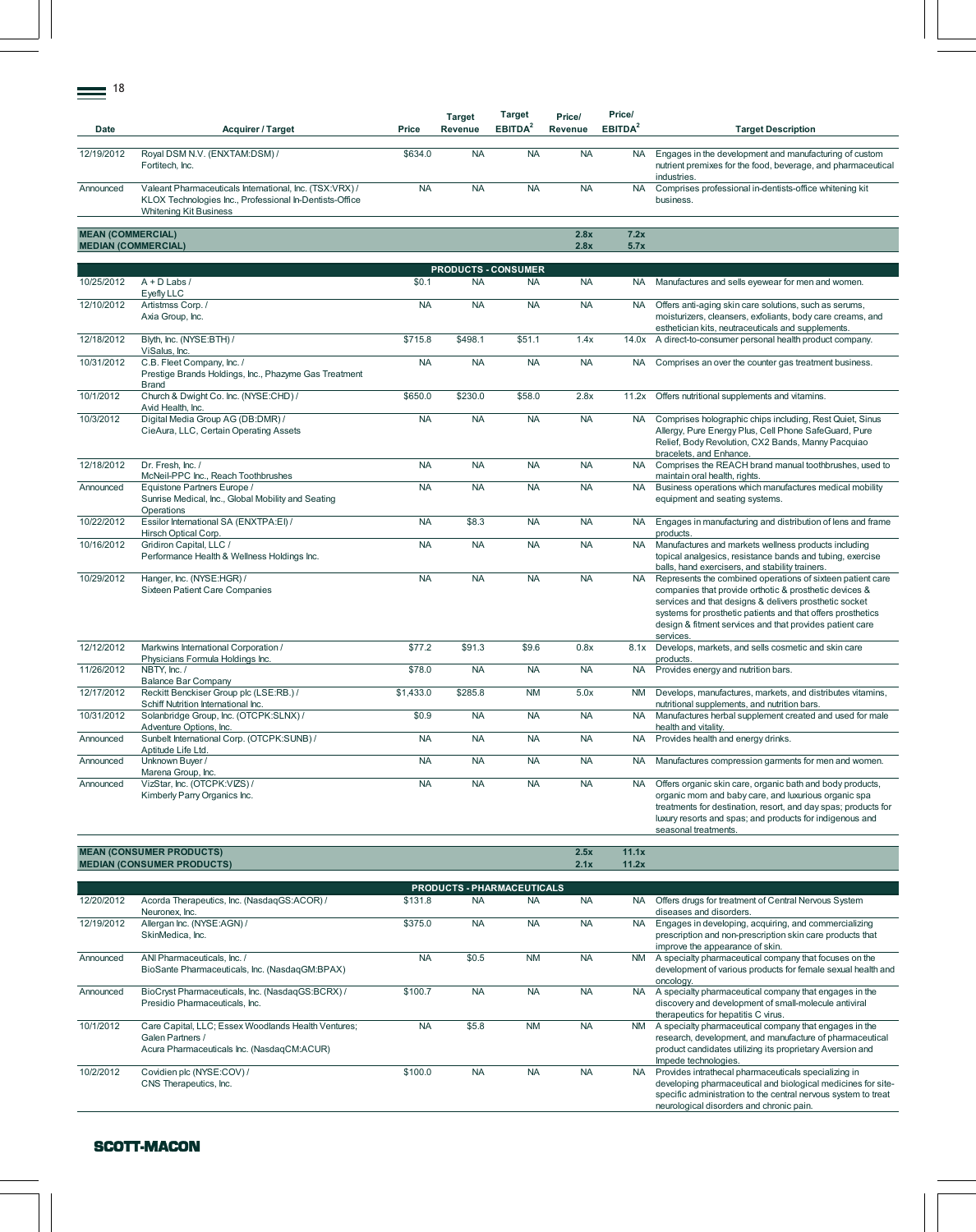| Date       | <b>Acquirer / Target</b>                                                                                                                                                  | Price     | <b>Target</b><br><b>Revenue</b> | <b>Target</b><br>EBITDA <sup>2</sup> | Price/<br>Revenue | Price/<br>EBITDA <sup>2</sup> | <b>Target Description</b>                                                                                                                                                                                                                                                 |
|------------|---------------------------------------------------------------------------------------------------------------------------------------------------------------------------|-----------|---------------------------------|--------------------------------------|-------------------|-------------------------------|---------------------------------------------------------------------------------------------------------------------------------------------------------------------------------------------------------------------------------------------------------------------------|
|            |                                                                                                                                                                           |           |                                 |                                      |                   |                               |                                                                                                                                                                                                                                                                           |
| 10/16/2012 | CytoDyn Inc. (OTCPK:CYDY) /<br>Progenics Pharmaceuticals, Inc., PRO 140 Drug Product<br>and Related Assets                                                                | \$10.0    | <b>NA</b>                       | <b>NA</b>                            | <b>NA</b>         | <b>NA</b>                     | Comprise monoclonal antibody HIV viral-entry inhibitor drug<br>candidate used for treatment of HIV/AIDS, and related<br>assets.                                                                                                                                           |
| Announced  | Fimei - Finanziaria Industriale Mobiliare ed Immobiliare<br>S.P.A. /                                                                                                      | \$100.0   | \$45.0                          | <b>NA</b>                            | 2.0x              | <b>NA</b>                     | Comprises pharmaceutical products that address psychiatric<br>and neurological disorders.                                                                                                                                                                                 |
|            | H. Lundbeck A/S, Non-core Products Portfolio Primarily<br>Related to the United States                                                                                    |           |                                 |                                      |                   |                               |                                                                                                                                                                                                                                                                           |
| Announced  | Kroger Co. (NYSE:KR) /<br>Axium Pharmacy Holdings, Inc.                                                                                                                   | <b>NA</b> | <b>NA</b>                       | <b>NA</b>                            | <b>NA</b>         | <b>NA</b>                     | Provides drug therapies and patient-support services to treat<br>chronic, genetic and other complex medical conditions such<br>as cancer, Hepatitis C, Rheumatoid Arthritis, Multiple<br>Sclerosis and numerous other chronic care conditions.                            |
| 10/29/2012 | LeMaitre Vascular, Inc. (NasdaqGM:LMAT) /<br>Neovasc Medical Ltd., XenoSure                                                                                               | \$4.6     | \$4.5                           | <b>NA</b>                            | 1.0x              | <b>NA</b>                     | Comprises the manufacturing and distribution rights to<br>XenoSure.                                                                                                                                                                                                       |
| Announced  | Leveraged Buy Out, Management Buyout, Earnout<br>Payments, Management Participated /<br>Diamyd, Inc.                                                                      | \$10.0    | <b>NA</b>                       | <b>NA</b>                            | <b>NA</b>         | <b>NA</b>                     | Engages in development of pharmaceuticals for treatment of<br>pain and autoimmune diabetes.                                                                                                                                                                               |
| 11/1/2012  | Lil' Drug Store Products, Inc. /<br>Bio OriGyn LLC, Pre-Seed Brand                                                                                                        | <b>NA</b> | <b>NA</b>                       | <b>NA</b>                            | <b>NA</b>         | <b>NA</b>                     | Comprises Pre-Seed brand of feminine lubricant.                                                                                                                                                                                                                           |
| 11/15/2012 | Mayne Pharma Group Limited (ASX:MYX) /<br>Metrics, Inc.                                                                                                                   | \$120.0   | \$51.6                          | \$16.1                               | 2.3x              | 7.5x                          | Operates as a contract pharmaceutical development and<br>manufacturing company internationally.                                                                                                                                                                           |
| 11/27/2012 | Merz Holding GmbH & Co. KG./<br>Stiefel Laboratories, Inc., Onmel                                                                                                         | <b>NA</b> | <b>NA</b>                       | <b>NA</b>                            | <b>NA</b>         | <b>NA</b>                     | Comprises oral medication product line for treatment of<br>toenail fungal infections.                                                                                                                                                                                     |
| 10/16/2012 | Neolpharma S.A. de C.V./<br>Pfizer Inc, Plant in Caguas                                                                                                                   | <b>NA</b> | <b>NA</b>                       | <b>NA</b>                            | <b>NA</b>         | <b>NA</b>                     | Comprises pharmaceutical manufacturing plant.                                                                                                                                                                                                                             |
| 12/20/2012 | Novartis AG (SWX:NOVN) /<br>Dendreon Corp., Immunotherapy Manufacturing Facility<br>Based in Morris Plains, New Jersey                                                    | \$43.0    | <b>NA</b>                       | <b>NA</b>                            | <b>NA</b>         | <b>NA</b>                     | Comprises PROVENGE, a cellular immunotherapy product,<br>manufacturing facility.                                                                                                                                                                                          |
| Announced  | Novartis AG (SWX:NOVN); Par Pharmaceutical<br>Companies Inc. /<br>Five Generic Products, Eight Abbreviated New Drug<br>Applications and a Generic Product in Late-Stage D | <b>NA</b> | <b>NA</b>                       | <b>NA</b>                            | <b>NA</b>         | <b>NA</b>                     | Comprises five generic products, eight abbreviated new drug<br>applications currently awaiting regulatory approval and a<br>generic product in late-stage development.                                                                                                    |
| 12/10/2012 | Nuron Biotech Inc. /<br>Pfizer Inc., Meningitec Vaccine                                                                                                                   | <b>NA</b> | <b>NA</b>                       | <b>NA</b>                            | <b>NA</b>         | <b>NA</b>                     | Comprises rights for vaccine for prevention of meningitis,<br>sepsis and pneumonia caused by Neisseria meningitidis<br>serogroup C.                                                                                                                                       |
| 12/14/2012 | Patheon Inc. (TSX:PTI) /<br>Banner Pharmacaps Europe B.V.; Sobel USA Inc.                                                                                                 | \$255.0   | <b>NA</b>                       | <b>NA</b>                            | <b>NA</b>         | <b>NA</b>                     | Represents combined operations that produce<br>pharmaceutical products.                                                                                                                                                                                                   |
| Announced  | Pernix Therapeutics Holdings, Inc. (AMEX:PTX) /<br>Cypress Pharmaceutical, Inc.                                                                                           | \$101.0   | <b>NA</b>                       | <b>NA</b>                            | <b>NA</b>         | <b>NA</b>                     | Engages in the development and marketing of prescription<br>products to pharmaceutical wholesalers, chain drug stores,<br>and retail merchandisers.                                                                                                                       |
| Announced  | Pernix Therapeutics Holdings, Inc. (AMEX:PTX) /<br>Somaxon Pharmaceuticals, Inc. (NasdaqCM:SOMX)                                                                          | \$16.5    | \$12.1                          | <b>NM</b>                            | 1.4x              | <b>NM</b>                     | A specialty pharmaceutical company, engages in the in-<br>licensing, development, and commercialization of proprietary<br>branded products and late-stage product candidates for the<br>treatment of diseases and disorders in the fields of psychiatry<br>and neurology. |
| Announced  | Perrigo Co. (NasdaqGS:PRGO) /<br>Cobrek Pharmaceuticals, Inc.                                                                                                             | \$55.2    | <b>NA</b>                       | <b>NA</b>                            | <b>NA</b>         | <b>NA</b>                     | Engages in the production of proprietary and generic drugs.                                                                                                                                                                                                               |
| 11/28/2012 | Pfizer Inc. (NYSE:PFE) /<br>NextWave Pharmaceuticals, Inc.                                                                                                                | \$680.0   | <b>NA</b>                       | <b>NA</b>                            | <b>NA</b>         | <b>NA</b>                     | A specialty pharmaceutical company that focuses on the<br>development and commercialization of products for the<br>treatment of central nervous system and attention deficit<br>hyperactivity disorder.                                                                   |
| Announced  | Procter & Gamble Co. (NYSE:PG) /<br>Teva Pharmaceutical Industries Limited, Over-The-Counter<br><b>Business</b>                                                           | <b>NA</b> | <b>NA</b>                       | <b>NA</b>                            | <b>NA</b>         | <b>NA</b>                     | Manufactures over the counter drugs.                                                                                                                                                                                                                                      |
| 12/19/2012 | Sun Pharmaceutical Industries Limited (BSE:524715) /<br>DUSA Pharmaceuticals Inc.                                                                                         | \$191.0   | \$50.2                          | <b>NM</b>                            | 3.8x              | <b>NM</b>                     | Develops and markets Levulan photodynamic therapy and<br>other products for common skin conditions.                                                                                                                                                                       |
| Announced  | Sun Pharmaceutical Industries Limited (BSE:524715) /<br>URL Pharma, Inc., Non-Colcrys (Colchicine, USP) Generic<br><b>Business</b>                                        | <b>NA</b> | <b>NA</b>                       | <b>NA</b>                            | <b>NA</b>         | <b>NA</b>                     | Comprises pharmaceutical products which include generic<br>medicines.                                                                                                                                                                                                     |
| 12/3/2012  | Synthetic Biologics Inc. (AMEX:SYN) /<br>Prev ABR LLC, C. Diff Program and Other Assets                                                                                   | \$1.7     | <b>NA</b>                       | <b>NA</b>                            | <b>NA</b>         | <b>NA</b>                     | Comprises pre-Investigational New Drug package, Phase I<br>and Phase II clinical data, manufacturing process data and all<br>issued and pending U.S. and international patents.                                                                                           |
| Announced  | Takeda Pharmaceutical Company Limited (TSE:4502) /<br>Envoy Therapeutics, Inc.                                                                                            | \$140.0   | <b>NA</b>                       | <b>NA</b>                            | <b>NA</b>         | <b>NA</b>                     | Develops new medicines for people suffering from<br>neurological and psychiatric diseases.                                                                                                                                                                                |
| 12/11/2012 | Valeant Pharmaceuticals International, Inc. (TSX:VRX) /<br>Medicis Pharmaceutical Corp.                                                                                   | \$2,328.8 | \$763.7                         | \$191.4                              | 3.1x              | 12.2x                         | A specialty pharmaceutical company that engages in the<br>development and marketing of various products for the<br>treatment of dermatological and aesthetic conditions.                                                                                                  |
| 12/31/2012 | Warburg Pincus LLC /<br>JHP Pharmaceuticals, LLC                                                                                                                          | \$195.0   | <b>NA</b>                       | <b>NA</b>                            | <b>NA</b>         | <b>NA</b>                     | Engages in the manufacture, marketing, and sale of sterile<br>and aseptic injectable products for hospital and clinical<br>settings.                                                                                                                                      |
|            | <b>MEAN (PHARMACEUTICALS)</b>                                                                                                                                             |           |                                 |                                      | 2.3x              | 9.8x                          |                                                                                                                                                                                                                                                                           |
|            | <b>MEDIAN (PHARMACEUTICALS)</b>                                                                                                                                           |           |                                 |                                      | 2.2x              | 9.8x                          |                                                                                                                                                                                                                                                                           |

|            | <b>PRODUCTS - BIOTECH</b>                                                                               |           |           |           |           |           |                                                                                                                                                                                                                              |  |  |  |  |  |  |
|------------|---------------------------------------------------------------------------------------------------------|-----------|-----------|-----------|-----------|-----------|------------------------------------------------------------------------------------------------------------------------------------------------------------------------------------------------------------------------------|--|--|--|--|--|--|
| Announced  | Amgen Inc. (NasdaqGS:AMGN) /<br>deCODE genetics Inc.                                                    | \$415.0   | <b>NA</b> | <b>NA</b> | <b>NA</b> | <b>NA</b> | Develops and markets products for the treatments,<br>diagnosis, and prevention of common diseases.                                                                                                                           |  |  |  |  |  |  |
| 10/30/2012 | Benitec Biopharma Limited (ASX:BLT) /<br>Tacere Therapeutics, Inc.                                      | \$1.5     | <b>NA</b> | <b>NA</b> | <b>NA</b> | NA.       | A biotechnology company that develops therapeutics for the<br>treatment of infectious diseases.                                                                                                                              |  |  |  |  |  |  |
| Announced  | Bioniche Life Sciences Inc. (TSX:BNC) /<br>Endo Pharmaceuticals, Inc., Global Rights to Urocidin        | <b>NA</b> | <b>NA</b> | <b>NA</b> | <b>NA</b> | NA.       | Comprises the transfer of global rights for the formulation of<br>Urocidin, sterile mycobacterial cell wall-DNA complex<br>composition that has a dual mode of action: immune<br>stimulation and direct anticancer activity. |  |  |  |  |  |  |
| Announced  | Bio-Rad Laboratories, Inc. (NYSE:BIO) /<br>MorphoSys AbD GmbH; MorphoSys UK Ltd.; MorphoSys<br>US. Inc. | <b>NA</b> | <b>NA</b> | <b>NA</b> | <b>NA</b> | <b>NA</b> | Represents combined operations that develop antibodies for<br>the treatment, research, and diagnostics of diseases and<br>also markets antibodies and immunological reagents.                                                |  |  |  |  |  |  |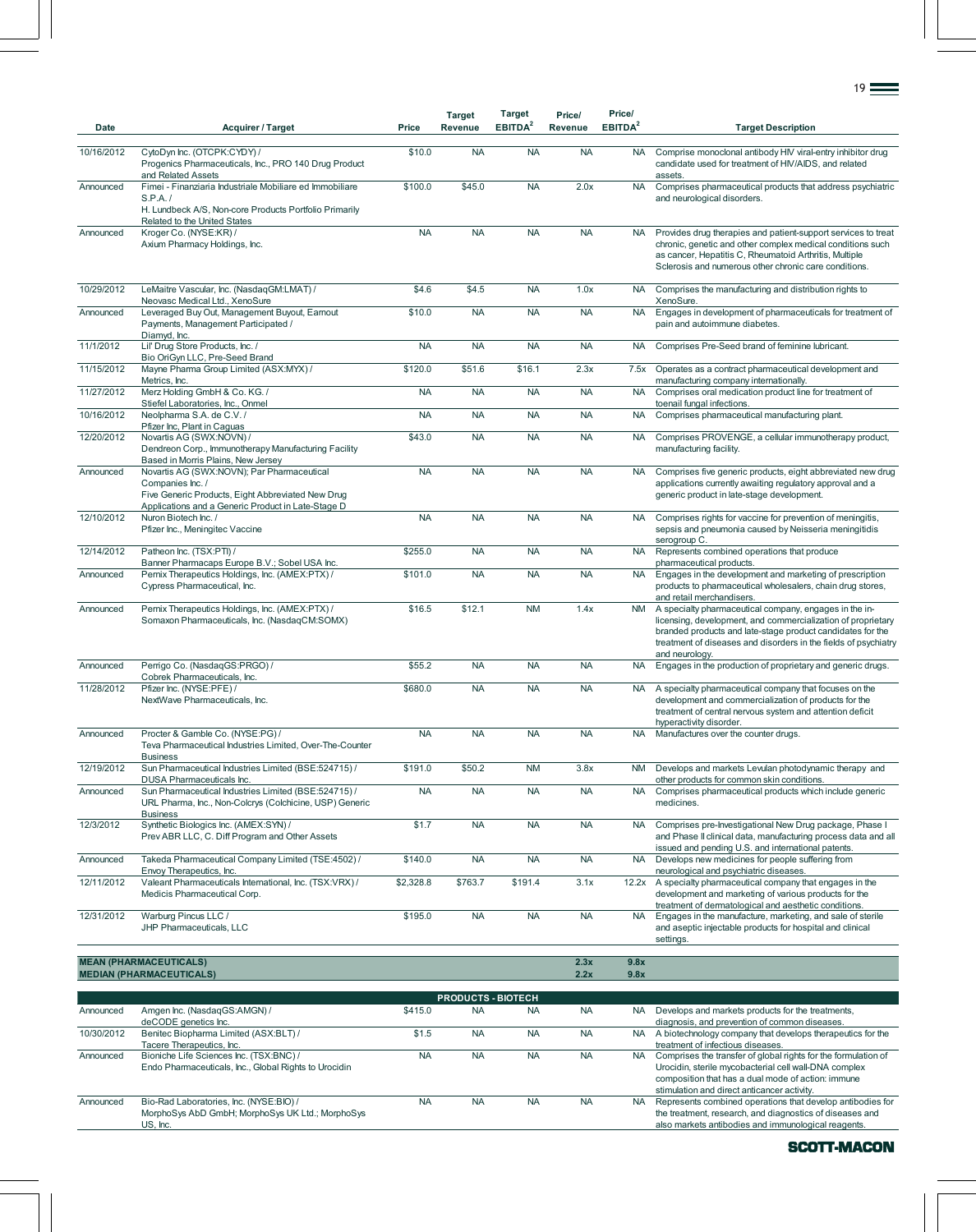| <b>Date</b>             | Acquirer / Target                                                                                                                     | Price     | <b>Target</b><br>Revenue | <b>Target</b><br>EBITDA <sup>2</sup> | Price/<br>Revenue | Price/<br>EBITDA <sup>2</sup> | <b>Target Description</b>                                                                                                                                                                                                  |
|-------------------------|---------------------------------------------------------------------------------------------------------------------------------------|-----------|--------------------------|--------------------------------------|-------------------|-------------------------------|----------------------------------------------------------------------------------------------------------------------------------------------------------------------------------------------------------------------------|
| 10/30/2012              | Biota Pharmaceuticals, Inc. (ASX:BTA) /<br>Nabi Biopharmaceuticals (NasdaqGS:NABI)                                                    | <b>NA</b> | \$6.3                    | <b>NM</b>                            | <b>NA</b>         | <b>NM</b>                     | A biopharmaceutical company that focuses on the<br>development of vaccines for unmet medical needs, including<br>nicotine addiction.                                                                                       |
| Announced               | BioTime, Inc. (AMEX:BTX) /<br>Cell Cure Neurosciences Ltd.                                                                            | \$3.3     | <b>NA</b>                | <b>NA</b>                            | <b>NA</b>         | <b>NA</b>                     | Engages in the development of cell therapies for the<br>treatment of neural degenerative diseases.                                                                                                                         |
| Announced               | BioTime, Inc. (AMEX:BTX) /<br>Geron Corp., Intellectual Property and Assets related to<br>Discontinued Human Embryonic Stem Cell Unit | <b>NA</b> | <b>NA</b>                | <b>NA</b>                            | <b>NA</b>         | <b>NA</b>                     | Comprises intellectual property and assets related to<br>discontinued human embryonic stem cell unit of Geron<br>Corporation.                                                                                              |
| 11/7/2012               | DiscoveRx Corporation /<br>BioSeek, Inc.                                                                                              | <b>NA</b> | <b>NA</b>                | <b>NA</b>                            | <b>NA</b>         | <b>NA</b>                     | Provides various products and services for the drug<br>discovery and development process.                                                                                                                                  |
| Announced               | Gilead Sciences Inc. (NasdaqGS:GILD) /<br>YM BioSciences Inc. (TSX:YM)                                                                | \$355.5   | \$1.2                    | <b>NM</b>                            | <b>NA</b>         | <b>NM</b>                     | Engages in developing hematology and cancer-related<br>products.                                                                                                                                                           |
| Announced               | Gores Group LLC /<br>Therakos, Inc.                                                                                                   | <b>NA</b> | <b>NA</b>                | <b>NA</b>                            | <b>NA</b>         | <b>NA</b>                     | Develops and markets cellular therapies.                                                                                                                                                                                   |
| Announced               | Grimaud Farms of California, Inc. /<br>Intercell Ag (WBAG:ICLL)                                                                       | \$272.5   | <b>NA</b>                | <b>NM</b>                            | 4.5x              | <b>NM</b>                     | Engages in the research, development, manufacture, and<br>commercialization of vaccines and monoclonal antibodies for<br>the prevention and treatment of infectious diseases.                                              |
| Announced               | Immune Pharmaceuticals Ltd./<br>EpiCept Corporation (OTCPK:EPCT)                                                                      | <b>NA</b> | \$7.3                    | <b>NM</b>                            | <b>NA</b>         | <b>NM</b>                     | A specialty pharmaceutical company that focuses on the<br>clinical development and commercialization of<br>pharmaceutical products for the treatment of pain and cancer.                                                   |
| 12/3/2012               | InnoKeys Pte. Ltd./<br>CIMYM BioSciences Inc., Nimotuzumab Assets                                                                     | <b>NA</b> | <b>NA</b>                | <b>NA</b>                            | <b>NA</b>         | <b>NA</b>                     | Engages in development and commercialization of<br>Nimotuzumab, humanized monoclonal antibody.                                                                                                                             |
| Announced               | Nitto Denko Corp. (TSE:6988) /<br>Girindus America, Inc.                                                                              | <b>NA</b> | <b>NA</b>                | <b>NA</b>                            | <b>NA</b>         | <b>NA</b>                     | Engages in research, development and production of<br>oligonucleotide for use in therapeutics, technical enzymes,<br>and recombinant enzymes.                                                                              |
| Announced               | Novo Nordisk A/S (CPSE:NOVO B) /<br>Pharmacyclics Inc., Worldwide Rights For PCI-27483                                                | \$60.0    | <b>NA</b>                | <b>NA</b>                            | <b>NA</b>         | <b>NA</b>                     | Comprises a small molecule factor VIIa inhibitor for the<br>treatment of pancreatic cancer.                                                                                                                                |
| Announced               | Nu Skin Enterprises Inc. (NYSE:NUS) /<br>NOX Technologies, Inc.                                                                       | \$12.5    | <b>NA</b>                | <b>NA</b>                            | <b>NA</b>         | <b>NA</b>                     | Offers identification, characterization and detection of cell<br>surface proteins relating to aging.                                                                                                                       |
| 11/12/2012              | PerkinElmer Inc. (NYSE:PKI) /<br>Shanghai Haoyuan Biotech Co., Ltd.                                                                   | \$38.0    | <b>NA</b>                | <b>NA</b>                            | <b>NA</b>         | <b>NA</b>                     | Offers research and development of nucleic acid detection<br>technology.                                                                                                                                                   |
| 12/13/2012              | Rockland Immunochemicals, Inc. /<br>eBioscience, Inc., TrueBlot IP/Western Blot Product Line                                          | NA        | <b>NA</b>                | <b>NA</b>                            | <b>NA</b>         | <b>NA</b>                     | Develops reagents involved in cancer, cell signaling,<br>infectious disease, and other life science disciplines.                                                                                                           |
| 12/25/2012              | SBI Holdings, Inc. (TSE:8473) /<br>Quark Pharmaceuticals, Inc.                                                                        | <b>NA</b> | \$8.0                    | <b>NA</b>                            | <b>NA</b>         | <b>NA</b>                     | Engages in discovering and developing therapeutic RNAi<br>drug candidates.                                                                                                                                                 |
| 12/21/2012              | Smith & Nephew plc (LSE:SN.) /<br>Healthpoint, Ltd.                                                                                   | \$782.0   | \$151.0                  | <b>NA</b>                            | 5.2x              | <b>NA</b>                     | Focuses on the development and commercialization of<br>solutions for tissue repair and healing.                                                                                                                            |
| Announced               | Takeda Pharmaceutical Company Limited (TSE:4502) /<br>LigoCyte Pharmaceuticals, Inc.                                                  | \$60.0    | <b>NA</b>                | <b>NA</b>                            | <b>NA</b>         | <b>NA</b>                     | A biologic drug development company that focuses on the<br>development of vaccines and monoclonal antibodies for<br>gastrointestinal and respiratory indications based on its virus-<br>like particle platform technology. |
| 10/25/2012              | Teva Pharmaceutical Industries Limited (NYSE:TEVA) /<br>Neurosearch A/S, Huntexil Development Program Rights                          | \$32.3    | <b>NA</b>                | <b>NA</b>                            | <b>NA</b>         | <b>NA</b>                     | Comprises rights to the production of an oral small molecule<br>dopamine D2 stabilizer developed for the treatment of non-<br>choreic motor disorders, including Huntington disease.                                       |
| Announced               | Wright Medical Group Inc. (NasdaqGS:WMGI) /<br>BioMimetic Therapeutics Inc. (NasdaqGS:BMTI)                                           | \$332.7   | <b>NM</b>                | <b>NM</b>                            | <b>NM</b>         | <b>NM</b>                     | A biotechnology company that engages in the development<br>and commercialization of products for the healing of<br>musculoskeletal iniuries and diseases.                                                                  |
| <b>MEAN (BIOTECH)</b>   |                                                                                                                                       |           |                          |                                      | 4.8x              | <b>NA</b>                     |                                                                                                                                                                                                                            |
| <b>MEDIAN (BIOTECH)</b> |                                                                                                                                       |           |                          |                                      | 4.8x              | <b>NA</b>                     |                                                                                                                                                                                                                            |
|                         |                                                                                                                                       |           |                          | <b>PRODUCTS - DISTRIBUTION</b>       |                   |                               |                                                                                                                                                                                                                            |

|            | <b>PRODUCTS - DISTRIBUTION</b>                                                                                  |           |           |           |           |           |                                                                                                                                                                                                                                                        |  |  |  |  |  |  |  |
|------------|-----------------------------------------------------------------------------------------------------------------|-----------|-----------|-----------|-----------|-----------|--------------------------------------------------------------------------------------------------------------------------------------------------------------------------------------------------------------------------------------------------------|--|--|--|--|--|--|--|
| 12/4/2012  | American HomePatient, Inc. /<br>C&C Homecare, Inc.                                                              | <b>NA</b> | <b>NA</b> | <b>NA</b> | <b>NA</b> | <b>NA</b> | Provides home medical equipment, respiratory, and<br>rehabilitation products and services to patients being<br>discharged from hospitals, rehab centers, and acute care<br>centers.                                                                    |  |  |  |  |  |  |  |
| Announced  | AssuraMed Holding, Inc. /<br>Invacare Supply Group, Inc.                                                        | \$150.0   | \$299.5   | <b>NA</b> | 0.5x      | <b>NA</b> | Operates as a direct marketing wholesaler of medical<br>supplies and related products to the home health care<br>industry.                                                                                                                             |  |  |  |  |  |  |  |
| Announced  | BioScrip Inc. (NasdaqGS:BIOS) /<br>HomeChoice Partners, Inc.                                                    | \$90.0    | \$70.0    | <b>NA</b> | 1.3x      | <b>NA</b> | Provides infusion therapy services to patients.                                                                                                                                                                                                        |  |  |  |  |  |  |  |
| 12/19/2012 | Bunzl plc (LSE:BNZL) /<br>Atlas Health Care Pty Ltd; Mccordick Glove & Safety, Inc.                             | <b>NA</b> | <b>NA</b> | <b>NA</b> | <b>NA</b> | <b>NA</b> | Represents the combined operations that distributes surgical<br>and medical supplies and manufactures miscellaneous safety<br>equipments like fire extinguishers, protective clothing, cans<br>and cabinets, eye protection products, and flashlights. |  |  |  |  |  |  |  |
| Announced  | CVS Caremark Corporation (NYSE:CVS) /<br>Medicine Chest Pharmacy, Inc., 19 Medicine Chest Drug<br><b>Stores</b> | <b>NA</b> | <b>NA</b> | <b>NA</b> | <b>NA</b> | NA.       | Comprises 19 pharmacy stores.                                                                                                                                                                                                                          |  |  |  |  |  |  |  |
| 11/8/2012  | Dynamic Healthcare Services, Inc. /<br>Hometown Oxygen Pittsburgh, L.L.C.                                       | <b>NA</b> | <b>NA</b> | <b>NA</b> | <b>NA</b> | <b>NA</b> | Distributes medical product and equipment.                                                                                                                                                                                                             |  |  |  |  |  |  |  |
| 11/2/2012  | H.D. Smith Wholesale Drug Co./<br>Valley Wholesale Drug Co., Inc.                                               | <b>NA</b> | \$130.0   | <b>NA</b> | <b>NA</b> | <b>NA</b> | Wholesales pharmaceuticals for independent pharmacies.                                                                                                                                                                                                 |  |  |  |  |  |  |  |
| 10/29/2012 | Harvard Drug Group, LLC /<br>Rugby Group, Inc.; Rugby Laboratories, Inc.                                        | \$117.0   | <b>NA</b> | <b>NA</b> | <b>NA</b> | <b>NA</b> | Represents combined operations that distributes over-the-<br>counter medicines to pharmacies, retailers, and managed<br>healthcare facilities, as well as military and government<br>accounts and manufactures generic drugs.                          |  |  |  |  |  |  |  |
| Announced  | Joddes Limited /<br>Rivex Pharma Inc.                                                                           | \$8.0     | <b>NA</b> | <b>NA</b> | <b>NA</b> | <b>NA</b> | Distributes drugs.                                                                                                                                                                                                                                     |  |  |  |  |  |  |  |
| Announced  | L&R Distributors, Inc. /<br>Stephen L. LaFrance Pharmacy, Inc.                                                  | <b>NA</b> | <b>NA</b> | <b>NA</b> | <b>NA</b> | <b>NA</b> | Doing business as USA Drug the company operates a chain<br>of retail drug stores                                                                                                                                                                       |  |  |  |  |  |  |  |

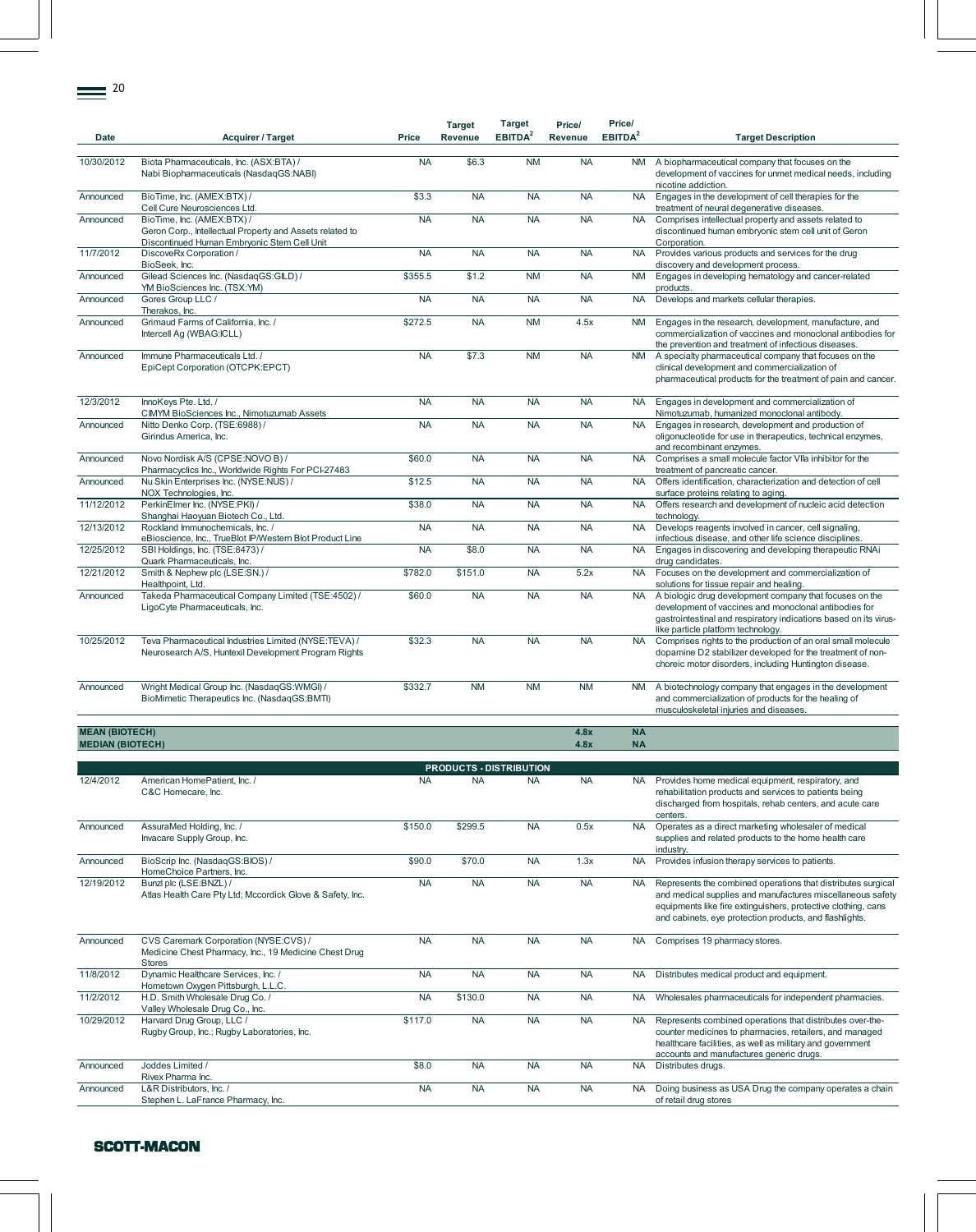| Date                                               | Acquirer / Target                                                                                                          | Price     | <b>Target</b><br>Revenue | <b>Target</b><br>EBITDA <sup>2</sup> | Price/<br>Revenue | Price/<br>EBITDA <sup>2</sup> | <b>Target Description</b>                                                                                                                                                                                                            |
|----------------------------------------------------|----------------------------------------------------------------------------------------------------------------------------|-----------|--------------------------|--------------------------------------|-------------------|-------------------------------|--------------------------------------------------------------------------------------------------------------------------------------------------------------------------------------------------------------------------------------|
| 12/4/2012                                          | Laserage Technology Corporation /<br>Venta Medical, LLC                                                                    | <b>NA</b> | <b>NA</b>                | <b>NA</b>                            | <b>NA</b>         | <b>NA</b>                     | Offers supply chain management, inventory management,<br>process validation, device assembly, packaging and<br>sterilization management, and stocking and distribution<br>services for original equipment manufacturers or startups. |
| 12/19/2012                                         | Liberty Security Systems, Inc. /<br>Firetec Health And Safety Ltd.                                                         | <b>NA</b> | <b>NA</b>                | <b>NA</b>                            | <b>NA</b>         | <b>NA</b>                     | Develops and delivers wireless nurse call systems.                                                                                                                                                                                   |
| 12/7/2012                                          | Management Buyout /<br>Liberty Medical Supply, Inc.                                                                        | <b>NA</b> | <b>NA</b>                | <b>NA</b>                            | <b>NA</b>         | <b>NA</b>                     | Provides home delivery of diabetic supplies.                                                                                                                                                                                         |
| 12/28/2012                                         | MB Financial Inc. (NasdaqGS:MBFI) /<br>Celtic Leasing Corp.                                                                | <b>NA</b> | <b>NA</b>                | <b>NA</b>                            | <b>NA</b>         | <b>NA</b>                     | Provides equipment leasing services for healthcare, legal,<br>technology, and manufacturing industries.                                                                                                                              |
| Announced                                          | McKesson Corporation (NYSE:MCK) /<br>PSS World Medical Inc. (NasdaqGS:PSSI)                                                | \$1,831.3 | \$2,130.9                | \$171.3                              | 0.9x              | 10.7x                         | Provides medical products and supplies, diagnostic<br>equipment, healthcare information technology,<br>pharmaceutical products, and professional and consulting<br>services.                                                         |
| Announced                                          | Medicines Company (NasdaqGS:MDCO) /<br>Incline Therapeutics, Inc.                                                          | \$390.0   | <b>NA</b>                | <b>NA</b>                            | <b>NA</b>         | <b>NA</b>                     | Operates as a hospital-focused specialty pharmaceutical<br>company.                                                                                                                                                                  |
| 12/03/2012                                         | Mediq NV (ENXTAM:MEDIQ) /<br>A-Med Health Care                                                                             | \$38.2    | <b>NA</b>                | <b>NA</b>                            | <b>NA</b>         | <b>NA</b>                     | Provides specialty pharmacy and medical supplies.                                                                                                                                                                                    |
| 11/27/2012                                         | Moberg Derma AB (OM:MOB) /<br>Alterna LLC                                                                                  | \$25.1    | \$10.7                   | <b>NA</b>                            | 2.3x              | <b>NA</b>                     | Distributes therapeutic and over-the-counter medicines, and<br>personal products.                                                                                                                                                    |
| 10/29/2012                                         | Morrissey Group, LLC /<br>Bandages Plus, Inc.                                                                              | <b>NA</b> | <b>NA</b>                | <b>NA</b>                            | <b>NA</b>         | <b>NA</b>                     | Supplies and distributes compression therapy products for<br>people with lymphedema, venous conditions, and other forms<br>of swelling.                                                                                              |
| 10/4/2012                                          | MSC Group, Inc. /<br>Integrated Healthcare Services, Inc.                                                                  | <b>NA</b> | <b>NA</b>                | <b>NA</b>                            | <b>NA</b>         | <b>NA</b>                     | Provides medical equipment and supplies, and specialized<br>management services.                                                                                                                                                     |
| 10/24/2012                                         | New Mountain Capital, LLC /<br>ABB CONCISE Optical Group, LLC                                                              | <b>NA</b> | <b>NA</b>                | <b>NA</b>                            | <b>NA</b>         | <b>NA</b>                     | Operates as a distributor of contact lenses to eye care<br>professionals.                                                                                                                                                            |
| Announced                                          | Opko Health, Inc. (NYSE:OPK) /<br>Silcon Comércio, Importacao E Exportacao de Produtos<br>Farmaceuticos e Cosmeticos Ltda. | <b>NA</b> | <b>NA</b>                | <b>NA</b>                            | <b>NA</b>         | <b>NA</b>                     | Distributes dermatology products.                                                                                                                                                                                                    |
| 12/13/2012                                         | PharMerica Corporation (NYSE:PMC) /<br>Amerita, Inc.                                                                       | <b>NA</b> | <b>NA</b>                | <b>NA</b>                            | <b>NA</b>         | <b>NA</b>                     | A specialty infusion company that provides pharmaceutical<br>products and clinical services to patients outside of the<br>hospital.                                                                                                  |
| 10/16/2012                                         | RCS Management Corporation /<br><b>Premier Medical Corporation</b>                                                         | <b>NA</b> | <b>NA</b>                | <b>NA</b>                            | <b>NA</b>         | <b>NA</b>                     | Provides medical equipment and respiratory services to long-<br>term care facilities, hospice organizations, and PACE<br>providers.                                                                                                  |
| 12/4/2012                                          | Salveo Specialty Pharmacy, Inc. /<br>Mission Road Pharmacy Inc.                                                            | <b>NA</b> | <b>NA</b>                | <b>NA</b>                            | <b>NA</b>         | <b>NA</b>                     | Offers traditional pharmacy services to support patients and<br>healthcare providers.                                                                                                                                                |
| 11/30/2012                                         | Solanbridge Group, Inc. (OTCPK:SLNX) /<br><b>Advanced Medical Sales LLC</b>                                                | \$0.2     | <b>NA</b>                | <b>NA</b>                            | <b>NA</b>         | <b>NA</b>                     | Distributes devices used for the treatment of acute and<br>chronic pain and muscle rehabilitation.                                                                                                                                   |
| 12/13/2012                                         | Sunpeaks Ventures, Inc. (OTCBB:SNPK) /<br>Bryce Rx Laboratories, Inc.                                                      | \$1.1     | <b>NA</b>                | <b>NA</b>                            | <b>NA</b>         | <b>NA</b>                     | A licensed pharmacy practice which specializes in the<br>formulation of prescription compounding drugs.                                                                                                                              |
| 11/2/2012                                          | United Seating & Mobility, LLC /<br>JeffQuip, Inc.                                                                         | <b>NA</b> | <b>NA</b>                | <b>NA</b>                            | <b>NA</b>         | <b>NA</b>                     | Distributes medical equipment.                                                                                                                                                                                                       |
| Announced                                          | Vitamin Shoppe, Inc. (NYSE:VSI) /<br>Super Supplements, Inc.                                                               | \$50.0    | <b>NA</b>                | <b>NA</b>                            | <b>NA</b>         | <b>NA</b>                     | Operates vitamin and supplement retail stores.                                                                                                                                                                                       |
| 11/2/2012                                          | VWR Funding, Inc. /<br>Lab 3 Ltd.                                                                                          | <b>NA</b> | <b>NA</b>                | <b>NA</b>                            | <b>NA</b>         | <b>NA</b>                     | Engages in supplying, installing, and servicing laboratory<br>equipment.                                                                                                                                                             |
| 12/5/2012                                          | Walgreen Co. (NYSE:WAG) /<br>UCH Pharmaceutical Services, Inc.                                                             | <b>NA</b> | NA                       | <b>NA</b>                            | <b>NA</b>         | <b>NA</b>                     | An independent retail pharmacy providing specialty<br>compounding services.                                                                                                                                                          |
| <b>MEAN (DISTRIBUTION)</b>                         |                                                                                                                            |           |                          |                                      | 1.2x              | 10.7x                         |                                                                                                                                                                                                                                      |
|                                                    | <b>MEDIAN (DISTRIBUTION)</b>                                                                                               |           |                          |                                      | 1.1x              | 10.7x                         |                                                                                                                                                                                                                                      |
| <b>MEAN (PRODUCTS)</b><br><b>MEDIAN (PRODUCTS)</b> |                                                                                                                            |           |                          |                                      | 2.7x<br>2.3x      | 9.5x<br>10.2x                 |                                                                                                                                                                                                                                      |

1) Source: Financial Information from SEC filings and other publicly-available sources 2) EBITDA: Earnings Before Interest, Taxes, Depreciation and Amortization

3) NA: Not Available

4) NM: Not Meaningful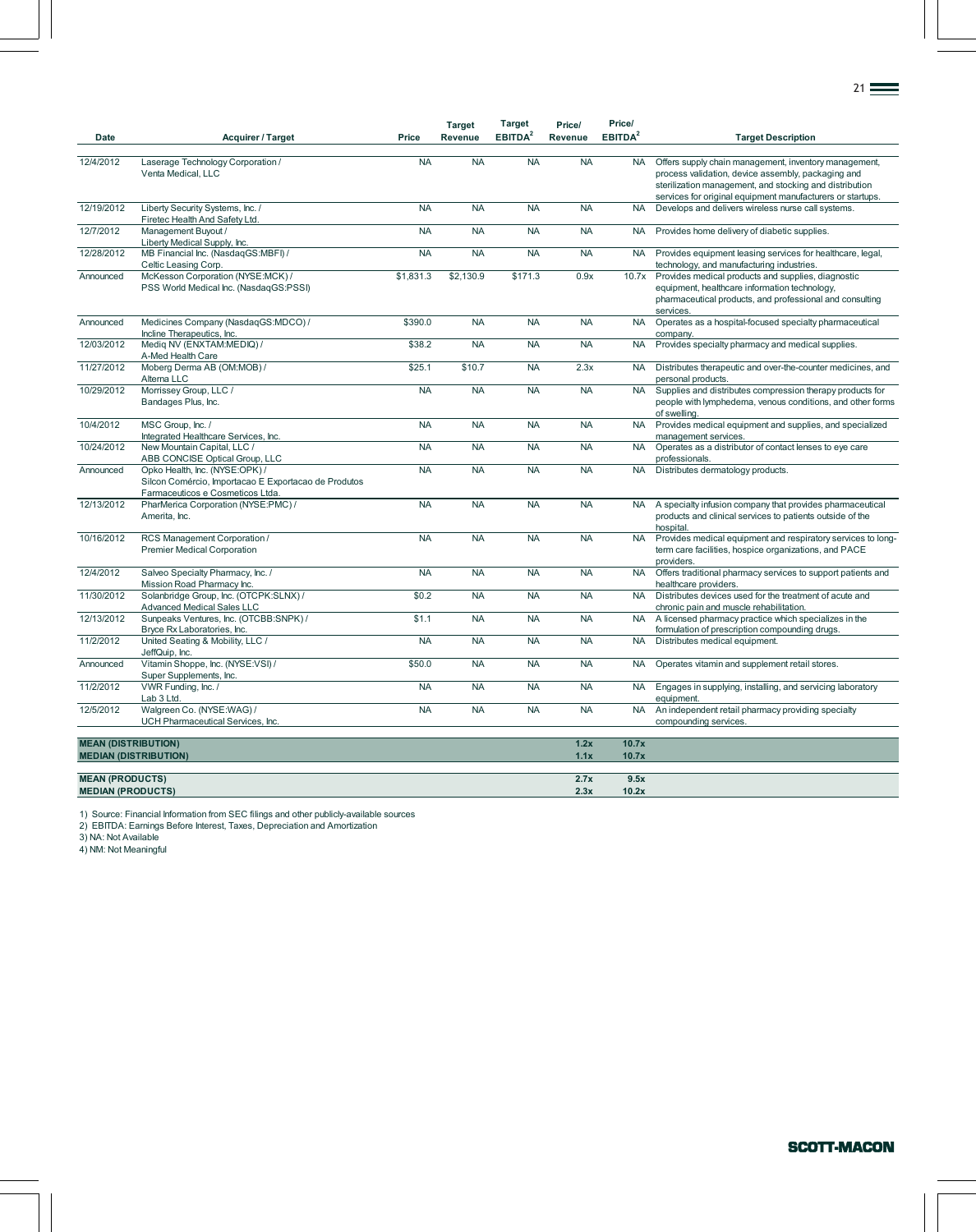<sup>22</sup> ANALYSIS OF SELECTED **PUBLICLY-TRADED HEALTHCARE COMPANIES<sup>1</sup> FOURTH QUARTER (DECEMBER 31, 2012)**

**(\$ millions Except Per Share Data)**

| <b>Stock</b><br>Price | <b>Stock</b><br>Price<br>52 Wk<br>High | <b>Stock</b><br>Price<br>52 Wk<br>Low | Market Cap <sup>2</sup> | TEV <sup>3</sup>                                                                                                                         | LTM <sup>4</sup><br>Revenue | LTM <sup>4</sup><br>EBITDA <sup>5</sup>   | LTM <sup>4</sup><br><b>Diluted EPS</b><br><b>Before</b><br><b>Extra</b> | $TEV^3/$<br>Revenue                                                                                                                                                             | TEV <sup>3</sup> /<br>EBITDA <sup>5</sup> | P/Diluted<br><b>EPS Before</b><br>Extra              |  |  |
|-----------------------|----------------------------------------|---------------------------------------|-------------------------|------------------------------------------------------------------------------------------------------------------------------------------|-----------------------------|-------------------------------------------|-------------------------------------------------------------------------|---------------------------------------------------------------------------------------------------------------------------------------------------------------------------------|-------------------------------------------|------------------------------------------------------|--|--|
|                       |                                        |                                       |                         |                                                                                                                                          |                             |                                           |                                                                         |                                                                                                                                                                                 |                                           |                                                      |  |  |
| 46.31                 | 51.14                                  |                                       | 15,494.82               | 19,542.22                                                                                                                                | 35,239.70                   |                                           | 5.23                                                                    | 0.6x                                                                                                                                                                            | 5.4x                                      | 8.9x                                                 |  |  |
| 27.25                 | 28.40                                  |                                       | 494.34                  | 424.99                                                                                                                                   | 310.58                      |                                           | 1.51                                                                    | 1.4x                                                                                                                                                                            | 11.9x                                     | 18.0x                                                |  |  |
| 41.00                 | 50.98                                  |                                       | 2,116.99                | 1,708.76                                                                                                                                 | 7,814.76                    |                                           | 0.44                                                                    | 0.2x                                                                                                                                                                            | 13.5x                                     | <b>NM</b>                                            |  |  |
| 53.46                 | 54.53                                  | 39.01                                 | 15,283.68               | 18,271.68                                                                                                                                | 27,073.00                   |                                           | 5.43                                                                    | 0.7x                                                                                                                                                                            |                                           | 9.9x                                                 |  |  |
| 9.33                  | 10.18                                  |                                       | 2,118.02                | 5,155.62                                                                                                                                 | 4,333.00                    |                                           | 0.83                                                                    | 1.2x                                                                                                                                                                            | 5.0x                                      | 11.2x                                                |  |  |
| 44.83                 | 44.97                                  |                                       | 6,029.77                | 6,352.76                                                                                                                                 | 13,829.80                   |                                           | 3.26                                                                    | 0.5x                                                                                                                                                                            |                                           | 13.7x                                                |  |  |
| 24.30                 | 41.22                                  |                                       | 1,974.94                | 2,161.40                                                                                                                                 | 11,644.87                   |                                           | 0.85                                                                    | 0.2x                                                                                                                                                                            | 12.3x                                     | <b>NM</b>                                            |  |  |
| 68.63                 | 96.46                                  |                                       | 10,858.91               | 11,388.91                                                                                                                                | 38,625.00                   |                                           | 7.47                                                                    | 0.3x                                                                                                                                                                            | 4.8x                                      | 9.2x                                                 |  |  |
| 9.52                  | 10.79                                  |                                       | 170.86                  | 218.70                                                                                                                                   | 419.59                      |                                           | 0.81                                                                    | 0.5x                                                                                                                                                                            |                                           | 11.8x                                                |  |  |
| 27.06                 | 36.83                                  |                                       | 1,260.54                | 806.75                                                                                                                                   | 5,756.60                    |                                           | (1.06)                                                                  | 0.1x                                                                                                                                                                            | 10.2x                                     | <b>NM</b>                                            |  |  |
| 42.19                 | 46.87                                  |                                       | 2,593.42                | 2,495.76                                                                                                                                 | 726.83                      |                                           | 5.10                                                                    | 3.4x                                                                                                                                                                            |                                           | 8.3x                                                 |  |  |
| 11.07                 | 11.26                                  |                                       | 237.31                  | 198.02                                                                                                                                   | 280.44                      |                                           | 0.48                                                                    | 0.7x                                                                                                                                                                            |                                           | 22.9x                                                |  |  |
| 18.47                 | 29.90                                  |                                       | 522.92                  | 567.44                                                                                                                                   | 2,384.94                    |                                           | 1.93                                                                    | 0.2x                                                                                                                                                                            | 5.5x                                      | 9.6x                                                 |  |  |
| 54.24                 | 60.75                                  |                                       | 55,405.78               | 59,487.78                                                                                                                                | 107,765.00                  |                                           | 5.25                                                                    | 0.6x                                                                                                                                                                            |                                           | 10.3x                                                |  |  |
| 8.59                  | 13.62                                  |                                       | 729.89                  | 718.90                                                                                                                                   | 2,151.45                    |                                           | 0.24                                                                    | 0.3x                                                                                                                                                                            |                                           | <b>NM</b>                                            |  |  |
| 48.69                 | 74.41                                  |                                       | 2,103.46                | 1,179.87                                                                                                                                 | 7,021.04                    |                                           | 5.06                                                                    | 0.2x                                                                                                                                                                            | 3.3x                                      | 9.6x                                                 |  |  |
| 60.92                 | 74.73                                  |                                       | 18,498.66               | 30,345.46                                                                                                                                | 61,493.30                   |                                           | 7.54                                                                    | 0.5x                                                                                                                                                                            | 5.9x                                      | 8.1x                                                 |  |  |
|                       |                                        |                                       |                         | 34.58<br>21.56<br>24.26<br>6.03<br>27.72<br>16.65<br>59.92<br>7.44<br>17.63<br>38.82<br>7.31<br>16.05<br>49.82<br>7.68<br>45.29<br>52.52 | <b>SERVICES - INSURANCE</b> | $\varphi$ minions Except I of Share Bata) |                                                                         | 3,607.20<br>35.78<br>126.62<br>3,009.00<br>1,026.10<br>892.62<br>175.90<br>2,363.00<br>30.87<br>79.04<br>490.30<br>26.10<br>103.24<br>10,079.00<br>109.87<br>361.96<br>5,110.10 |                                           | 6.1x<br>7.1x<br>7.1x<br>5.1x<br>7.6x<br>5.9x<br>6.5x |  |  |

**MEAN (INSURANCE) 0.7x 7.2x 11.6x MEDIAN (INSURANCE) 0.5x 6.1x 9.9x**

| <b>SERVICES - TECHNOLOGY</b>                          |       |       |       |           |           |          |        |        |      |           |           |  |  |
|-------------------------------------------------------|-------|-------|-------|-----------|-----------|----------|--------|--------|------|-----------|-----------|--|--|
| Accelrys Inc. (NasdaqGS:ACCL)                         | 9.05  | 9.59  | 6.43  | 503.52    | 362.58    | 158.09   | 14.86  | 0.21   | 2.3x | <b>NM</b> | <b>NM</b> |  |  |
| Accretive Health, Inc. (NYSE:AH)                      | 11.58 | 28.46 | 7.75  | 1,126.35  | 929.97    | 973.65   | 28.68  | 0.17   | 1.0x | <b>NM</b> | <b>NM</b> |  |  |
| Allscripts Healthcare Solutions, Inc. (NasdaqNM:MDRX) | 9.42  | 21.66 | 8.84  | 1,615.17  | 1,983.17  | 1,483.56 | 227.20 | 0.27   | 1.3x | 8.7x      | <b>NM</b> |  |  |
| Cerner Corp. (NasdaqNM:CERN)                          | 77.51 | 88.32 | 59.36 | 13,297.93 | 12,455.71 | 2,517.72 | 687.44 | 2.15   | 4.9x | 18.1x     | <b>NM</b> |  |  |
| Computer Programs & Systems Inc. (NasdaqNM:CPSI)      | 50.34 | 64.00 | 44.95 | 557.67    | 534.17    | 177.61   | 42.52  | 2.47   | 3.0x | 12.6x     | 20.4x     |  |  |
| Craneware plc (AIM:CRW)                               | 6.62  | 8.53  | 4.14  | 178.78    | 148.94    | 41.07    | 11.35  | 0.33   | 3.6x | 13.1x     | 20.1x     |  |  |
| Greenway Medical Technologies, Inc. (NYSE:GWAY)       | 15.36 | 19.65 | 12.20 | 454.10    | 419.47    | 131.14   | 7.66   | 0.42   | 3.2x | <b>NM</b> | <b>NM</b> |  |  |
| MedAssets, Inc. (NasdagNM:MDAS)                       | 16.77 | 18.68 | 9.28  | 990.37    | 1,898.32  | 633.12   | 193.45 | 0.20   | 3.0x | 9.8x      | <b>NM</b> |  |  |
| Medidata Solutions, Inc. (NasdaqGS:MDSO)              | 39.18 | 43.79 | 18.14 | 1,015.19  | 891.73    | 206.91   | 34.92  | 1.20   | 4.3x | <b>NM</b> | <b>NM</b> |  |  |
| Merge Healthcare Incorporated. (NasdaqGS:MRGE)        | 2.47  | 6.90  | 2.20  | 229.98    | 436.48    | 248.35   | 45.66  | (0.14) | 1.8x | 9.6x      | <b>NM</b> |  |  |
| Quality Systems Inc. (NasdaqGS:QSII)                  | 17.36 | 45.00 | 15.04 | 1,030.66  | 908.63    | 456.18   | 116.03 | 1.14   | 2.0x | 7.8x      | 15.2x     |  |  |
| Raysearch Laboratories AB (OM:RAY B)                  | 3.19  | 4.13  | 2.22  | 108.56    | 101.92    | 22.96    | 2.43   | 0.01   | 4.4x | <b>NM</b> | <b>NM</b> |  |  |
|                                                       |       |       |       |           |           |          |        |        |      |           |           |  |  |

**MEAN (TECHNOLOGY) 2.9x 11.4x 18.6x MEDIAN (TECHNOLOGY) 3.0x 9.8x 2.8x** 

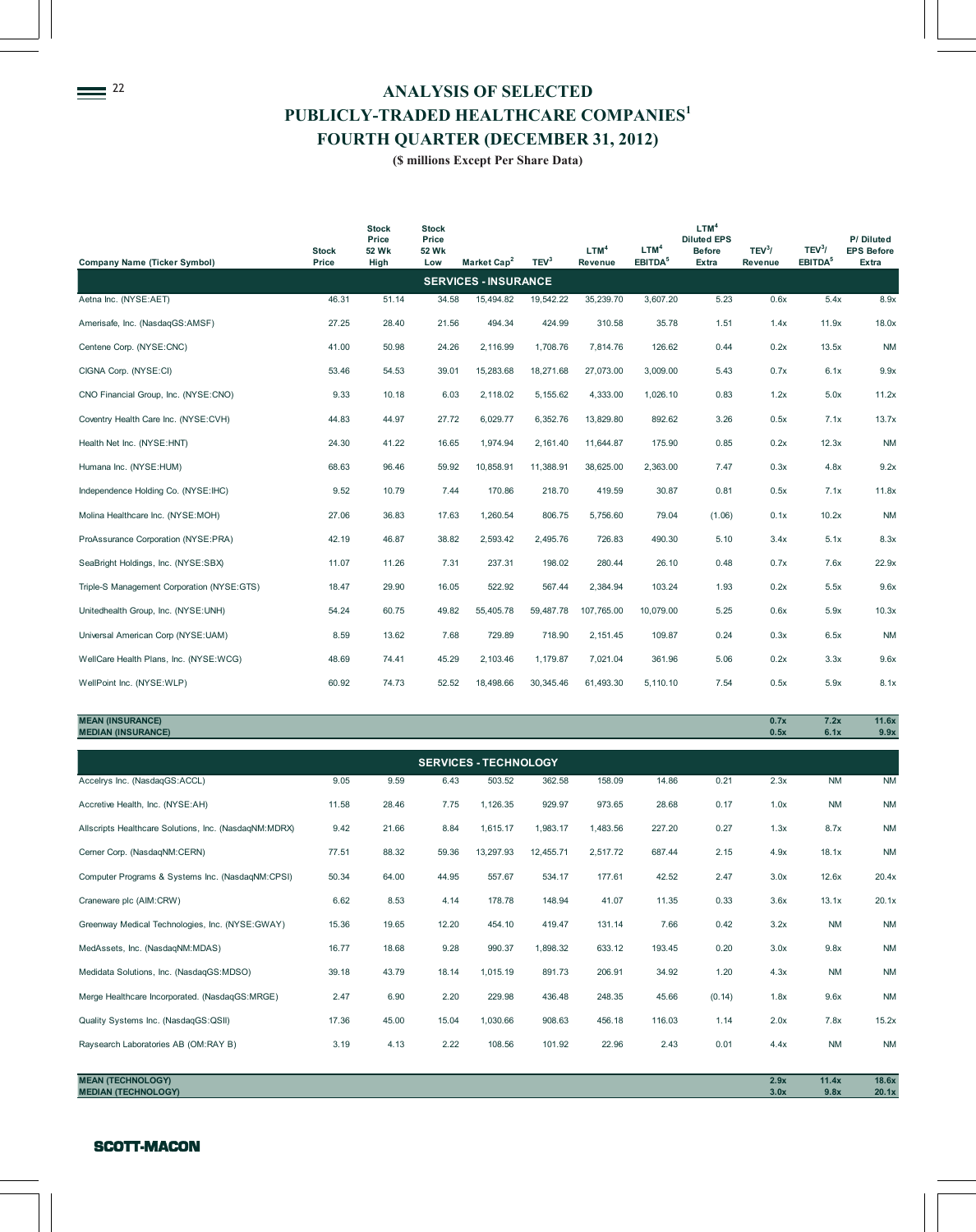|                                                   |                       |                                        |                                       |                               |                  |                             |                                         |                                                                         |                               |                                           | 23 <del>—</del>                         |
|---------------------------------------------------|-----------------------|----------------------------------------|---------------------------------------|-------------------------------|------------------|-----------------------------|-----------------------------------------|-------------------------------------------------------------------------|-------------------------------|-------------------------------------------|-----------------------------------------|
| <b>Company Name (Ticker Symbol)</b>               | <b>Stock</b><br>Price | <b>Stock</b><br>Price<br>52 Wk<br>High | <b>Stock</b><br>Price<br>52 Wk<br>Low | Market Cap <sup>2</sup>       | TEV <sup>3</sup> | LTM <sup>4</sup><br>Revenue | LTM <sup>4</sup><br>EBITDA <sup>5</sup> | LTM <sup>4</sup><br><b>Diluted EPS</b><br><b>Before</b><br><b>Extra</b> | TEV <sup>3</sup> /<br>Revenue | TEV <sup>3</sup> /<br>EBITDA <sup>5</sup> | P/Diluted<br><b>EPS Before</b><br>Extra |
|                                                   |                       |                                        |                                       | <b>SERVICES - OUTSOURCING</b> |                  |                             |                                         |                                                                         |                               |                                           |                                         |
| Advisory Board Co. (NasdaqGS:ABCO)                | 46.79                 | 51.93                                  | 36.04                                 | 1,629.70                      | 1,534.46         | 413.84                      | 66.41                                   | 0.71                                                                    | 3.7x                          | <b>NM</b>                                 | <b>NM</b>                               |
| Air Methods Corp. (NasdaqNM:AIRM)                 | 36.91                 | 41.40                                  | 26.37                                 | 1,429.21                      | 1,955.59         | 827.89                      | 250.74                                  | 2.16                                                                    | 2.4x                          | 7.8x                                      | 17.1x                                   |
| Albany Molecular Research Inc. (NasdaqGS:AMRI)    | 5.28                  | 5.59                                   | 2.25                                  | 163.28                        | 155.61           | 206.07                      | 18.08                                   | (1.00)                                                                  | 0.8x                          | 8.6x                                      | <b>NM</b>                               |
| AMN Healthcare Services Inc. (NYSE:AHS)           | 11.55                 | 12.17                                  | 3.86                                  | 512.67                        | 705.00           | 928.16                      | 63.77                                   | 0.24                                                                    | 0.8x                          | 11.1x                                     | <b>NM</b>                               |
| Athenahealth, Inc. (NasdaqGM:ATHN)                | 73.29                 | 97.37                                  | 48.75                                 | 2,658.37                      | 2,478.17         | 398.48                      | 49.98                                   | 0.50                                                                    | <b>NM</b>                     | <b>NM</b>                                 | <b>NM</b>                               |
| BioScrip Inc. (NasdaqNM:BIOS)                     | 10.77                 | 11.06                                  | 5.20                                  | 612.74                        | 772.01           | 1,903.68                    | 59.52                                   | 0.07                                                                    | 0.4x                          | 13.0x                                     | <b>NM</b>                               |
| Catamaran Corporation (TSX:CCT)                   | 46.93                 | 53.47                                  | 28.73                                 | 9,627.65                      | 10,493.56        | 7,989.10                    | 306.53                                  | 0.68                                                                    | 1.3x                          | <b>NM</b>                                 | <b>NM</b>                               |
| Cegedim SA (ENXTPA:CGM)                           | 24.52                 | 38.90                                  | 17.54                                 | 342.56                        | 976.42           | 1,151.59                    | 181.78                                  | (7.92)                                                                  | 0.8x                          | 5.4x                                      | <b>NM</b>                               |
| China Public Healthcare Holding Ltd (SEHK:8116)   | 0.00                  | 0.01                                   | 0.00                                  | 39.90                         | 82.62            | 44.84                       | 4.45                                    | (0.00)                                                                  | 1.8x                          | 18.6x                                     | <b>NM</b>                               |
| CorVel Corp. (NasdaqNM:CRVL)                      | 44.83                 | 54.23                                  | 39.46                                 | 502.59                        | 482.58           | 415.87                      | 54.71                                   | 2.06                                                                    | 1.2x                          | 8.8x                                      | 21.7x                                   |
| Covance Inc. (NYSE:CVD)                           | 57.77                 | 59.32                                  | 42.02                                 | 3,161.64                      | 3,060.26         | 2,150.92                    | 297.88                                  | 1.41                                                                    | 1.4x                          | 10.3x                                     | <b>NM</b>                               |
| Cross Country Healthcare Inc. (NasdaqNM:CCRN)     | 4.80                  | 6.73                                   | 3.80                                  | 148.33                        | 175.31           | 506.80                      | 10.29                                   | (1.04)                                                                  | 0.3x                          | 17.0x                                     | <b>NM</b>                               |
| eHealth, Inc. (NasdaqGS:EHTH)                     | 27.48                 | 28.07                                  | 13.96                                 | 556.52                        | 425.72           | 153.29                      | 19.45                                   | 0.34                                                                    | 2.8x                          | <b>NM</b>                                 | <b>NM</b>                               |
| EPS Corporation (TSE:4282)                        | 2,565.47              | 2,815.19                               | 1,574.66                              | 458.77                        | 379.77           | 451.95                      | 72.79                                   | 158.45                                                                  | 0.8x                          | 5.2x                                      | 16.2x                                   |
| ExamWorks Group, Inc. (NYSE:EXAM)                 | 13.99                 | 15.15                                  | 8.96                                  | 479.44                        | 854.93           | 496.91                      | 63.16                                   | (0.51)                                                                  | 1.7x                          | 13.5x                                     | <b>NM</b>                               |
| Express Scripts Inc. (NasdaqNM:ESRX)              | 54.00                 | 66.06                                  | 45.66                                 | 44,085.60                     | 59,962.10        | 78,925.90                   | 4,450.30                                | 1.67                                                                    | 0.8x                          | 13.5x                                     | <b>NM</b>                               |
| Healthcare Locums Plc (AIM:HLO)                   | 0.04                  | 0.07                                   | 0.03                                  | 30.32                         | 83.30            | 331.58                      | 1.88                                    | 0.00                                                                    | 0.3x                          | <b>NM</b>                                 | 13.1x                                   |
| Healthcare Services Group Inc. (NasdaqNM:HCSG)    | 23.23                 | 24.49                                  | 17.30                                 | 1,573.46                      | 1,498.93         | 1,050.64                    | 67.53                                   | 0.61                                                                    | 1.4x                          | <b>NM</b>                                 | <b>NM</b>                               |
| Healthways Inc. (NasdaqNM:HWAY)                   | 10.70                 | 11.96                                  | 6.12                                  | 363.07                        | 657.86           | 681.99                      | 93.88                                   | (5.07)                                                                  | 1.0x                          | 7.0x                                      | <b>NM</b>                               |
| HMS Holdings Corp. (NasdaqNM:HMSY)                | 25.92                 | 37.19                                  | 18.50                                 | 2,252.91                      | 2,461.84         | 440.27                      | 133.91                                  | 0.48                                                                    | ΝM                            | 18.4x                                     | <b>NM</b>                               |
| ICON plc (NasdaqGS:ICLR)                          | 27.76                 | 28.93                                  | 16.73                                 | 1,666.79                      | 1,486.88         | 1,057.46                    | 98.84                                   | 0.63                                                                    | 1.4x                          | 15.0x                                     | <b>NM</b>                               |
| IPC The Hospitalist Company, Inc. (NasdaqGS:IPCM) | 39.71                 | 48.42                                  | 29.70                                 | 662.48                        | 637.25           | 503.78                      | 54.74                                   | 1.93                                                                    | 1.3x                          | 11.6x                                     | 20.6x                                   |
| Magellan Health Services Inc. (NasdaqNM:MGLN)     | 49.00                 | 56.58                                  | 40.24                                 | 1,354.65                      | 1,077.21         | 3,098.59                    | 206.82                                  | 5.15                                                                    | 0.3x                          | 5.2x                                      | 9.5x                                    |
| Nordion Inc. (TSX:NDN)                            | 6.50                  | 10.90                                  | 5.40                                  | 402.48                        | 364.86           | 244.17                      | 68.85                                   | 0.34                                                                    | 1.5x                          | 5.3x                                      | 19.2x                                   |
| Omnicare Inc. (NYSE:OCR)                          | 36.10                 | 36.81                                  | 29.24                                 | 3,990.30                      | 5,374.46         | 6,187.53                    | 700.44                                  | 1.53                                                                    | 0.9x                          | 7.7x                                      | 23.6x                                   |
| On Assignment Inc. (NYSE:ASGN)                    | 20.28                 | 20.93                                  | 10.65                                 | 1,065.13                      | 1,490.85         | 999.84                      | 102.66                                  | 0.88                                                                    | 1.5x                          | 14.5x                                     | 22.9x                                   |
| Parexel International Corp. (NasdaqNM:PRXL)       | 29.59                 | 33.13                                  | 20.11                                 | 1,740.60                      | 1,765.30         | 1,476.53                    | 174.97                                  | 1.14                                                                    | 1.2x                          | 10.1x                                     | <b>NM</b>                               |
| Stericycle, Inc. (NasdaqGS:SRCL)                  | 93.28                 | 96.00                                  | 75.75                                 | 8,011.82                      | 9,307.48         | 1,856.07                    | 552.61                                  | 3.02                                                                    | <b>NM</b>                     | 16.8x                                     | <b>NM</b>                               |
| Synergy Health plc (LSE:SYR)                      | 17.73                 | 17.83                                  | 12.32                                 | 1,034.68                      | 1,329.19         | 529.19                      | 143.32                                  | 0.74                                                                    | 2.5x                          | 9.3x                                      | 24.1x                                   |
| Team Health Holdings, Inc. (NYSE:TMH)             | 28.77                 | 30.75                                  | 19.73                                 | 1,941.69                      | 2,445.12         | 1,986.22                    | 192.19                                  | 0.91                                                                    | 1.2x                          | 12.7x                                     | <b>NM</b>                               |

| <b>MEAN (OUTSOURCING)</b><br><b>MEDIAN (OUTSOURCING)</b> |       |       |       |           |                                           |          |          |        | 1.3x<br>1.2x | 11.1x<br>10.7x | 18.8x<br>19.9x |
|----------------------------------------------------------|-------|-------|-------|-----------|-------------------------------------------|----------|----------|--------|--------------|----------------|----------------|
|                                                          |       |       |       |           | <b>SERVICES - INDIA-BASED OUTSOURCING</b> |          |          |        |              |                |                |
| 3i Infotech, Ltd. (BSE:532628)                           | 0.16  | 0.40  | 0.13  | 80.59     | 456.64                                    | 248.49   | (15.46)  | (0.54) | 1.8x         | <b>NM</b>      | <b>NM</b>      |
| Firstsource Solutions Limited (BSE:532809)               | 0.22  | 0.28  | 0.11  | 144.66    | 164.07                                    | 495.30   | 43.49    | 0.04   | 0.3x         | 3.8x           | 5.5x           |
| HCL Technologies Ltd. (BSE:532281)                       | 11.28 | 12.01 | 7.05  | 7.837.95  | 7.670.33                                  | 4.213.06 | 785.63   | 0.75   | 1.8x         | 9.8x           | 15.0x          |
| Hexaware Technologies Ltd. (BSE:532129)                  | 1.55  | 2.59  | 1.37  | 459.69    | 385.55                                    | 355.24   | 78.92    | 0.22   | 1.1x         | 4.9x           | 7.0x           |
| Infosys Technologies Ltd. (BSE:500209)                   | 42.25 | 54.49 | 38.30 | 24.142.08 | 20.041.40                                 | 7.126.00 | 2,240.00 | 3.09   | 2.8x         | 8.9x           | 13.7x          |

KPIT Cummins Infosystems Ltd. (BSE:532400) 2.01 2.59 1.29 359.59 373.14 371.61 57.90 0.19 1.0x 6.4x 10.6x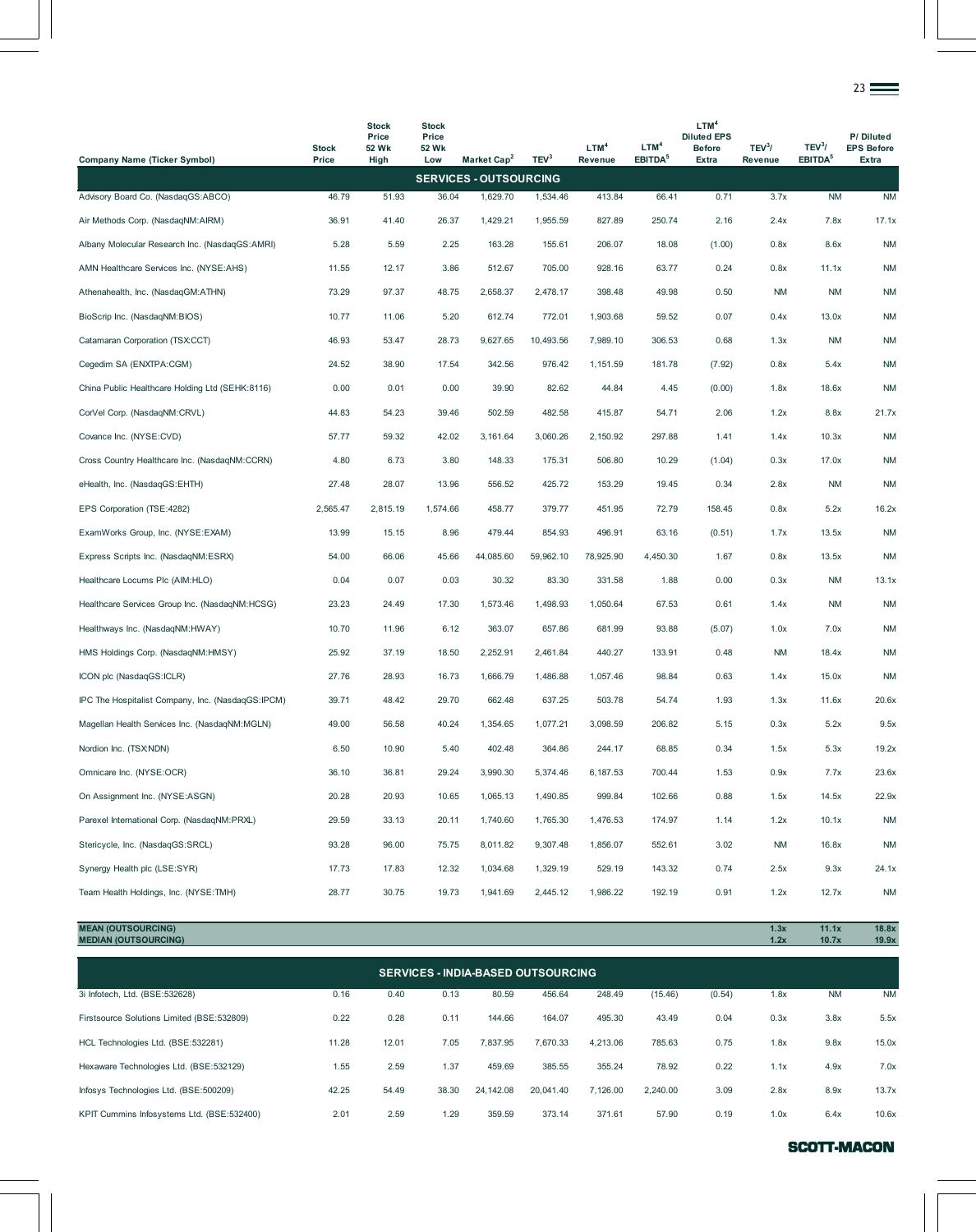| 24                                             |                       |                                        |                                       |                         |                  |                             |                                         |                                                                  |                    |                                           |                                         |
|------------------------------------------------|-----------------------|----------------------------------------|---------------------------------------|-------------------------|------------------|-----------------------------|-----------------------------------------|------------------------------------------------------------------|--------------------|-------------------------------------------|-----------------------------------------|
| <b>Company Name (Ticker Symbol)</b>            | <b>Stock</b><br>Price | <b>Stock</b><br>Price<br>52 Wk<br>High | <b>Stock</b><br>Price<br>52 Wk<br>Low | Market Cap <sup>2</sup> | TEV <sup>3</sup> | LTM <sup>4</sup><br>Revenue | LTM <sup>4</sup><br>EBITDA <sup>5</sup> | LTM <sup>4</sup><br><b>Diluted EPS</b><br><b>Before</b><br>Extra | $TEV^3$<br>Revenue | TEV <sup>3</sup> /<br>EBITDA <sup>5</sup> | P/Diluted<br><b>EPS Before</b><br>Extra |
| Mphasis Limited (BSE:526299)                   | 6.98                  | 8.00                                   | 5.45                                  | 1,467.39                | 991.97           | 995.60                      | 194.93                                  | 0.70                                                             | 1.0x               | 5.1x                                      | 10.0x                                   |
| NIIT Technologies Ltd. (BSE:532541)            | 4.42                  | 5.92                                   | 3.30                                  | 265.88                  | 232.00           | 349.28                      | 58.88                                   | 0.66                                                             | 0.7x               | 3.9x                                      | 6.7x                                    |
| Satyam Computer Services Ltd. (BSE:500376)     | 1.95                  | 2.12                                   | 1.16                                  | 2,292.83                | 1,742.73         | 1,362.50                    | 266.09                                  | 0.24                                                             | 1.3x               | 6.5x                                      | 8.2x                                    |
| Tata Consultancy Services Limited (BSE:532540) | 22.93                 | 26.21                                  | 19.07                                 | 44,888.57               | 43,630.68        | 10,774.27                   | 3,172.15                                | 1.20                                                             | 4.0x               | 13.8x                                     | 19.1x                                   |
| Tech Mahindra Limited (BSE:532755)             | 16.97                 | 19.01                                  | 10.34                                 | 2,168.43                | 2,282.75         | 1,142.40                    | 219.21                                  | 1.73                                                             | 2.0x               | 10.4x                                     | 9.8x                                    |
| Wipro Ltd. (BSE:507685)                        | 7.19                  | 8.25                                   | 5.93                                  | 17,587.73               | 16,068.47        | 7,696.84                    | 1,488.90                                | 0.47                                                             | 2.1x               | 10.8x                                     | 15.2x                                   |

# **MEAN (INDIA-BASED OUTSOURCING) 1.7x 7.7x 11.0x MEDIAN (INDIA-BASED OUTSOURCING) 1.5x 6.5x 10.0x**

| <b>SERVICES - INFORMATION</b>           |       |       |       |        |        |        |        |        |           |           |           |  |
|-----------------------------------------|-------|-------|-------|--------|--------|--------|--------|--------|-----------|-----------|-----------|--|
| Epocrates, Inc. (NasdagGS:EPOC)         | 8.82  | 11.97 | 6.90  | 219.37 | 140.24 | 110.09 | (2.47) | (0.39) | 1.3x      | <b>NM</b> | <b>NM</b> |  |
| SearchCore, Inc. (OTCPK:SRER)           | 0.40  | 1.55  | 0.25  | 35.34  | 43.20  | 15.51  | 2.17   | 0.10   | 2.8x      | 19.9x     | 4.1x      |  |
| Healthstream Inc. (NasdagNM:HSTM)       | 24.31 | 30.76 | 16.00 | 637.53 | 541.59 | 97.79  | 19.58  | 0.28   | <b>NM</b> | <b>NM</b> | <b>NM</b> |  |
| National Research Corp. (NasdagGS:NRCI) | 54.20 | 58.23 | 36.58 | 371.49 | 369.79 | 83.54  | 27.12  | 2.10   | 4.4x      | 13.6x     | <b>NM</b> |  |
| WebMD Health Corp. (NasdaqNM:WBMD)      | 14.34 | 40.24 | 13.13 | 702.98 | 533.58 | 487.79 | 39.61  | 0.04   | 1.1x      | 13.5x     | <b>NM</b> |  |

# **MEAN (INFORMATION) 2.4x 15.7x 4.1x MEDIAN (INFORMATION) 2.0x 13.6x 4.1x**

| <b>MEAN (SERVICES)</b><br><b>MEDIAN (SERVICES)</b>          |       |       |       |                         |           |          |          |      | 1.5x<br>1.2x | 9.7x<br>9.1x | 13.7x<br>12.5x |
|-------------------------------------------------------------|-------|-------|-------|-------------------------|-----------|----------|----------|------|--------------|--------------|----------------|
|                                                             |       |       |       | <b>PROVIDERS - LABS</b> |           |          |          |      |              |              |                |
| Bio-Reference Laboratories Inc. (NasdagNM:BRLI)             | 28.63 | 32.86 | 16.02 | 793.02                  | 785.92    | 661.66   | 92.49    | 1.51 | 1.2x         | 8.5x         | 19.0x          |
| Charles River Laboratories International Inc.<br>(NYSE:CRL) | 37.47 | 41.64 | 27.02 | 1.819.28                | 2,400.69  | 1.140.35 | 274.16   | 2.18 | 2.1x         | 8.8x         | 17.2x          |
| Laboratory Corp. of America Holdings (NYSE:LH)              | 86.62 | 95.30 | 81.56 | 8.194.25                | 10.409.25 | 5.632.20 | 1.275.00 | 6.07 | 1.8x         | 8.2x         | 14.3x          |
| Quest Diagnostics Inc. (NYSE:DGX)                           | 58.27 | 64.87 | 53.25 | 9.263.07                | 12.629.14 | 7.574.01 | 1.648.92 | 4.29 | 1.7x         | 7.7x         | 13.6x          |
| Sonic Healthcare Ltd. (ASX:SHL)                             | 13.84 | 14.51 | 11.34 | 5.481.00                | 7,143.00  | 3,423.69 | 644.49   | 0.83 | 2.1x         | 11.1x        | 16.8x          |

| <b>MEAN (LABS)</b><br><b>MEDIAN (LABS)</b>   |       |       |       |          |                                              |          |        |        | 1.8x<br>1.8x | 8.8x<br>8.5x | 16.2x<br>16.8x |
|----------------------------------------------|-------|-------|-------|----------|----------------------------------------------|----------|--------|--------|--------------|--------------|----------------|
|                                              |       |       |       |          |                                              |          |        |        |              |              |                |
|                                              |       |       |       |          | <b>PROVIDERS - HOME HEALTH &amp; HOSPICE</b> |          |        |        |              |              |                |
| Addus HomeCare Corp. (NasdaqGM:ADUS)         | 7.15  | 7.64  | 3.18  | 77.33    | 98.02                                        | 277.83   | 12.94  | 0.59   | 0.4x         | 7.6x         | 12.0x          |
| Almost Family Inc. (NasdaqNM:AFAM)           | 20.26 | 26.87 | 16.08 | 189.05   | 147.46                                       | 351.30   | 33.49  | 2.02   | 0.4x         | 4.4x         | 10.0x          |
| Amedisys Inc. (NasdagNM:AMED)                | 11.31 | 15.95 | 9.35  | 349.84   | 450.21                                       | 1,497.29 | 104.66 | 1.05   | 0.3x         | 4.3x         | 10.8x          |
| Chemed Corp. (NYSE:CHE)                      | 68.59 | 72.10 | 49.13 | 1,323.03 | 1,426.55                                     | 1,411.72 | 181.87 | 4.54   | 1.0x         | 7.8x         | 15.1x          |
| Gentiva Health Services Inc. (NasdaqNM:GTIV) | 10.05 | 12.85 | 5.13  | 307.87   | 1,091.47                                     | 1,737.00 | 183.39 | 0.70   | 0.6x         | 6.0x         | 14.4x          |
| LHC Group, Inc. (NasdaqNM:LHCG)              | 21.30 | 22.21 | 12.53 | 374.79   | 414.43                                       | 633.42   | 64.14  | 1.49   | 0.7x         | 6.5x         | 14.3x          |
| National Healthcare Corp. (AMEX:NHC)         | 47.02 | 49.68 | 40.55 | 657.10   | 655.91                                       | 741.05   | 94.56  | 3.51   | 0.9x         | 6.9x         | 13.4x          |
| Rotech Healthcare Inc. (OTCBB:ROHI)          | 0.64  | 2.05  | 0.26  | 16.52    | 522.58                                       | 465.72   | 74.93  | (1.96) | 1.1x         | 7.0x         | <b>NM</b>      |
| Sabra Health Care REIT, Inc. (NasdaqGS:SBRA) | 21.72 | 22.86 | 11.91 | 804.75   | 1,262.64                                     | 101.23   | 86.92  | 0.61   | <b>NM</b>    | 14.5x        | <b>NM</b>      |
| Skilled Healthcare Group, Inc. (NYSE:SKH)    | 6.37  | 8.41  | 4.97  | 245.51   | 695.86                                       | 868.77   | 102.83 | 0.63   | 0.8x         | 6.8x         | 10.2x          |
|                                              |       |       |       |          |                                              |          |        |        |              |              |                |

**MEAN (HOME HEALTH & HOSPICE) 0.7x 7.2x 12.5x MEDIAN (HOME HEALTH & HOSPICE) 0.7x 6.9x 12.7x**

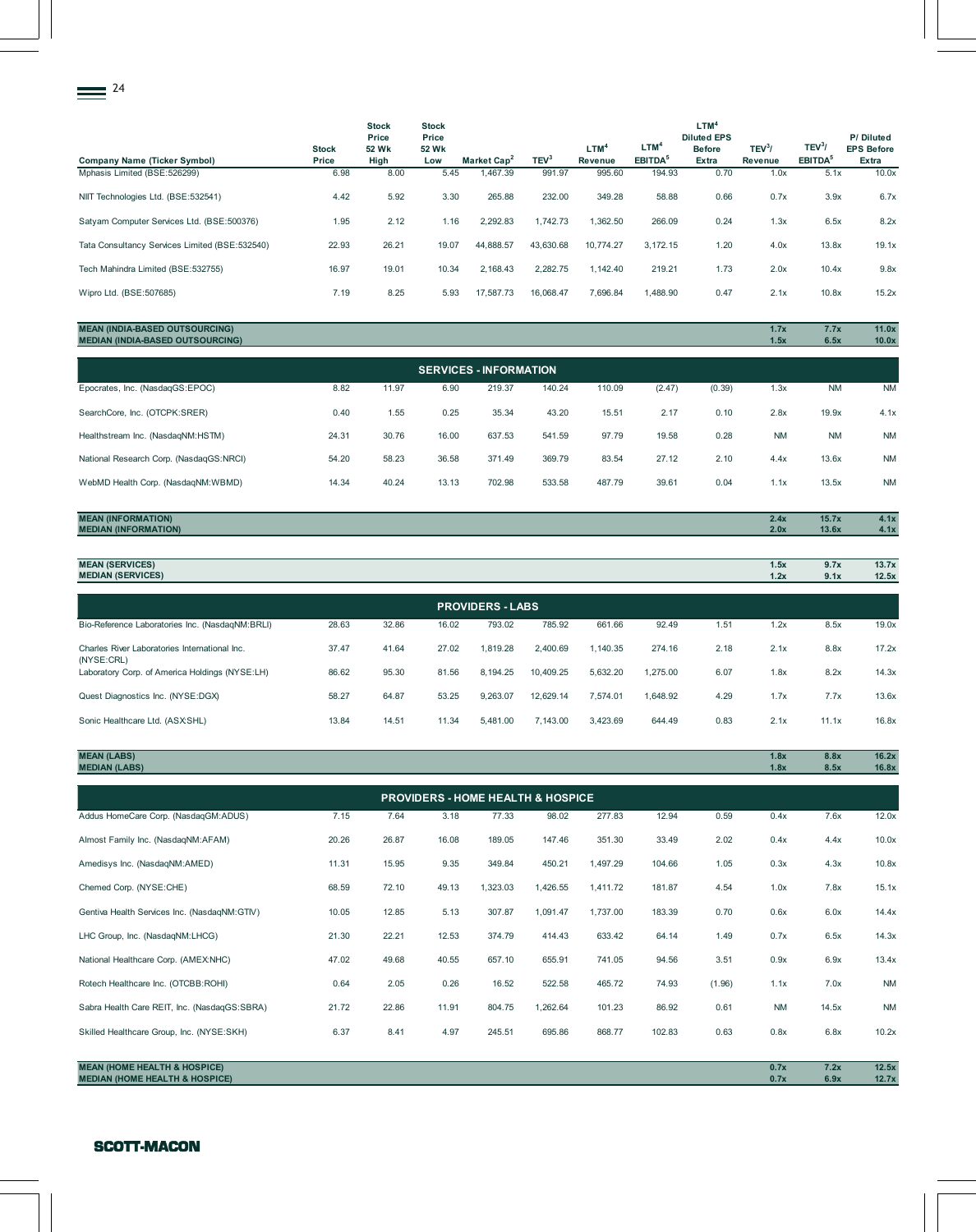| <b>Company Name (Ticker Symbol)</b>             | <b>Stock</b><br>Price | <b>Stock</b><br>Price<br><b>52 Wk</b><br>High | <b>Stock</b><br>Price<br><b>52 Wk</b><br>Low | Market Cap <sup>2</sup>      | TEV <sup>3</sup> | LTM <sup>4</sup><br><b>Revenue</b> | LTM <sup>4</sup><br>EBITDA <sup>5</sup> | LTM <sup>4</sup><br><b>Diluted EPS</b><br><b>Before</b><br>Extra | $TEV^3/$<br>Revenue | TEV <sup>3</sup> /<br>EBITDA <sup>5</sup> | P/Diluted<br><b>EPS Before</b><br>Extra |
|-------------------------------------------------|-----------------------|-----------------------------------------------|----------------------------------------------|------------------------------|------------------|------------------------------------|-----------------------------------------|------------------------------------------------------------------|---------------------|-------------------------------------------|-----------------------------------------|
|                                                 |                       |                                               |                                              | <b>PROVIDERS - NON-ACUTE</b> |                  |                                    |                                         |                                                                  |                     |                                           |                                         |
| Acadia Healthcare Company, Inc. (NasdaqGS:ACHC) | 23.35                 | 24.83                                         | 9.38                                         | 1,140.35                     | 1,425.27         | 375.55                             | 67.44                                   | 0.03                                                             | 3.8x                | $N$ M                                     | <b>NM</b>                               |
| Alliance Healthcare Services, Inc. (NYSE:AIQ)   | 6.38                  | 10.95                                         | 3.61                                         | 65.68                        | 666.06           | 478.08                             | 152.74                                  | (2.20)                                                           | 1.4x                | 4.4x                                      | <b>NM</b>                               |
| AmSurg Corp. (NasdaqNM:AMSG)                    | 30.01                 | 32.17                                         | 24.80                                        | 950.70                       | 1,623.95         | 914.97                             | 306.56                                  | 1.94                                                             | 1.8x                | 5.3x                                      | 15.5x                                   |
| CardioNet, Inc. (NasdaqGM:BEAT)                 | 2.28                  | 3.44                                          | 1.84                                         | 57.35                        | 39.46            | 108.32                             | 0.07                                    | (2.33)                                                           | 0.4x                | <b>NM</b>                                 | <b>NM</b>                               |
| Corrections Corporation of America (NYSE:CXW)   | 35.47                 | 36.54                                         | 20.63                                        | 3,549.02                     | 4,620.93         | 1,771.38                           | 418.45                                  | 1.51                                                             | 2.6x                | 11.0x                                     | 23.5x                                   |
| DaVita HealthCare Partners Inc. (NYSE:DVA)      | 110.53                | 116.50                                        | 76.60                                        | 11,581.37                    | 17,637.05        | 7,788.89                           | 1,636.09                                | 5.52                                                             | 2.3x                | 10.8x                                     | 20.0x                                   |
| GEO Group, Inc. (NYSE: GEO)                     | 28.20                 | 32.36                                         | 16.56                                        | 1,720.12                     | 3,149.67         | 1,665.20                           | 303.05                                  | 1.24                                                             | 1.9x                | 10.4x                                     | 22.7x                                   |
| Hanger, Inc. (NYSE:HGR)                         | 27.36                 | 29.60                                         | 17.44                                        | 929.60                       | 1,382.97         | 961.44                             | 172.40                                  | 1.74                                                             | 1.4x                | 8.0x                                      | 15.7x                                   |
| HEALTHSOUTH Corp. (NYSE:HLS)                    | 21.11                 | 24.99                                         | 16.55                                        | 2,019.42                     | 3,552.02         | 2,127.10                           | 497.90                                  | 1.75                                                             | 1.7x                | 7.1x                                      | 12.1x                                   |
| MEDNAX, Inc. (NYSE:MD)                          | 79.52                 | 81.73                                         | 59.24                                        | 3,813.35                     | 3,789.81         | 1,750.18                           | 408.00                                  | 4.72                                                             | 2.2x                | 9.3x                                      | 16.9x                                   |
| Providence Service Corp. (NasdaqGS:PRSC)        | 16.99                 | 16.99                                         | 9.56                                         | 217.42                       | 301.12           | 1,063.68                           | 40.44                                   | 0.64                                                             | 0.3x                | 7.4x                                      | <b>NM</b>                               |
| RadNet, Inc. (NasdagNM:RDNT)                    | 2.53                  | 3.64                                          | 1.87                                         | 97.00                        | 649.42           | 681.04                             | 112.54                                  | 0.32                                                             | 1.0x                | 5.8x                                      | 7.9x                                    |
| Select Medical Holdings Corporation (NYSE:SEM)  | 9.43                  | 14.89                                         | 6.94                                         | 1,325.10                     | 2,663.81         | 2,926.32                           | 395.84                                  | 1.02                                                             | 0.9x                | 6.7x                                      | 9.2x                                    |
| US Physical Therapy Inc. (NYSE:USPH)            | 27.54                 | 28.40                                         | 18.51                                        | 326.82                       | 350.02           | 250.07                             | 43.02                                   | 1.86                                                             | 1.4x                | 8.1x                                      | 14.8x                                   |
| VCA Antech Inc. (NasdaqGS:WOOF)                 | 21.05                 | 26.00                                         | 17.56                                        | 1,848.80                     | 2,438.31         | 1,650.45                           | 289.93                                  | 1.13                                                             | 1.5x                | 8.4x                                      | 18.6x                                   |

**MEAN (NON-ACUTE) 1.6x 7.9x 16.1x MEDIAN (NON-ACUTE) 1.5x 8.0x 15.7x** AdCare Health Systems Inc. (AMEX:ADK) 4.75 5.50 3.00 69.63 237.58 212.39 18.26 (0.27) 1.1x 13.0x NM Assisted Living Concepts Inc. (NYSE:ALC) 9.75 20.33 6.93 226.08 401.72 230.28 53.40 (0.70) 1.7x 7.5x NM Brookdale Senior Living Inc. (NYSE:BKD) 25.32 26.11 14.99 3,103.59 5,638.38 2,419.48 376.01 (0.46) 2.3x 15.0x NM Capital Senior Living Corp. (NYSE:CSU) 18.69 18.77 7.32 511.90 796.68 293.61 46.68 (0.04) 2.7x 17.1x NM Emeritus Corp. (NYSE:ESC) 24.72 24.83 14.24 1,115.84 3,225.69 1,300.06 226.92 (1.65) 2.5x 14.2x NM Ensign Group, Inc. (NasdaqNM:ENSG) 27.15 31.25 23.40 585.68 763.03 806.28 116.77 2.25 0.9x 6.5x 12.1x Five Star Quality Care Inc. (NYSE:FVE) 5.01 5.98 2.92 240.10 279.91 1,293.98 44.77 1.31 0.2x 6.3x 3.8x Sunrise Senior Living Inc. (NYSE:SRZ) 14.38 14.53 5.38 819.03 1,257.34 652.37 60.16 0.59 1.9x NM 24.2x **PROVIDERS - LONG-TERM CARE**

**MEAN (LONG-TERM CARE) 1.7x 11.4x 13.4x MEDIAN (LONG-TERM CARE) 1.8x 13.0x 12.1x**

| <b>PROVIDERS - ACUTE</b>                            |       |       |       |           |           |           |          |        |      |       |           |  |
|-----------------------------------------------------|-------|-------|-------|-----------|-----------|-----------|----------|--------|------|-------|-----------|--|
| Chindex International Inc. (NasdaqGS:CHDX)          | 10.50 | 11.26 | 7.59  | 172.36    | 168.82    | 140.86    | 15.14    | 0.11   | 1.2x | 11.1x | <b>NM</b> |  |
| Community Health Systems, Inc. (NYSE:CYH)           | 30.74 | 32.70 | 16.37 | 2,748.77  | 12,718.16 | 14,669.09 | 1,899.18 | 2.64   | 0.9x | 6.7x  | 11.6x     |  |
| HCA Holdings, Inc. (NYSE: HCA)                      | 30.17 | 34.32 | 20.33 | 13,362.81 | 41,524.81 | 35,674.00 | 6,545.00 | 7.04   | 1.2x | 6.3x  | 4.3x      |  |
| Health Management Associates Inc. (NYSE:HMA)        | 9.32  | 9.33  | 4.81  | 2,389.35  | 5,907.35  | 6,621.02  | 941.64   | 0.60   | 0.9x | 6.3x  | 15.5x     |  |
| Integrated Healthcare Holdings Inc. (OTCPK: IHCH)   | 0.09  | 0.11  | 0.02  | 22.72     | 87.46     | 453.25    | 17.26    | 0.03   | 0.2x | 5.1x  | 2.5x      |  |
| Kindred Healthcare Inc. (NYSE:KND)                  | 10.82 | 13.62 | 7.60  | 576.54    | 2,119.20  | 6,164.28  | 394.73   | (0.62) | 0.3x | 5.4x  | <b>NM</b> |  |
| Lifepoint Hospitals Inc. (NasdagNM:LPNT)            | 37.75 | 43.87 | 34.32 | 1,862.92  | 3,481.32  | 3,879.50  | 536.70   | 3.17   | 0.9x | 6.5x  | 11.9x     |  |
| Tenet Healthcare Corp. (NYSE:THC)                   | 32.47 | 33.86 | 17.24 | 3,457.24  | 8,231.24  | 9,939.00  | 1,182.00 | 0.89   | 0.8x | 7.0x  | <b>NM</b> |  |
| Universal Health Services Inc. (NYSE:UHS)           | 48.35 | 49.75 | 36.37 | 4,699.66  | 8,452.22  | 7,665.61  | 1,209.49 | 4.13   | 1.1x | 7.0x  | 11.7x     |  |
| University General Health System, Inc. (OTCPK:UGHS) | 0.39  | 0.50  | 0.18  | 127.01    | 221.42    | 109.39    | 24.91    | 0.00   | 2.0x | 8.9x  | <b>NM</b> |  |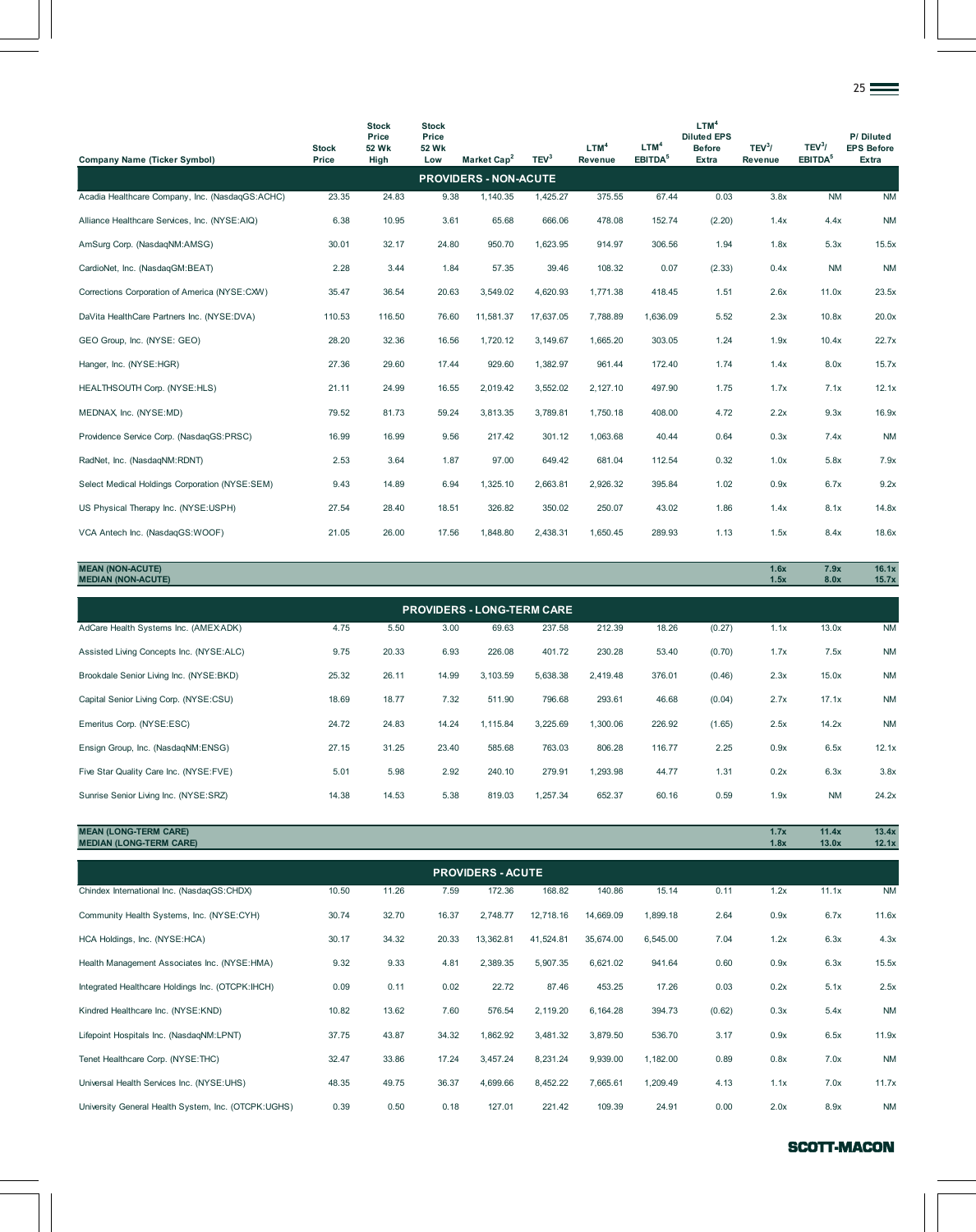| 26<br>$=$                                    |                       |                                        |                                       |                         |                  |                             |                                         |                                                                  |                    |                                           |                                         |
|----------------------------------------------|-----------------------|----------------------------------------|---------------------------------------|-------------------------|------------------|-----------------------------|-----------------------------------------|------------------------------------------------------------------|--------------------|-------------------------------------------|-----------------------------------------|
| <b>Company Name (Ticker Symbol)</b>          | <b>Stock</b><br>Price | <b>Stock</b><br>Price<br>52 Wk<br>High | <b>Stock</b><br>Price<br>52 Wk<br>Low | Market Cap <sup>2</sup> | TEV <sup>3</sup> | LTM <sup>4</sup><br>Revenue | LTM <sup>4</sup><br>EBITDA <sup>5</sup> | LTM <sup>4</sup><br><b>Diluted EPS</b><br><b>Before</b><br>Extra | $TEV^3$<br>Revenue | TEV <sup>3</sup> /<br>EBITDA <sup>5</sup> | P/Diluted<br><b>EPS Before</b><br>Extra |
| Vanguard Health Systems Inc. (NYSE:VHS)      | 12.25                 | 12.79                                  | 6.92                                  | 947.94                  | 3,384.94         | 6,566.20                    | 555.30                                  | 1.15                                                             | 0.5x               | 6.1x                                      | 10.6x                                   |
| <b>MEAN (ACUTE)</b><br><b>MEDIAN (ACUTE)</b> |                       |                                        |                                       |                         |                  |                             |                                         |                                                                  | 0.9x<br>0.9x       | 6.9x<br>6.5x                              | 9.8x<br>11.6x                           |

**MEAN (PROVIDERS) 1.3x 8.1x 13.7x**

| <b>MEDIAN (PROVIDERS)</b>                           |                          |        |                                    |                          |           |           |          |        | 1.1x      | 7.3x      | 13.9x     |
|-----------------------------------------------------|--------------------------|--------|------------------------------------|--------------------------|-----------|-----------|----------|--------|-----------|-----------|-----------|
|                                                     |                          |        | <b>PRODUCTS - CLINICAL DEVICES</b> |                          |           |           |          |        |           |           |           |
| Abiomed Inc. (NasdaqNM:ABMD)                        | 13.44                    | 26.17  | 11.80                              | 519.16                   | 430.18    | 145.74    | 17.83    | 0.34   | 3.0x      | <b>NM</b> | <b>NM</b> |
| Accuray Incorporated (NasdaqNM:ARAY)                | 6.43                     | 8.07   | 4.20                               | 464.72                   | 419.50    | 391.52    | (29.77)  | (0.98) | 1.1x      | <b>NM</b> | <b>NM</b> |
| Affymetrix Inc. (NasdaqNM:AFFX)                     | 3.17                     | 5.50   | 2.96                               | 224.09                   | 384.29    | 276.38    | 13.40    | (0.19) | 1.4x      | <b>NM</b> | <b>NM</b> |
| Align Technology Inc. (NasdaqNM:ALGN)               | 27.75                    | 39.82  | 22.39                              | 2,258.43                 | 1,930.38  | 546.11    | 138.23   | 0.84   | 3.5x      | 14.0x     | <b>NM</b> |
| Alphatec Holdings, Inc. (NasdaqNM:ATEC)             | 1.65                     | 2.42   | 1.41                               | 146.85                   | 182.26    | 193.05    | 10.19    | (0.29) | 0.9x      | 17.9x     | <b>NM</b> |
| Analogic Corporation (NasdaqGS:ALOG)                | 74.30                    | 84.71  | 53.68                              | 908.84                   | 737.90    | 518.58    | 57.62    | 3.45   | 1.4x      | 12.8x     | 21.5x     |
| AngioDynamics Inc. (NasdaqNM:ANGO)                  | 10.99                    | 15.12  | 10.00                              | 382.46                   | 501.15    | 279.68    | 35.56    | (0.25) | 1.8x      | 14.1x     | <b>NM</b> |
| ArthroCare Corporation (NasdaqGS:ARTC)              | 34.59                    | 34.68  | 23.54                              | 964.40                   | 841.09    | 363.93    | 25.21    | 0.07   | 2.3x      | <b>NM</b> | <b>NM</b> |
| AtriCure, Inc. (NasdaqNM:ATRC)                      | 6.90                     | 12.13  | 5.90                               | 115.06                   | 110.91    | 68.65     | (4.96)   | (0.47) | 1.6x      | <b>NM</b> | <b>NM</b> |
| Baxter International Inc. (NYSE:BAX)                | 66.66                    | 68.91  | 48.98                              | 36,621.54                | 39,461.54 | 14,031.00 | 3,844.00 | 4.10   | 2.8x      | 10.3x     | 16.2x     |
| Boston Scientific Corp. (NYSE:BSX)                  | 5.73                     | 6.41   | 4.79                               | 7,867.20                 | 11,770.20 | 7,276.00  | 1,657.00 | (2.81) | 1.6x      | 7.1x      | <b>NM</b> |
| Bruker BioSciences Corp. (NasdaqNM:BRKR)            | 15.24                    | 17.10  | 9.91                               | 2,533.97                 | 2,631.97  | 1,749.20  | 239.00   | 0.62   | 1.5x      | 11.0x     | 24.6x     |
| Cardiovascular Systems Inc. (NasdaqGM:CSII)         | 12.55                    | 12.95  | 8.24                               | 259.92                   | 244.01    | 87.12     | (15.68)  | (0.97) | 2.8x      | <b>NM</b> | <b>NM</b> |
| CareFusion Corporation (NYSE:CFN)                   | 28.58                    | 29.07  | 22.55                              | 6,342.36                 | 6,304.36  | 3,601.00  | 823.00   | 1.65   | 1.8x      | 7.7x      | 17.3x     |
| Cepheid (NasdaqNM:CPHD)                             | 33.86                    | 46.00  | 28.12                              | 2,244.99                 | 2,143.37  | 318.89    | 15.61    | (0.42) | <b>NM</b> | <b>NM</b> | <b>NM</b> |
| Conceptus, Inc. (NasdaqNM:CPTS)                     | 21.00                    | 22.50  | 11.34                              | 665.01                   | 646.24    | 133.51    | 9.89     | (0.10) | 4.8x      | <b>NM</b> | <b>NM</b> |
| CONMED Corp. (NasdaqNM:CNMD)                        | 27.95                    | 31.94  | 24.78                              | 796.21                   | 945.84    | 751.47    | 124.10   | 0.16   | 1.3x      | 7.6x      | <b>NM</b> |
| CR Bard Inc. (NYSE:BCR)                             | 97.74                    | 108.31 | 84.42                              | 8,045.17                 | 8,528.97  | 2,947.40  | 947.70   | 5.93   | 2.9x      | 9.0x      | 16.5x     |
| CryoLife Inc. (NYSE:CRY)                            | 6.23                     | 7.27   | 4.19                               | 170.95                   | 163.16    | 129.32    | 22.64    | 0.28   | 1.3x      | 7.2x      | 22.3x     |
| Cyberonics Inc. (NasdaqNM:CYBX)                     | 52.53                    | 54.00  | 32.00                              | 1,456.13                 | 1,337.63  | 235.42    | 76.94    | 1.49   | <b>NM</b> | 17.4x     | <b>NM</b> |
| DexCom, Inc. (NasdaqNM:DXCM)                        | 13.59                    | 15.48  | 8.64                               | 941.60                   | 888.21    | 89.06     | (52.49)  | (0.85) | <b>NM</b> | <b>NM</b> | <b>NM</b> |
| Edwards Lifesciences Corp. (NYSE:EW)                | 90.17                    | 110.79 | 67.86                              | 10,406.61                | 9,959.51  | 1,819.30  | 420.00   | 2.24   | <b>NM</b> | <b>NM</b> | <b>NM</b> |
| Endologix Inc. (NasdaqNM:ELGX)                      | 14.24                    | 15.77  | 11.15                              | 882.27                   | 834.53    | 100.12    | (11.90)  | (0.56) | ΝM        | <b>NM</b> | <b>NM</b> |
| Exactech Inc. (NasdaqNM:EXAC)                       | 16.95                    | 18.50  | 14.42                              | 225.57                   | 266.44    | 218.15    | 35.69    | 0.81   | 1.2x      | 7.5x      | 20.9x     |
| Fresenius SE & Co KGaA (DB:FRE)                     | 114.66                   | 127.45 | 90.79                              | 20,431.80                | 40,322.37 | 23,954.28 | 4,724.84 | 6.67   | 1.7x      | 8.5x      | 17.2x     |
| Genomic Health Inc. (NasdaqGS:GHDX)                 | 27.24                    | 37.44  | 25.25                              | 837.63                   | 711.42    | 228.14    | 13.33    | 0.29   | 3.1x      | <b>NM</b> | <b>NM</b> |
| GI Dynamics, Inc. (ASX:GID)                         | 0.57                     | 1.20   | 0.54                               | 163.77                   | 107.73    | 0.40      | (25.99)  | (0.11) | <b>NM</b> | <b>NM</b> | <b>NM</b> |
| Heartware International Inc. (ASX:HIN)              | $\overline{\phantom{a}}$ | 2.83   | 1.71                               | $\overline{\phantom{a}}$ | $\sim$    | 101.32    | (71.14)  | (0.18) | ΝM        | <b>NM</b> | <b>NM</b> |
| Hologic Inc. (NasdaqNM:HOLX)                        | 20.01                    | 22.16  | 16.18                              | 5,338.09                 | 9,846.53  | 2,002.65  | 668.12   | (0.28) | 4.9x      | 14.7x     | <b>NM</b> |
| Illumina Inc. (NasdaqNM:ILMN)                       | 55.59                    | 57.00  | 28.72                              | 6,858.92                 | 6,459.32  | 1,089.32  | 304.59   | 0.70   | <b>NM</b> | <b>NM</b> | <b>NM</b> |
| IMRIS, Inc. (TSX:IM)                                | 3.68                     | 4.70   | 2.31                               | 169.59                   | 141.54    | 46.97     | (22.58)  | (0.57) | 3.0x      | <b>NM</b> | <b>NM</b> |
| Integra LifeSciences Holdings Corp. (NasdaqNM:IART) | 38.97                    | 43.12  | 23.09                              | 1,053.98                 | 1,450.64  | 819.96    | 164.65   | 1.15   | 1.8x      | 8.8x      | <b>NM</b> |
| Intuitive Surgical Inc. (NasdaqNM:ISRG)             | 490.37                   | 594.89 | 429.26                             | 19,498.58                | 18,357.18 | 2,066.30  | 884.40   | 15.49  | <b>NM</b> | <b>NM</b> | <b>NM</b> |
| Landauer Inc. (NYSE:LDR)                            | 61.21                    | 63.85  | 47.56                              | 578.80                   | 703.90    | 152.40    | 47.54    | 2.03   | 4.6x      | 14.8x     | <b>NM</b> |

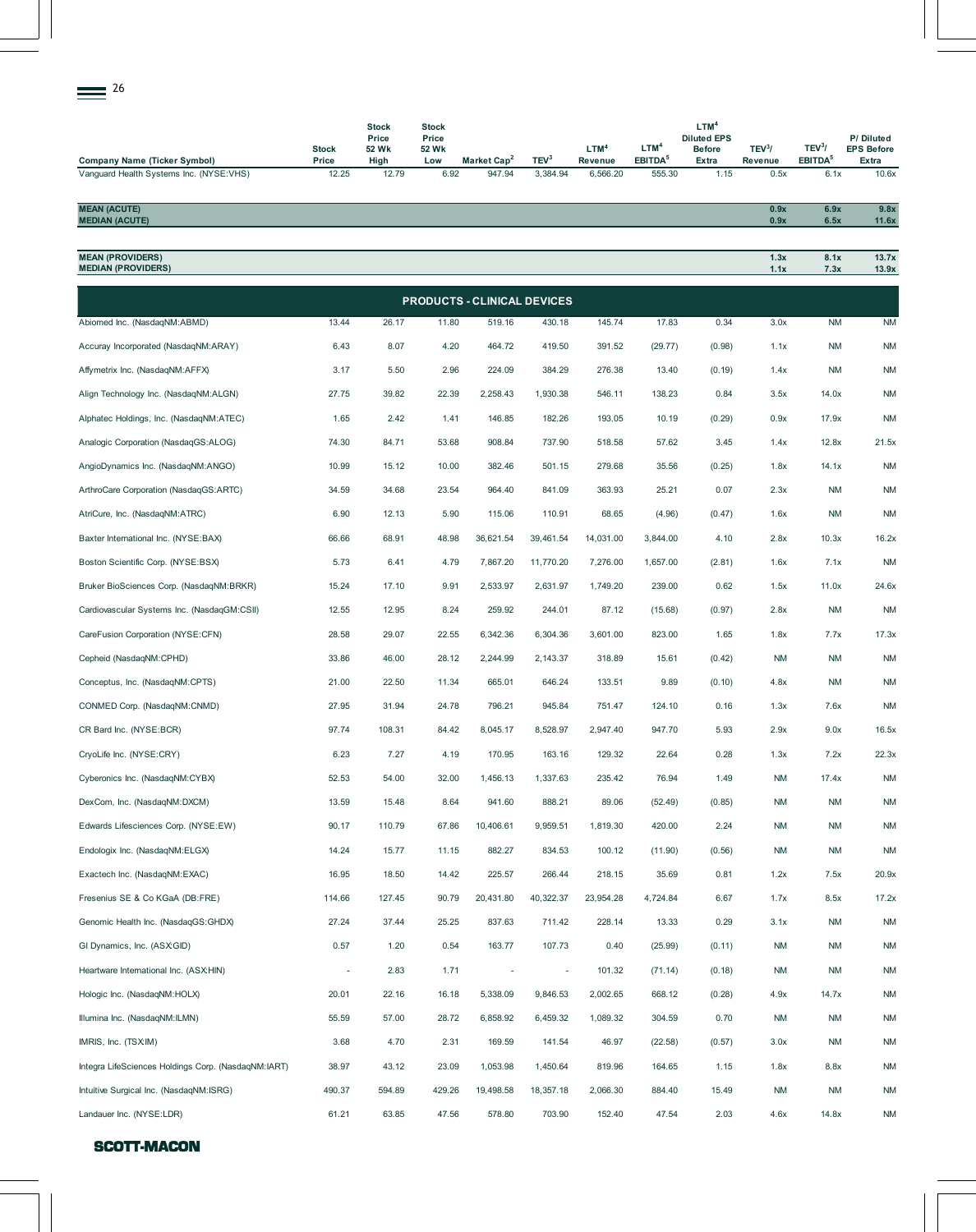|                                            |                       |                                        |                                       |                         |                  |                             |                                         |                                                                         |                               |                                           | 27                                      |
|--------------------------------------------|-----------------------|----------------------------------------|---------------------------------------|-------------------------|------------------|-----------------------------|-----------------------------------------|-------------------------------------------------------------------------|-------------------------------|-------------------------------------------|-----------------------------------------|
| <b>Company Name (Ticker Symbol)</b>        | <b>Stock</b><br>Price | <b>Stock</b><br>Price<br>52 Wk<br>High | <b>Stock</b><br>Price<br>52 Wk<br>Low | Market Cap <sup>2</sup> | TEV <sup>3</sup> | LTM <sup>4</sup><br>Revenue | LTM <sup>4</sup><br>EBITDA <sup>5</sup> | LTM <sup>4</sup><br><b>Diluted EPS</b><br><b>Before</b><br><b>Extra</b> | TEV <sup>3</sup> /<br>Revenue | TEV <sup>3</sup> /<br>EBITDA <sup>5</sup> | P/Diluted<br><b>EPS Before</b><br>Extra |
| MAKO Surgical Corp. (NasdaqNM:MAKO)        | 12.85                 | 45.15                                  | 11.99                                 | 590.26                  | 561.84           | 105.38                      | (28.09)                                 | (0.77)                                                                  | <b>NM</b>                     | <b>NM</b>                                 | <b>NM</b>                               |
| Masimo Corporation (NasdaqNM:MASI)         | 21.01                 | 25.35                                  | 18.08                                 | 1,202.44                | 1,092.32         | 473.41                      | 105.76                                  | 1.04                                                                    | 2.3x                          | 10.3x                                     | 20.2x                                   |
| Medtronic Inc. (NYSE:MDT)                  | 41.02                 | 44.79                                  | 35.67                                 | 41,485.91               | 50,348.91        | 16,318.00                   | 5,447.00                                | 3.10                                                                    | 3.1x                          | 9.2x                                      | 13.2x                                   |
| MELA Sciences, Inc. (NasdaqCM:MELA)        | 1.79                  | 5.13                                   | 1.71                                  | 56.57                   | 43.30            | 0.16                        | (20.44)                                 | (0.72)                                                                  | <b>NM</b>                     | <b>NM</b>                                 | <b>NM</b>                               |
| Meridian Bioscience Inc. (NasdaqNM:VIVO)   | 20.25                 | 21.06                                  | 16.19                                 | 836.55                  | 804.95           | 173.54                      | 55.96                                   | 0.80                                                                    | 4.6x                          | 14.4x                                     | <b>NM</b>                               |
| Natus Medical Inc. (NasdaqNM:BABY)         | 11.16                 | 13.84                                  | 9.59                                  | 334.39                  | 345.89           | 265.36                      | 25.19                                   | (0.64)                                                                  | 1.3x                          | 13.7x                                     | <b>NM</b>                               |
| NuVasive, Inc. (NasdaqNM:NUVA)             | 15.46                 | 25.99                                  | 11.25                                 | 672.94                  | 843.80           | 604.70                      | 92.44                                   | (0.10)                                                                  | 1.4x                          | 9.1x                                      | <b>NM</b>                               |
| Nxstage Medical, Inc. (NasdaqNM:NXTM)      | 11.25                 | 21.87                                  | 10.15                                 | 664.74                  | 562.06           | 234.13                      | (0.80)                                  | (0.31)                                                                  | 2.4x                          | <b>NM</b>                                 | <b>NM</b>                               |
| Orthofix International NV (NasdaqNM:OFIX)  | 39.33                 | 45.62                                  | 34.02                                 | 759.86                  | 726.57           | 582.24                      | 116.47                                  | 2.70                                                                    | 1.2x                          | 6.2x                                      | 14.6x                                   |
| Ossur Hf. (ICSE:OSSR)                      | 1.52                  | 1.69                                   | 1.40                                  | 679.96                  | 776.39           | 401.28                      | 74.00                                   | 0.09                                                                    | 1.9x                          | 10.5x                                     | 17.8x                                   |
| Quidel Corp. (NasdaqNM:QDEL)               | 18.67                 | 19.37                                  | 14.08                                 | 622.64                  | 629.84           | 140.21                      | 19.54                                   | (0.08)                                                                  | 4.5x                          | <b>NM</b>                                 | <b>NM</b>                               |
| ResMed Inc. (NYSE:RMD)                     | 41.57                 | 42.94                                  | 24.41                                 | 5,947.63                | 5,322.84         | 1,393.47                    | 399.12                                  | 1.87                                                                    | 3.8x                          | 13.3x                                     | 22.2x                                   |
| REVA Medical, Inc. (ASX:RVA)               | 0.55                  | 0.76                                   | 0.52                                  | 182.32                  | 132.73           | $\overline{\phantom{a}}$    | (22.74)                                 | (0.07)                                                                  | <b>NM</b>                     | <b>NM</b>                                 | <b>NM</b>                               |
| Sirona Dental Systems Inc. (NasdaqNM:SIRO) | 64.46                 | 64.57                                  | 40.59                                 | 3,543.88                | 3,471.29         | 979.35                      | 248.58                                  | 2.36                                                                    | 3.5x                          | 14.0x                                     | <b>NM</b>                               |
| Smith & Nephew plc (LSE:SN.)               | 11.04                 | 11.81                                  | 9.22                                  | 9,970.62                | 9,591.57         | 4,166.00                    | 1,188.00                                | 0.81                                                                    | 2.3x                          | 8.1x                                      | 13.7x                                   |
| Sonova Holding AG (SWX:SOON)               | 110.75                | 117.31                                 | 90.98                                 | 7,397.36                | 7,440.35         | 1,837.59                    | 445.34                                  | 4.67                                                                    | 4.0x                          | 16.7x                                     | 23.7x                                   |
| Spectranetics Corporation (NasdaqNM:SPNC)  | 14.77                 | 15.45                                  | 7.04                                  | 512.58                  | 480.93           | 136.06                      | 13.06                                   | 0.05                                                                    | 3.5x                          | <b>NM</b>                                 | <b>NM</b>                               |
| St. Jude Medical Inc. (NYSE:STJ)           | 36.14                 | 44.80                                  | 30.25                                 | 11, 137.52              | 12,567.52        | 5,537.70                    | 1,658.14                                | 2.38                                                                    | 2.3x                          | 7.6x                                      | 15.2x                                   |
| STAAR Surgical Co. (NasdaqNM:STAA)         | 6.10                  | 11.72                                  | 4.96                                  | 223.29                  | 207.58           | 63.70                       | 4.97                                    | (0.01)                                                                  | 3.3x                          | <b>NM</b>                                 | <b>NM</b>                               |
| Stryker Corp. (NYSE:SYK)                   | 54.82                 | 57.15                                  | 49.43                                 | 20,842.62               | 18,748.62        | 8,534.00                    | 2,488.00                                | 3.72                                                                    | 2.2x                          | 7.5x                                      | 14.7x                                   |
| Symmetry Medical, Inc. (NYSE:SMA)          | 10.52                 | 10.64                                  | 6.41                                  | 387.01                  | 603.65           | 388.46                      | 50.36                                   | 0.08                                                                    | 1.6x                          | 12.0x                                     | <b>NM</b>                               |
| Synergetics USA, Inc. (NasdaqCM:SURG)      | 4.80                  | 7.55                                   | 3.30                                  | 120.83                  | 108.51           | 61.13                       | 10.62                                   | 0.24                                                                    | 1.8x                          | 10.2x                                     | 20.0x                                   |
| Thoratec Corp. (NasdaqNM:THOR)             | 37.52                 | 39.86                                  | 28.70                                 | 2,204.56                | 1,907.78         | 472.57                      | 149.76                                  | 1.43                                                                    | 4.0x                          | 12.7x                                     | <b>NM</b>                               |
| Unilife Corporation (ASX:UNS)              | 0.36                  | 0.86                                   | 0.34                                  | 166.60                  | 175.79           | 4.08                        | (48.14)                                 | (0.13)                                                                  | <b>NM</b>                     | <b>NM</b>                                 | <b>NM</b>                               |
| Utah Medical Products Inc. (NasdagNM:UTMD) | 36.05                 | 36.32                                  | 26.61                                 | 132.81                  | 138.30           | 41.63                       | 17.85                                   | 2.64                                                                    | 3.3x                          | 7.7x                                      | 13.7x                                   |
| Varian Medical Systems Inc. (NYSE:VAR)     | 70.24                 | 72.61                                  | 52.90                                 | 7,668.45                | 7,075.42         | 2,807.02                    | 658.06                                  | 3.76                                                                    | 2.5x                          | 10.8x                                     | 18.7x                                   |
| Vision-Sciences Inc. (NasdaqCM:VSCI)       | 1.19                  | 2.16                                   | 0.91                                  | 54.79                   | 66.86            | 16.04                       | (8.91)                                  | (0.27)                                                                  | 4.2x                          | <b>NM</b>                                 | <b>NM</b>                               |
| Volcano Corporation (NasdaqNM:VOLC)        | 23.61                 | 30.59                                  | 21.98                                 | 1,272.58                | 1,130.12         | 372.14                      | 46.71                                   | 0.64                                                                    | 3.0x                          | <b>NM</b>                                 | <b>NM</b>                               |
| Wright Medical Group Inc. (NasdagNM:WMGI)  | 20.99                 | 22.59                                  | 15.70                                 | 803.48                  | 743.31           | 487.17                      | 62.26                                   | 0.03                                                                    | 1.5x                          | 11.9x                                     | <b>NM</b>                               |
| Zimmer Holdings Inc. (NYSE:ZMH)            | 66.66                 | 69.09                                  | 52.70                                 | 11,565.64               | 11,817.04        | 4,458.50                    | 1,498.80                                | 4.28                                                                    | 2.7x                          | 7.9x                                      | 15.6x                                   |

**MEAN (CLINICAL) 2.6x 10.9x 18.1x MEDIAN (CLINICAL) 2.3x 10.3x 17.3x**

| <b>PRODUCTS - NON-CLINICAL DEVICES</b>     |       |       |       |          |           |          |         |        |           |           |           |  |  |
|--------------------------------------------|-------|-------|-------|----------|-----------|----------|---------|--------|-----------|-----------|-----------|--|--|
| Abaxis Inc. (NasdaqNM:ABAX)                | 37.10 | 40.58 | 25.56 | 814.35   | 736.31    | 166.84   | 24.86   | 1.05   | 4.4x      | <b>NM</b> | <b>NM</b> |  |  |
| Careview Communications, Inc. (OTCBB:CRVW) | 0.85  | 1.80  | 0.67  | 111.98   | 116.43    | 1.61     | (9.47)  | (0.11) | <b>NM</b> | <b>NM</b> | <b>NM</b> |  |  |
| Cerus Corp. (NasdaqNM:CERS)                | 3.16  | 4.53  | 2.62  | 175.31   | 156.87    | 36.68    | (16.23) | (0.41) | 4.3x      | <b>NM</b> | <b>NM</b> |  |  |
| Getinge AB (OM:GETI B)                     | 33.79 | 34.23 | 25.40 | 8,052.32 | 10,499.30 | 3.616.89 | 856.36  | 1.65   | 2.9x      | 12.3x     | 20.5x     |  |  |
| Haemonetics Corp. (NYSE:HAE)               | 40.84 | 41.57 | 30.61 | 2.106.45 | 2,401.05  | 772.48   | 140.62  | 1.02   | 3.1x      | 17.1x     | <b>NM</b> |  |  |
| Hansen Medical, Inc. (NasdaqGM:HNSN)       | 2.08  | 4.03  | 1.42  | 128.14   | 135.84    | 19.46    | (36.20) | (0.68) | <b>NM</b> | <b>NM</b> | <b>NM</b> |  |  |
| Harvard Bioscience Inc. (NasdagGM:HBIO)    | 4.38  | 4.70  | 3.45  | 126.24   | 121.26    | 111.95   | 8.06    | 0.07   | 1.1x      | 15.0x     | <b>NM</b> |  |  |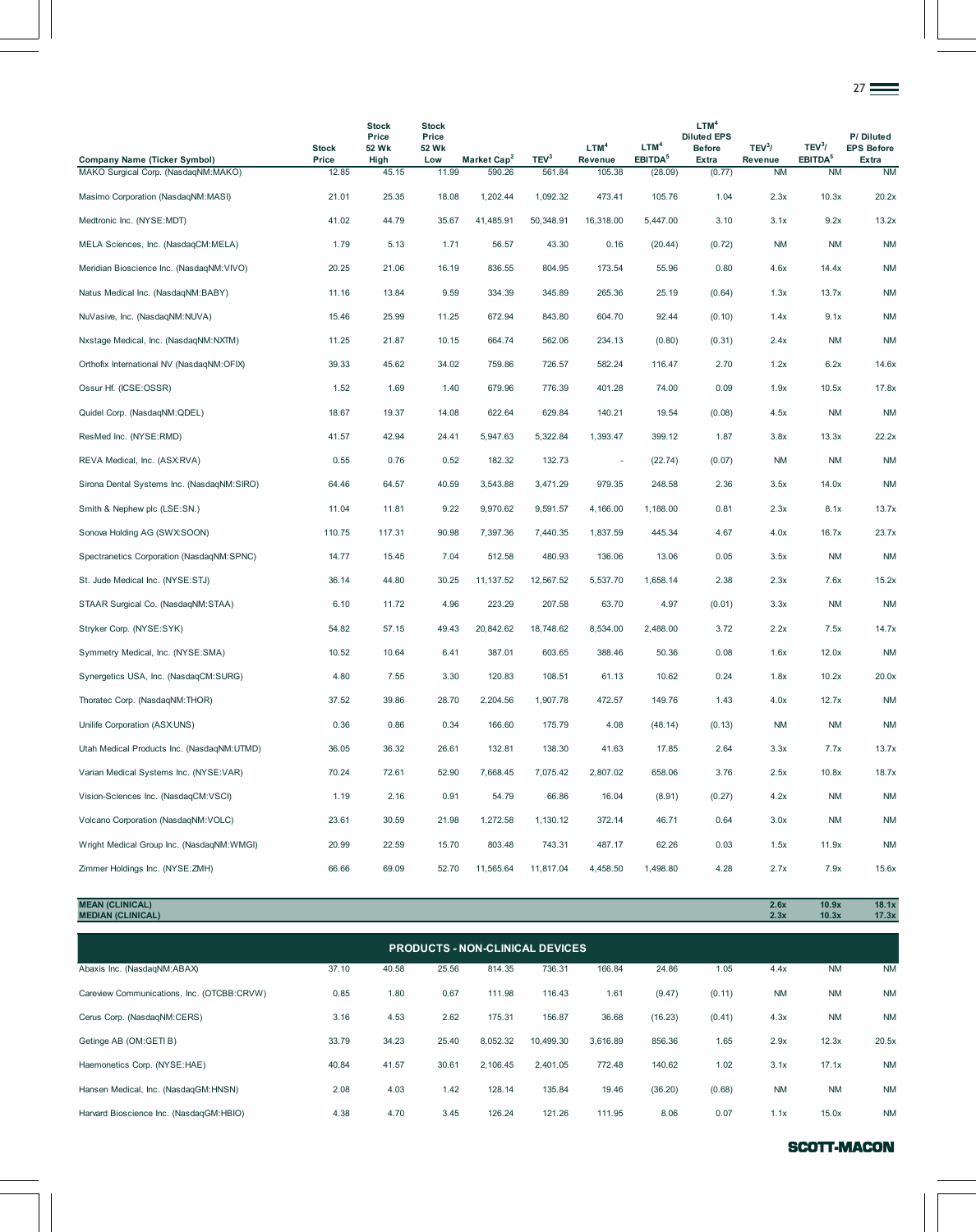| 28                                        |                       |                                        |                                       |                         |                  |                    |                                         |                                                                         |                               |                                           |                                         |
|-------------------------------------------|-----------------------|----------------------------------------|---------------------------------------|-------------------------|------------------|--------------------|-----------------------------------------|-------------------------------------------------------------------------|-------------------------------|-------------------------------------------|-----------------------------------------|
| <b>Company Name (Ticker Symbol)</b>       | <b>Stock</b><br>Price | <b>Stock</b><br>Price<br>52 Wk<br>High | <b>Stock</b><br>Price<br>52 Wk<br>Low | Market Cap <sup>2</sup> | TEV <sup>3</sup> | $LTM^4$<br>Revenue | LTM <sup>4</sup><br>EBITDA <sup>5</sup> | LTM <sup>4</sup><br><b>Diluted EPS</b><br><b>Before</b><br><b>Extra</b> | TEV <sup>3</sup> /<br>Revenue | TEV <sup>3</sup> /<br>EBITDA <sup>5</sup> | P/Diluted<br><b>EPS Before</b><br>Extra |
| IDEXX Laboratories Inc. (NasdaqNM:IDXX)   | 92.80                 | 101.18                                 | 77.81                                 | 5,073.65                | 5,086.98         | 1,281.00           | 305.74                                  | 3.07                                                                    | 4.0x                          | 16.6x                                     | <b>NM</b>                               |
| Invacare Corp. (NYSE:IVC)                 | 16.30                 | 20.66                                  | 12.87                                 | 520.52                  | 736.90           | 1,791.17           | 106.88                                  | (0.82)                                                                  | 0.4x                          | 6.9x                                      | <b>NM</b>                               |
| Omnicell Inc. (NasdaqGS:OMCL)             | 14.87                 | 17.94                                  | 12.33                                 | 493.37                  | 438.55           | 286.79             | 39.17                                   | 0.43                                                                    | 1.5x                          | 11.2x                                     | <b>NM</b>                               |
| Steris Corp. (NYSE:STE)                   | 34.73                 | 37.18                                  | 27.70                                 | 2,030.77                | 2,309.76         | 1,438.75           | 301.44                                  | 2.53                                                                    | 1.6x                          | 7.7x                                      | 13.7x                                   |
| SurModics Inc. (NasdaqGS:SRDX)            | 22.36                 | 22.42                                  | 13.30                                 | 327.84                  | 298.19           | 51.93              | 19.27                                   | 0.58                                                                    | <b>NM</b>                     | 15.5x                                     | <b>NM</b>                               |
| Thermo Fisher Scientific, Inc. (NYSE:TMO) | 63.78                 | 65.54                                  | 45.67                                 | 22,974.51               | 29,610.31        | 12,507.00          | 2,570.50                                | 3.13                                                                    | 2.4x                          | 11.5x                                     | 20.4x                                   |

# **MEAN (NON-CLINICAL) 2.6x 12.6x 18.2x MEDIAN (NON-CLINICAL) 2.6x 12.3x 20.4x**

| <b>PRODUCTS - DISPOSABLES</b>                  |        |        |        |           |           |          |          |        |      |       |           |  |  |
|------------------------------------------------|--------|--------|--------|-----------|-----------|----------|----------|--------|------|-------|-----------|--|--|
| ATRION Corp. (NasdaqNM:ATRI)                   | 196.00 | 261.98 | 185.16 | 394.74    | 356.05    | 116.08   | 41.46    | 11.89  | 3.1x | 8.6x  | 16.5x     |  |  |
| Becton Dickinson & Co. (NYSE:BDX)              | 78.19  | 80.56  | 71.56  | 15,313.51 | 17,296.68 | 7,708.38 | 2,072.12 | 5.30   | 2.2x | 8.3x  | 14.8x     |  |  |
| ICU Medical Inc. (NasdagNM:ICUI)               | 60.93  | 63.32  | 43.51  | 888.72    | 684.43    | 310.67   | 73.13    | 3.23   | 2.2x | 9.4x  | 18.9x     |  |  |
| Medical Action Industries Inc. (NasdagNM:MDCI) | 2.69   | 6.36   | 2.25   | 44.09     | 116.69    | 445.53   | 14.36    | (0.04) | 0.3x | 8.1x  | <b>NM</b> |  |  |
| Merit Medical Systems Inc. (NasdagNM:MMSI)     | 13.90  | 15.37  | 11.51  | 589.80    | 644.84    | 383.15   | 58.27    | 0.56   | 1.7x | 11.1x | 24.7x     |  |  |
| Nipro Corp. (TSE:8086)                         | 7.05   | 8.20   | 4.75   | 1,202.76  | 4,009.08  | 2.912.58 | 487.52   | 0.81   | 1.4x | 8.2x  | 8.7x      |  |  |
| Terumo Corp. (TSE:4543)                        | 39.37  | 46.88  | 31.86  | 7.474.84  | 8,789.67  | 4.978.82 | 1,114.10 | 1.42   | 1.8x | 7.9x  | <b>NM</b> |  |  |
| Vascular Solutions Inc. (NasdaqNM:VASC)        | 15.80  | 15.83  | 10.09  | 257.79    | 243.88    | 95.18    | 17.95    | 0.55   | 2.6x | 13.6x | <b>NM</b> |  |  |

| <b>MEAN (DISPOSABLES)</b><br><b>MEDIAN (DISPOSABLES)</b> | <b>Over</b><br>$\blacksquare$<br>2.0x | 9.4x<br>8.5x | 16.7v<br>10.7 <sub>X</sub><br>16.5x |
|----------------------------------------------------------|---------------------------------------|--------------|-------------------------------------|
|                                                          |                                       |              |                                     |

| <b>PRODUCTS - COMMERCIAL</b>                       |        |        |       |          |          |          |         |        |           |           |           |  |  |
|----------------------------------------------------|--------|--------|-------|----------|----------|----------|---------|--------|-----------|-----------|-----------|--|--|
| Bio-Rad Laboratories Inc. (NYSE:BIO)               | 105.05 | 118.00 | 91.52 | 2,967.86 | 2,847.38 | 2,045.63 | 405.59  | 6.34   | 1.4x      | 7.0x      | 16.6x     |  |  |
| Cambrex Corporation. (NYSE:CBM)                    | 11.38  | 14.33  | 5.87  | 337.18   | 372.70   | 273.84   | 55.77   | 0.73   | 1.4x      | 6.7x      | 15.6x     |  |  |
| Cantel Medical Corp. (NYSE:CMN)                    | 29.73  | 30.25  | 18.01 | 795.48   | 847.91   | 392.91   | 69.56   | 1.27   | 2.2x      | 12.2x     | 23.4x     |  |  |
| Dentsply International, Inc. (NasdagNM:XRAY)       | 39.61  | 41.38  | 34.77 | 5,621.81 | 7,440.05 | 2,913.15 | 528.25  | 1.58   | 2.6x      | 14.1x     | <b>NM</b> |  |  |
| Exact Sciences Corporation (NasdaqCM:EXAS)         | 10.59  | 12.30  | 7.90  | 675.30   | 558.88   | 4.15     | (47.73) | (0.85) | <b>NM</b> | <b>NM</b> | <b>NM</b> |  |  |
| Fluidigm Corporation (NasdagGS:FLDM)               | 14.31  | 17.23  | 12.28 | 357.59   | 273.31   | 49.67    | (16.20) | (0.90) | <b>NM</b> | <b>NM</b> | <b>NM</b> |  |  |
| Hill-Rom Holdings, Inc.                            | 28.50  | 36.13  | 24.69 | 1,733.06 | 2,001.46 | 1,634.30 | 294.10  | 1.94   | 1.2x      | 6.8x      | 14.7x     |  |  |
| Hospira Inc. (NYSE:HSP)                            | 31.24  | 38.49  | 28.62 | 5,161.47 | 6.116.07 | 4,007.20 | 375.60  | (1.07) | 1.5x      | 16.3x     | <b>NM</b> |  |  |
| Ion Beam Applications SA (ENXTBR: IBAB)            | 7.29   | 9.39   | 4.97  | 195.14   | 246.33   | 318.84   | 29.82   | (2.04) | 0.8x      | 8.3x      | <b>NM</b> |  |  |
| Luminex Corp. (NasdagNM:LMNX)                      | 16.80  | 25.79  | 15.58 | 698.25   | 659.49   | 194.92   | 39.02   | 0.27   | 3.4x      | 16.9x     | <b>NM</b> |  |  |
| OraSure Technologies Inc. (NasdagNM:OSUR)          | 7.18   | 14.01  | 6.56  | 396.80   | 307.39   | 89.37    | (2.84)  | (0.18) | 3.4x      | <b>NM</b> | <b>NM</b> |  |  |
| Patheon Inc. (TSX:PTI)                             | 3.35   | 3.97   | 1.25  | 433.26   | 708.03   | 749.10   | 71.50   | (0.82) | 0.9x      | 9.9x      | <b>NM</b> |  |  |
| Rockwell Medical Technologies Inc. (NasdaqGM:RMTI) | 8.05   | 11.75  | 5.18  | 171.46   | 160.21   | 48.74    | (48.46) | (2.49) | 3.3x      | <b>NM</b> | <b>NM</b> |  |  |
| West Pharmaceutical Services Inc. (NYSE:WST)       | 54.75  | 56.02  | 37.35 | 1,868.23 | 2,104.53 | 1,240.30 | 215.10  | 2.24   | 1.7x      | 9.8x      | 24.5x     |  |  |
| Young Innovations Inc. (NasdagNM:YDNT)             | 39.41  | 40.50  | 27.88 | 311.97   | 296.93   | 108.61   | 29.42   | 2.17   | 2.7x      | 10.1x     | 18.2x     |  |  |

| <b>MEAN (COMMERCIAL)</b>         |       |        |       |                            |          |          |        |        | 2.0x | 10.7x | 18.8x     |
|----------------------------------|-------|--------|-------|----------------------------|----------|----------|--------|--------|------|-------|-----------|
| <b>MEDIAN (COMMERCIAL)</b>       |       |        |       |                            |          |          |        |        | 1.7x | 9.9x  | 17.4x     |
|                                  |       |        |       |                            |          |          |        |        |      |       |           |
|                                  |       |        |       | <b>PRODUCTS - CONSUMER</b> |          |          |        |        |      |       |           |
|                                  |       |        |       |                            |          |          |        |        |      |       |           |
| Alere Inc. (NYSE:ALR)            | 18.50 | 27.22  | 17.13 | 1.495.89                   | 5,401.66 | 2.714.17 | 607.42 | (5.23) | 2.0x | 8.9x  | <b>NM</b> |
|                                  |       |        |       |                            |          |          |        |        |      |       |           |
| Cooper Companies Inc. (NYSE:COO) | 92.48 | 100.92 | 67.98 | 4.483.99                   | 4.865.26 | 1.445.14 | 399.51 | 5.05   | 3.4x | 12.2x | 18.3x     |

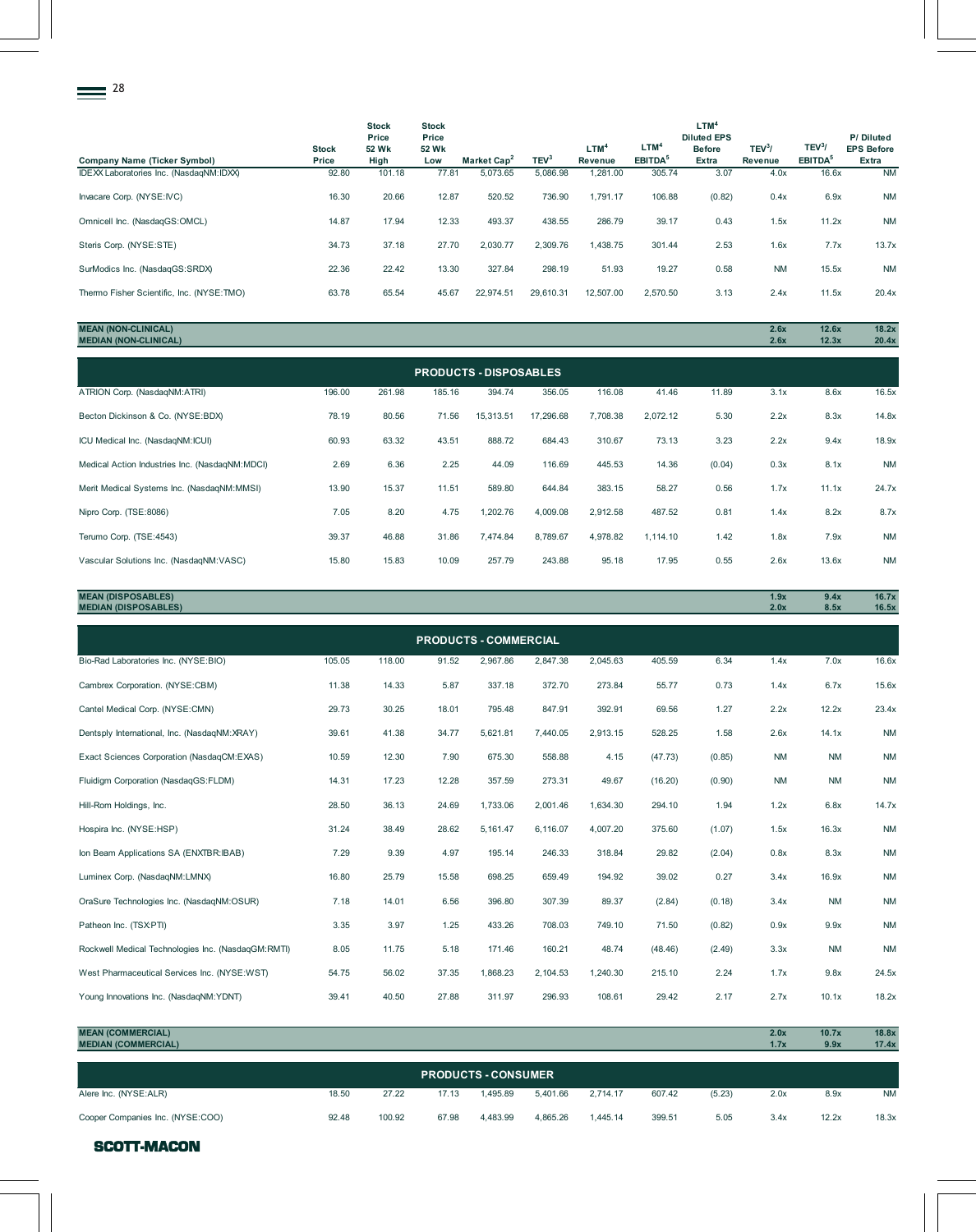|                                                   |                       |                                        |                                       |                         |                  |                             |                                         |                                                                  |                    |                                           | $29 \equiv$                             |
|---------------------------------------------------|-----------------------|----------------------------------------|---------------------------------------|-------------------------|------------------|-----------------------------|-----------------------------------------|------------------------------------------------------------------|--------------------|-------------------------------------------|-----------------------------------------|
| <b>Company Name (Ticker Symbol)</b>               | <b>Stock</b><br>Price | <b>Stock</b><br>Price<br>52 Wk<br>High | <b>Stock</b><br>Price<br>52 Wk<br>Low | Market Cap <sup>2</sup> | TEV <sup>3</sup> | LTM <sup>4</sup><br>Revenue | LTM <sup>4</sup><br>EBITDA <sup>5</sup> | LTM <sup>4</sup><br><b>Diluted EPS</b><br><b>Before</b><br>Extra | $TEV^3$<br>Revenue | TEV <sup>3</sup> /<br>EBITDA <sup>5</sup> | P/Diluted<br><b>EPS Before</b><br>Extra |
| Essilor International (ENXTPA:EI)                 | 100.23                | 103.16                                 | 71.86                                 | 20,897.11               | 22,029.63        | 5,907.31                    | 1,255.86                                | 3.30                                                             | 3.7x               | 17.5x                                     | <b>NM</b>                               |
| The Female Health Company (NasdaqCM:FHCO)         | 7.18                  | 8.39                                   | 4.55                                  | 205.86                  | 200.57           | 35.03                       | 11.40                                   | 0.53                                                             | <b>NM</b>          | 17.6x                                     | 13.5x                                   |
| Insulet Corporation (NasdaqNM:PODD)               | 21.22                 | 22.36                                  | 16.85                                 | 1,022.06                | 1,074.27         | 200.73                      | (27.79)                                 | (1.17)                                                           | <b>NM</b>          | <b>NM</b>                                 | <b>NM</b>                               |
| Nutraceutical International Corp. (NasdaqGS:NUTR) | 16.54                 | 17.10                                  | 11.00                                 | 161.51                  | 190.69           | 200.37                      | 35.30                                   | 1.59                                                             | 1.0x               | 5.4x                                      | 10.4x                                   |
| Nutrisystem, Inc. (NasdaqGS:NTRI)                 | 8.17                  | 15.55                                  | 7.21                                  | 225.52                  | 186.85           | 401.25                      | 18.31                                   | 0.03                                                             | 0.5x               | 10.2x                                     | <b>NM</b>                               |
| USANA Health Sciences Inc. (NYSE:USNA)            | 32.93                 | 50.23                                  | 30.51                                 | 475.05                  | 399.65           | 626.14                      | 98.92                                   | 4.06                                                             | 0.6x               | 4.0x                                      | 8.1x                                    |
| ZELTIQ Aesthetics, Inc. (NasdaqGS:ZLTQ)           | 4.63                  | 12.66                                  | 3.85                                  | 165.51                  | 114.31           | 76.40                       | (25.51)                                 | (0.91)                                                           | 1.5x               | <b>NM</b>                                 | <b>NM</b>                               |

**MEAN (CONSUMER) 1.8x 10.8x 12.6x MEDIAN (CONSUMER) 1.5x 10.2x 12.0x**

|                                                          |       |        |       | PRODUCTS - PHARMACEUTICALS |            |           |           |        |           |           |           |
|----------------------------------------------------------|-------|--------|-------|----------------------------|------------|-----------|-----------|--------|-----------|-----------|-----------|
| Abbott Laboratories (NYSE:ABT)                           | 65.50 | 72.47  | 53.96 | 103,533.75                 | 108,399.03 | 39,414.43 | 11,451.52 | 4.09   | 2.8x      | 9.5x      | 16.0x     |
| Achillion Pharmaceuticals, Inc. (NasdagGS:ACHN)          | 8.01  | 12.95  | 5.42  | 636.93                     | 556.81     | 2.55      | (48.08)   | (0.68) | ΝM        | <b>NM</b> | <b>NM</b> |
| Acorda Therapeutics, Inc. (NasdaqNM:ACOR)                | 24.86 | 27.74  | 21.04 | 998.33                     | 771.45     | 296.99    | 42.11     | 0.86   | 2.6x      | 18.3x     | <b>NM</b> |
| Acura Pharmaceuticals Inc. (NasdaqCM:ACUR)               | 2.22  | 4.50   | 1.06  | 101.82                     | 72.50      | ÷.        | (8.40)    | (0.17) | <b>NM</b> | <b>NM</b> | <b>NM</b> |
| Aegerion Pharmaceuticals, Inc. (NasdaqGS:AEGR)           | 25.38 | 26.73  | 11.75 | 646.57                     | 561.64     |           | (50.18)   | (2.42) | <b>NM</b> | <b>NM</b> | <b>NM</b> |
| Akorn, Inc. (NasdagGS:AKRX)                              | 13.36 | 16.87  | 10.52 | 1,275.02                   | 1,340.28   | 227.26    | 78.95     | 0.29   | <b>NM</b> | 17.0x     | <b>NM</b> |
| Alexion Pharmaceuticals, Inc. (NasdaqGS:ALXN)            | 93.74 | 119.54 | 69.82 | 18,212.37                  | 17,467.84  | 1,041.15  | 384.63    | 1.13   | <b>NM</b> | <b>NM</b> | <b>NM</b> |
| Allergan Inc. (NYSE:AGN)                                 | 91.73 | 97.09  | 81.28 | 28,210.19                  | 26,856.19  | 5,699.50  | 1,757.20  | 3.42   | 4.7x      | 15.3x     | <b>NM</b> |
| Ampio Pharmaceuticals, Inc. (NasdaqCM:AMPE)              | 3.59  | 6.25   | 2.54  | 132.87                     | 112.60     | 0.05      | (12.55)   | (0.38) | <b>NM</b> | <b>NM</b> | <b>NM</b> |
| Antares Pharma Inc. (NasdaqCM:ATRS)                      | 3.81  | 5.58   | 2.00  | 476.80                     | 446.59     | 22.50     | (6.34)    | (0.06) | <b>NM</b> | <b>NM</b> | <b>NM</b> |
| Array Biopharma Inc. (NasdaqNM:ARRY)                     | 3.72  | 6.17   | 1.98  | 432.01                     | 458.54     | 78.84     | (15.17)   | (0.40) | <b>NM</b> | <b>NM</b> | <b>NM</b> |
| Astellas Pharma, Inc. (TSE:4503)                         | 44.80 | 48.67  | 34.48 | 20,694.80                  | 17,716.77  | 12,354.54 | 2,538.91  | 2.34   | 1.4x      | 7.0x      | 19.1x     |
| AstraZeneca plc (LSE:AZN)                                | 47.29 | 50.65  | 41.91 | 58,909.13                  | 63,265.25  | 29,347.00 | 11,409.00 | 4.88   | 2.2x      | 5.5x      | 9.7x      |
| Avanir Pharmaceuticals (NasdaqGS:AVNR)                   | 2.62  | 4.05   | 2.00  | 358.85                     | 317.93     | 41.28     | (57.70)   | (0.45) | <b>NM</b> | <b>NM</b> | <b>NM</b> |
| BioSante Pharmaceuticals, Inc. (NasdaqGM:BPAX)           | 1.23  | 7.38   | 1.08  | 30.12                      | (0.34)     | 0.45      | (27.81)   | (1.50) | <b>NM</b> | 0.0x      | <b>NM</b> |
| Bristol-Myers Squibb Co. (NYSE:BMY)                      | 32.59 | 36.34  | 30.64 | 53,795.95                  | 58,224.95  | 18,884.00 | 6,199.00  | 1.11   | 3.1x      | 9.4x      | <b>NM</b> |
| Cell Therapeutics, Inc. (NasdaqCM:CTIC)                  | 1.30  | 8.25   | 1.14  | 51.06                      | 35.86      | ÷.        | (76.61)   | (2.62) | <b>NM</b> | <b>NM</b> | <b>NM</b> |
| Chelsea Therapeutics International Ltd.                  | 0.76  | 5.40   | 0.70  | 50.95                      | 17.91      |           | (39.71)   | (0.64) | <b>NM</b> | <b>NM</b> | <b>NM</b> |
| (NasdaqCM:CHTP)<br>Clovis Oncology, Inc. (NasdaqGS:CLVS) | 16.00 | 27.55  | 11.19 | 418.22                     | 255.75     | J.        | (62.63)   | (3.18) | <b>NM</b> | <b>NM</b> | <b>NM</b> |
| Columbia Laboratories Inc. (NasdaqGM:CBRX)               | 0.64  | 2.96   | 0.55  | 55.61                      | 30.60      | 24.98     | 3.78      | 0.03   | 1.2x      | 8.1x      | 18.3x     |
| Corcept Therapeutics Incorporated (NasdaqCM:CORT)        | 1.43  | 4.90   | 1.27  | 142.73                     | 71.68      | 1.93      | (36.20)   | (0.41) | <b>NM</b> | <b>NM</b> | <b>NM</b> |
| Cubist Pharmaceuticals Inc. (NasdaqNM:CBST)              | 42.05 | 49.86  | 36.64 | 2,708.15                   | 2,212.05   | 893.35    | 294.60    | 1.95   | 2.5x      | 7.5x      | 21.6x     |
| Curis Inc. (NasdaqGM:CRIS)                               | 3.43  | 5.65   | 2.98  | 274.27                     | 233.13     | 29.37     | 3.70      | 0.03   | <b>NM</b> | <b>NM</b> | <b>NM</b> |
| DepoMed Inc. (NasdaqGS:DEPO)                             | 6.19  | 7.15   | 4.75  | 347.28                     | 267.37     | 76.36     | (35.84)   | (0.72) | 3.5x      | <b>NM</b> | <b>NM</b> |
| Durect Corp. (NasdaqNM:DRRX)                             | 0.92  | 1.71   | 0.61  | 93.57                      | 75.10      | 58.74     | 20.95     | 0.22   | 1.3x      | 3.6x      | 4.1x      |
| Dyax Corp. (NasdaqNM:DYAX)                               | 3.48  | 3.74   | 1.27  | 345.20                     | 393.45     | 47.14     | (25.08)   | (0.38) | <b>NM</b> | <b>NM</b> | <b>NM</b> |
| Eli Lilly & Co. (NYSE:LLY)                               | 49.32 | 53.99  | 37.76 | 54,636.25                  | 53,248.75  | 22,692.60 | 6,419.50  | 3.69   | 2.3x      | 8.3x      | 13.4x     |
| Endo Pharmaceuticals Holdings Inc.                       | 26.23 | 39.29  | 25.49 | 2,992.73                   | 5,992.60   | 3,029.71  | 905.92    | 0.11   | 2.0x      | 6.6x      | <b>NM</b> |
| (NasdagNM:ENDP)<br>Forest Laboratories Inc. (NYSE:FRX)   | 35.32 | 37.70  | 30.09 | 9,395.79                   | 7,279.71   | 3,820.97  | 789.07    | 2.04   | 1.9x      | 9.2x      | 17.3x     |
| Furiex Pharmaceuticals, Inc. (NasdaqGS:FURX)             | 19.26 | 25.00  | 12.16 | 192.89                     | 185.05     | 33.28     | (38.79)   | (4.07) | <b>NM</b> | <b>NM</b> | <b>NM</b> |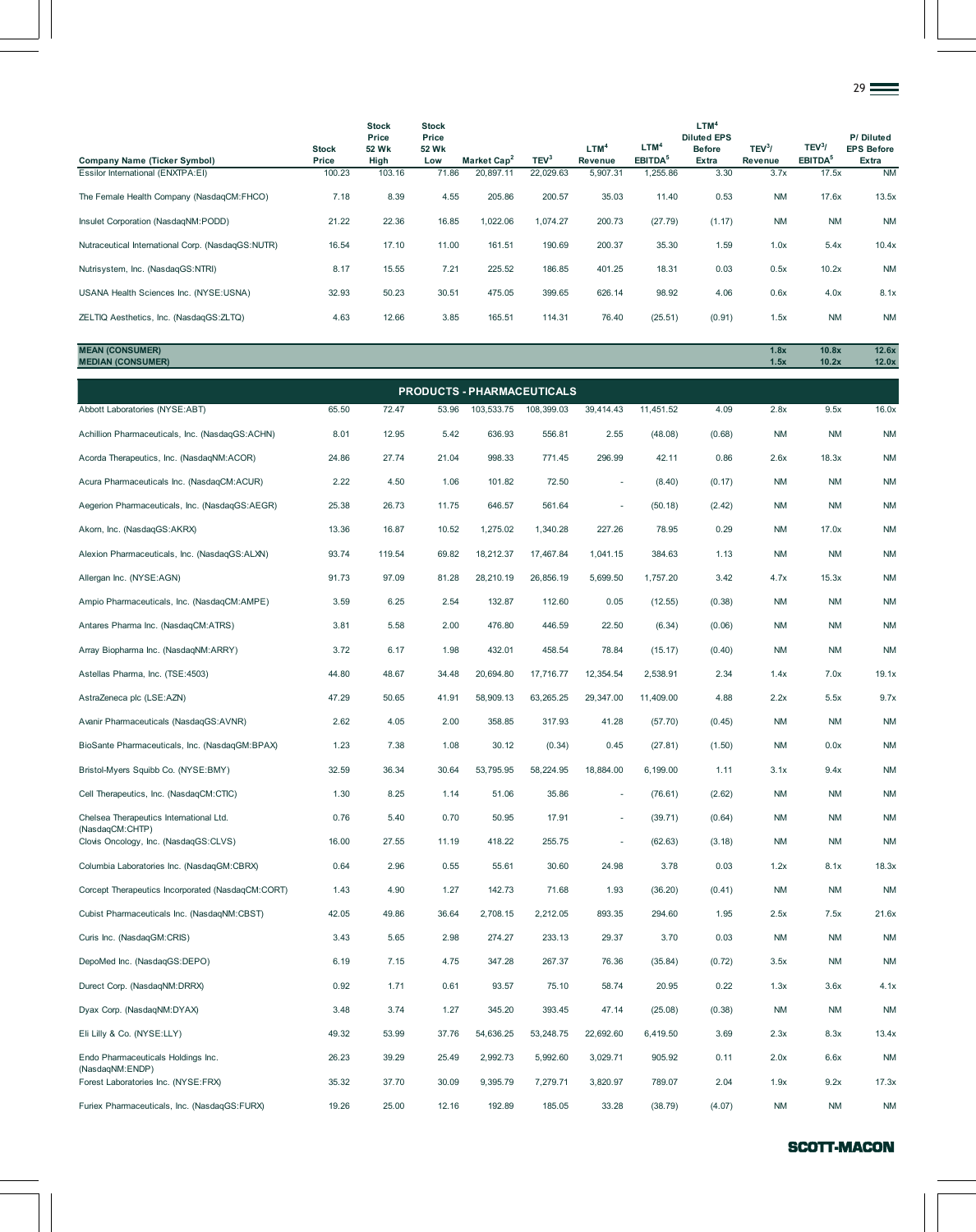| 30                                                                   |                |                                |                                |                                       |                                |                      |                                  |                                                         |                        |                             |                                |
|----------------------------------------------------------------------|----------------|--------------------------------|--------------------------------|---------------------------------------|--------------------------------|----------------------|----------------------------------|---------------------------------------------------------|------------------------|-----------------------------|--------------------------------|
|                                                                      | <b>Stock</b>   | <b>Stock</b><br>Price<br>52 Wk | <b>Stock</b><br>Price<br>52 Wk |                                       |                                | LTM <sup>4</sup>     | LTM <sup>4</sup>                 | LTM <sup>4</sup><br><b>Diluted EPS</b><br><b>Before</b> | TEV <sup>3</sup> /     | TEV <sup>3</sup> /          | P/Diluted<br><b>EPS Before</b> |
| <b>Company Name (Ticker Symbol)</b><br>Glaxosmithkline plc (LSE:GSK) | Price<br>21.70 | High<br>25.30                  | Low<br>21.36                   | Market Cap <sup>2</sup><br>104,716.25 | TEV <sup>3</sup><br>128,565.09 | Revenue<br>42,897.22 | EBITDA <sup>5</sup><br>13,207.58 | <b>Extra</b><br>1.59                                    | <b>Revenue</b><br>3.0x | EBITDA <sup>5</sup><br>9.7x | Extra<br>13.6x                 |
| Hi Tech Pharmacal Co. Inc. (NasdaqGS:HITK)                           | 34.98          | 43.08                          | 27.35                          | 467.30                                | 364.63                         | 226.50               | 59.78                            | 2.62                                                    | 1.6x                   | 6.1x                        | 13.3x                          |
| Immunogen Inc. (NasdaqGS:IMGN)                                       | 12.75          | 18.10                          | 10.85                          | 1,072.54                              | 838.93                         | 17.91                | (74.40)                          | (1.01)                                                  | <b>NM</b>              | <b>NM</b>                   | <b>NM</b>                      |
| Impax Laboratories Inc. (NasdaqGS:IPXL)                              | 20.49          | 27.25                          | 18.40                          | 1,353.19                              | 1,013.41                       | 599.17               | 151.47                           | 1.07                                                    | 1.7x                   | 6.7x                        | 19.2x                          |
| Infinity Pharmaceuticals, Inc. (NasdaqGS:INFI)                       | 35.00          | 35.32                          | 5.50                           | 1,581.20                              | 1,392.43                       | 69.44                | (64.30)                          | (0.75)                                                  | ΝM                     | <b>NM</b>                   | <b>NM</b>                      |
| InterMune Inc. (NasdaqNM:ITMN)                                       | 9.69           | 17.37                          | 7.21                           | 639.70                                | 528.54                         | 40.84                | (170.53)                         | (2.80)                                                  | ΝM                     | <b>NM</b>                   | <b>NM</b>                      |
| Ironwood Pharmaceuticals Inc. (NasdaqGS:IRWD)                        | 11.08          | 15.92                          | 10.01                          | 1,189.76                              | 997.08                         | 155.42               | (24.70)                          | (0.34)                                                  | ΝM                     | <b>NM</b>                   | <b>NM</b>                      |
| Jazz Pharmaceuticals, Inc. (NasdaqGS:JAZZ)                           | 53.25          | 60.00                          | 37.90                          | 3,082.54                              | 3,355.10                       | 485.81               | 262.82                           | 2.34                                                    | ΝM                     | 12.8x                       | 22.8x                          |
| Johnson & Johnson (NYSE: JNJ)                                        | 70.10          | 72.74                          | 61.71                          | 194,265.44                            | 191,345.44                     | 65,921.00            | 20,446.00                        | 3.05                                                    | 2.9x                   | 9.4x                        | 23.0x                          |
| K-V Pharmaceutical Company (OTCPK:KVPH.Q)                            | 0.06           | 3.01                           | 0.03                           | 3.45                                  | 403.05                         | 23.20                | (86.40)                          | (1.64)                                                  | ΝM                     | <b>NM</b>                   | <b>NM</b>                      |
| Lannett Co. Inc. (AMEX:LCI)                                          | 4.96           | 5.29                           | 3.72                           | 140.73                                | 116.60                         | 129.41               | 15.02                            | 0.23                                                    | 0.9x                   | 7.8x                        | 21.5x                          |
| MAP Pharmaceuticals, Inc. (NasdaqGS:MAPP)                            | 15.65          | 17.92                          | 11.11                          | 552.24                                | 438.02                         | 3.62                 | (55.76)                          | (1.84)                                                  | ΝM                     | <b>NM</b>                   | <b>NM</b>                      |
| Meda AB (OM:MEDA A)                                                  | 10.28          | 11.27                          | 9.15                           | 3,107.70                              | 5,336.75                       | 2,015.01             | 643.64                           | 0.68                                                    | 2.6x                   | 8.3x                        | 15.1x                          |
| Medicines Co. (NasdaqGS:MDCO)                                        | 23.97          | 26.95                          | 18.06                          | 1,291.12                              | 969.47                         | 531.33               | 75.94                            | 0.90                                                    | 1.8x                   | 12.8x                       | <b>NM</b>                      |
| Merck & Co. Inc. (NYSE:MRK)                                          | 40.94          | 48.00                          | 36.91                          | 124,460.55                            | 128,408.55                     | 47,824.00            | 17,785.00                        | 2.20                                                    | 2.7x                   | 7.2x                        | 18.6x                          |
| Mylan Laboratories Inc. (NasdaqGS:MYL)                               | 27.45          | 28.50                          | 20.21                          | 11,186.64                             | 16, 157.59                     | 6,624.95             | 1,767.16                         | 1.43                                                    | 2.4x                   | 9.1x                        | 19.2x                          |
| Novartis AG (SWX:NOVN)                                               | 62.75          | 64.93                          | 52.74                          | 151,818.35                            | 167,402.98                     | 57,489.00            | 16,420.00                        | 3.55                                                    | 2.9x                   | 10.2x                       | 17.7x                          |
| Novo Nordisk A/S (CPSE:NOVO B)                                       | 161.96         | 173.27                         | 114.51                         | 87,887.97                             | 84,980.26                      | 12,951.57            | 5,231.00                         | 6.31                                                    | ΝM                     | 16.2x                       | <b>NM</b>                      |
| Obagi Medical Products, Inc. (NasdaqGS:OMPI)                         | 13.59          | 18.00                          | 10.02                          | 236.65                                | 215.18                         | 121.01               | 25.47                            | 0.78                                                    | 1.8x                   | 8.4x                        | 17.5x                          |
| Opko Health, Inc. (NYSE:OPK)                                         | 4.81           | 5.53                           | 4.00                           | 1,459.96                              | 1,463.35                       | 36.58                | (24.95)                          | (0.07)                                                  | ΝM                     | <b>NM</b>                   | <b>NM</b>                      |
| Optimer Pharmaceuticals, Inc. (NasdaqGS:OPTR)                        | 9.05           | 16.49                          | 8.64                           | 431.60                                | 333.39                         | 146.63               | (47.01)                          | (0.52)                                                  | 2.3x                   | <b>NM</b>                   | <b>NM</b>                      |
| Pacira Pharmaceuticals Inc. (NasdaqGS:PCRX)                          | 17.47          | 19.31                          | 7.38                           | 568.72                                | 528.42                         | 32.87                | (40.23)                          | (1.86)                                                  | ΝM                     | <b>NM</b>                   | <b>NM</b>                      |
| Pernix Therapeutics Holdings, Inc. (AMEXPTX)                         | 7.75           | 10.75                          | 5.90                           | 225.63                                | 190.28                         | 64.52                | 11.56                            | 0.14                                                    | 2.9x                   | 16.5x                       | <b>NM</b>                      |
| Perrigo Co. (NasdaqNM:PRGO)                                          | 104.03         | 120.78                         | 90.18                          | 9,766.44                              | 10,522.42                      | 3,217.76             | 763.83                           | 4.55                                                    | 3.3x                   | 13.8x                       | 22.9x                          |
| Pfizer Inc. (NYSE:PFE)                                               | 25.08          | 26.09                          | 20.75                          | 184,648.20                            | 201,007.20                     | 62,225.00            | 26,769.00                        | 1.29                                                    | 3.2x                   | 7.5x                        | 19.5x                          |
| Rigel Pharmaceuticals, Inc. (NasdaqNM:RIGL)                          | 6.50           | 11.44                          | 5.37                           | 565.50                                | 381.61                         | 2.25                 | (97.35)                          | (1.39)                                                  | ΝM                     | <b>NM</b>                   | <b>NM</b>                      |
| Roche Holding AG (SWX:ROG)                                           | 200.97         | 208.40                         | 162.09                         | 170,771.25                            | 192,390.19                     | 47,428.57            | 18,201.58                        | 10.47                                                   | 4.1x                   | 10.6x                       | 19.2x                          |
| Sagent Pharmaceuticals, Inc. (NasdaqGM:SGNT)                         | 16.09          | 23.48                          | 12.62                          | 451.69                                | 385.84                         | 178.92               | (14.81)                          | (0.93)                                                  | 2.2x                   | <b>NM</b>                   | <b>NM</b>                      |
| Salix Pharmaceuticals Ltd. (NasdaqNM:SLXP)                           | 40.47          | 55.99                          | 37.52                          | 2,381.44                              | 2,474.64                       | 692.45               | 230.73                           | 1.29                                                    | 3.6x                   | 10.7x                       | <b>NM</b>                      |
| Sanofi-Aventis (ENXTPA:SAN)                                          | 94.13          | 95.43                          | 70.14                          | 125,625.17                            | 141,038.18                     | 46,512.55            | 18,534.64                        | 5.80                                                    | 3.0x                   | 7.6x                        | 16.2x                          |
| Sarepta Therapeutics, Inc. (NasdaqGM:SRPT)                           | 25.80          | 45.00                          | 2.60                           | 754.73                                | 718.52                         | 43.58                | (25.56)                          | (2.69)                                                  | ΝM                     | <b>NM</b>                   | <b>NM</b>                      |
| SciClone Pharmaceuticals, Inc. (NasdaqGS:SCLN)                       | 4.31           | 7.58                           | 3.68                           | 238.11                                | 151.57                         | 161.59               | 49.31                            | 0.32                                                    | 0.9x                   | 3.1x                        | 13.6x                          |
| Sciele Pharma Inc. (NasdaqNM:SCRX)                                   | 30.19          | 31.21                          | 16.89                          | 1,003.30                              | 1,226.70                       | 407.80               | 104.70                           | 1.16                                                    | 3.0x                   | 11.7x                       | <b>NM</b>                      |
| SIGA Technologies, Inc. (NasdaqGM:SIGA)                              | 30.19          | 31.21                          | 16.89                          | 1,003.30                              | 1,226.70                       | 407.80               | 104.70                           | 1.16                                                    | 3.0x                   | 11.7x                       | <b>NM</b>                      |
| Sucampo Pharmaceuticals, Inc. (NasdaqNM:SCMP)                        | 4.90           | 8.50                           | 3.78                           | 204.01                                | 201.72                         | 56.98                | (10.75)                          | (0.14)                                                  | 3.5x                   | <b>NM</b>                   | <b>NM</b>                      |
| Takeda Pharmaceutical Co. Ltd. (TSE:4502)                            | 44.57          | 45.09                          | 36.53                          | 35, 185. 11                           | 37,361.60                      | 20,456.62            | 4,527.94                         | 1.76                                                    | 1.8x                   | 8.3x                        | <b>NM</b>                      |
| Targacept, Inc. (NasdaqNM:TRGT)                                      | 4.38           | 7.70                           | 3.85                           | 147.19                                | 5.69                           | 76.22                | 4.03                             | (0.03)                                                  | 0.1x                   | 1.4x                        | <b>NM</b>                      |
| Taro Pharmaceutical Industries Ltd. (NYSE:TARO)                      | 48.48          | 49.90                          | 28.65                          | 2,156.24                              | 1,786.42                       | 650.86               | 356.16                           | 4.99                                                    | 2.7x                   | 5.0x                        | 9.7x                           |
| Teva Pharmaceutical Industries Limited (NYSE:TEVA)                   | 37.34          | 46.65                          | 36.63                          | 32,411.12                             | 44,907.12                      | 20,744.00            | 6,432.00                         | 2.45                                                    | 2.2x                   | 7.0x                        | 15.2x                          |
| Theravance Inc. (NasdaqNM:THRX)                                      | 22.24          | 31.87                          | 12.91                          | 2,176.34                              | 2,075.40                       | 135.32               | (11.01)                          | (0.28)                                                  | NM                     | NM                          | <b>NM</b>                      |

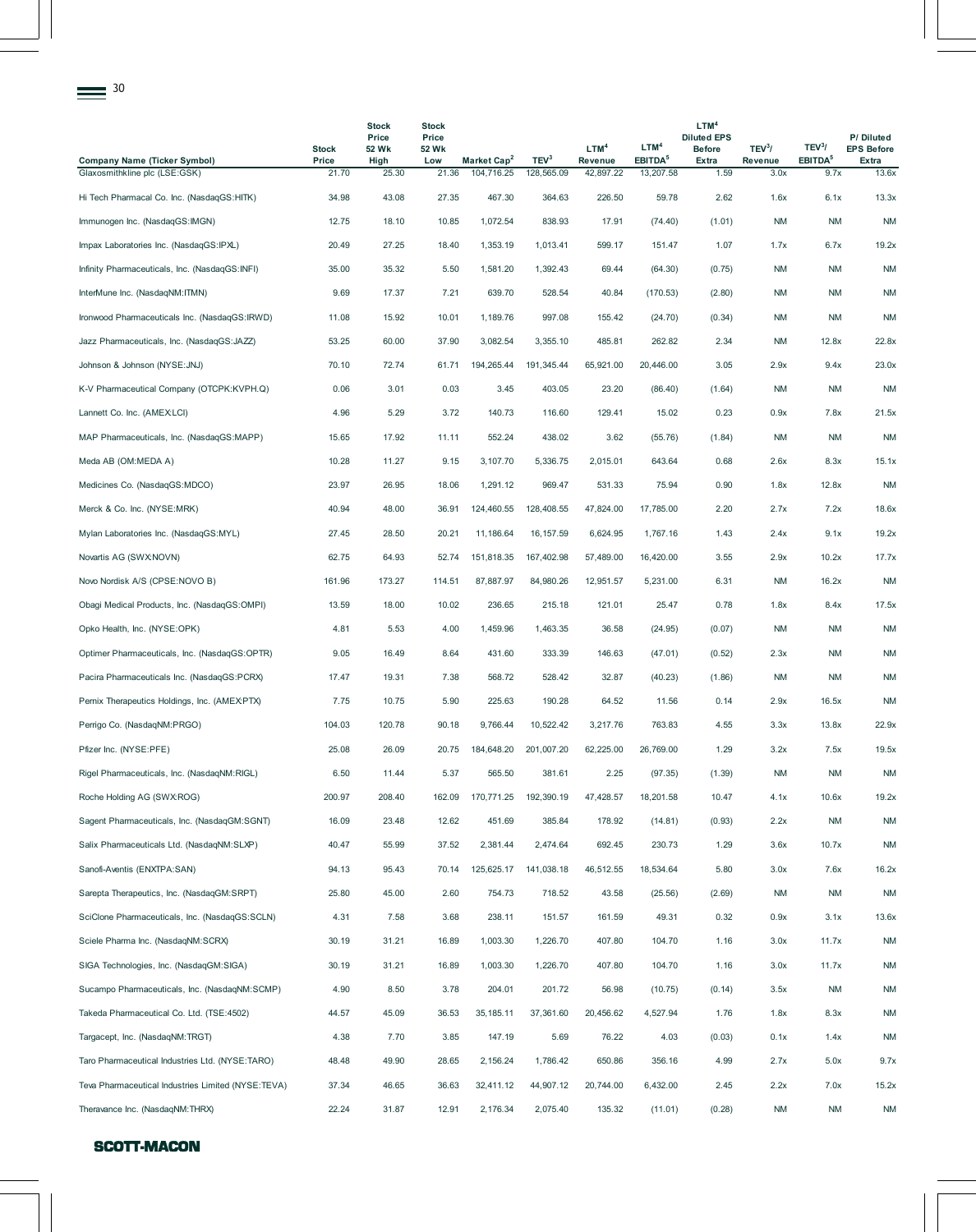|                                                                                 |               |                                |                                |                                   |                            |                  |                                |                                                         |                    |                                  | 31 <del>__</del>               |
|---------------------------------------------------------------------------------|---------------|--------------------------------|--------------------------------|-----------------------------------|----------------------------|------------------|--------------------------------|---------------------------------------------------------|--------------------|----------------------------------|--------------------------------|
|                                                                                 | <b>Stock</b>  | <b>Stock</b><br>Price<br>52 Wk | <b>Stock</b><br>Price<br>52 Wk |                                   |                            | LTM <sup>4</sup> | LTM <sup>4</sup>               | LTM <sup>4</sup><br><b>Diluted EPS</b><br><b>Before</b> | TEV <sup>3</sup> / | TEV <sup>3</sup> /               | P/Diluted<br><b>EPS Before</b> |
| <b>Company Name (Ticker Symbol)</b><br>Trius Therapeutics, Inc. (NasdaqGM:TSRX) | Price<br>4.78 | High<br>7.44                   | Low<br>4.41                    | Market Cap <sup>2</sup><br>194.34 | TEV <sup>3</sup><br>123.44 | Revenue<br>27.03 | EBITDA <sup>5</sup><br>(52.23) | Extra<br>(1.48)                                         | Revenue<br>4.6x    | EBITDA <sup>5</sup><br><b>NM</b> | Extra<br><b>NM</b>             |
| Valeant Pharmaceuticals International (NYSE:VRX)                                | 59.53         | 60.93                          | 44.13                          | 18, 147. 23                       | 25,442.59                  | 3,248.79         | 1,645.73                       | 0.09                                                    | ΝM                 | 15.5x                            | <b>NM</b>                      |
| ViroPharma Inc. (NasdaqNM:VPHM)                                                 | 22.76         | 33.17                          | 19.02                          | 1,500.07                          | 1,356.08                   | 467.03           | 157.07                         | 0.88                                                    | 2.9x               | 8.6x                             | <b>NM</b>                      |
| Watson Pharmaceuticals Inc. (NYSE:WPI)                                          | 86.00         | 91.47                          | 55.00                          | 10,987                            | 11,973                     | 5,709            | 1,297                          | 1.29                                                    | 2.1x               | 9.2x                             | <b>NM</b>                      |
| <b>MEAN (PHARMACEUTICALS)</b><br><b>MEDIAN (PHARMACEUTICALS)</b>                |               |                                |                                |                                   |                            |                  |                                |                                                         | 2.5x<br>2.6x       | 9.3x<br>8.5x                     | 16.8x<br>17.6x                 |
|                                                                                 |               |                                |                                | <b>PRODUCTS - BIOTECH</b>         |                            |                  |                                |                                                         |                    |                                  |                                |
| Advanced Cell Technology Inc. (OTCBB:ACTC)                                      | 0.06          | 0.20                           | 0.05                           | 122.06                            | 115.58                     | 0.41             | (20.62)                        | (0.02)                                                  | <b>NM</b>          | <b>NM</b>                        | <b>NM</b>                      |
| Alimera Sciences, Inc. (NasdaqGM:ALIM)                                          | 1.57          | 4.90                           | 1.16                           | 49.50                             | 35.86                      | ÷,               | (19.13)                        | (0.65)                                                  | ΝM                 | <b>NM</b>                        | <b>NM</b>                      |
| AMAG Pharmaceuticals, Inc. (NasdagGS:AMAG)                                      | 14.71         | 19.24                          | 12.43                          | 315.01                            | 104.17                     | 79.14            | (19.17)                        | (1.48)                                                  | 1.3x               | <b>NM</b>                        | <b>NM</b>                      |
| Amgen Inc. (NasdaqNM:AMGN)                                                      | 86.20         | 90.81                          | 63.30                          | 66,146.00                         | 67,250.00                  | 16,535.00        | 6.651.00                       | 5.57                                                    | 4.1x               | 10.1x                            | 15.5x                          |
| Anacor Pharmaceuticals, Inc. (NasdaqGM:ANAC)                                    | 5.20          | 7.55                           | 4.50                           | 184.96                            | 175.70                     | 10.05            | (55.24)                        | (1.92)                                                  | <b>NM</b>          | <b>NM</b>                        | <b>NM</b>                      |
| Anthera Pharmaceuticals, Inc. (NasdaqGM:ANTH)                                   | 0.62          | 8.42                           | 0.58                           | 49.05                             | 29.22                      | ٠                | (75.96)                        | (1.65)                                                  | ΝM                 | <b>NM</b>                        | <b>NM</b>                      |
| Arena Pharmaceuticals, Inc. (NasdagGS:ARNA)                                     | 9.02          | 13.50                          | 1.51                           | 1,959.98                          | 1,869.02                   | 27.73            | (44.97)                        | (0.51)                                                  | ΝM                 | <b>NM</b>                        | <b>NM</b>                      |
| Ariad Pharmaceuticals Inc. (NasdaqGS:ARIA)                                      | 19.18         | 25.40                          | 12.26                          | 3,196.50                          | 3,001.42                   | 0.56             | (167.74)                       | (1.35)                                                  | ΝM                 | <b>NM</b>                        | <b>NM</b>                      |
| ArQule Inc. (NasdaqGM:ARQL)                                                     | 2.79          | 8.32                           | 1.98                           | 173.93                            | 92.87                      | 47.78            | (1.17)                         | (0.03)                                                  | 1.9x               | <b>NM</b>                        | <b>NM</b>                      |
| Auxilium Pharmaceuticals Inc. (NasdaqGS:AUXL)                                   | 18.54         | 29.37                          | 16.98                          | 911.26                            | 737.77                     | 296.10           | (7.76)                         | (0.34)                                                  | 2.5x               | <b>NM</b>                        | <b>NM</b>                      |
| AVEO Pharmaceuticals, Inc. (NasdaqGS:AVEO)                                      | 8.05          | 17.09                          | 5.80                           | 352.03                            | 188.29                     | 4.85             | (113.26)                       | (2.73)                                                  | <b>NM</b>          | NM                               | <b>NM</b>                      |
| Bacterin International Holdings, Inc. (AMEX:BONE)                               | 1.25          | 3.54                           | 0.94                           | 53.25                             | 59.41                      | 33.96            | (3.55)                         | (0.18)                                                  | 1.7x               | <b>NM</b>                        | <b>NM</b>                      |
| BioCryst Pharmaceuticals, Inc. (NasdaqGS:BCRX)                                  | 1.42          | 5.95                           | 1.08                           | 72.25                             | 61.23                      | 27.42            | (33.36)                        | (0.86)                                                  | 2.2x               | <b>NM</b>                        | <b>NM</b>                      |
| Biogen Idec Inc. (NasdaqNM:BIIB)                                                | 146.37        | 157.18                         | 111.44                         | 34,630.70                         | 34, 138.95                 | 5,425.23         | 2,197.12                       | 5.76                                                    | ΝM                 | 15.5x                            | <b>NM</b>                      |
| BioMarin Pharmaceutical Inc. (NasdaqGS:BMRN)                                    | 49.20         | 52.96                          | 31.91                          | 6,092.24                          | 6,014.09                   | 476.63           | (44.25)                        | (0.75)                                                  | <b>NM</b>          | <b>NM</b>                        | <b>NM</b>                      |
| BioTime, Inc. (AMEX:BTX)                                                        | 3.14          | 6.35                           | 2.67                           | 159.81                            | 164.25                     | 4.27             | (20.88)                        | (0.43)                                                  | <b>NM</b>          | <b>NM</b>                        | <b>NM</b>                      |
| Cadence Pharmaceuticals Inc. (NasdaqGS:CADX)                                    | 4.79          | 5.00                           | 2.56                           | 409.83                            | 364.41                     | 38.90            | (78.94)                        | (1.05)                                                  | <b>NM</b>          | <b>NM</b>                        | <b>NM</b>                      |
| Celgene Corporation (NasdaqNM:CELG)                                             | 78.47         | 82.78                          | 58.53                          | 33, 191.79                        | 32,453.06                  | 5,343.20         | 2,173.94                       | 3.61                                                    | <b>NM</b>          | 14.9x                            | 21.8x                          |
| Codexis, Inc. (NasdaqGS:CDXS)                                                   | 2.21          | 6.12                           | 2.00                           | 82.99                             | 32.64                      | 113.88           | (5.86)                         | (0.57)                                                  | 0.3x               | <b>NM</b>                        | <b>NM</b>                      |
| Cytori Therapeutics, Inc. (NasdaqGM:CYTX)                                       | 2.80          | 4.93                           | 2.01                           | 184.07                            | 191.39                     | 10.01            | (29.54)                        | (0.61)                                                  | <b>NM</b>          | <b>NM</b>                        | <b>NM</b>                      |
| Dendreon Corp. (NasdaqGS:DNDN)                                                  | 5.29          | 17.04                          | 3.69                           | 816.34                            | 1,010.28                   | 442.18           | (139.42)                       | (2.14)                                                  | 2.3x               | <b>NM</b>                        | <b>NM</b>                      |
| Dynavax Technologies Corporation (NasdaqCM:DVAX)                                | 2.85          | 5.34                           | 2.22                           | 509.31                            | 375.49                     | 19.34            | (51.14)                        | (0.33)                                                  | <b>NM</b>          | <b>NM</b>                        | <b>NM</b>                      |
| Emergent BioSolutions, Inc. (NYSE:EBS)                                          | 16.04         | 18.34                          | 12.50                          | 575.06                            | 441.54                     | 295.23           | 72.59                          | 0.98                                                    | 1.5x               | 6.1x                             | 16.4x                          |
| Endocyte, Inc. (NasdaqGS:ECYT)                                                  | 8.98          | 10.97                          | 3.30                           | 322.47                            | 133.07                     | 20.42            | (24.93)                        | (0.76)                                                  | <b>NM</b>          | <b>NM</b>                        | <b>NM</b>                      |
| Enzon Pharmaceuticals Inc. (NasdaqNM:ENZN)                                      | 4.43          | 7.87                           | 4.27                           | 196.76                            | 34.17                      | 41.10            | 6.24                           | (0.06)                                                  | 0.8x               | 5.5x                             | <b>NM</b>                      |
| Exelixis Inc. (NasdaqNM:EXEL)                                                   | 4.57          | 6.95                           | 4.19                           | 839.04                            | 701.98                     | 132.94           | (17.38)                        | (0.34)                                                  | <b>NM</b>          | <b>NM</b>                        | <b>NM</b>                      |
| Gilead Sciences Inc. (NasdaqNM:GILD)                                            | 73.45         | 77.12                          | 41.35                          | 55,649.25                         | 62,871.50                  | 9,314.61         | 4,395.34                       | 3.22                                                    | ΝM                 | 14.3x                            | 22.8x                          |
| GTX Inc. (NasdaqGM:GTXI)                                                        | 4.20          | 6.55                           | 2.62                           | 263.83                            | 216.55                     | 6.67             | (45.35)                        | (0.61)                                                  | <b>NM</b>          | <b>NM</b>                        | <b>NM</b>                      |
| Halozyme Therapeutics, Inc. (NasdaqGS:HALO)                                     | 6.71          | 13.50                          | 3.86                           | 695.43                            | 607.82                     | 22.94            | (66.61)                        | (0.62)                                                  | <b>NM</b>          | <b>NM</b>                        | <b>NM</b>                      |
| Horizon Pharma, Inc. (NasdaqGM:HZNP)                                            | 2.33          | 8.72                           | 2.03                           | 143.49                            | 69.49                      | 16.41            | (71.94)                        | (4.95)                                                  | 4.2x               | <b>NM</b>                        | <b>NM</b>                      |
| Idenix Pharmaceuticals Inc. (NasdaqGS:IDIX)                                     | 4.85          | 15.25                          | 3.35                           | 649.33                            | 397.46                     | 32.54            | (53.58)                        | (0.25)                                                  | <b>NM</b>          | <b>NM</b>                        | <b>NM</b>                      |
| Immunomedics Inc. (NasdaqGM:IMMU)                                               | 2.92          | 4.00                           | 2.80                           | 221.02                            | 195.19                     | 32.64            | (0.17)                         | (0.02)                                                  | ΝM                 | NM                               | <b>NM</b>                      |
| Incyte Corporation (NasdaqNM:INCY)                                              | 16.61         | 26.30                          | 14.72                          | 2,179.36                          | 2,270.36                   | 212.10           | (43.28)                        | (0.92)                                                  | <b>NM</b>          | <b>NM</b>                        | <b>NM</b>                      |
| ISIS Pharmaceuticals Inc. (NasdaqNM:ISIS)                                       | 10.44         | 15.61                          | 7.02                           | 1,056.64                          | 936.34                     | 114.58           | (48.67)                        | (0.83)                                                  | NM                 | <b>NM</b>                        | <b>NM</b>                      |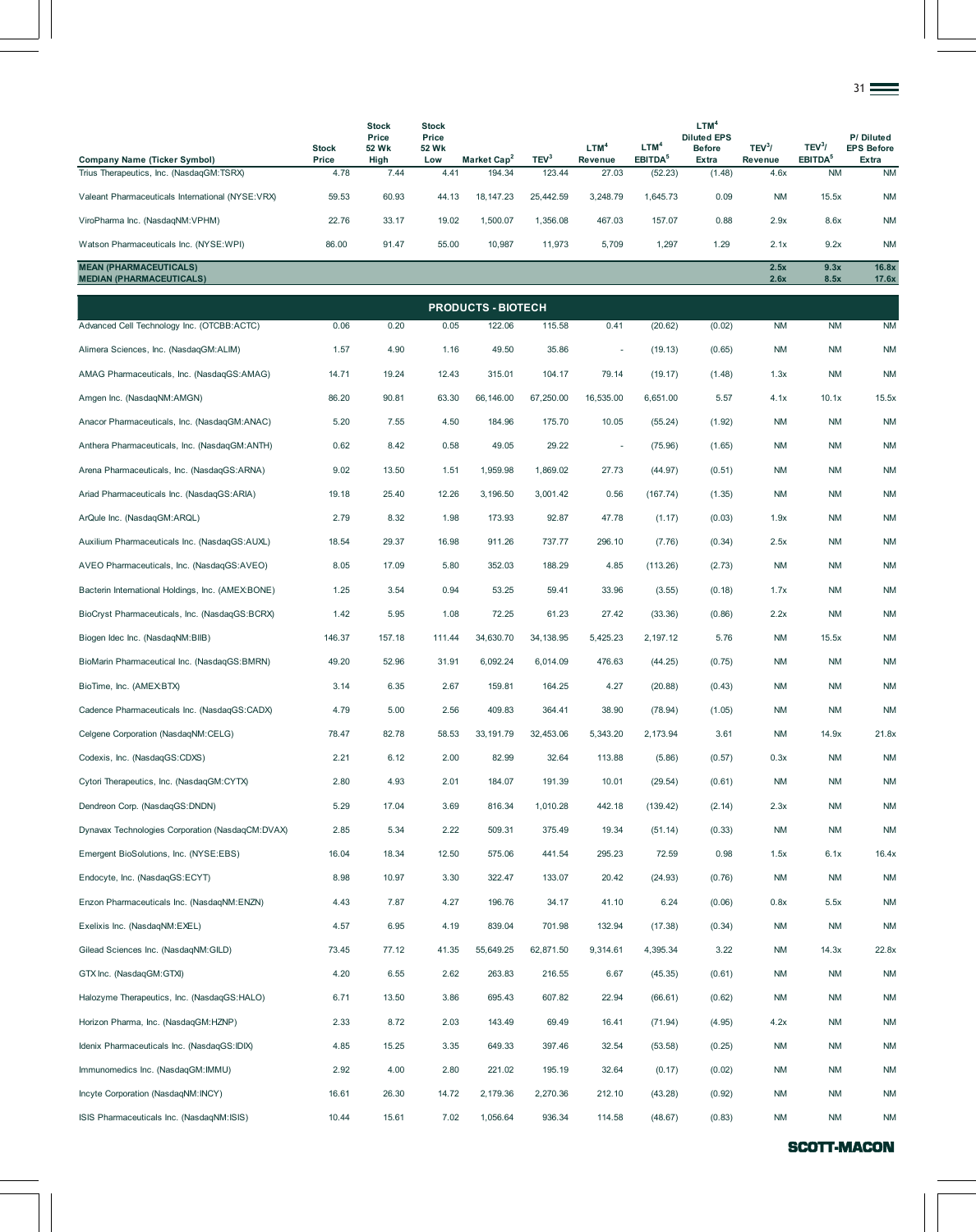|                                                        |                       | <b>Stock</b><br>Price | <b>Stock</b><br>Price |                         |                  |                             |                                         | LTM <sup>4</sup><br><b>Diluted EPS</b> |                               |                                           | P/Diluted                  |
|--------------------------------------------------------|-----------------------|-----------------------|-----------------------|-------------------------|------------------|-----------------------------|-----------------------------------------|----------------------------------------|-------------------------------|-------------------------------------------|----------------------------|
| <b>Company Name (Ticker Symbol)</b>                    | <b>Stock</b><br>Price | 52 Wk<br>High         | 52 Wk<br>Low          | Market Cap <sup>2</sup> | TEV <sup>3</sup> | LTM <sup>4</sup><br>Revenue | LTM <sup>4</sup><br>EBITDA <sup>5</sup> | <b>Before</b><br><b>Extra</b>          | TEV <sup>3</sup> /<br>Revenue | TEV <sup>3</sup> /<br>EBITDA <sup>5</sup> | <b>EPS Before</b><br>Extra |
| Keryx Biopharmaceuticals Inc. (NasdaqCM:KERX)          | 2.62                  | 5.19                  | 1.28                  | 188.45                  | 168.20           |                             | (29.06)                                 | (0.38)                                 | <b>NM</b>                     | <b>NM</b>                                 | <b>NM</b>                  |
| Lexicon Pharmaceuticals, Inc. (NasdaqGS:LXRX)          | 2.21                  | 3.28                  | 1.13                  | 1,132.35                | 949.75           | 1.21                        | (101.11)                                | (0.26)                                 | <b>NM</b>                     | <b>NM</b>                                 | <b>NM</b>                  |
| Life Technologies Corporation (NasdaqGS:LIFE)          | 49.03                 | 51.97                 | 39.73                 | 8,435.95                | 10,606.76        | 3.810.05                    | 1.237.60                                | 2.28                                   | 2.8x                          | 8.6x                                      | 21.5x                      |
| Ligand Pharmaceuticals Incorporated<br>(NasdaqGM:LGND) | 20.74                 | 21.75                 | 11.21                 | 414.06                  | 435.16           | 30.69                       | 3.57                                    | (0.04)                                 | <b>NM</b>                     | <b>NM</b>                                 | <b>NM</b>                  |
| MannKind Corp. (NasdaqGM:MNKD)                         | 2.31                  | 3.48                  | 1.57                  | 567.74                  | 1,000.44         | 0.04                        | (131.72)                                | (1.00)                                 | <b>NM</b>                     | <b>NM</b>                                 | <b>NM</b>                  |
| Medivation, Inc. (NasdaqGS:MDVN)                       | 51.16                 | 58.83                 | 22.47                 | 3,800.83                | 3,653.50         | 159.48                      | (10.39)                                 | (0.28)                                 | <b>NM</b>                     | <b>NM</b>                                 | <b>NM</b>                  |
| Momenta Pharmaceuticals Inc. (NasdaqGS:MNTA)           | 11.79                 | 19.64                 | 10.05                 | 609.48                  | 247.67           | 80.65                       | (32.27)                                 | (0.84)                                 | 3.1x                          | <b>NM</b>                                 | <b>NM</b>                  |
| Myriad Genetics Inc. (NasdaqNM:MYGN)                   | 27.25                 | 31.80                 | 19.95                 | 2.219.92                | 1,870.76         | 518.99                      | 196.56                                  | 1.37                                   | 3.6x                          | 9.5x                                      | 19.9x                      |
| Nektar Therapeutics (NasdaqNM:NKTR)                    | 7.41                  | 10.98                 | 5.56                  | 853.40                  | 671.54           | 75.83                       | (116.49)                                | (1.36)                                 | <b>NM</b>                     | <b>NM</b>                                 | <b>NM</b>                  |
| Navidea Biopharmaceuticals, Inc (AMEX:NAVB)            | 2.83                  | 4.77                  | 2.14                  | 298.45                  | 293.26           | 0.07                        | (30.24)                                 | (0.31)                                 | <b>NM</b>                     | <b>NM</b>                                 | <b>NM</b>                  |
| Neurocrine Biosciences Inc. (NasdaqNM:NBIX)            | 7.48                  | 9.98                  | 6.25                  | 496.92                  | 322.96           | 42.30                       | (4.98)                                  | (0.05)                                 | <b>NM</b>                     | <b>NM</b>                                 | <b>NM</b>                  |
| NewLink Genetics Corporation (NasdaqGM:NLNK)           | 12.50                 | 18.00                 | 6.33                  | 261.44                  | 234.59           | 1.69                        | (22.03)                                 | (1.21)                                 | <b>NM</b>                     | <b>NM</b>                                 | <b>NM</b>                  |
| Novavax, Inc. (NasdaqGS:NVAX)                          | 1.89                  | 2.44                  | 1.12                  | 256.09                  | 228.94           | 23.36                       | (22.80)                                 | (0.19)                                 | <b>NM</b>                     | <b>NM</b>                                 | <b>NM</b>                  |
| NPS Pharmaceuticals Inc. (NasdaqNM:NPSP)               | 9.10                  | 11.22                 | 6.15                  | 788.49                  | 852.69           | 104.72                      | (19.65)                                 | (0.18)                                 | <b>NM</b>                     | <b>NM</b>                                 | <b>NM</b>                  |
| Oncothyreon Inc (NasdaqGS:ONTY)                        | 1.92                  | 9.23                  | 1.71                  | 109.80                  | 30.67            | ÷,                          | (27.58)                                 | (0.67)                                 | <b>NM</b>                     | <b>NM</b>                                 | <b>NM</b>                  |
| Onyx Pharmaceuticals, Inc. (NasdaqGS:ONXX)             | 75.53                 | 93.18                 | 35.73                 | 5,071.99                | 4,688.59         | 471.28                      | (53.30)                                 | 1.11                                   | <b>NM</b>                     | <b>NM</b>                                 | <b>NM</b>                  |
| PDL BioPharma, Inc. (NasdaqGS:PDLI)                    | 7.04                  | 8.43                  | 6.00                  | 985.13                  | 1,132.10         | 361.29                      | 339.91                                  | 1.35                                   | 3.1x                          | 3.3x                                      | 5.2x                       |
| Pharmacyclics Inc. (NasdaqCM:PCYC)                     | 57.78                 | 70.48                 | 14.74                 | 4,019.81                | 3,733.71         | 184.65                      | 105.92                                  | 1.38                                   | <b>NM</b>                     | <b>NM</b>                                 | <b>NM</b>                  |
| Progenics Pharmaceuticals Inc. (NasdaqGS:PGNX)         | 2.98                  | 11.34                 | 1.41                  | 133.73                  | 92.64            | 7.36                        | (44.34)                                 | (1.37)                                 | <b>NM</b>                     | <b>NM</b>                                 | <b>NM</b>                  |
| Questcor Pharmaceuticals, Inc. (NasdaqGS:QCOR)         | 26.72                 | 58.91                 | 17.25                 | 1,561.82                | 1,449.91         | 424.30                      | 246.73                                  | 2.59                                   | 3.4x                          | 5.9x                                      | 10.3x                      |
| Raptor Pharmaceuticals Corp. (NasdaqGM:RPTP)           | 5.85                  | 7.90                  | 4.35                  | 302.76                  | 263.89           |                             | (35.06)                                 | (0.80)                                 | <b>NM</b>                     | <b>NM</b>                                 | <b>NM</b>                  |
| Regeneron Pharmaceuticals Inc. (NasdaqNM:REGN)         | 171.07                | 188.95                | 56.01                 | 15,883.08               | 16,072.27        | 1,086.85                    | 301.73                                  | 2.15                                   | ΝM                            | <b>NM</b>                                 | <b>NM</b>                  |
| RTI Biologics, Inc. (NasdaqNM:RTIX)                    | 4.27                  | 4.66                  | 3.29                  | 238.94                  | 183.90           | 176.44                      | 22.58                                   | 0.15                                   | 1.0x                          | 8.1x                                      | <b>NM</b>                  |
| Santarus, Inc. (NasdaqGS:SNTS)                         | 10.98                 | 11.76                 | 3.16                  | 693.57                  | 621.50           | 190.29                      | 22.11                                   | 0.22                                   | 3.3x                          | <b>NM</b>                                 | <b>NM</b>                  |
| Savient Pharmaceuticals, Inc. (NasdaqGM:SVNT)          | 1.05                  | 2.95                  | 0.48                  | 74.61                   | 177.49           | 16.79                       | (126.14)                                | (1.72)                                 | <b>NM</b>                     | <b>NM</b>                                 | <b>NM</b>                  |
| Seattle Genetics Inc. (NasdaqGS:SGEN)                  | 23.17                 | 29.83                 | 16.34                 | 2,759.38                | 2,445.45         | 195.79                      | (59.29)                                 | (0.60)                                 | NM                            | <b>NM</b>                                 | <b>NM</b>                  |
| Sequenom Inc. (NasdaqGS:SQNM)                          | 4.71                  | 5.83                  | 2.65                  | 540.64                  | 497.24           | 71.51                       | (95.07)                                 | (0.97)                                 | <b>NM</b>                     | <b>NM</b>                                 | <b>NM</b>                  |
| Spectrum Pharmaceuticals, Inc. (NasdaqGS:SPPI)         | 11.19                 | 17.48                 | 9.31                  | 667.24                  | 595.78           | 250.58                      | 87.01                                   | 1.48                                   | 2.4x                          | 6.8x                                      | 7.6x                       |
| Synageva BioPharma Corp. (NasdaqGS:GEVA)               | 46.29                 | 58.00                 | 24.50                 | 1,125.26                | 891.85           | 11.69                       | (30.82)                                 | (1.82)                                 | <b>NM</b>                     | <b>NM</b>                                 | <b>NM</b>                  |
| Synergy Pharmaceuticals, Inc. (NasdaqCM:SGYP)          | 5.26                  | 7.08                  | 2.98                  | 347.71                  | 310.34           |                             | (34.62)                                 | (0.57)                                 | <b>NM</b>                     | <b>NM</b>                                 | <b>NM</b>                  |
| Synta Pharmaceuticals Corp. (NasdaqGM:SNTA)            | 9.02                  | 9.85                  | 3.57                  | 557.64                  | 516.87           | 3.57                        | (52.56)                                 | (0.99)                                 | <b>NM</b>                     | <b>NM</b>                                 | <b>NM</b>                  |
| Techne Corp. (NasdaqNM:TECH)                           | 68.34                 | 76.02                 | 63.08                 | 2,516.89                | 2,243.83         | 311.99                      | 179.37                                  | 3.00                                   | NM                            | 12.5x                                     | 22.8x                      |
| Trius Therapeutics, Inc. (NasdaqGM:TSRX)               | 4.78                  | 7.44                  | 4.41                  | 194.34                  | 123.44           | 27.03                       | (52.23)                                 | (1.48)                                 | 4.6x                          | <b>NM</b>                                 | <b>NM</b>                  |
| Unigene Laboratories Inc. (OTCPK:UGNE)                 | 0.14                  | 0.75                  | 0.03                  | 13.16                   | 67.44            | 20.40                       | 0.94                                    | (0.15)                                 | 3.3x                          | <b>NM</b>                                 | <b>NM</b>                  |
| United Therapeutics Corp. (NasdaqNM:UTHR)              | 53.42                 | 59.00                 | 40.34                 | 2,713.79                | 2,483.70         | 865.44                      | 391.10                                  | 4.98                                   | 2.9x                          | 6.4x                                      | 10.7x                      |
| Vertex Pharmaceuticals Inc. (NasdaqNM:VRTX)            | 41.90                 | 66.10                 | 32.04                 | 9,085.05                | 8,639.48         | 1,756.39                    | 341.89                                  | 0.59                                   | 4.9x                          | <b>NM</b>                                 | <b>NM</b>                  |
| Vical Inc. (NasdaqGS:VICL)                             | 2.91                  | 4.74                  | 2.61                  | 250.65                  | 163.76           | 17.13                       | (20.80)                                 | (0.27)                                 | <b>NM</b>                     | <b>NM</b>                                 | <b>NM</b>                  |
| VIVUS Inc. (NasdaqGS:VVUS)                             | 13.42                 | 31.21                 | 9.76                  | 1,349.89                | 1,075.41         | 0.04                        | (95.37)                                 | (1.00)                                 | <b>NM</b>                     | <b>NM</b>                                 | <b>NM</b>                  |
| <b>MEAN (BIOTECH)</b><br><b>MEDIAN (BIOTECH)</b>       |                       |                       |                       |                         |                  |                             |                                         |                                        | 2.7x<br>2.8x                  | 9.1x                                      | 15.9x<br>8.4x<br>16.4x     |

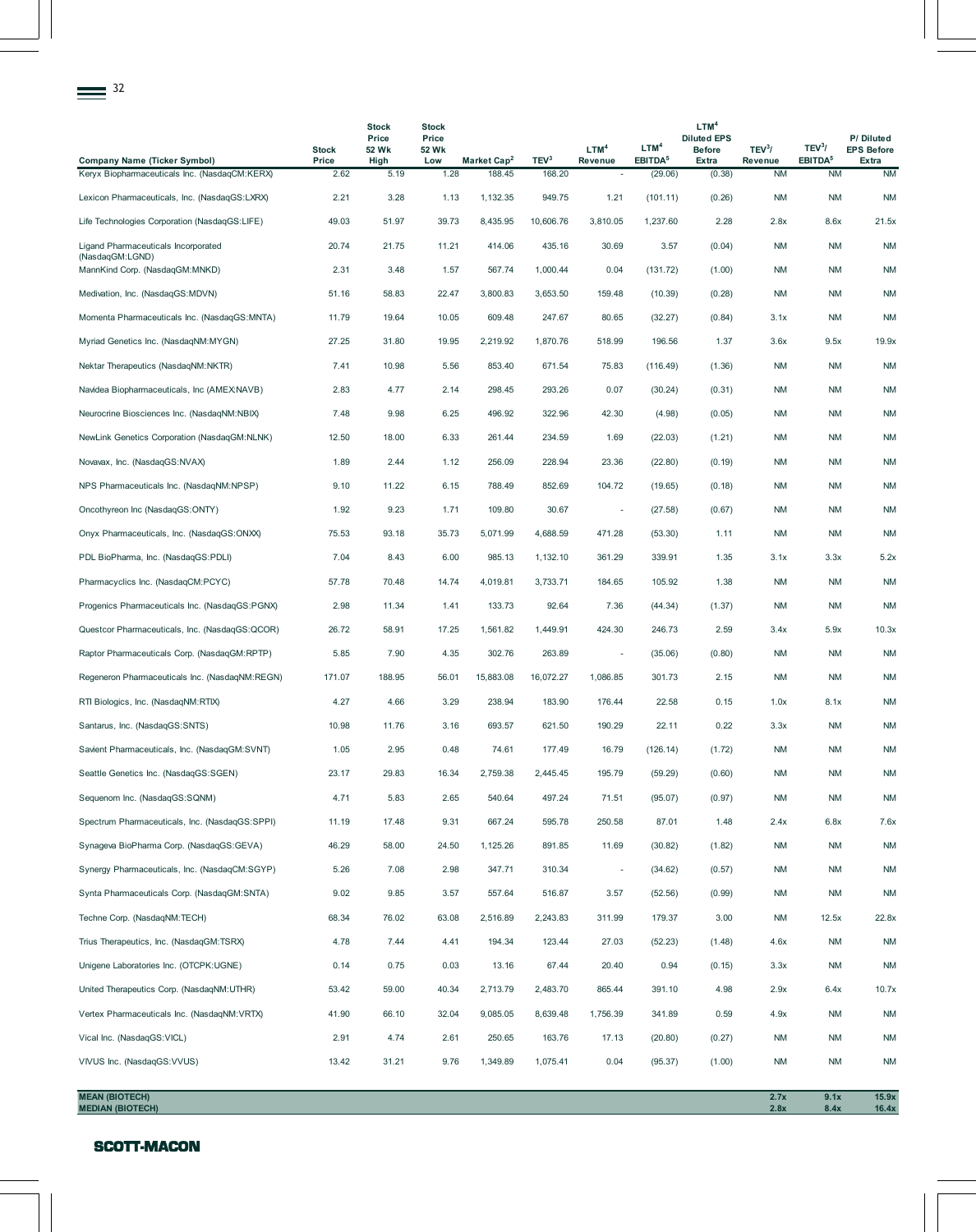|                                             |                       |                                        |                                       |                         |                  |                             |                                         |                                                                         |                               |                                           | $_{33} =$                               |
|---------------------------------------------|-----------------------|----------------------------------------|---------------------------------------|-------------------------|------------------|-----------------------------|-----------------------------------------|-------------------------------------------------------------------------|-------------------------------|-------------------------------------------|-----------------------------------------|
| <b>Company Name (Ticker Symbol)</b>         | <b>Stock</b><br>Price | <b>Stock</b><br>Price<br>52 Wk<br>High | <b>Stock</b><br>Price<br>52 Wk<br>Low | Market Cap <sup>2</sup> | TEV <sup>3</sup> | LTM <sup>4</sup><br>Revenue | LTM <sup>4</sup><br>EBITDA <sup>5</sup> | LTM <sup>4</sup><br><b>Diluted EPS</b><br><b>Before</b><br><b>Extra</b> | TEV <sup>3</sup> /<br>Revenue | TEV <sup>3</sup> /<br>EBITDA <sup>5</sup> | P/Diluted<br><b>EPS Before</b><br>Extra |
| <b>PRODUCTS - DISTRIBUTION</b>              |                       |                                        |                                       |                         |                  |                             |                                         |                                                                         |                               |                                           |                                         |
| AmerisourceBergen Corporation (NYSE:ABC)    | 43.18                 | 44.02                                  | 35.48                                 | 10,167.84               | 10,548.00        | 79,489.60                   | 1,425.74                                | 2.76                                                                    | 0.1x                          | 7.4x                                      | 15.6x                                   |
| BioScrip Inc. (NasdaqNM:BIOS)               | 10.77                 | 11.06                                  | 5.20                                  | 612.74                  | 772.01           | 1,903.68                    | 59.52                                   | 0.07                                                                    | 0.4x                          | 13.0x                                     | <b>NM</b>                               |
| Cardinal Health, Inc. (NYSE:CAH)            | 41.18                 | 44.49                                  | 36.91                                 | 13,992.06               | 14,383.06        | 106,649.00                  | 2,230.00                                | 3.17                                                                    | 0.1x                          | 6.4x                                      | 13.0x                                   |
| CVS Caremark Corporation (NYSE:CVS)         | 48.35                 | 49.80                                  | 41.01                                 | 60,277.59               | 69,079.59        | 120,056.00                  | 8,575.00                                | 2.98                                                                    | 0.6x                          | 8.1x                                      | 16.2x                                   |
| Henry Schein, Inc. (NasdaqNM:HSIC)          | 80.42                 | 82.91                                  | 64.74                                 | 7,076.48                | 7,973.59         | 8,871.68                    | 738.03                                  | 4.21                                                                    | 0.9x                          | 10.8x                                     | 19.1x                                   |
| McKesson Corporation (NYSE:MCK)             | 96.96                 | 100.00                                 | 74.89                                 | 22,886.44               | 23,636.44        | 123, 186.00                 | 2,960.00                                | 6.53                                                                    | 0.2x                          | 8.0x                                      | 14.8x                                   |
| MWI Veterinary Supply, Inc. (NasdaqGS:MWIV) | 110.00                | 119.05                                 | 64.08                                 | 1,407.12                | 1,455.13         | 2,075.15                    | 94.83                                   | 4.23                                                                    | 0.7x                          | 15.3x                                     | <b>NM</b>                               |
| Owens & Minor Inc. (NYSE:OMI)               | 28.51                 | 31.49                                  | 26.97                                 | 1,807.46                | 1,943.72         | 8,779.11                    | 251.37                                  | 1.71                                                                    | 0.2x                          | 7.7x                                      | 16.7x                                   |
| Patterson Companies, Inc. (NasdaqNM:PDCO)   | 34.23                 | 36.42                                  | 29.00                                 | 3,718.54                | 3,993.41         | 3,587.78                    | 397.79                                  | 1.97                                                                    | 1.1x                          | 10.0x                                     | 17.4x                                   |
| PetMed Express, Inc. (NasdaqGS:PETS)        | 11.10                 | 14.03                                  | 9.10                                  | 213.64                  | 151.18           | 233.55                      | 26.21                                   | 0.79                                                                    | 0.6x                          | 5.8x                                      | 14.1x                                   |
| PharMerica Corporation (NYSE:PMC)           | 14.24                 | 15.54                                  | 9.03                                  | 419.87                  | 614.17           | 1,895.00                    | 104.30                                  | 0.90                                                                    | 0.3x                          | 5.9x                                      | 15.8x                                   |
| PSS World Medical Inc. (NasdaqNM:PSSI)      | 28.88                 | 28.90                                  | 18.64                                 | 1,453.24                | 1,794.33         | 2,159.99                    | 169.44                                  | 1.35                                                                    | 0.8x                          | 10.6x                                     | 21.3x                                   |
| Rite Aid Corporation (NYSE:RAD)             | 1.36                  | 2.12                                   | 0.95                                  | 1,229.16                | 7,297.34         | 26,083.77                   | 794.19                                  | (0.20)                                                                  | 0.3x                          | 9.2x                                      | <b>NM</b>                               |
| Vitacost.com, Inc. (NasdaqGS:VITC)          | 6.78                  | 8.65                                   | 4.97                                  | 226.52                  | 191.51           | 313.10                      | (13.36)                                 | (0.63)                                                                  | 0.6x                          | <b>NM</b>                                 | <b>NM</b>                               |
| Vitamin Shoppe, Inc. (NYSE:VSI)             | 57.36                 | 61.89                                  | 39.43                                 | 1,713.93                | 1,638.08         | 946.88                      | 124.44                                  | 2.03                                                                    | 1.7x                          | 13.2x                                     | <b>NM</b>                               |
| Walgreen Co. (NYSE:WAG)                     | 37.01                 | 37.75                                  | 28.53                                 | 34,978.34               | 39,509.34        | 70,792.00                   | 4,529.00                                | 2.21                                                                    | 0.6x                          | 8.7x                                      | 16.7x                                   |

| <b>MEAN (DISTRIBUTION)</b>   | 0.6x | 9.3x  | 16.4x |
|------------------------------|------|-------|-------|
| <b>MEDIAN (DISTRIBUTION)</b> | 0.6x | 8.7x  | 16.2x |
|                              |      |       |       |
| <b>MEAN (PRODUCTS)</b>       | 2.3x | 10.1x | 16.9x |
| <b>MEDIAN (PRODUCTS)</b>     | 2.3x | 9.4x  | 16.7x |

1) Source: Financial Information from SEC filings and other publicly-available sources<br>2) Market Cap: Total Value of Company's Stock; Equal to the Number of Shares Outstanding Times the Price per Share<br>3) TEV (Total Enterp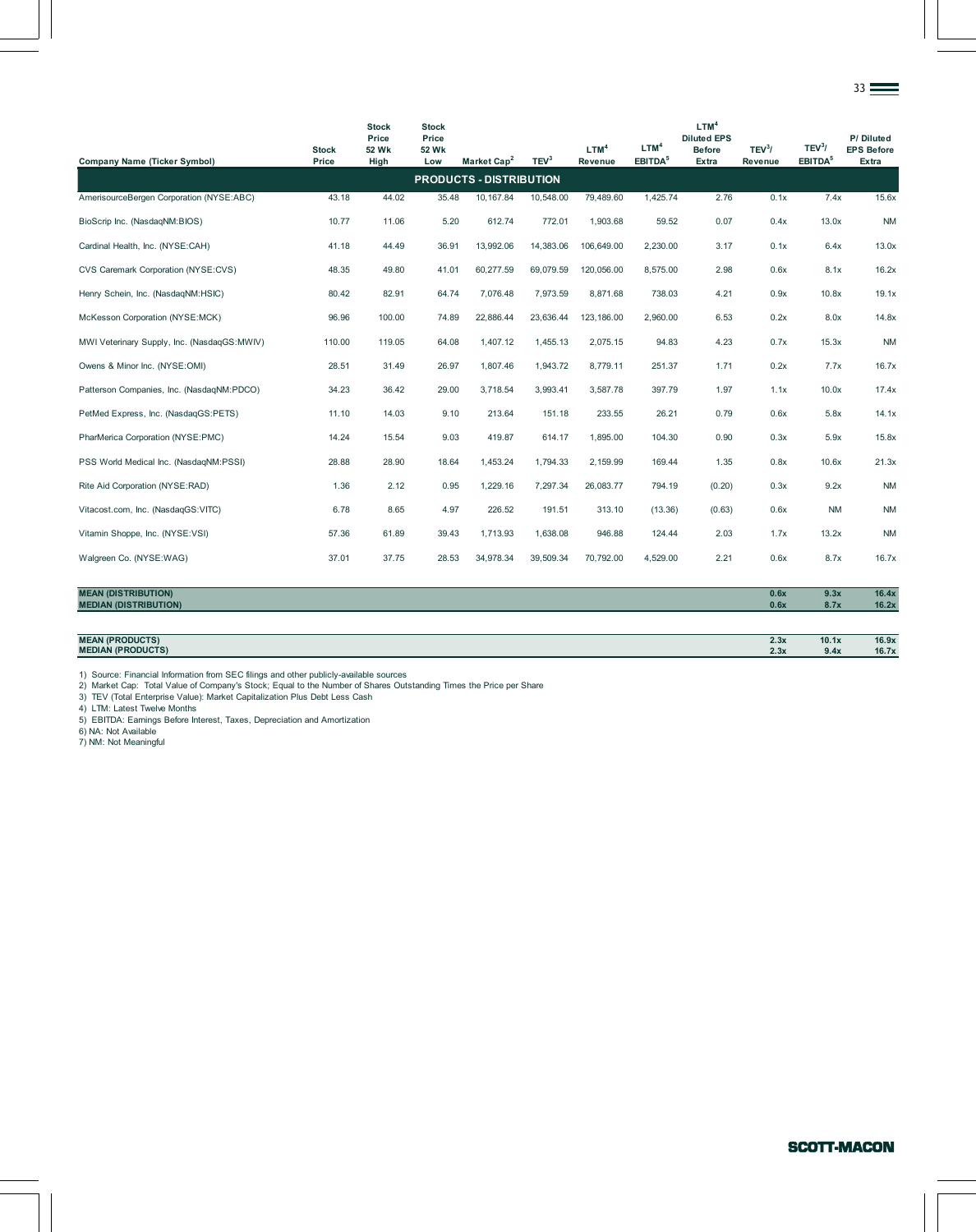Copyright 2013 © Scott-Macon, Ltd.

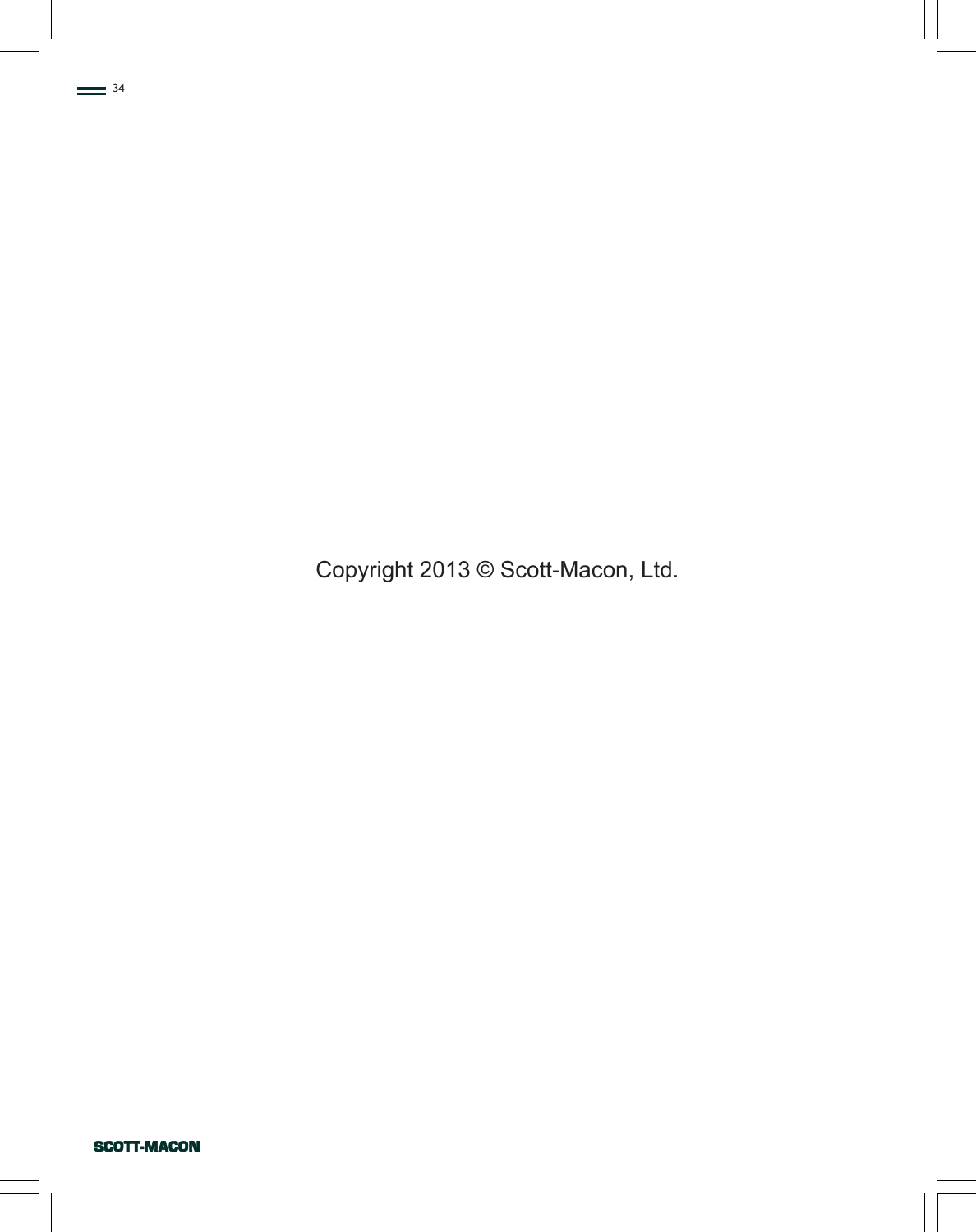*In the preparation of the information contained in this document, Scott-Macon, Ltd. has endeavored to present information that is as accurate and current as possible from sources believed to be reliable. However, inadvertent errors can occur. Therefore, the information is provided "as is", without any representation or warranty of any kind, expressed or implied. Any reproduction, retransmission, republication, or other use of all or part of this document is expressly prohibited, unless written permission has been granted by Scott-Macon, Ltd. All other rights are reserved.*